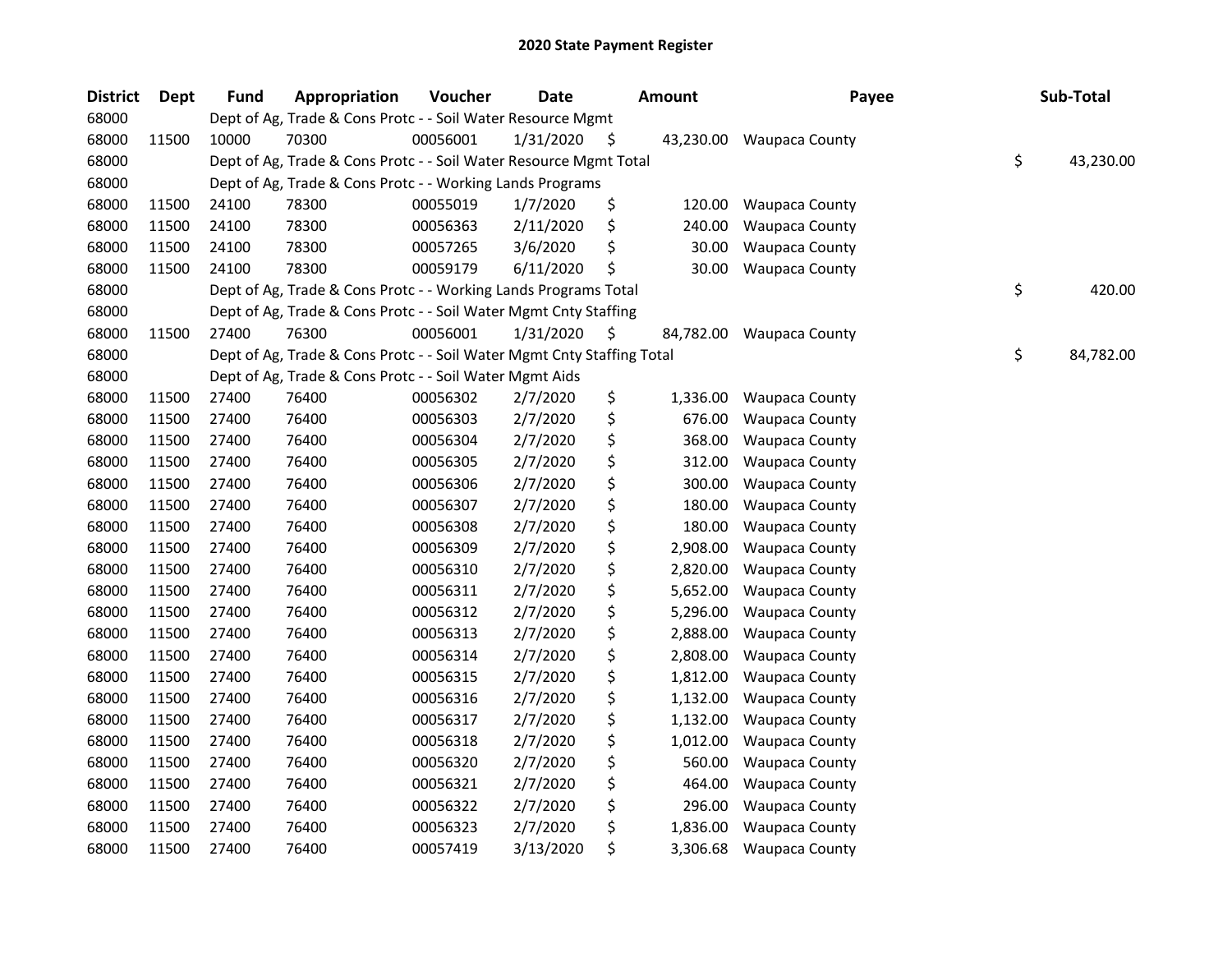| <b>District</b> | <b>Dept</b> | Fund  | Appropriation                                                       | Voucher  | <b>Date</b> | Amount          | Payee                 | Sub-Total        |
|-----------------|-------------|-------|---------------------------------------------------------------------|----------|-------------|-----------------|-----------------------|------------------|
| 68000           | 11500       | 27400 | 76400                                                               | 00062992 | 10/26/2020  | \$<br>16,125.00 | <b>Waupaca County</b> |                  |
| 68000           | 11500       | 27400 | 76400                                                               | 00063394 | 11/2/2020   | \$<br>8,308.00  | <b>Waupaca County</b> |                  |
| 68000           | 11500       | 27400 | 76400                                                               | 00063395 | 11/2/2020   | \$<br>4,680.00  | Waupaca County        |                  |
| 68000           | 11500       | 27400 | 76400                                                               | 00063396 | 11/2/2020   | \$<br>4,324.00  | Waupaca County        |                  |
| 68000           | 11500       | 27400 | 76400                                                               | 00063397 | 11/2/2020   | \$<br>2,268.00  | Waupaca County        |                  |
| 68000           | 11500       | 27400 | 76400                                                               | 00063398 | 11/2/2020   | \$<br>2,360.00  | Waupaca County        |                  |
| 68000           | 11500       | 27400 | 76400                                                               | 00063399 | 11/2/2020   | \$<br>2,028.00  | Waupaca County        |                  |
| 68000           | 11500       | 27400 | 76400                                                               | 00063400 | 11/2/2020   | \$<br>1,512.00  | Waupaca County        |                  |
| 68000           | 11500       | 27400 | 76400                                                               | 00063401 | 11/2/2020   | \$<br>496.00    | Waupaca County        |                  |
| 68000           | 11500       | 27400 | 76400                                                               | 00063402 | 11/2/2020   | \$<br>1,700.00  | Waupaca County        |                  |
| 68000           | 11500       | 27400 | 76400                                                               | 00063403 | 11/2/2020   | \$<br>1,380.00  | <b>Waupaca County</b> |                  |
| 68000           | 11500       | 27400 | 76400                                                               | 00063404 | 11/2/2020   | \$<br>1,352.00  | Waupaca County        |                  |
| 68000           | 11500       | 27400 | 76400                                                               | 00063405 | 11/2/2020   | \$<br>928.00    | <b>Waupaca County</b> |                  |
| 68000           | 11500       | 27400 | 76400                                                               | 00063406 | 11/2/2020   | \$<br>900.00    | <b>Waupaca County</b> |                  |
| 68000           | 11500       | 27400 | 76400                                                               | 00065177 | 12/23/2020  | \$<br>27,480.00 | <b>Waupaca County</b> |                  |
| 68000           |             |       | Dept of Ag, Trade & Cons Protc - - Soil Water Mgmt Aids Total       |          |             |                 |                       | \$<br>113,115.68 |
| 68000           |             |       | Dept of Ag, Trade & Cons Protc - - Agriculture-Soil & Water         |          |             |                 |                       |                  |
| 68000           | 11500       | 36300 | <b>WE100</b>                                                        | 00056319 | 2/7/2020    | \$<br>5,742.89  | Waupaca County        |                  |
| 68000           | 11500       | 36300 | <b>WE100</b>                                                        | 00056324 | 2/7/2020    | \$<br>5,692.68  | Waupaca County        |                  |
| 68000           | 11500       | 36300 | <b>WE100</b>                                                        | 00056325 | 2/7/2020    | \$<br>4,068.58  | Waupaca County        |                  |
| 68000           | 11500       | 36300 | <b>WE100</b>                                                        | 00056326 | 2/7/2020    | \$<br>4,068.58  | <b>Waupaca County</b> |                  |
| 68000           | 11500       | 36300 | <b>WE100</b>                                                        | 00056327 | 2/7/2020    | \$<br>1,610.00  | Waupaca County        |                  |
| 68000           | 11500       | 36300 | <b>WE100</b>                                                        | 00056328 | 2/7/2020    | \$<br>1,540.00  | <b>Waupaca County</b> |                  |
| 68000           | 11500       | 36300 | <b>WE100</b>                                                        | 00056329 | 2/7/2020    | \$<br>1,747.23  | Waupaca County        |                  |
| 68000           | 11500       | 36300 | <b>WE100</b>                                                        | 00056330 | 2/7/2020    | \$<br>40,280.04 | Waupaca County        |                  |
| 68000           | 11500       | 36300 | <b>WE100</b>                                                        | 00056829 | 2/18/2020   | \$<br>26,107.59 | <b>Waupaca County</b> |                  |
| 68000           |             |       | Dept of Ag, Trade & Cons Protc - - Agriculture-Soil & Water Total   |          |             |                 |                       | \$<br>90,857.59  |
| 68000           |             |       | Dept of Safety & Prof Services - - General Program Operations       |          |             |                 |                       |                  |
| 68000           | 16500       | 10000 | 12100                                                               | 00037628 | 8/20/2020   | \$<br>7.50      | <b>Waupaca County</b> |                  |
| 68000           |             |       | Dept of Safety & Prof Services - - General Program Operations Total |          |             |                 |                       | \$<br>7.50       |
| 68000           |             |       | Dept of Natural Resources - - Gen Program Ops-State Funds           |          |             |                 |                       |                  |
| 68000           | 37000       | 21200 | 16100                                                               | 00414003 | 6/8/2020    | \$<br>345.00    | <b>Waupaca County</b> |                  |
| 68000           | 37000       | 21200 | 16100                                                               | 00423799 | 8/7/2020    | \$<br>20.00     | <b>Waupaca County</b> |                  |
| 68000           | 37000       | 21200 | 16100                                                               | 00425126 | 8/14/2020   | \$<br>3.00      | <b>Waupaca County</b> |                  |
| 68000           | 37000       | 21200 | 16100                                                               | 00426078 | 8/13/2020   | \$<br>2.25      | <b>Waupaca County</b> |                  |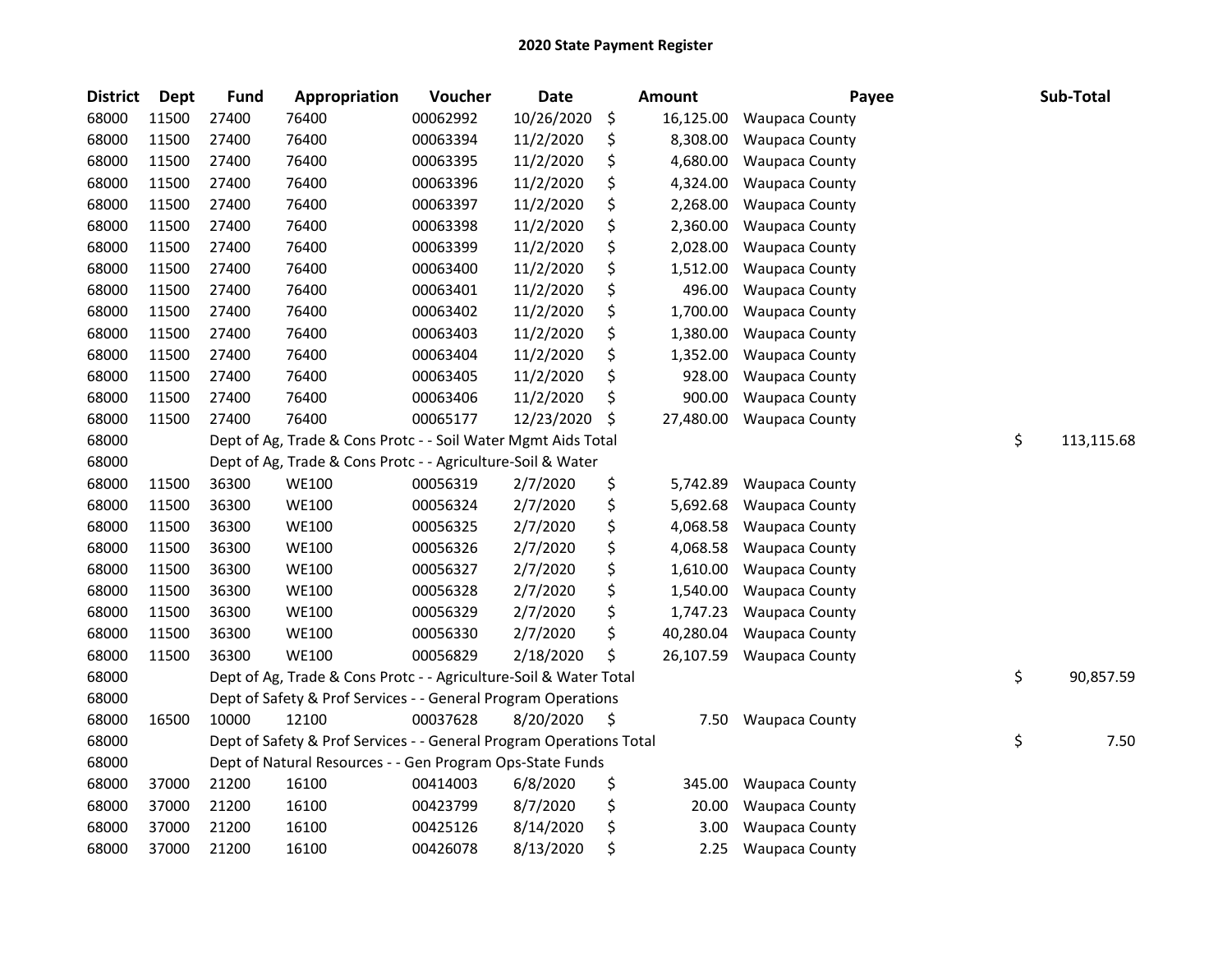| <b>District</b> | <b>Dept</b> | <b>Fund</b> | Appropriation                                                      | Voucher  | Date           |      | <b>Amount</b> | Payee                    | Sub-Total       |
|-----------------|-------------|-------------|--------------------------------------------------------------------|----------|----------------|------|---------------|--------------------------|-----------------|
| 68000           | 37000       | 21200       | 16100                                                              | 00428623 | 8/28/2020      | \$   | 50.40         | <b>Waupaca County</b>    |                 |
| 68000           | 37000       | 21200       | 16100                                                              | 00436725 | 9/24/2020      | \$   | 300.00        | <b>Waupaca County</b>    |                 |
| 68000           | 37000       | 21200       | 16100                                                              | 00444726 | 11/20/2020 \$  |      | 31.50         | <b>Waupaca County</b>    |                 |
| 68000           |             |             | Dept of Natural Resources - - Gen Program Ops-State Funds Total    |          |                |      |               |                          | \$<br>752.15    |
| 68000           |             |             | Dept of Natural Resources - - General Program Operations --        |          |                |      |               |                          |                 |
| 68000           | 37000       | 21200       | 25400                                                              | 00412227 | 6/18/2020      | \$   |               | 2,470.00 Waupaca County  |                 |
| 68000           |             |             | Dept of Natural Resources - - General Program Operations -- Total  |          |                |      |               |                          | \$<br>2,470.00  |
| 68000           |             |             | Dept of Natural Resources - - GPO -Federal Funds                   |          |                |      |               |                          |                 |
| 68000           | 37000       | 21200       | 38100                                                              | 00395291 | 3/12/2020      | \$   |               | 11,554.87 Waupaca County |                 |
| 68000           |             |             | Dept of Natural Resources - - GPO -Federal Funds Total             |          |                |      |               |                          | \$<br>11,554.87 |
| 68000           |             |             | Dept of Natural Resources - - Venison Processing                   |          |                |      |               |                          |                 |
| 68000           | 37000       | 21200       | 54900                                                              | 00397143 | 3/19/2020      | \$   |               | 1,755.00 Waupaca County  |                 |
| 68000           |             |             | Dept of Natural Resources - - Venison Processing Total             |          |                |      |               |                          | \$<br>1,755.00  |
| 68000           |             |             | Dept of Natural Resources - - Enf A - Boating Enforcement          |          |                |      |               |                          |                 |
| 68000           | 37000       | 21200       | 55000                                                              | 00395291 | 3/12/2020      | \$   |               | 23,673.39 Waupaca County |                 |
| 68000           |             |             | Dept of Natural Resources - - Enf A - Boating Enforcement Total    |          |                |      |               |                          | \$<br>23,673.39 |
| 68000           |             |             | Dept of Natural Resources - - Enf A - Atv & Utv Enforcement        |          |                |      |               |                          |                 |
| 68000           | 37000       | 21200       | 55100                                                              | 00436275 | 9/18/2020      | \$   |               | 4,661.77 Waupaca County  |                 |
| 68000           |             |             | Dept of Natural Resources - - Enf A - Atv & Utv Enforcement Total  |          |                |      |               |                          | \$<br>4,661.77  |
| 68000           |             |             | Dept of Natural Resources - - Enf A - Snow Enforcement             |          |                |      |               |                          |                 |
| 68000           | 37000       | 21200       | 55200                                                              | 00436459 | 9/24/2020      | \$   |               | 5,074.56 Waupaca County  |                 |
| 68000           |             |             | Dept of Natural Resources - - Enf A - Snow Enforcement Total       |          |                |      |               |                          | \$<br>5,074.56  |
| 68000           |             |             | Dept of Natural Resources - - Wildlife Damage Claims & Abat        |          |                |      |               |                          |                 |
| 68000           | 37000       | 21200       | 55300                                                              | 00397143 | 3/19/2020      | - \$ |               | 7,593.23 Waupaca County  |                 |
| 68000           |             |             | Dept of Natural Resources - - Wildlife Damage Claims & Abat Total  |          |                |      |               |                          | \$<br>7,593.23  |
| 68000           |             |             | Dept of Natural Resources - - Resaids - Forest Croplnd & Mfl       |          |                |      |               |                          |                 |
| 68000           | 37000       | 21200       | 56600                                                              | 00436115 | $9/18/2020$ \$ |      |               | 33,827.45 Waupaca County |                 |
| 68000           |             |             | Dept of Natural Resources - - Resaids - Forest Croplnd & Mfl Total |          |                |      |               |                          | \$<br>33,827.45 |
| 68000           |             |             | Dept of Natural Resources - - Ra- Suppl Snow Trail Aids            |          |                |      |               |                          |                 |
| 68000           | 37000       | 21200       | 56900                                                              | 00382067 | 1/16/2020      | \$   |               | 35,353.87 Waupaca County |                 |
| 68000           |             |             | Dept of Natural Resources - - Ra- Suppl Snow Trail Aids Total      |          |                |      |               |                          | \$<br>35,353.87 |
| 68000           |             |             | Dept of Natural Resources - - Ra- Cnty Snow Trail & Area Aid       |          |                |      |               |                          |                 |
| 68000           | 37000       | 21200       | 57400                                                              | 00443240 | 10/23/2020 \$  |      |               | 40,500.00 Waupaca County |                 |
| 68000           |             |             | Dept of Natural Resources - - Ra- Cnty Snow Trail & Area Aid Total |          |                |      |               |                          | \$<br>40,500.00 |
| 68000           |             |             | Dept of Natural Resources - - Ra- Snowmobile Trail Areas           |          |                |      |               |                          |                 |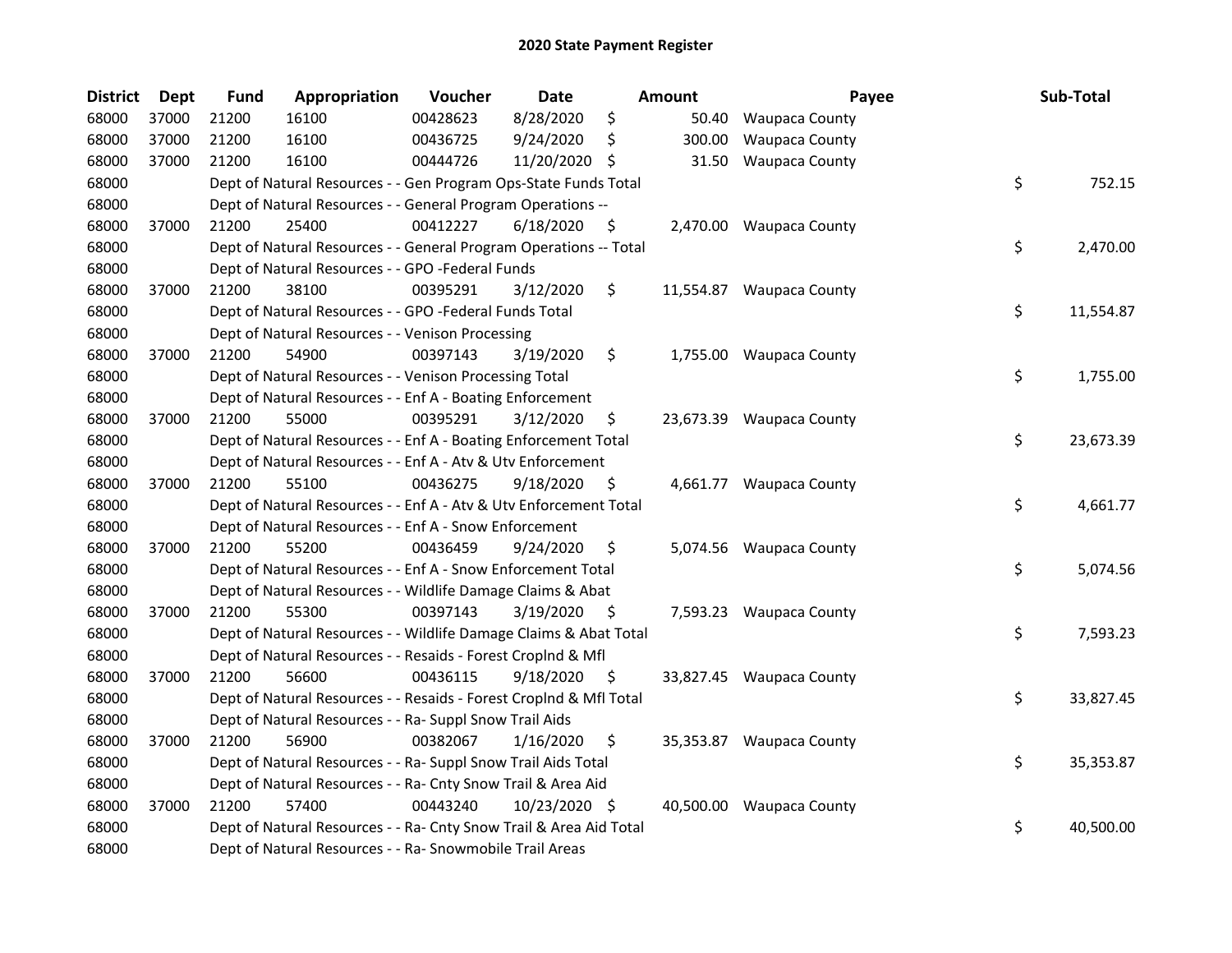| <b>District</b> | <b>Dept</b> | <b>Fund</b> | Appropriation                                                      | Voucher  | Date          |     | <b>Amount</b> | Payee                     | Sub-Total        |
|-----------------|-------------|-------------|--------------------------------------------------------------------|----------|---------------|-----|---------------|---------------------------|------------------|
| 68000           | 37000       | 21200       | 57500                                                              | 00424301 | 7/15/2020     | \$  | 55,890.00     | <b>Waupaca County</b>     |                  |
| 68000           | 37000       | 21200       | 57500                                                              | 00438022 | 9/30/2020     | \$  | 29,690.66     | <b>Waupaca County</b>     |                  |
| 68000           | 37000       | 21200       | 57500                                                              | 00453866 | 12/23/2020 \$ |     | 55,890.00     | Waupaca County            |                  |
| 68000           |             |             | Dept of Natural Resources - - Ra- Snowmobile Trail Areas Total     |          |               |     |               |                           | \$<br>141,470.66 |
| 68000           |             |             | Dept of Natural Resources - - Ra- Atv Prj Aids, Gas Tax Pymt       |          |               |     |               |                           |                  |
| 68000           | 37000       | 21200       | 57600                                                              | 00424565 | 7/16/2020     | \$  |               | 5,370.00 Waupaca County   |                  |
| 68000           |             |             | Dept of Natural Resources - - Ra- Atv Prj Aids, Gas Tax Pymt Total |          |               |     |               |                           | \$<br>5,370.00   |
| 68000           |             |             | Dept of Natural Resources - - Ra- Atv Project Aids                 |          |               |     |               |                           |                  |
| 68000           | 37000       | 21200       | 57700                                                              | 00434370 | 9/10/2020     | \$  |               | 10,670.00 Waupaca County  |                  |
| 68000           |             |             | Dept of Natural Resources - - Ra- Atv Project Aids Total           |          |               |     |               |                           | \$<br>10,670.00  |
| 68000           |             |             | Dept of Natural Resources - - Resaids - Pymt In Lieu Tax Fed       |          |               |     |               |                           |                  |
| 68000           | 37000       | 21200       | 58400                                                              | 00439079 | 10/1/2020     | \$. |               | 136.00 Waupaca County     |                  |
| 68000           |             |             | Dept of Natural Resources - - Resaids - Pymt In Lieu Tax Fed Total |          |               |     |               |                           | \$<br>136.00     |
| 68000           |             |             | Dept of Natural Resources - - Ea - Lake Protection                 |          |               |     |               |                           |                  |
| 68000           | 37000       | 21200       | 66300                                                              | 00397478 | 3/23/2020     | \$  | 740.27        | <b>Waupaca County</b>     |                  |
| 68000           | 37000       | 21200       | 66300                                                              | 00397728 | 3/24/2020     | \$  |               | 1,743.11 Waupaca County   |                  |
| 68000           |             |             | Dept of Natural Resources - - Ea - Lake Protection Total           |          |               |     |               |                           | \$<br>2,483.38   |
| 68000           |             |             | Dept of Natural Resources - - Ea - River Protect, Cons Fund        |          |               |     |               |                           |                  |
| 68000           | 37000       | 21200       | 67500                                                              | 00383426 | 1/22/2020     | \$  |               | 2,500.00 Waupaca County   |                  |
| 68000           |             |             | Dept of Natural Resources - - Ea - River Protect, Cons Fund Total  |          |               |     |               |                           | \$<br>2,500.00   |
| 68000           |             |             | Dept of Natural Resources - - Ea - Invasive Aqu & Lake Mon         |          |               |     |               |                           |                  |
| 68000           | 37000       | 21200       | 67800                                                              | 00397886 | 3/27/2020     | \$  |               | 4,340.02 Waupaca County   |                  |
| 68000           |             |             | Dept of Natural Resources - - Ea - Invasive Aqu & Lake Mon Total   |          |               |     |               |                           | \$<br>4,340.02   |
| 68000           |             |             | Dept of Natural Resources - - Fin Asst For Responsible Units       |          |               |     |               |                           |                  |
| 68000           | 37000       | 27400       | 67000                                                              | 00412612 | 5/29/2020     | \$. |               | 162,119.24 Waupaca County |                  |
| 68000           |             |             | Dept of Natural Resources - - Fin Asst For Responsible Units Total |          |               |     |               |                           | \$<br>162,119.24 |
| 68000           |             |             | Dept of Natural Resources - - Recycling Consolidation Grants       |          |               |     |               |                           |                  |
| 68000           | 37000       | 27400       | 67300                                                              | 00412612 | 5/29/2020     | \$. |               | 10,467.60 Waupaca County  |                  |
| 68000           |             |             | Dept of Natural Resources - - Recycling Consolidation Grants Total |          |               |     |               |                           | \$<br>10,467.60  |
| 68000           |             |             | Dept of Natural Resources - - Dnr-Nonpoint Source                  |          |               |     |               |                           |                  |
| 68000           | 37000       | 36300       | TF100                                                              | 00400385 | 4/9/2020      | \$  | 150,000.00    | <b>Waupaca County</b>     |                  |
| 68000           | 37000       | 36300       | TF100                                                              | 00400386 | 4/9/2020      | \$  | 150,000.00    | <b>Waupaca County</b>     |                  |
| 68000           | 37000       | 36300       | TF100                                                              | 00405532 | 4/23/2020     | \$  | 169,610.00    | <b>Waupaca County</b>     |                  |
| 68000           | 37000       | 36300       | TF100                                                              | 00406899 | 4/29/2020     | \$  | 22,518.78     | <b>Waupaca County</b>     |                  |
| 68000           |             |             | Dept of Natural Resources - - Dnr-Nonpoint Source Total            |          |               |     |               |                           | \$<br>492,128.78 |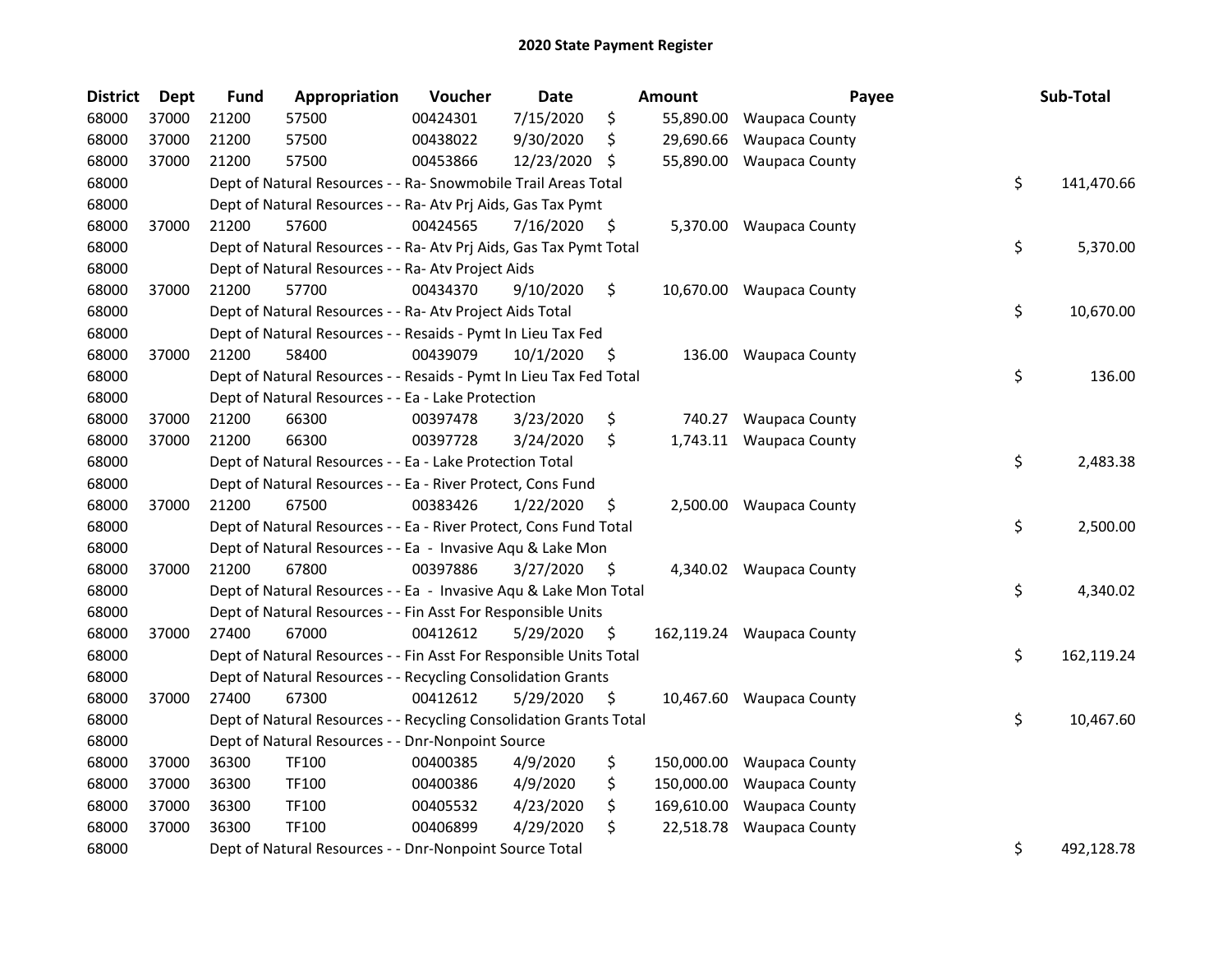| <b>District</b> | Dept  | Fund  | Appropriation                                                     | Voucher  | <b>Date</b> | <b>Amount</b>   | Payee                 | Sub-Total       |
|-----------------|-------|-------|-------------------------------------------------------------------|----------|-------------|-----------------|-----------------------|-----------------|
| 68000           |       |       | Dept of Natural Resources - - GPO - Sd Water Loan Prog, Fed       |          |             |                 |                       |                 |
| 68000           | 37000 | 57300 | 48200                                                             | 00381528 | 1/14/2020   | \$<br>10,180.25 | <b>Waupaca County</b> |                 |
| 68000           | 37000 | 57300 | 48200                                                             | 00400363 | 4/8/2020    | \$<br>7,483.00  | <b>Waupaca County</b> |                 |
| 68000           | 37000 | 57300 | 48200                                                             | 00418818 | 7/16/2020   | \$<br>7,483.00  | <b>Waupaca County</b> |                 |
| 68000           | 37000 | 57300 | 48200                                                             | 00436823 | 10/21/2020  | \$<br>7,483.00  | <b>Waupaca County</b> |                 |
| 68000           |       |       | Dept of Natural Resources - - GPO - Sd Water Loan Prog, Fed Total |          |             |                 |                       | \$<br>32,629.25 |
| 68000           |       |       | WI Dept of Transportation - - Rpd Slvg Veh Exm Sf                 |          |             |                 |                       |                 |
| 68000           | 39500 | 10000 | 52300                                                             | 00478905 | 1/6/2020    | \$<br>240.00    | <b>Waupaca County</b> |                 |
| 68000           | 39500 | 10000 | 52300                                                             | 00481163 | 1/13/2020   | \$<br>420.00    | Waupaca County        |                 |
| 68000           | 39500 | 10000 | 52300                                                             | 00483659 | 1/21/2020   | \$<br>600.00    | <b>Waupaca County</b> |                 |
| 68000           | 39500 | 10000 | 52300                                                             | 00485619 | 1/27/2020   | \$<br>300.00    | Waupaca County        |                 |
| 68000           | 39500 | 10000 | 52300                                                             | 00488435 | 2/3/2020    | \$<br>540.00    | <b>Waupaca County</b> |                 |
| 68000           | 39500 | 10000 | 52300                                                             | 00491068 | 2/10/2020   | \$<br>240.00    | <b>Waupaca County</b> |                 |
| 68000           | 39500 | 10000 | 52300                                                             | 00493880 | 2/18/2020   | \$<br>120.00    | <b>Waupaca County</b> |                 |
| 68000           | 39500 | 10000 | 52300                                                             | 00496267 | 2/24/2020   | \$<br>360.00    | <b>Waupaca County</b> |                 |
| 68000           | 39500 | 10000 | 52300                                                             | 00498659 | 3/4/2020    | \$<br>120.00    | <b>Waupaca County</b> |                 |
| 68000           | 39500 | 10000 | 52300                                                             | 00500936 | 3/10/2020   | \$<br>360.00    | Waupaca County        |                 |
| 68000           | 39500 | 10000 | 52300                                                             | 00503220 | 3/16/2020   | \$<br>240.00    | <b>Waupaca County</b> |                 |
| 68000           | 39500 | 10000 | 52300                                                             | 00505350 | 3/23/2020   | \$<br>240.00    | <b>Waupaca County</b> |                 |
| 68000           | 39500 | 10000 | 52300                                                             | 00512179 | 4/7/2020    | \$<br>300.00    | <b>Waupaca County</b> |                 |
| 68000           | 39500 | 10000 | 52300                                                             | 00514622 | 4/13/2020   | \$<br>420.00    | <b>Waupaca County</b> |                 |
| 68000           | 39500 | 10000 | 52300                                                             | 00517157 | 4/20/2020   | \$<br>60.00     | <b>Waupaca County</b> |                 |
| 68000           | 39500 | 10000 | 52300                                                             | 00519650 | 4/29/2020   | \$<br>60.00     | Waupaca County        |                 |
| 68000           | 39500 | 10000 | 52300                                                             | 00522481 | 5/5/2020    | \$<br>120.00    | <b>Waupaca County</b> |                 |
| 68000           | 39500 | 10000 | 52300                                                             | 00525141 | 5/13/2020   | \$<br>480.00    | <b>Waupaca County</b> |                 |
| 68000           | 39500 | 10000 | 52300                                                             | 00527906 | 5/18/2020   | \$<br>180.00    | <b>Waupaca County</b> |                 |
| 68000           | 39500 | 10000 | 52300                                                             | 00530338 | 5/29/2020   | \$<br>120.00    | <b>Waupaca County</b> |                 |
| 68000           | 39500 | 10000 | 52300                                                             | 00532343 | 6/3/2020    | \$<br>240.00    | <b>Waupaca County</b> |                 |
| 68000           | 39500 | 10000 | 52300                                                             | 00534809 | 6/10/2020   | \$<br>240.00    | <b>Waupaca County</b> |                 |
| 68000           | 39500 | 10000 | 52300                                                             | 00537378 | 6/15/2020   | \$<br>360.00    | <b>Waupaca County</b> |                 |
| 68000           | 39500 | 10000 | 52300                                                             | 00540719 | 6/25/2020   | \$<br>60.00     | <b>Waupaca County</b> |                 |
| 68000           | 39500 | 10000 | 52300                                                             | 00545267 | 6/29/2020   | \$<br>60.00     | <b>Waupaca County</b> |                 |
| 68000           | 39500 | 10000 | 52300                                                             | 00548519 | 7/6/2020    | \$<br>240.00    | <b>Waupaca County</b> |                 |
| 68000           | 39500 | 10000 | 52300                                                             | 00551419 | 7/13/2020   | \$<br>120.00    | <b>Waupaca County</b> |                 |
| 68000           | 39500 | 10000 | 52300                                                             | 00553792 | 7/21/2020   | \$<br>120.00    | <b>Waupaca County</b> |                 |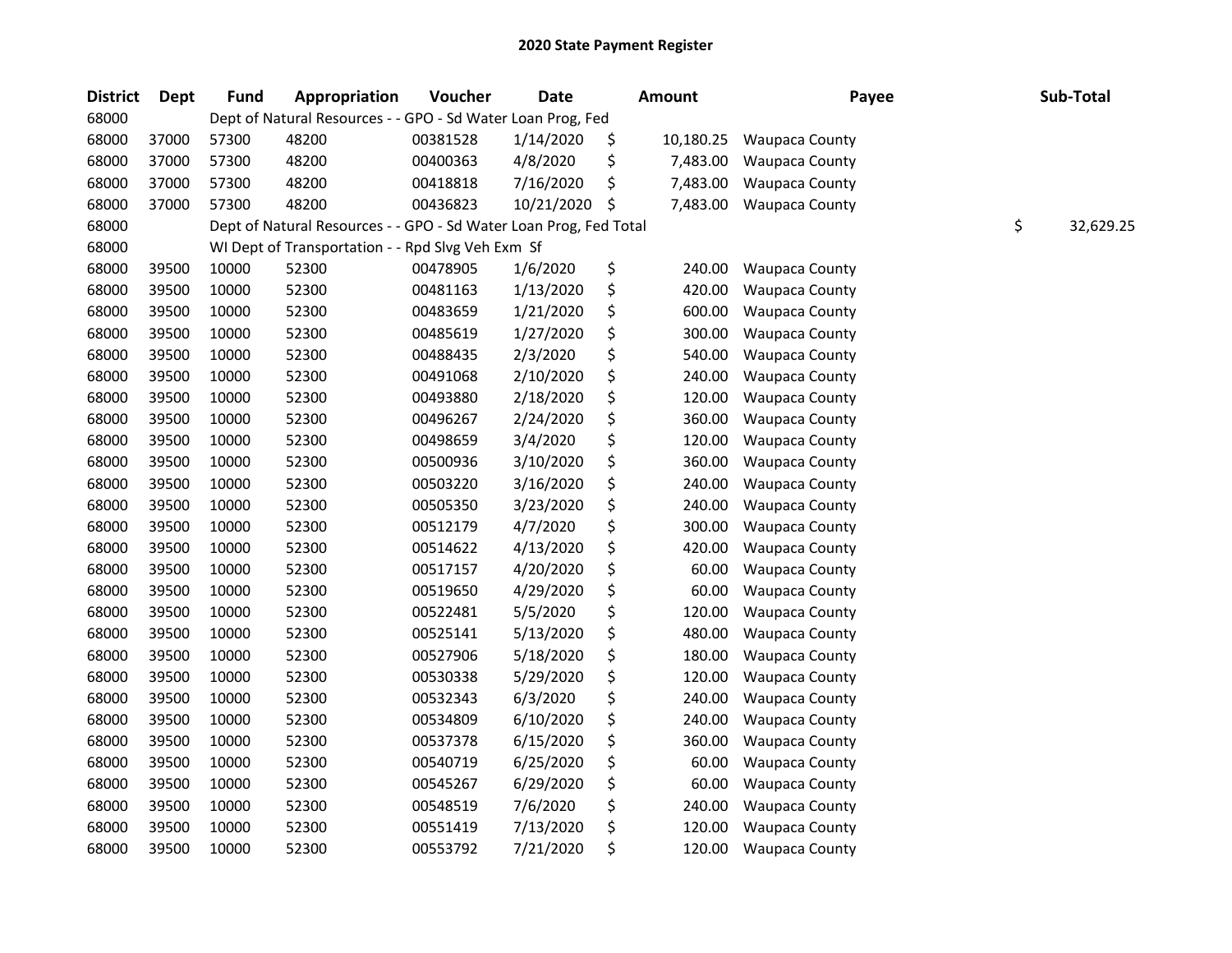| \$<br>68000<br>39500<br>00556414<br>7/28/2020<br>10000<br>52300<br>240.00<br><b>Waupaca County</b>     |                  |
|--------------------------------------------------------------------------------------------------------|------------------|
|                                                                                                        |                  |
| \$<br>68000<br>39500<br>10000<br>52300<br>00560408<br>8/3/2020<br>180.00<br><b>Waupaca County</b>      |                  |
| \$<br>68000<br>39500<br>10000<br>52300<br>00564756<br>8/11/2020<br>120.00<br><b>Waupaca County</b>     |                  |
| \$<br>68000<br>39500<br>10000<br>52300<br>00568209<br>8/17/2020<br>600.00<br><b>Waupaca County</b>     |                  |
| \$<br>180.00<br>68000<br>39500<br>10000<br>52300<br>00573131<br>8/25/2020<br><b>Waupaca County</b>     |                  |
| \$<br>480.00<br>68000<br>39500<br>10000<br>52300<br>00576310<br>8/31/2020<br><b>Waupaca County</b>     |                  |
| \$<br>68000<br>39500<br>10000<br>9/9/2020<br>120.00<br>52300<br>00579680<br><b>Waupaca County</b>      |                  |
| \$<br>68000<br>39500<br>10000<br>9/24/2020<br>240.00<br>52300<br>00588102<br><b>Waupaca County</b>     |                  |
| 68000<br>39500<br>00591830<br>\$<br>180.00<br>10000<br>52300<br>9/29/2020<br><b>Waupaca County</b>     |                  |
| 68000<br>39500<br>10000<br>52300<br>00598442<br>\$<br>360.00<br>10/13/2020<br><b>Waupaca County</b>    |                  |
| 68000<br>39500<br>10000<br>52300<br>00602480<br>10/19/2020<br>\$<br>300.00<br><b>Waupaca County</b>    |                  |
| 68000<br>39500<br>10000<br>52300<br>00606170<br>10/27/2020<br>\$<br>120.00<br><b>Waupaca County</b>    |                  |
| 68000<br>39500<br>10000<br>00609714<br>11/3/2020<br>\$<br>120.00<br>52300<br><b>Waupaca County</b>     |                  |
| \$<br>39500<br>10000<br>11/10/2020<br>120.00<br>68000<br>52300<br>00613277<br><b>Waupaca County</b>    |                  |
| \$<br>68000<br>39500<br>10000<br>52300<br>00616457<br>11/17/2020<br>60.00<br><b>Waupaca County</b>     |                  |
| 68000<br>39500<br>10000<br>52300<br>00619664<br>11/25/2020<br>\$<br>180.00<br><b>Waupaca County</b>    |                  |
| 68000<br>39500<br>10000<br>\$<br>60.00<br>52300<br>00621728<br>12/4/2020<br>Waupaca County             |                  |
| 68000<br>39500<br>\$<br>10000<br>52300<br>00624307<br>12/9/2020<br>60.00<br><b>Waupaca County</b>      |                  |
| 68000<br>39500<br>180.00<br>10000<br>52300<br>00627228<br>12/15/2020<br>\$<br><b>Waupaca County</b>    |                  |
| 68000<br>39500<br>10000<br>52300<br>00630491<br>12/23/2020<br>\$<br>120.00<br><b>Waupaca County</b>    |                  |
| 68000<br>Rpd Slvg Veh Exm Sf Total<br>WI Dept of Transportation -                                      | \$<br>10,980.00  |
| 68000<br>WI Dept of Transportation - -<br>Eldly&Disa Co/Aid Sf                                         |                  |
| 68000<br>39500<br>21100<br>16800<br>00481775<br>\$<br>168,812.00<br>1/16/2020<br><b>Waupaca County</b> |                  |
| 68000<br>16800<br>\$<br>39500<br>21100<br>00529713<br>5/26/2020<br>783.04<br><b>Waupaca County</b>     |                  |
| 68000<br>WI Dept of Transportation - - Eldly&Disa Co/Aid Sf Total                                      | \$<br>169,595.04 |
| 68000<br>WI Dept of Transportation - - Eldly&Disa Aid Fd Fd                                            |                  |
| 68000<br>21100<br>18300<br>00495426<br>2/24/2020<br>\$<br>39500<br>4,974.10<br><b>Waupaca County</b>   |                  |
| 68000<br>WI Dept of Transportation - - Eldly&Disa Aid Fd Fd Total                                      | \$<br>4,974.10   |
| 68000<br>WI Dept of Transportation - - Hwy Sfty Loc Aid Ffd                                            |                  |
| 68000<br>39500<br>\$<br>21100<br>18500<br>00539261<br>6/19/2020<br>1,012.76<br>Waupaca County          |                  |
| \$<br>21100<br>4,000.00<br>68000<br>39500<br>18500<br>00555721<br>7/27/2020<br><b>Waupaca County</b>   |                  |
| \$<br>68000<br>39500<br>21100<br>18500<br>00555760<br>7/27/2020<br>25,521.50<br><b>Waupaca County</b>  |                  |
| 68000<br>39500<br>00566939<br>8/14/2020<br>\$<br>21100<br>18500<br>5,257.75<br><b>Waupaca County</b>   |                  |
| 68000<br>39500<br>9/17/2020<br>\$<br>21100<br>18500<br>00583986<br>8,553.17<br><b>Waupaca County</b>   |                  |
| 68000<br>39500<br>\$<br>21100<br>18500<br>00602547<br>10/20/2020<br>7,943.10<br><b>Waupaca County</b>  |                  |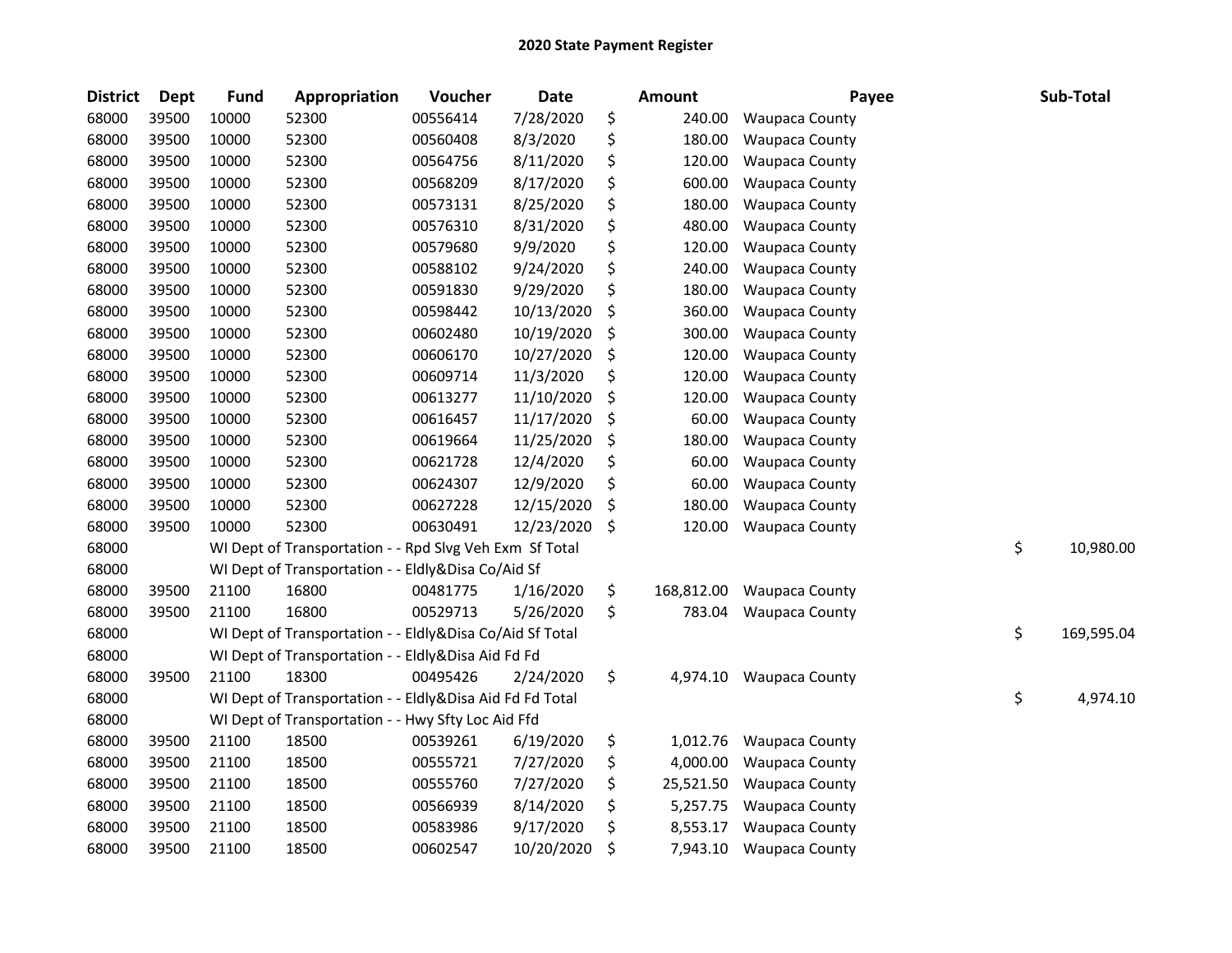| <b>District</b> | <b>Dept</b> | <b>Fund</b> | Appropriation                                            | Voucher  | <b>Date</b> | Amount             | Payee                   | Sub-Total          |
|-----------------|-------------|-------------|----------------------------------------------------------|----------|-------------|--------------------|-------------------------|--------------------|
| 68000           | 39500       | 21100       | 18500                                                    | 00613308 | 11/12/2020  | \$<br>1,711.48     | <b>Waupaca County</b>   |                    |
| 68000           |             |             | WI Dept of Transportation - - Hwy Sfty Loc Aid Ffd Total |          |             |                    |                         | \$<br>53,999.76    |
| 68000           |             |             | WI Dept of Transportation - - Trans Aids To Co.-Sf       |          |             |                    |                         |                    |
| 68000           | 39500       | 21100       | 19000                                                    | 00475491 | 1/6/2020    | \$<br>551,953.42   | <b>Waupaca County</b>   |                    |
| 68000           | 39500       | 21100       | 19000                                                    | 00542338 | 7/6/2020    | \$<br>1,103,906.84 | <b>Waupaca County</b>   |                    |
| 68000           | 39500       | 21100       | 19000                                                    | 00585164 | 10/5/2020   | \$<br>551,953.43   | <b>Waupaca County</b>   |                    |
| 68000           |             |             | WI Dept of Transportation - - Trans Aids To Co.-Sf Total |          |             |                    |                         | \$<br>2,207,813.69 |
| 68000           |             |             | WI Dept of Transportation - - Loc Rd Imp Prg St Fd       |          |             |                    |                         |                    |
| 68000           | 39500       | 21100       | 27800                                                    | 00556606 | 7/31/2020   | \$                 | 5,777.52 Waupaca County |                    |
| 68000           |             |             | WI Dept of Transportation - - Loc Rd Imp Prg St Fd Total |          |             |                    |                         | \$<br>5,777.52     |
| 68000           |             |             | WI Dept of Transportation - - Hwy Mgmt & Opers Sf        |          |             |                    |                         |                    |
| 68000           | 39500       | 21100       | 36500                                                    | 00480723 | 1/13/2020   | \$<br>459.00       | <b>Waupaca County</b>   |                    |
| 68000           | 39500       | 21100       | 36500                                                    | 00488996 | 2/5/2020    | \$<br>486.00       | <b>Waupaca County</b>   |                    |
| 68000           | 39500       | 21100       | 36500                                                    | 00513097 | 4/9/2020    | \$<br>1,009.59     | <b>Waupaca County</b>   |                    |
| 68000           | 39500       | 21100       | 36500                                                    | 00513500 | 4/13/2020   | \$<br>486.00       | <b>Waupaca County</b>   |                    |
| 68000           | 39500       | 21100       | 36500                                                    | 00513501 | 4/13/2020   | \$<br>513.00       | <b>Waupaca County</b>   |                    |
| 68000           | 39500       | 21100       | 36500                                                    | 00525771 | 5/13/2020   | \$<br>513.00       | <b>Waupaca County</b>   |                    |
| 68000           | 39500       | 21100       | 36500                                                    | 00535301 | 6/11/2020   | \$<br>513.00       | <b>Waupaca County</b>   |                    |
| 68000           | 39500       | 21100       | 36500                                                    | 00553381 | 7/17/2020   | \$<br>513.00       | <b>Waupaca County</b>   |                    |
| 68000           | 39500       | 21100       | 36500                                                    | 00566870 | 8/14/2020   | \$<br>513.00       | <b>Waupaca County</b>   |                    |
| 68000           | 39500       | 21100       | 36500                                                    | 00584376 | 9/18/2020   | \$<br>513.00       | <b>Waupaca County</b>   |                    |
| 68000           | 39500       | 21100       | 36500                                                    | 00593712 | 10/2/2020   | \$<br>513.00       | <b>Waupaca County</b>   |                    |
| 68000           | 39500       | 21100       | 36500                                                    | 00620321 | 11/25/2020  | \$<br>3,688.76     | Waupaca County          |                    |
| 68000           | 39500       | 21100       | 36500                                                    | 00626607 | 12/14/2020  | \$<br>684.07       | <b>Waupaca County</b>   |                    |
| 68000           |             |             | WI Dept of Transportation - - Hwy Mgmt & Opers Sf Total  |          |             |                    |                         | \$<br>10,404.42    |
| 68000           |             |             | WI Dept of Transportation - - Routine Maint Sf           |          |             |                    |                         |                    |
| 68000           | 39500       | 21100       | 36800                                                    | 00480723 | 1/13/2020   | \$<br>123,316.61   | <b>Waupaca County</b>   |                    |
| 68000           | 39500       | 21100       | 36800                                                    | 00488996 | 2/5/2020    | \$<br>286,852.88   | <b>Waupaca County</b>   |                    |
| 68000           | 39500       | 21100       | 36800                                                    | 00492649 | 2/20/2020   | \$<br>98,769.03    | <b>Waupaca County</b>   |                    |
| 68000           | 39500       | 21100       | 36800                                                    | 00492650 | 2/20/2020   | \$<br>28,515.73    | <b>Waupaca County</b>   |                    |
| 68000           | 39500       | 21100       | 36800                                                    | 00509771 | 3/31/2020   | \$<br>2,950.16     | <b>Waupaca County</b>   |                    |
| 68000           | 39500       | 21100       | 36800                                                    | 00509776 | 3/31/2020   | \$<br>203,429.01   | <b>Waupaca County</b>   |                    |
| 68000           | 39500       | 21100       | 36800                                                    | 00509777 | 3/31/2020   | \$<br>175,913.83   | <b>Waupaca County</b>   |                    |
| 68000           | 39500       | 21100       | 36800                                                    | 00510318 | 4/1/2020    | \$<br>16,316.70    | <b>Waupaca County</b>   |                    |
| 68000           | 39500       | 21100       | 36800                                                    | 00513097 | 4/9/2020    | \$<br>22,351.17    | <b>Waupaca County</b>   |                    |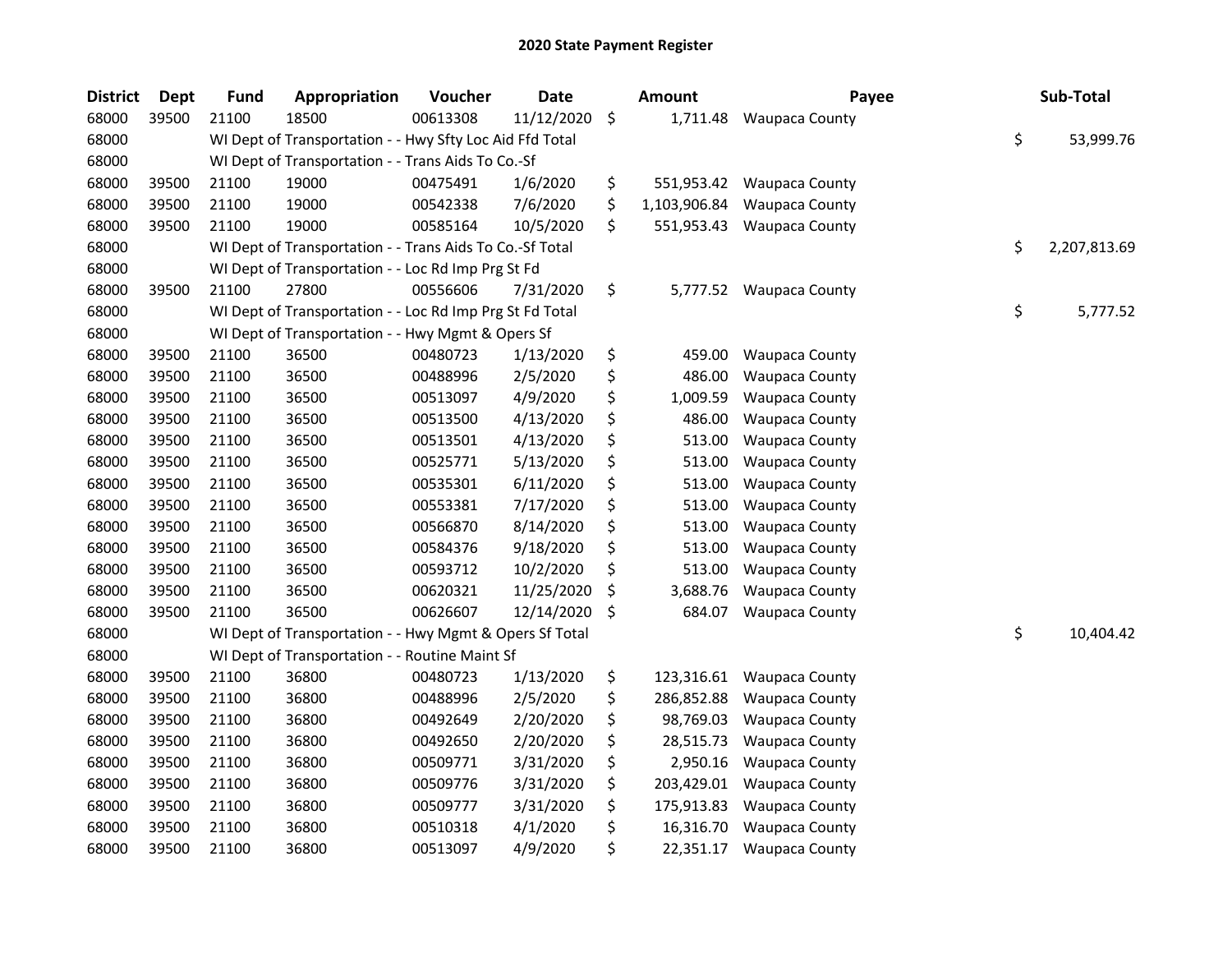| <b>District</b> | <b>Dept</b> | <b>Fund</b> | Appropriation                                                | Voucher  | <b>Date</b> | <b>Amount</b>    | Payee                 | Sub-Total          |
|-----------------|-------------|-------------|--------------------------------------------------------------|----------|-------------|------------------|-----------------------|--------------------|
| 68000           | 39500       | 21100       | 36800                                                        | 00516248 | 4/17/2020   | \$<br>818.34     | <b>Waupaca County</b> |                    |
| 68000           | 39500       | 21100       | 36800                                                        | 00516251 | 4/17/2020   | \$<br>9,503.20   | <b>Waupaca County</b> |                    |
| 68000           | 39500       | 21100       | 36800                                                        | 00516253 | 4/17/2020   | \$<br>8,504.57   | <b>Waupaca County</b> |                    |
| 68000           | 39500       | 21100       | 36800                                                        | 00519808 | 4/28/2020   | \$<br>74,961.50  | <b>Waupaca County</b> |                    |
| 68000           | 39500       | 21100       | 36800                                                        | 00521971 | 5/4/2020    | \$<br>41,932.00  | <b>Waupaca County</b> |                    |
| 68000           | 39500       | 21100       | 36800                                                        | 00525769 | 5/13/2020   | \$<br>6,435.81   | <b>Waupaca County</b> |                    |
| 68000           | 39500       | 21100       | 36800                                                        | 00527574 | 5/18/2020   | \$<br>156,534.30 | <b>Waupaca County</b> |                    |
| 68000           | 39500       | 21100       | 36800                                                        | 00535303 | 6/11/2020   | \$<br>1,852.57   | <b>Waupaca County</b> |                    |
| 68000           | 39500       | 21100       | 36800                                                        | 00545491 | 6/30/2020   | \$<br>104,399.16 | <b>Waupaca County</b> |                    |
| 68000           | 39500       | 21100       | 36800                                                        | 00553381 | 7/17/2020   | \$<br>4,934.03   | <b>Waupaca County</b> |                    |
| 68000           | 39500       | 21100       | 36800                                                        | 00560440 | 8/3/2020    | \$<br>60,510.48  | <b>Waupaca County</b> |                    |
| 68000           | 39500       | 21100       | 36800                                                        | 00566870 | 8/14/2020   | \$<br>606.94     | <b>Waupaca County</b> |                    |
| 68000           | 39500       | 21100       | 36800                                                        | 00572615 | 8/24/2020   | \$<br>100,431.13 | <b>Waupaca County</b> |                    |
| 68000           | 39500       | 21100       | 36800                                                        | 00584376 | 9/18/2020   | \$<br>405.52     | Waupaca County        |                    |
| 68000           | 39500       | 21100       | 36800                                                        | 00588356 | 9/22/2020   | \$<br>45,050.77  | <b>Waupaca County</b> |                    |
| 68000           | 39500       | 21100       | 36800                                                        | 00591301 | 9/28/2020   | \$<br>50,444.93  | <b>Waupaca County</b> |                    |
| 68000           | 39500       | 21100       | 36800                                                        | 00593712 | 10/2/2020   | \$<br>3,964.86   | <b>Waupaca County</b> |                    |
| 68000           | 39500       | 21100       | 36800                                                        | 00597322 | 10/13/2020  | \$<br>6,939.72   | <b>Waupaca County</b> |                    |
| 68000           | 39500       | 21100       | 36800                                                        | 00597329 | 10/13/2020  | \$<br>176,971.22 | <b>Waupaca County</b> |                    |
| 68000           | 39500       | 21100       | 36800                                                        | 00620321 | 11/25/2020  | \$<br>5,273.77   | <b>Waupaca County</b> |                    |
| 68000           | 39500       | 21100       | 36800                                                        | 00625516 | 12/10/2020  | \$<br>271,087.78 | <b>Waupaca County</b> |                    |
| 68000           | 39500       | 21100       | 36800                                                        | 00626607 | 12/14/2020  | \$<br>2,407.42   | <b>Waupaca County</b> |                    |
| 68000           | 39500       | 21100       | 36800                                                        | 00628504 | 12/16/2020  | \$<br>129,035.63 | <b>Waupaca County</b> |                    |
| 68000           |             |             | WI Dept of Transportation - - Routine Maint Sf Total         |          |             |                  |                       | \$<br>2,221,420.77 |
| 68000           |             |             | WI Dept of Transportation - - Hwy Mgmt & Opers Lf            |          |             |                  |                       |                    |
| 68000           | 39500       | 21100       | 37500                                                        | 00535304 | 6/11/2020   | \$<br>67.39      | <b>Waupaca County</b> |                    |
| 68000           |             |             | WI Dept of Transportation - - Hwy Mgmt & Opers Lf Total      |          |             |                  |                       | \$<br>67.39        |
| 68000           |             |             | Department of Corrections - - Corrections Contracts And Agre |          |             |                  |                       |                    |
| 68000           | 41000       | 10000       | 11400                                                        | 00336575 | 1/22/2020   | \$<br>22,539.48  | <b>Waupaca County</b> |                    |
| 68000           | 41000       | 10000       | 11400                                                        | 00343816 | 2/26/2020   | \$<br>14,769.02  | <b>Waupaca County</b> |                    |
| 68000           | 41000       | 10000       | 11400                                                        | 00349624 | 3/25/2020   | \$<br>14,974.86  | <b>Waupaca County</b> |                    |
| 68000           | 41000       | 10000       | 11400                                                        | 00354408 | 4/17/2020   | \$<br>12,762.08  | <b>Waupaca County</b> |                    |
| 68000           | 41000       | 10000       | 11400                                                        | 00356564 | 4/28/2020   | \$<br>2,109.86   | <b>Waupaca County</b> |                    |
| 68000           | 41000       | 10000       | 11400                                                        | 00360618 | 5/22/2020   | \$<br>9,211.34   | <b>Waupaca County</b> |                    |
| 68000           | 41000       | 10000       | 11400                                                        | 00360870 | 5/21/2020   | \$<br>3,499.28   | <b>Waupaca County</b> |                    |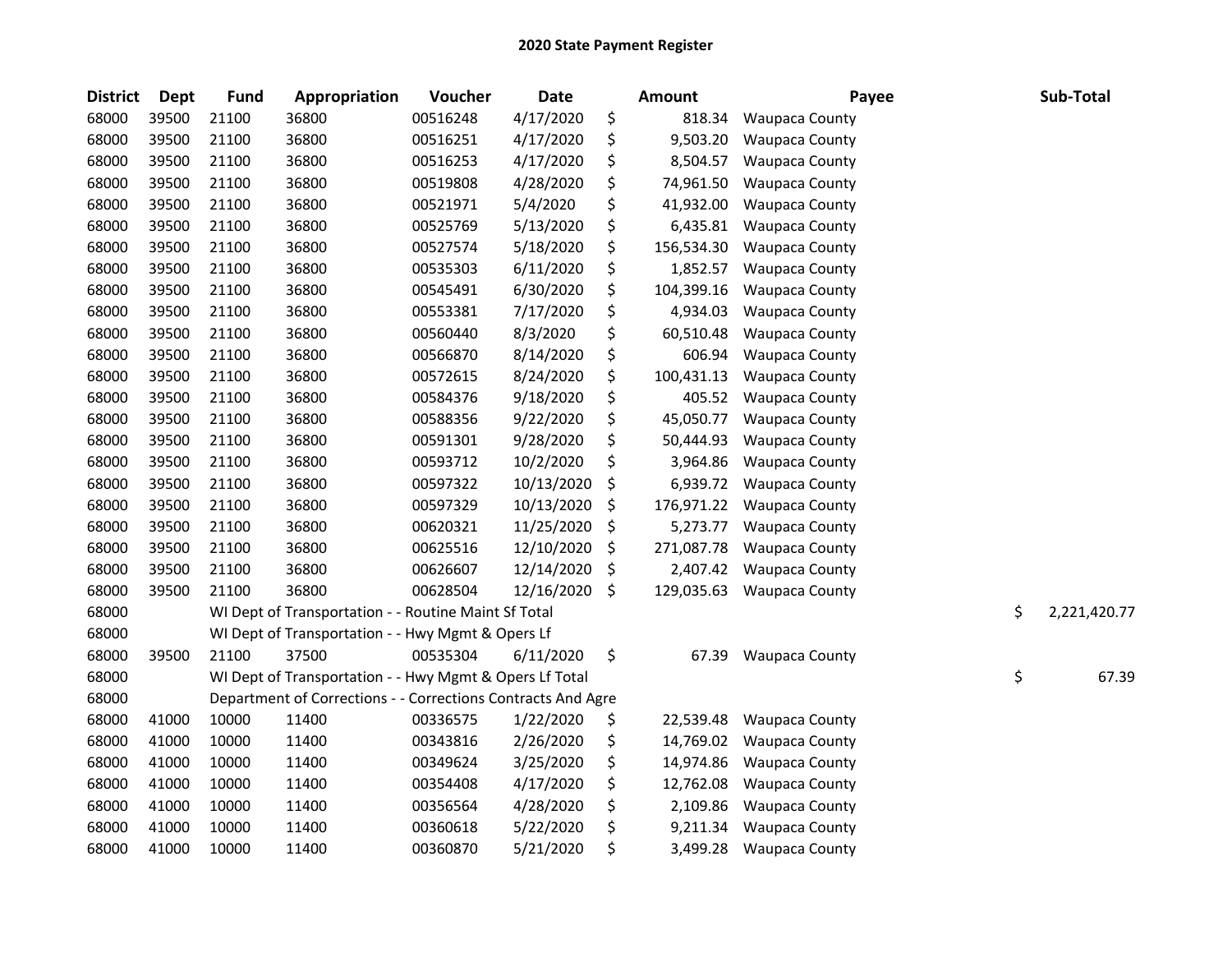| <b>District</b> | <b>Dept</b> | <b>Fund</b> | Appropriation                                                      | Voucher  | <b>Date</b>    |     | <b>Amount</b> | Payee                                                                                                         | Sub-Total          |
|-----------------|-------------|-------------|--------------------------------------------------------------------|----------|----------------|-----|---------------|---------------------------------------------------------------------------------------------------------------|--------------------|
| 68000           | 41000       | 10000       | 11400                                                              | 00366529 | 6/18/2020      | \$  | 14,202.96     | <b>Waupaca County</b>                                                                                         |                    |
| 68000           | 41000       | 10000       | 11400                                                              | 00367204 | 6/23/2020      | \$  | 9,571.56      | <b>Waupaca County</b>                                                                                         |                    |
| 68000           | 41000       | 10000       | 11400                                                              | 00371249 | 7/16/2020      | \$  | 19,966.48     | <b>Waupaca County</b>                                                                                         |                    |
| 68000           | 41000       | 10000       | 11400                                                              | 00373904 | 7/23/2020      | \$  | 9,262.80      | <b>Waupaca County</b>                                                                                         |                    |
| 68000           | 41000       | 10000       | 11400                                                              | 00379074 | 8/21/2020      | \$  | 15,386.54     | <b>Waupaca County</b>                                                                                         |                    |
| 68000           | 41000       | 10000       | 11400                                                              | 00380255 | 8/27/2020      | \$  | 1,183.58      | <b>Waupaca County</b>                                                                                         |                    |
| 68000           | 41000       | 10000       | 11400                                                              | 00384869 | 9/23/2020      | \$  | 13,636.90     | <b>Waupaca County</b>                                                                                         |                    |
| 68000           | 41000       | 10000       | 11400                                                              | 00390555 | 10/26/2020     | \$  | 18,474.14     | <b>Waupaca County</b>                                                                                         |                    |
| 68000           | 41000       | 10000       | 11400                                                              | 00395521 | 11/20/2020     | \$  | 24,649.34     | <b>Waupaca County</b>                                                                                         |                    |
| 68000           | 41000       | 10000       | 11400                                                              | 00400967 | 12/22/2020     | -\$ | 14,923.40     | <b>Waupaca County</b>                                                                                         |                    |
| 68000           |             |             | Department of Corrections - - Corrections Contracts And Agre Total |          |                |     |               |                                                                                                               | \$<br>221,123.62   |
| 68000           |             |             |                                                                    |          |                |     |               | Department of Corrections - - Reimbursing Counties For Probation, Extended Supervision And Parole Holds       |                    |
| 68000           | 41000       | 10000       | 11600                                                              | 00392779 | 11/5/2020      | \$  |               | 41,280.00 Waupaca County                                                                                      |                    |
| 68000           |             |             |                                                                    |          |                |     |               | Department of Corrections - - Reimbursing Counties For Probation, Extended Supervision And Parole Holds Total | \$<br>41,280.00    |
| 68000           |             |             | Child Abuse & Neglect Prev Bd - - Federal Project Aids             |          |                |     |               |                                                                                                               |                    |
| 68000           | 43300       | 10000       | 19900                                                              | 00002421 | 5/22/2020      | \$  | 3,500.00      | <b>Waupaca County</b>                                                                                         |                    |
| 68000           |             |             | Child Abuse & Neglect Prev Bd - - Federal Project Aids Total       |          |                |     |               |                                                                                                               | \$<br>3,500.00     |
| 68000           |             |             | Department of Health Services - - State/Federal Aids               |          |                |     |               |                                                                                                               |                    |
| 68000           | 43500       | 10000       | 00000                                                              | 92007    | $1/1/2020$ \$  |     | 43,372.00     | <b>Waupaca County</b>                                                                                         |                    |
| 68000           | 43500       | 10000       | 00000                                                              | 92008    | $2/1/2020$ \$  |     | 13,758.00     | <b>Waupaca County</b>                                                                                         |                    |
| 68000           | 43500       | 10000       | 00000                                                              | 92009    | $3/1/2020$ \$  |     | 15,319.00     | <b>Waupaca County</b>                                                                                         |                    |
| 68000           | 43500       | 10000       | 00000                                                              | 92010    | $4/1/2020$ \$  |     | 64,006.00     | <b>Waupaca County</b>                                                                                         |                    |
| 68000           | 43500       | 10000       | 00000                                                              | 92011    | $5/1/2020$ \$  |     | 300,656.00    | <b>Waupaca County</b>                                                                                         |                    |
| 68000           | 43500       | 10000       | 00000                                                              | 92012    | $6/1/2020$ \$  |     | 265,569.00    | <b>Waupaca County</b>                                                                                         |                    |
| 68000           | 43500       | 10000       | 00000                                                              | 92100    | 7/1/2020 \$    |     | 958,512.00    | <b>Waupaca County</b>                                                                                         |                    |
| 68000           | 43500       | 10000       | 00000                                                              | 92101    | $8/1/2020$ \$  |     | 632,801.00    | <b>Waupaca County</b>                                                                                         |                    |
| 68000           | 43500       | 10000       | 00000                                                              | 92102    | $9/1/2020$ \$  |     | 142,695.00    | <b>Waupaca County</b>                                                                                         |                    |
| 68000           | 43500       | 10000       | 00000                                                              | 92103    | 10/1/2020 \$   |     | 124,276.00    | <b>Waupaca County</b>                                                                                         |                    |
| 68000           | 43500       | 10000       | 00000                                                              | 92104    | $11/1/2020$ \$ |     | 9,769.00      | <b>Waupaca County</b>                                                                                         |                    |
| 68000           | 43500       | 10000       | 00000                                                              | 92105    | $12/1/2020$ \$ |     | 165,441.00    | <b>Waupaca County</b>                                                                                         |                    |
| 68000           |             |             | Department of Health Services - - State/Federal Aids Total         |          |                |     |               |                                                                                                               | \$<br>2,736,174.00 |
| 68000           |             |             | Department of Health Services - - Federal Wic Operations           |          |                |     |               |                                                                                                               |                    |
| 68000           | 43500       | 10000       | 14800                                                              | 00337045 | 2/7/2020       | \$  | 255.42        | <b>Waupaca County</b>                                                                                         |                    |
| 68000           | 43500       | 10000       | 14800                                                              | 00350270 | 3/30/2020      | \$  | 588.63        | <b>Waupaca County</b>                                                                                         |                    |
| 68000           | 43500       | 10000       | 14800                                                              | 00362981 | 6/17/2020      | \$  | 426.54        | <b>Waupaca County</b>                                                                                         |                    |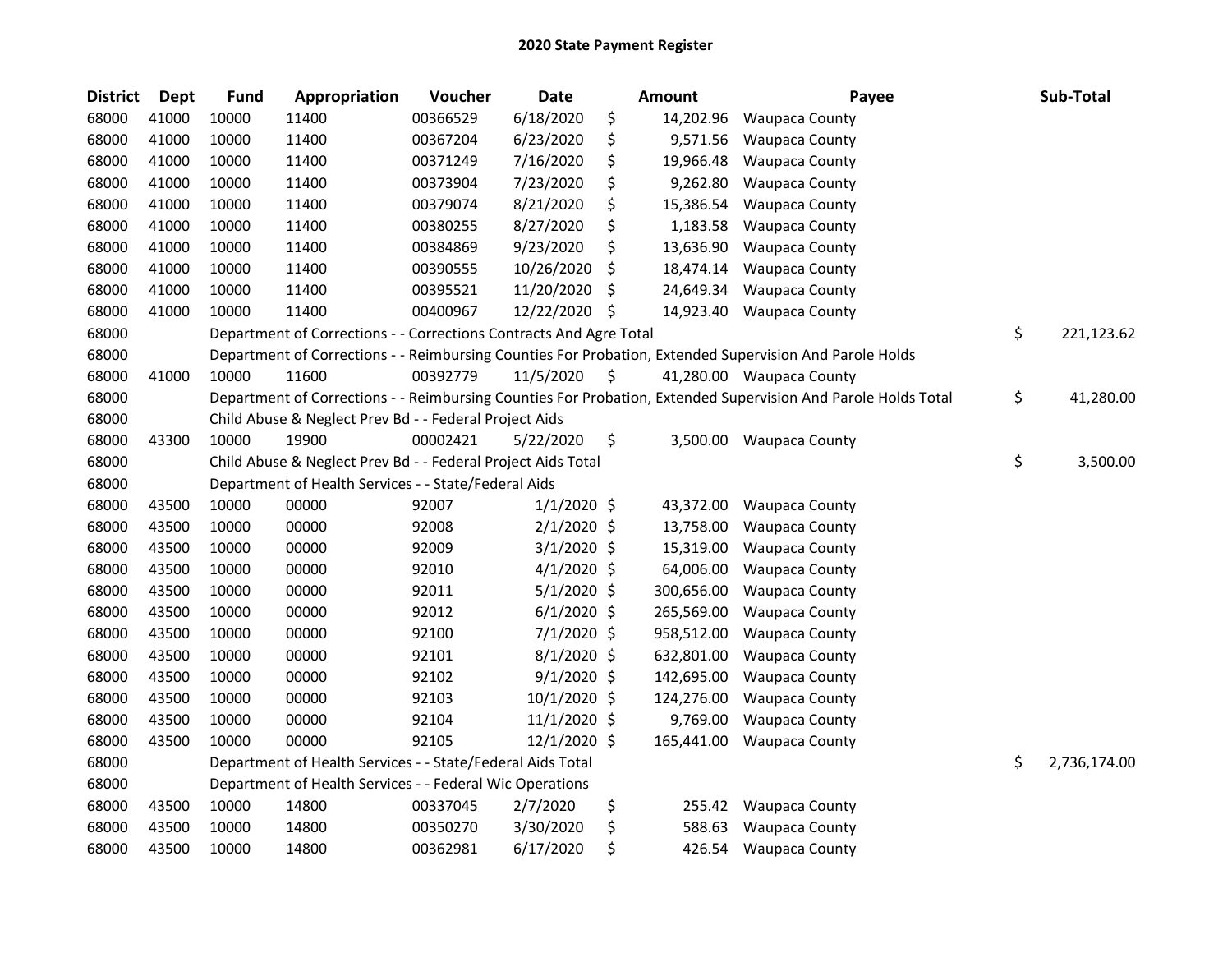| <b>District</b> | <b>Dept</b> | <b>Fund</b> | Appropriation                                                          | Voucher  | <b>Date</b>   |    | Amount | Payee                    | Sub-Total       |
|-----------------|-------------|-------------|------------------------------------------------------------------------|----------|---------------|----|--------|--------------------------|-----------------|
| 68000           | 43500       | 10000       | 14800                                                                  | 00363191 | 6/18/2020     | \$ | 246.60 | <b>Waupaca County</b>    |                 |
| 68000           | 43500       | 10000       | 14800                                                                  | 00368791 | 7/20/2020     | \$ | 10.75  | Waupaca County           |                 |
| 68000           | 43500       | 10000       | 14800                                                                  | 00369927 | 8/14/2020     | \$ | 96.00  | <b>Waupaca County</b>    |                 |
| 68000           | 43500       | 10000       | 14800                                                                  | 00376298 | 9/2/2020      | \$ | 280.25 | <b>Waupaca County</b>    |                 |
| 68000           | 43500       | 10000       | 14800                                                                  | 00383052 | 10/13/2020    | \$ | 380.20 | <b>Waupaca County</b>    |                 |
| 68000           | 43500       | 10000       | 14800                                                                  | 00386715 | 10/27/2020    | \$ | 293.00 | <b>Waupaca County</b>    |                 |
| 68000           | 43500       | 10000       | 14800                                                                  | 00388283 | 11/13/2020    | \$ | 53.75  | <b>Waupaca County</b>    |                 |
| 68000           |             |             | Department of Health Services - - Federal Wic Operations Total         |          |               |    |        |                          | \$<br>2,631.14  |
| 68000           |             |             | Department of Health Services - - General Program Operations           |          |               |    |        |                          |                 |
| 68000           | 43500       | 10000       | 40100                                                                  | 00334420 | 1/8/2020      | \$ | 1.50   | <b>Waupaca County</b>    |                 |
| 68000           | 43500       | 10000       | 40100                                                                  | 00337130 | 1/23/2020     | \$ | 1.50   | Waupaca County           |                 |
| 68000           | 43500       | 10000       | 40100                                                                  | 00340135 | 2/7/2020      | \$ | 1.50   | <b>Waupaca County</b>    |                 |
| 68000           | 43500       | 10000       | 40100                                                                  | 00352911 | 4/7/2020      | \$ | 1.50   | Waupaca County           |                 |
| 68000           | 43500       | 10000       | 40100                                                                  | 00361059 | 6/3/2020      | \$ | 1.50   | <b>Waupaca County</b>    |                 |
| 68000           | 43500       | 10000       | 40100                                                                  | 00361063 | 6/3/2020      | \$ | 1.00   | Waupaca County           |                 |
| 68000           | 43500       | 10000       | 40100                                                                  | 00361064 | 6/3/2020      | \$ | 15.00  | <b>Waupaca County</b>    |                 |
| 68000           | 43500       | 10000       | 40100                                                                  | 00373048 | 8/17/2020     | \$ | 15.00  | <b>Waupaca County</b>    |                 |
| 68000           | 43500       | 10000       | 40100                                                                  | 00388181 | 11/3/2020     | \$ | 1.50   | <b>Waupaca County</b>    |                 |
| 68000           |             |             | Department of Health Services - - General Program Operations Total     |          |               |    |        |                          | \$<br>40.00     |
| 68000           |             |             | Department of Health Services - - Medical Assistance State Admin       |          |               |    |        |                          |                 |
| 68000           | 43500       | 10000       | 44000                                                                  | 00334420 | 1/8/2020      | \$ | 1.50   | <b>Waupaca County</b>    |                 |
| 68000           | 43500       | 10000       | 44000                                                                  | 00337130 | 1/23/2020     | \$ | 1.50   | <b>Waupaca County</b>    |                 |
| 68000           | 43500       | 10000       | 44000                                                                  | 00340135 | 2/7/2020      | \$ | 1.50   | <b>Waupaca County</b>    |                 |
| 68000           | 43500       | 10000       | 44000                                                                  | 00352911 | 4/7/2020      | \$ | 1.50   | <b>Waupaca County</b>    |                 |
| 68000           | 43500       | 10000       | 44000                                                                  | 00361059 | 6/3/2020      | \$ | 1.50   | Waupaca County           |                 |
| 68000           | 43500       | 10000       | 44000                                                                  | 00361063 | 6/3/2020      | \$ | 1.00   | <b>Waupaca County</b>    |                 |
| 68000           | 43500       | 10000       | 44000                                                                  | 00361064 | 6/3/2020      | \$ | 15.00  | <b>Waupaca County</b>    |                 |
| 68000           | 43500       | 10000       | 44000                                                                  | 00373048 | 8/17/2020     | \$ | 15.00  | <b>Waupaca County</b>    |                 |
| 68000           | 43500       | 10000       | 44000                                                                  | 00388181 | 11/3/2020     | Ś  | 1.50   | <b>Waupaca County</b>    |                 |
| 68000           |             |             | Department of Health Services - - Medical Assistance State Admin Total |          |               |    |        |                          | \$<br>40.00     |
| 68000           |             |             | Department of Health Services - - Local Assistance Clearing            |          |               |    |        |                          |                 |
| 68000           | 43500       | 10000       | 90300                                                                  | 00396902 | 12/16/2020 \$ |    |        | 38,153.00 Waupaca County |                 |
| 68000           |             |             | Department of Health Services - - Local Assistance Clearing Total      |          |               |    |        |                          | \$<br>38,153.00 |
| 68000           |             |             | Dept of Children and Families - - Fees For Administrative Servic       |          |               |    |        |                          |                 |
| 68000           | 43700       | 10000       | 23100                                                                  | 00065145 | 1/27/2020     | \$ | 90.00  | <b>Waupaca County</b>    |                 |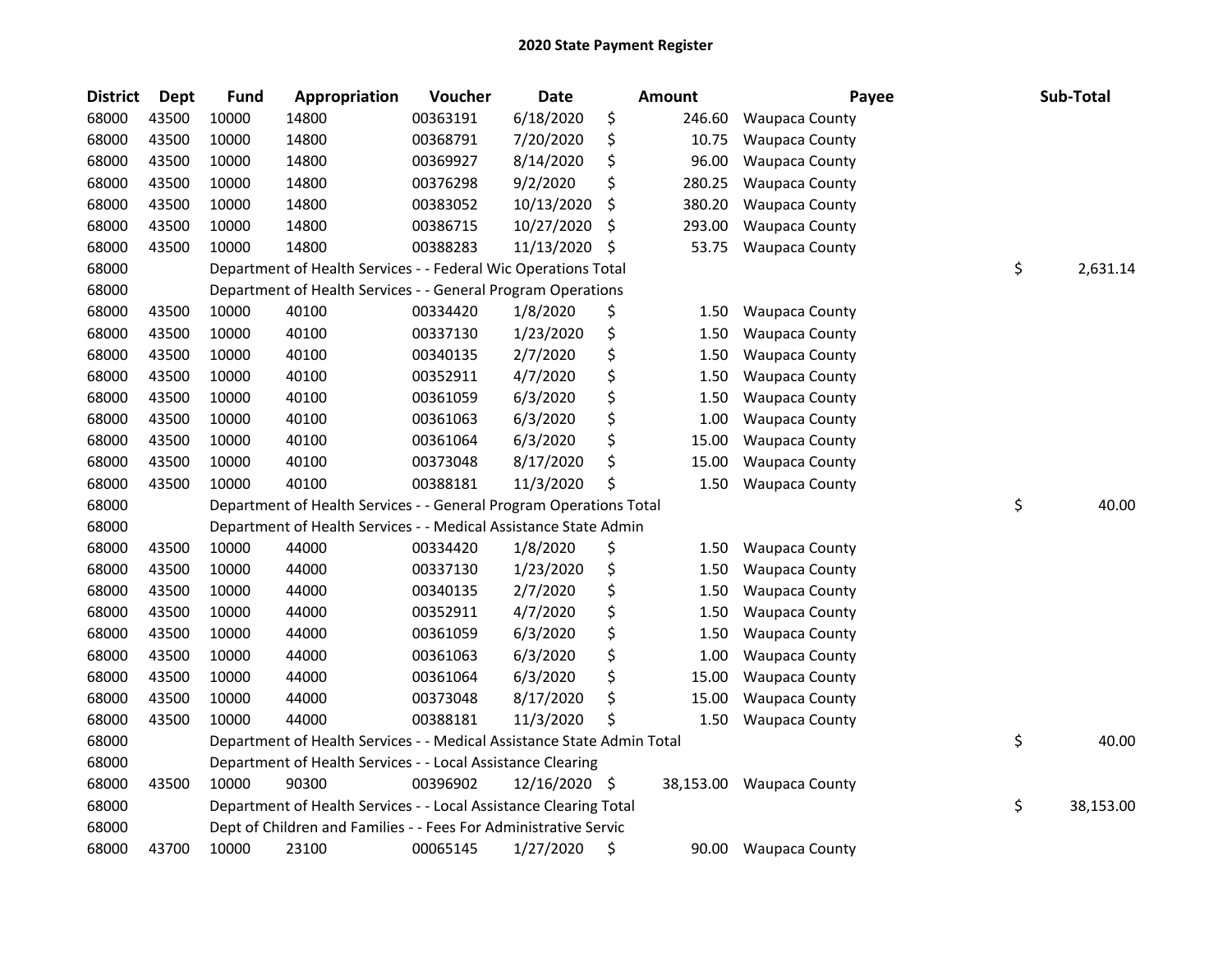| <b>District</b> | Dept  | <b>Fund</b> | Appropriation                                                          | Voucher  | <b>Date</b> |     | <b>Amount</b> | Payee                 | Sub-Total    |
|-----------------|-------|-------------|------------------------------------------------------------------------|----------|-------------|-----|---------------|-----------------------|--------------|
| 68000           | 43700 | 10000       | 23100                                                                  | 00069756 | 5/1/2020    | \$  | 170.00        | <b>Waupaca County</b> |              |
| 68000           | 43700 | 10000       | 23100                                                                  | 00073038 | 7/23/2020   | \$  | 15.00         | <b>Waupaca County</b> |              |
| 68000           | 43700 | 10000       | 23100                                                                  | 00076558 | 10/22/2020  | Ŝ.  | 5.00          | <b>Waupaca County</b> |              |
| 68000           |       |             | Dept of Children and Families - - Fees For Administrative Servic Total |          |             |     |               |                       | \$<br>280.00 |
| 68000           |       |             | Dept of Children and Families - - Child Care Block Grant - Ops         |          |             |     |               |                       |              |
| 68000           | 43700 | 10000       | 24500                                                                  | 00065029 | 1/24/2020   | \$. | 16.25         | <b>Waupaca County</b> |              |
| 68000           |       |             | Dept of Children and Families - - Child Care Block Grant - Ops Total   |          |             |     |               |                       | \$<br>16.25  |
| 68000           |       |             | Dept of Children and Families - - General Aids                         |          |             |     |               |                       |              |
| 68000           | 43700 | 10000       | 99000                                                                  | 00064543 | 1/6/2020    | \$  | 489.63        | <b>Waupaca County</b> |              |
| 68000           | 43700 | 10000       | 99000                                                                  | 00065395 | 1/30/2020   | \$  | 88,095.90     | Waupaca County        |              |
| 68000           | 43700 | 10000       | 99000                                                                  | 00065693 | 2/5/2020    | \$  | 690.03        | <b>Waupaca County</b> |              |
| 68000           | 43700 | 10000       | 99000                                                                  | 00065821 | 2/11/2020   | \$  | 180.00        | <b>Waupaca County</b> |              |
| 68000           | 43700 | 10000       | 99000                                                                  | 00066645 | 3/2/2020    | \$  | 8,653.18      | Waupaca County        |              |
| 68000           | 43700 | 10000       | 99000                                                                  | 00066822 | 3/5/2020    | \$  | 48,445.95     | <b>Waupaca County</b> |              |
| 68000           | 43700 | 10000       | 99000                                                                  | 00066963 | 3/5/2020    | \$  | 645.31        | <b>Waupaca County</b> |              |
| 68000           | 43700 | 10000       | 99000                                                                  | 00067013 | 3/9/2020    | \$  | 690.54        | <b>Waupaca County</b> |              |
| 68000           | 43700 | 10000       | 99000                                                                  | 00068317 | 4/6/2020    | \$  | 171,935.39    | <b>Waupaca County</b> |              |
| 68000           | 43700 | 10000       | 99000                                                                  | 00068318 | 4/6/2020    | \$  | 167,226.23    | <b>Waupaca County</b> |              |
| 68000           | 43700 | 10000       | 99000                                                                  | 00068759 | 4/10/2020   | \$  | 10,771.00     | <b>Waupaca County</b> |              |
| 68000           | 43700 | 10000       | 99000                                                                  | 00069415 | 4/30/2020   | \$  | 107,966.42    | <b>Waupaca County</b> |              |
| 68000           | 43700 | 10000       | 99000                                                                  | 00069944 | 5/5/2020    | \$  | 67,026.08     | <b>Waupaca County</b> |              |
| 68000           | 43700 | 10000       | 99000                                                                  | 00070084 | 5/8/2020    | \$  | 3,300.00      | <b>Waupaca County</b> |              |
| 68000           | 43700 | 10000       | 99000                                                                  | 00070904 | 6/5/2020    | \$  | 79,747.89     | <b>Waupaca County</b> |              |
| 68000           | 43700 | 10000       | 99000                                                                  | 00071499 | 6/17/2020   | \$  | 22,488.00     | <b>Waupaca County</b> |              |
| 68000           | 43700 | 10000       | 99000                                                                  | 00072040 | 6/30/2020   | \$  | 476.00        | Waupaca County        |              |
| 68000           | 43700 | 10000       | 99000                                                                  | 00072359 | 7/6/2020    | \$  | 60,279.41     | <b>Waupaca County</b> |              |
| 68000           | 43700 | 10000       | 99000                                                                  | 00073366 | 7/30/2020   | \$  | 82,474.93     | <b>Waupaca County</b> |              |
| 68000           | 43700 | 10000       | 99000                                                                  | 00073601 | 8/5/2020    | \$  | 48,633.59     | <b>Waupaca County</b> |              |
| 68000           | 43700 | 10000       | 99000                                                                  | 00073917 | 8/12/2020   | \$  | 31,100.00     | <b>Waupaca County</b> |              |
| 68000           | 43700 | 10000       | 99000                                                                  | 00074711 | 9/8/2020    | \$  | 16,859.44     | <b>Waupaca County</b> |              |
| 68000           | 43700 | 10000       | 99000                                                                  | 00074816 | 9/10/2020   | \$  | 726,185.00    | <b>Waupaca County</b> |              |
| 68000           | 43700 | 10000       | 99000                                                                  | 00075162 | 9/17/2020   | \$  | 44,963.00     | <b>Waupaca County</b> |              |
| 68000           | 43700 | 10000       | 99000                                                                  | 00075163 | 9/17/2020   | \$  | 3,009.00      | <b>Waupaca County</b> |              |
| 68000           | 43700 | 10000       | 99000                                                                  | 00075251 | 9/18/2020   | \$  | 31,201.46     | <b>Waupaca County</b> |              |
| 68000           | 43700 | 10000       | 99000                                                                  | 00075947 | 10/5/2020   | \$  | 86,066.47     | <b>Waupaca County</b> |              |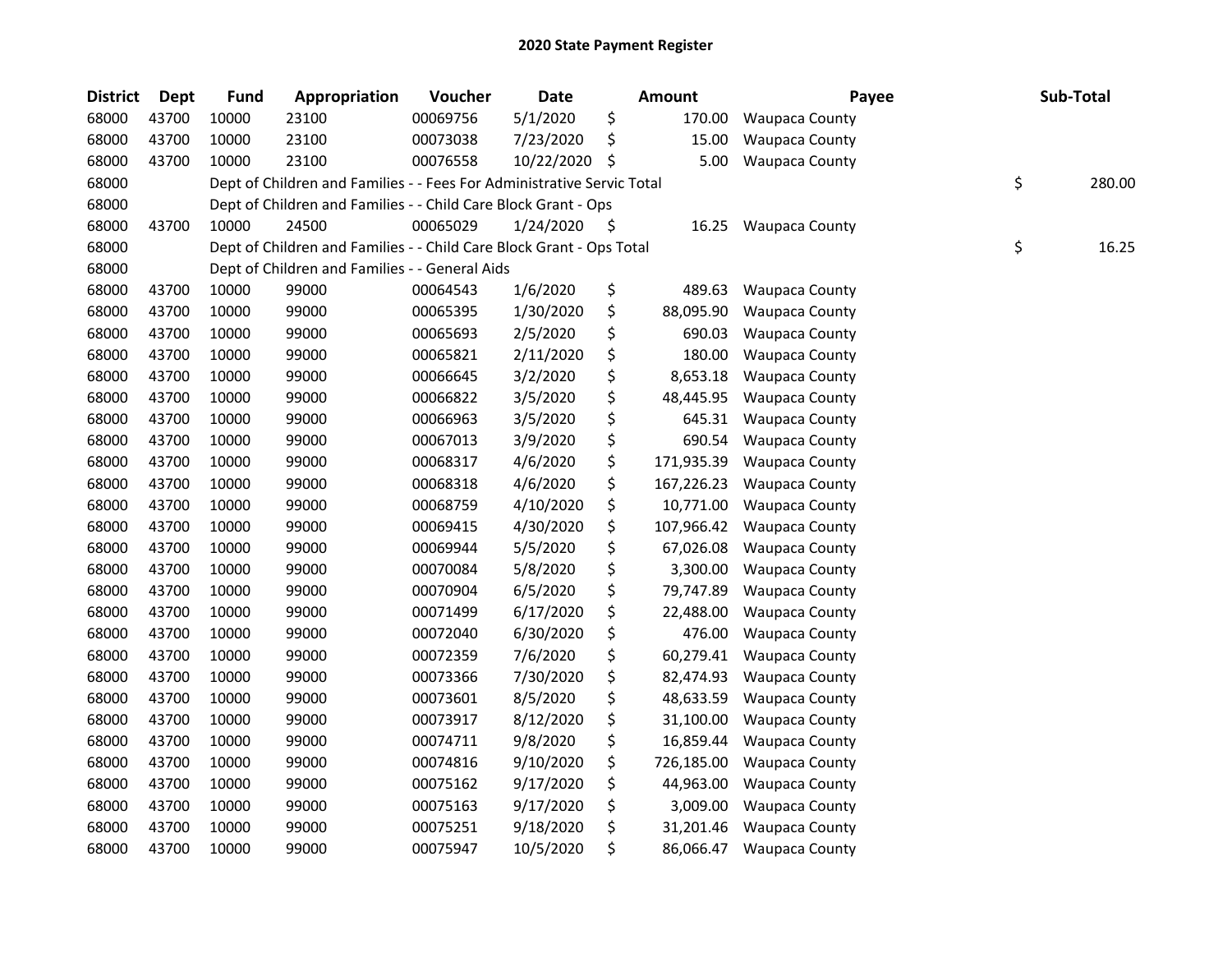| <b>District</b> | <b>Dept</b> | <b>Fund</b> | Appropriation                                                         | Voucher  | <b>Date</b> | Amount          | Payee                 | Sub-Total          |
|-----------------|-------------|-------------|-----------------------------------------------------------------------|----------|-------------|-----------------|-----------------------|--------------------|
| 68000           | 43700       | 10000       | 99000                                                                 | 00076839 | 10/30/2020  | \$<br>81,154.94 | <b>Waupaca County</b> |                    |
| 68000           | 43700       | 10000       | 99000                                                                 | 00077067 | 11/5/2020   | \$<br>79,080.58 | <b>Waupaca County</b> |                    |
| 68000           | 43700       | 10000       | 99000                                                                 | 00077294 | 11/10/2020  | \$<br>3,669.00  | Waupaca County        |                    |
| 68000           | 43700       | 10000       | 99000                                                                 | 00078197 | 12/4/2020   | \$<br>4,500.00  | Waupaca County        |                    |
| 68000           | 43700       | 10000       | 99000                                                                 | 00078287 | 12/7/2020   | \$<br>60,296.91 | <b>Waupaca County</b> |                    |
| 68000           |             |             | Dept of Children and Families - - General Aids Total                  |          |             |                 |                       | \$<br>2,138,301.28 |
| 68000           |             |             | Dept of Workforce Development - - Auxiliary Services                  |          |             |                 |                       |                    |
| 68000           | 44500       | 10000       | 13000                                                                 | 00304298 | 11/3/2020   | \$<br>25.00     | <b>Waupaca County</b> |                    |
| 68000           | 44500       | 10000       | 13000                                                                 | 00307431 | 12/2/2020   | \$<br>60.00     | <b>Waupaca County</b> |                    |
| 68000           |             |             | Dept of Workforce Development - - Auxiliary Services Total            |          |             |                 |                       | \$<br>85.00        |
| 68000           |             |             | Dept of Workforce Development - - Ui Admin Fed                        |          |             |                 |                       |                    |
| 68000           | 44500       | 10000       | 15100                                                                 | 00267675 | 1/14/2020   | \$<br>65.00     | <b>Waupaca County</b> |                    |
| 68000           | 44500       | 10000       | 15100                                                                 | 00270915 | 2/4/2020    | \$<br>45.00     | <b>Waupaca County</b> |                    |
| 68000           | 44500       | 10000       | 15100                                                                 | 00275645 | 3/3/2020    | \$<br>15.00     | <b>Waupaca County</b> |                    |
| 68000           | 44500       | 10000       | 15100                                                                 | 00280630 | 4/2/2020    | \$<br>65.00     | Waupaca County        |                    |
| 68000           | 44500       | 10000       | 15100                                                                 | 00284522 | 5/4/2020    | \$<br>20.00     | <b>Waupaca County</b> |                    |
| 68000           | 44500       | 10000       | 15100                                                                 | 00287372 | 6/2/2020    | \$<br>30.00     | <b>Waupaca County</b> |                    |
| 68000           | 44500       | 10000       | 15100                                                                 | 00290191 | 7/2/2020    | \$<br>30.00     | <b>Waupaca County</b> |                    |
| 68000           | 44500       | 10000       | 15100                                                                 | 00293628 | 8/4/2020    | \$<br>35.00     | <b>Waupaca County</b> |                    |
| 68000           | 44500       | 10000       | 15100                                                                 | 00296666 | 9/2/2020    | \$<br>10.00     | <b>Waupaca County</b> |                    |
| 68000           | 44500       | 10000       | 15100                                                                 | 00300338 | 10/2/2020   | \$<br>25.00     | <b>Waupaca County</b> |                    |
| 68000           |             |             | Dept of Workforce Development - - Ui Admin Fed Total                  |          |             |                 |                       | \$<br>340.00       |
| 68000           |             |             | Dept of Workforce Development - - Wc Ops Uninsured Emplyr Admin       |          |             |                 |                       |                    |
| 68000           | 44500       | 22700       | 17700                                                                 | 00282194 | 4/15/2020   | \$<br>5.00      | <b>Waupaca County</b> |                    |
| 68000           | 44500       | 22700       | 17700                                                                 | 00288381 | 6/16/2020   | \$<br>5.00      | Waupaca County        |                    |
| 68000           | 44500       | 22700       | 17700                                                                 | 00296485 | 9/1/2020    | \$<br>5.00      | <b>Waupaca County</b> |                    |
| 68000           | 44500       | 22700       | 17700                                                                 | 00296774 | 9/2/2020    | \$<br>5.00      | Waupaca County        |                    |
| 68000           | 44500       | 22700       | 17700                                                                 | 00308276 | 12/9/2020   | \$<br>10.00     | <b>Waupaca County</b> |                    |
| 68000           | 44500       | 22700       | 17700                                                                 | 00309900 | 12/23/2020  | \$<br>10.00     | <b>Waupaca County</b> |                    |
| 68000           |             |             | Dept of Workforce Development - - Wc Ops Uninsured Emplyr Admin Total |          |             |                 |                       | \$<br>40.00        |
| 68000           |             |             | Department of Justice - - Drug Trafficking Resp Grants                |          |             |                 |                       |                    |
| 68000           | 45500       | 10000       | 20800                                                                 | 00078367 | 1/17/2020   | \$<br>4,859.00  | <b>Waupaca County</b> |                    |
| 68000           | 45500       | 10000       | 20800                                                                 | 00086319 | 7/27/2020   | \$<br>11,411.00 | Waupaca County        |                    |
| 68000           | 45500       | 10000       | 20800                                                                 | 00089666 | 11/6/2020   | \$<br>10,775.00 | <b>Waupaca County</b> |                    |
| 68000           |             |             | Department of Justice - - Drug Trafficking Resp Grants Total          |          |             |                 |                       | \$<br>27,045.00    |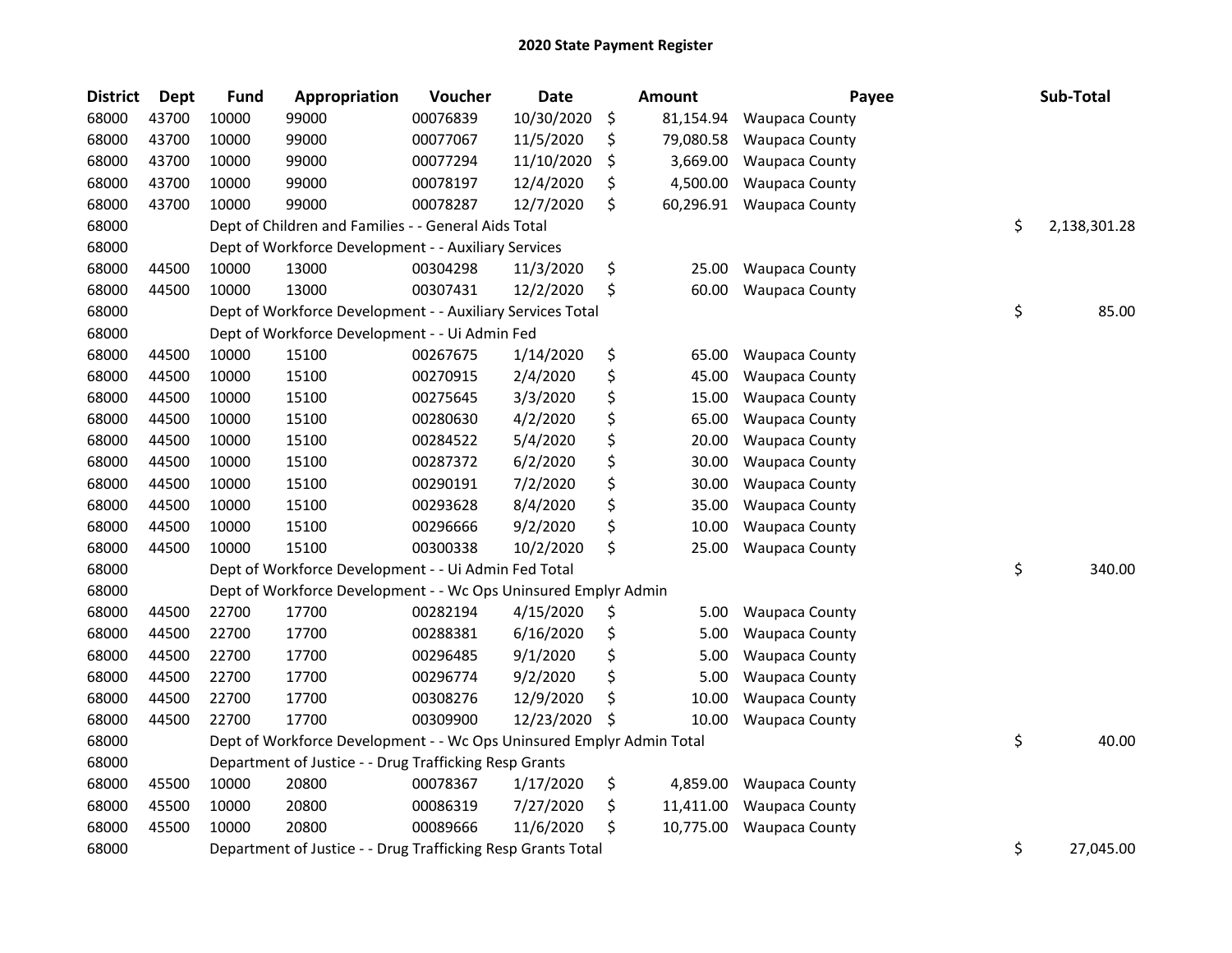| <b>District</b> | <b>Dept</b> | <b>Fund</b> | Appropriation                                                           | Voucher  | Date            | <b>Amount</b>   | Payee                    | Sub-Total       |
|-----------------|-------------|-------------|-------------------------------------------------------------------------|----------|-----------------|-----------------|--------------------------|-----------------|
| 68000           |             |             | Department of Justice - - Crime Laboratories, Dna                       |          |                 |                 |                          |                 |
| 68000           | 45500       | 10000       | 22100                                                                   | 00085894 | 7/16/2020       | \$              | 700.00 Waupaca County    |                 |
| 68000           |             |             | Department of Justice - - Crime Laboratories, Dna Total                 |          |                 |                 |                          | \$<br>700.00    |
| 68000           |             |             | Department of Justice - - Law Enforcement Train, Local                  |          |                 |                 |                          |                 |
| 68000           | 45500       | 10000       | 23100                                                                   | 00092107 | $12/11/2020$ \$ |                 | 14,560.00 Waupaca County |                 |
| 68000           |             |             | Department of Justice - - Law Enforcement Train, Local Total            |          |                 |                 |                          | \$<br>14,560.00 |
| 68000           |             |             | Department of Justice - - Federal Aid, State Operations                 |          |                 |                 |                          |                 |
| 68000           | 45500       | 10000       | 24100                                                                   | 00084130 | 6/1/2020        | \$<br>452.00    | <b>Waupaca County</b>    |                 |
| 68000           |             |             | Department of Justice - - Federal Aid, State Operations Total           |          |                 |                 |                          | \$<br>452.00    |
| 68000           |             |             | Department of Justice - - Crime Victim Witness Assist                   |          |                 |                 |                          |                 |
| 68000           | 45500       | 10000       | 53200                                                                   | 00080522 | 2/26/2020       | \$<br>27,393.10 | <b>Waupaca County</b>    |                 |
| 68000           | 45500       | 10000       | 53200                                                                   | 00086068 | 7/17/2020       | \$<br>21,206.36 | <b>Waupaca County</b>    |                 |
| 68000           |             |             | Department of Justice - - Crime Victim Witness Assist Total             |          |                 |                 |                          | \$<br>48,599.46 |
| 68000           |             |             | Department of Military Affairs - - Disaster Recovery Aid                |          |                 |                 |                          |                 |
| 68000           | 46500       | 10000       | 30500                                                                   | 00073974 | 2/14/2020       | \$<br>1,171.43  | <b>Waupaca County</b>    |                 |
| 68000           | 46500       | 10000       | 30500                                                                   | 00076305 | 4/10/2020       | \$<br>6,141.14  | <b>Waupaca County</b>    |                 |
| 68000           | 46500       | 10000       | 30500                                                                   | 00076373 | 4/10/2020       | \$<br>2,349.08  | <b>Waupaca County</b>    |                 |
| 68000           |             |             | Department of Military Affairs - - Disaster Recovery Aid Total          |          |                 |                 |                          | \$<br>9,661.65  |
| 68000           |             |             | Department of Military Affairs - - Regional Emergency Response Tm       |          |                 |                 |                          |                 |
| 68000           | 46500       | 10000       | 30600                                                                   | 00076149 | 4/6/2020        | \$<br>4,156.32  | <b>Waupaca County</b>    |                 |
| 68000           | 46500       | 10000       | 30600                                                                   | 00076206 | 4/6/2020        | \$              | 4,156.32 Waupaca County  |                 |
| 68000           | 46500       | 10000       | 30600                                                                   | 00079023 | 6/16/2020       | \$              | 4,156.32 Waupaca County  |                 |
| 68000           | 46500       | 10000       | 30600                                                                   | 00085368 | 11/9/2020       | \$              | 4,156.32 Waupaca County  |                 |
| 68000           |             |             | Department of Military Affairs - - Regional Emergency Response Tm Total |          |                 |                 |                          | \$<br>16,625.28 |
| 68000           |             |             | Department of Military Affairs - - Emergency Response Equipment         |          |                 |                 |                          |                 |
| 68000           | 46500       | 10000       | 30800                                                                   | 00085494 | 11/12/2020 \$   | 7,335.79        | <b>Waupaca County</b>    |                 |
| 68000           |             |             | Department of Military Affairs - - Emergency Response Equipment Total   |          |                 |                 |                          | \$<br>7,335.79  |
| 68000           |             |             | Department of Military Affairs - - Regional Emergency Response Gr       |          |                 |                 |                          |                 |
| 68000           | 46500       | 10000       | 31300                                                                   | 00079062 | 6/17/2020       | \$<br>3,578.36  | <b>Waupaca County</b>    |                 |
| 68000           |             |             | Department of Military Affairs - - Regional Emergency Response Gr Total |          |                 |                 |                          | \$<br>3,578.36  |
| 68000           |             |             | Department of Military Affairs - - Federal Aid, Local Assistance        |          |                 |                 |                          |                 |
| 68000           | 46500       | 10000       | 34200                                                                   | 00071643 | 1/8/2020        | \$<br>44,873.65 | <b>Waupaca County</b>    |                 |
| 68000           | 46500       | 10000       | 34200                                                                   | 00073974 | 2/14/2020       | \$<br>7,028.54  | <b>Waupaca County</b>    |                 |
| 68000           | 46500       | 10000       | 34200                                                                   | 00076305 | 4/10/2020       | \$<br>36,846.82 | <b>Waupaca County</b>    |                 |
| 68000           | 46500       | 10000       | 34200                                                                   | 00076373 | 4/10/2020       | \$              | 14,094.48 Waupaca County |                 |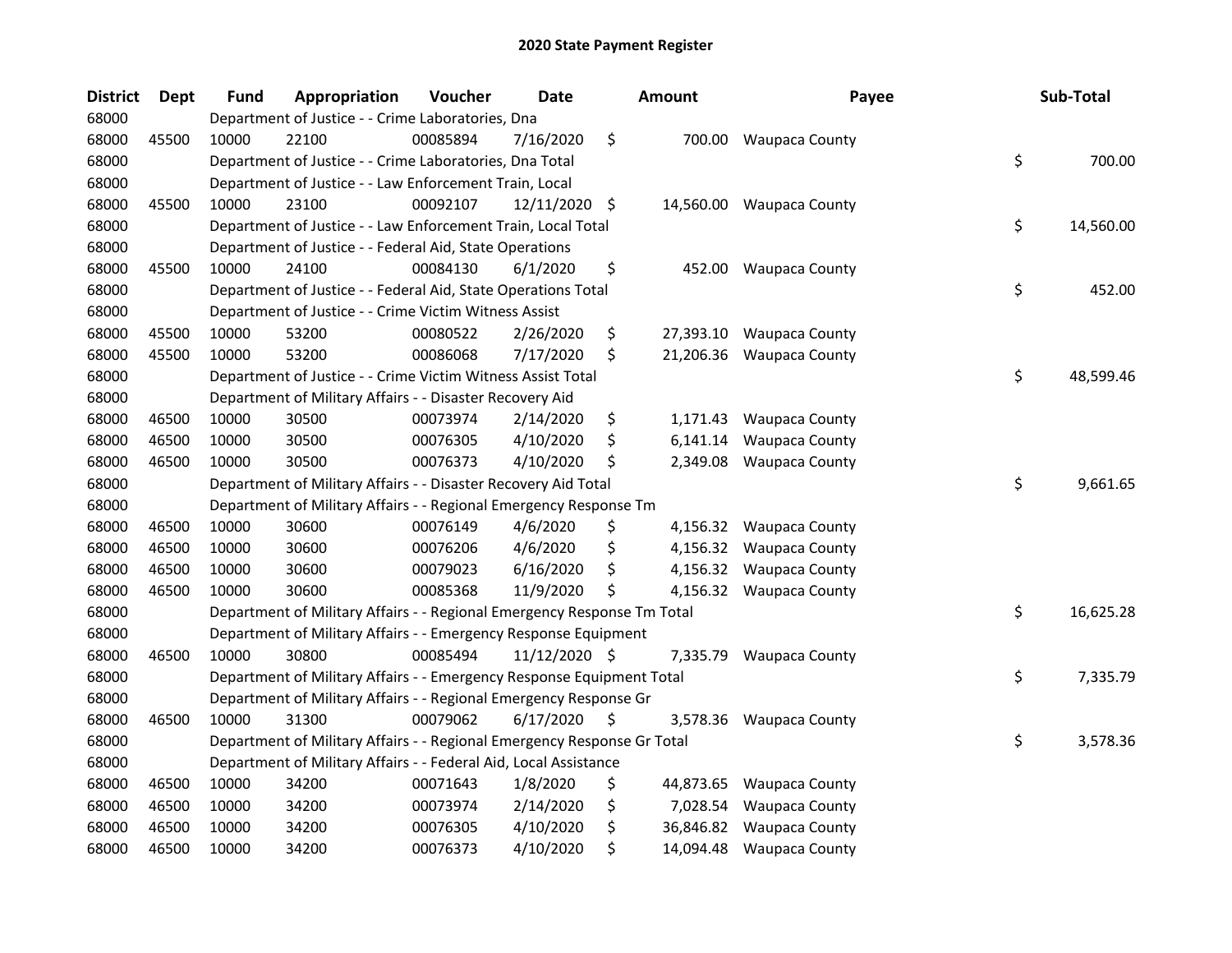| <b>District</b> | <b>Dept</b> | <b>Fund</b> | Appropriation                                                           | Voucher  | <b>Date</b> |     | Amount     | Payee                 | Sub-Total          |
|-----------------|-------------|-------------|-------------------------------------------------------------------------|----------|-------------|-----|------------|-----------------------|--------------------|
| 68000           | 46500       | 10000       | 34200                                                                   | 00083140 | 9/18/2020   | \$  | 1,143.24   | <b>Waupaca County</b> |                    |
| 68000           | 46500       | 10000       | 34200                                                                   | 00085061 | 11/3/2020   | \$  | 3,245.32   | <b>Waupaca County</b> |                    |
| 68000           |             |             | Department of Military Affairs - - Federal Aid, Local Assistance Total  |          |             |     |            |                       | \$<br>107,232.05   |
| 68000           |             |             | Department of Military Affairs - - St Emerg Response Bd Grant Pif       |          |             |     |            |                       |                    |
| 68000           | 46500       | 27200       | 36400                                                                   | 00072717 | 1/27/2020   | \$, | 16,227.60  | <b>Waupaca County</b> |                    |
| 68000           |             |             | Department of Military Affairs - - St Emerg Response Bd Grant Pif Total |          |             |     |            |                       | \$<br>16,227.60    |
| 68000           |             |             | Department of Veterans Affairs - - Institutional Operations, King       |          |             |     |            |                       |                    |
| 68000           | 48500       | 15200       | 12000                                                                   | 00075815 | 1/23/2020   | \$  | 172.80     | <b>Waupaca County</b> |                    |
| 68000           | 48500       | 15200       | 12000                                                                   | 00076067 | 1/23/2020   | \$  | 12.21      | <b>Waupaca County</b> |                    |
| 68000           | 48500       | 15200       | 12000                                                                   | 00076160 | 1/28/2020   | \$  | 52.28      | <b>Waupaca County</b> |                    |
| 68000           | 48500       | 15200       | 12000                                                                   | 00078510 | 3/18/2020   | \$  | 91.47      | <b>Waupaca County</b> |                    |
| 68000           | 48500       | 15200       | 12000                                                                   | 00080595 | 5/29/2020   | \$  | 206.15     | <b>Waupaca County</b> |                    |
| 68000           | 48500       | 15200       | 12000                                                                   | 00085547 | 10/30/2020  | \$  | 492.12     | <b>Waupaca County</b> |                    |
| 68000           | 48500       | 15200       | 12000                                                                   | 00085548 | 10/9/2020   | Ś   | 366.44     | <b>Waupaca County</b> |                    |
| 68000           | 48500       | 15200       | 12000                                                                   | 00087236 | 12/17/2020  | \$, | 44.44      | <b>Waupaca County</b> |                    |
| 68000           |             |             | Department of Veterans Affairs - - Institutional Operations, King Total |          |             |     |            |                       | \$<br>1,437.91     |
| 68000           |             |             | Department of Veterans Affairs - - County Grants                        |          |             |     |            |                       |                    |
| 68000           | 48500       | 58200       | 26700                                                                   | 00077497 | 2/24/2020   | \$  | 11,500.00  | <b>Waupaca County</b> |                    |
| 68000           |             |             | Department of Veterans Affairs - - County Grants Total                  |          |             |     |            |                       | \$<br>11,500.00    |
| 68000           |             |             | Department of Veterans Affairs - - Veterans Transportation Grant        |          |             |     |            |                       |                    |
| 68000           | 48500       | 58200       | 28000                                                                   | 00087000 | 12/9/2020   | \$  | 7,212.15   | <b>Waupaca County</b> |                    |
| 68000           |             |             | Department of Veterans Affairs - - Veterans Transportation Grant Total  |          |             |     |            |                       | \$<br>7,212.15     |
| 68000           |             |             | Department of Administration - - Federal Aid                            |          |             |     |            |                       |                    |
| 68000           | 50500       | 10000       | 14200                                                                   | 00126788 | 8/12/2020   | \$  | 39,874.24  | <b>Waupaca County</b> |                    |
| 68000           | 50500       | 10000       | 14200                                                                   | 00130289 | 10/2/2020   | \$  | 142,110.12 | <b>Waupaca County</b> |                    |
| 68000           | 50500       | 10000       | 14200                                                                   | 00132323 | 11/13/2020  | \$  | 267,413.74 | <b>Waupaca County</b> |                    |
| 68000           | 50500       | 10000       | 14200                                                                   | 00135374 | 12/10/2020  | \$  | 499,312.26 | <b>Waupaca County</b> |                    |
| 68000           | 50500       | 10000       | 14200                                                                   | 00136633 | 12/17/2020  | \$  | 90,358.21  | <b>Waupaca County</b> |                    |
| 68000           |             |             | Department of Administration - - Federal Aid Total                      |          |             |     |            |                       | \$<br>1,039,068.57 |
| 68000           |             |             | Department of Administration - - Federal Aid, Local Assistance          |          |             |     |            |                       |                    |
| 68000           | 50500       | 10000       | 15500                                                                   | 00118335 | 3/2/2020    | \$  | 6,021.99   | <b>Waupaca County</b> |                    |
| 68000           | 50500       | 10000       | 15500                                                                   | 00119371 | 3/17/2020   | \$  | 9,697.85   | <b>Waupaca County</b> |                    |
| 68000           | 50500       | 10000       | 15500                                                                   | 00120265 | 3/31/2020   | \$  | 2,828.57   | <b>Waupaca County</b> |                    |
| 68000           | 50500       | 10000       | 15500                                                                   | 00120970 | 4/15/2020   | \$  | 6,503.44   | <b>Waupaca County</b> |                    |
| 68000           | 50500       | 10000       | 15500                                                                   | 00121829 | 4/29/2020   | \$  | 4,435.29   | <b>Waupaca County</b> |                    |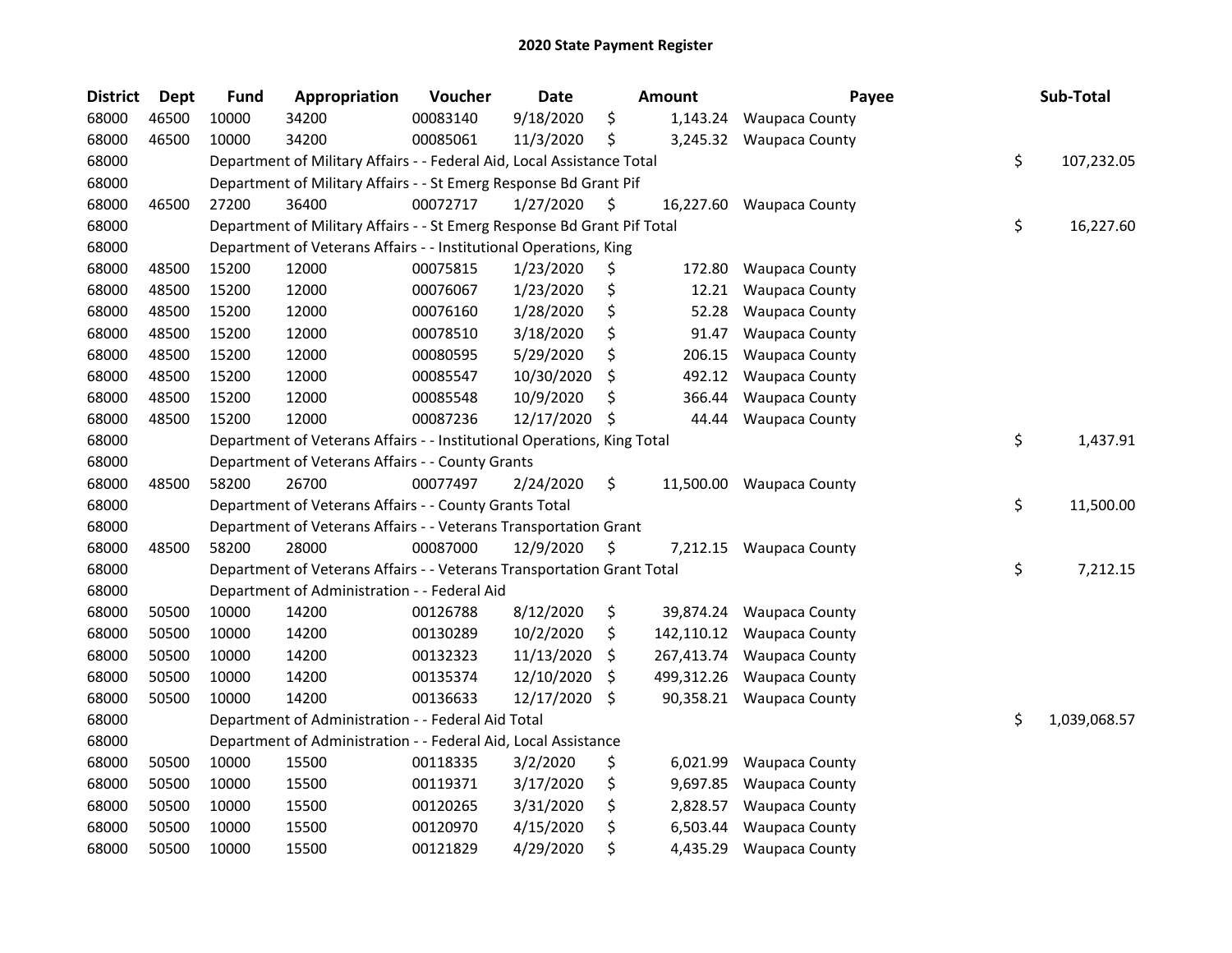| <b>District</b> | Dept  | <b>Fund</b> | Appropriation                                                                                     | Voucher  | <b>Date</b> | <b>Amount</b>   | Payee                 |    | Sub-Total |
|-----------------|-------|-------------|---------------------------------------------------------------------------------------------------|----------|-------------|-----------------|-----------------------|----|-----------|
| 68000           | 50500 | 10000       | 15500                                                                                             | 00122618 | 5/15/2020   | \$<br>4,687.01  | <b>Waupaca County</b> |    |           |
| 68000           | 50500 | 10000       | 15500                                                                                             | 00123937 | 6/16/2020   | \$<br>1,887.35  | <b>Waupaca County</b> |    |           |
| 68000           | 50500 | 10000       | 15500                                                                                             | 00126088 | 7/29/2020   | \$<br>2,502.87  | <b>Waupaca County</b> |    |           |
| 68000           | 50500 | 10000       | 15500                                                                                             | 00127892 | 8/31/2020   | \$<br>3,163.40  | <b>Waupaca County</b> |    |           |
| 68000           | 50500 | 10000       | 15500                                                                                             | 00129586 | 9/29/2020   | \$<br>4,176.17  | Waupaca County        |    |           |
| 68000           | 50500 | 10000       | 15500                                                                                             | 00132888 | 11/17/2020  | \$<br>7,957.01  | <b>Waupaca County</b> |    |           |
| 68000           |       |             | Department of Administration - - Federal Aid, Local Assistance Total                              |          |             |                 |                       | \$ | 53,860.95 |
| 68000           |       |             | Department of Administration - - Low-Income Assistance Grants                                     |          |             |                 |                       |    |           |
| 68000           | 50500 | 23500       | 37100                                                                                             | 00118335 | 3/2/2020    | \$<br>4,799.57  | <b>Waupaca County</b> |    |           |
| 68000           | 50500 | 23500       | 37100                                                                                             | 00119371 | 3/17/2020   | \$<br>7,922.29  | <b>Waupaca County</b> |    |           |
| 68000           | 50500 | 23500       | 37100                                                                                             | 00120265 | 3/31/2020   | \$<br>2,081.15  | Waupaca County        |    |           |
| 68000           | 50500 | 23500       | 37100                                                                                             | 00120970 | 4/15/2020   | \$<br>6,232.02  | <b>Waupaca County</b> |    |           |
| 68000           | 50500 | 23500       | 37100                                                                                             | 00121829 | 4/29/2020   | \$<br>4,100.37  | <b>Waupaca County</b> |    |           |
| 68000           | 50500 | 23500       | 37100                                                                                             | 00122618 | 5/15/2020   | \$<br>4,743.86  | <b>Waupaca County</b> |    |           |
| 68000           | 50500 | 23500       | 37100                                                                                             | 00123937 | 6/16/2020   | \$<br>8,394.83  | <b>Waupaca County</b> |    |           |
| 68000           | 50500 | 23500       | 37100                                                                                             | 00126088 | 7/29/2020   | \$<br>2,588.96  | <b>Waupaca County</b> |    |           |
| 68000           | 50500 | 23500       | 37100                                                                                             | 00127892 | 8/31/2020   | \$<br>3,592.00  | Waupaca County        |    |           |
| 68000           | 50500 | 23500       | 37100                                                                                             | 00129586 | 9/29/2020   | \$<br>18,168.24 | <b>Waupaca County</b> |    |           |
| 68000           | 50500 | 23500       | 37100                                                                                             | 00132888 | 11/17/2020  | \$<br>12,655.38 | <b>Waupaca County</b> |    |           |
| 68000           | 50500 | 23500       | 37100                                                                                             | 00133607 | 12/1/2020   | \$<br>6,217.96  | Waupaca County        |    |           |
| 68000           | 50500 | 23500       | 37100                                                                                             | 00137477 | 12/29/2020  | \$<br>10,874.14 | <b>Waupaca County</b> |    |           |
| 68000           |       |             | Department of Administration - - Low-Income Assistance Grants Total                               |          |             |                 |                       | \$ | 92,370.77 |
| 68000           |       |             | Department of Administration - - Land Information Program; Loca                                   |          |             |                 |                       |    |           |
| 68000           | 50500 | 26900       | 17300                                                                                             | 00117505 | 2/13/2020   | \$<br>1,000.00  | Waupaca County        |    |           |
| 68000           | 50500 | 26900       | 17300                                                                                             | 00119455 | 4/3/2020    | \$<br>23,688.00 | <b>Waupaca County</b> |    |           |
| 68000           | 50500 | 26900       | 17300                                                                                             | 00122455 | 5/14/2020   | \$<br>20,000.00 | <b>Waupaca County</b> |    |           |
| 68000           |       |             | Department of Administration - - Land Information Program; Loca Total                             |          |             |                 |                       | \$ | 44,688.00 |
| 68000           |       |             | Elections Commission - - 2018 Hava Election Security                                              |          |             |                 |                       |    |           |
| 68000           | 51000 | 22000       | 18200                                                                                             | 00003074 | 1/28/2020   | \$<br>500.00    | <b>Waupaca County</b> |    |           |
| 68000           | 51000 | 22000       | 18200                                                                                             | 00004296 | 8/27/2020   | \$<br>47,307.50 | <b>Waupaca County</b> |    |           |
| 68000           | 51000 | 22000       | 18200                                                                                             | 00004974 | 12/14/2020  | \$<br>10,000.00 | <b>Waupaca County</b> |    |           |
| 68000           |       |             | Elections Commission - - 2018 Hava Election Security Total                                        |          |             |                 |                       | \$ | 57,807.50 |
| 68000           |       |             | Public Defender Board - - Transcript, Discovery and Records Provided to the Public Defender Board |          |             |                 |                       |    |           |
| 68000           | 55000 | 10000       | 10600                                                                                             | 00228610 | 1/3/2020    | \$<br>10.00     | <b>Waupaca County</b> |    |           |
| 68000           | 55000 | 10000       | 10600                                                                                             | 00228611 | 1/3/2020    | \$<br>10.00     | <b>Waupaca County</b> |    |           |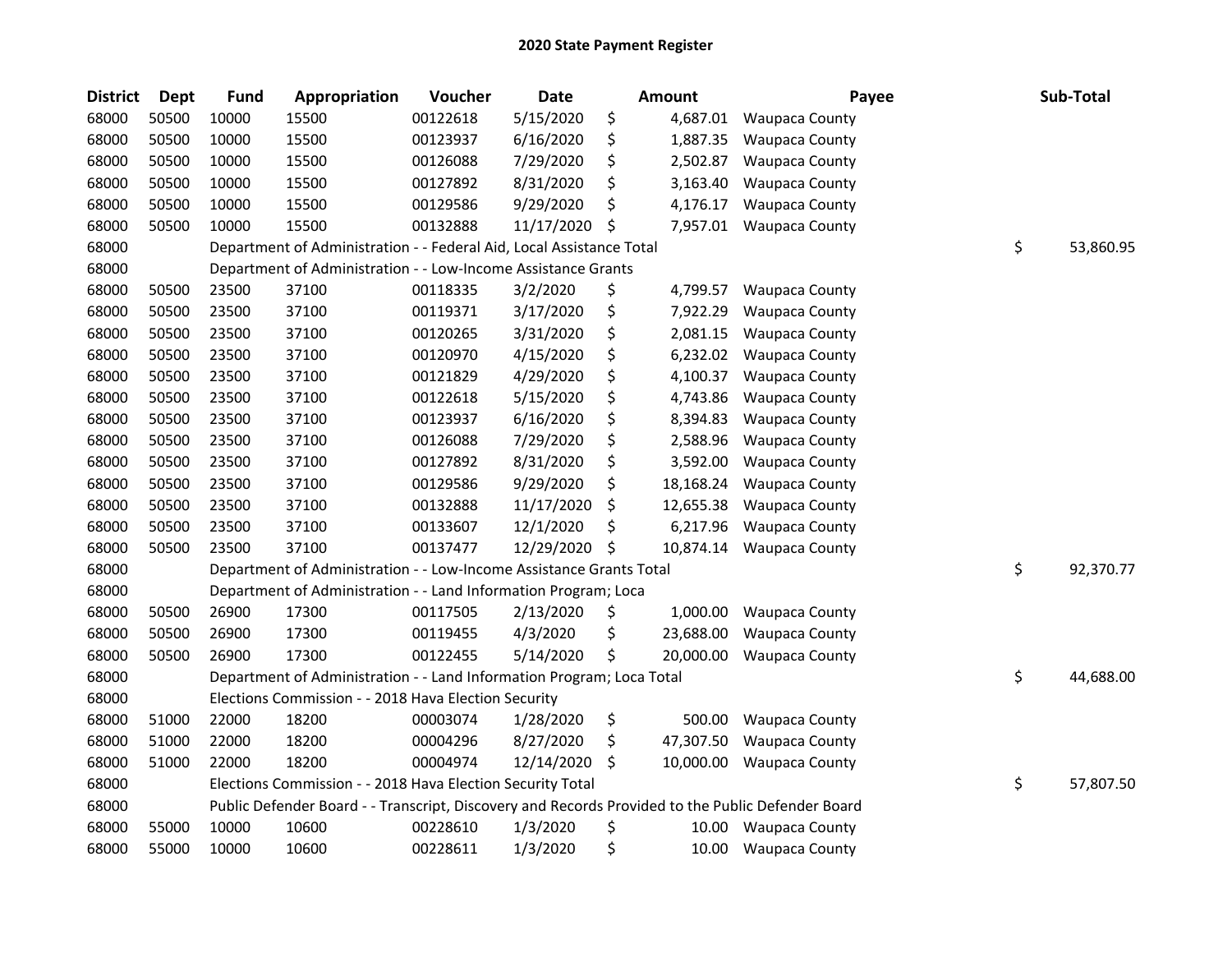| <b>District</b> | <b>Dept</b> | <b>Fund</b> | Appropriation | Voucher  | <b>Date</b> | <b>Amount</b> | Payee                 | Sub-Total |
|-----------------|-------------|-------------|---------------|----------|-------------|---------------|-----------------------|-----------|
| 68000           | 55000       | 10000       | 10600         | 00228612 | 1/3/2020    | \$<br>15.00   | <b>Waupaca County</b> |           |
| 68000           | 55000       | 10000       | 10600         | 00228613 | 1/3/2020    | \$<br>10.00   | <b>Waupaca County</b> |           |
| 68000           | 55000       | 10000       | 10600         | 00228614 | 1/3/2020    | \$<br>5.00    | <b>Waupaca County</b> |           |
| 68000           | 55000       | 10000       | 10600         | 00228615 | 1/3/2020    | \$<br>10.00   | <b>Waupaca County</b> |           |
| 68000           | 55000       | 10000       | 10600         | 00228616 | 1/3/2020    | \$<br>10.00   | <b>Waupaca County</b> |           |
| 68000           | 55000       | 10000       | 10600         | 00228617 | 1/3/2020    | \$<br>15.00   | Waupaca County        |           |
| 68000           | 55000       | 10000       | 10600         | 00228618 | 1/3/2020    | \$<br>5.00    | <b>Waupaca County</b> |           |
| 68000           | 55000       | 10000       | 10600         | 00228619 | 1/3/2020    | \$<br>2.00    | <b>Waupaca County</b> |           |
| 68000           | 55000       | 10000       | 10600         | 00234899 | 2/14/2020   | \$<br>5.00    | <b>Waupaca County</b> |           |
| 68000           | 55000       | 10000       | 10600         | 00234904 | 2/14/2020   | \$<br>73.20   | <b>Waupaca County</b> |           |
| 68000           | 55000       | 10000       | 10600         | 00234915 | 2/14/2020   | \$<br>5.00    | <b>Waupaca County</b> |           |
| 68000           | 55000       | 10000       | 10600         | 00234916 | 2/14/2020   | \$<br>5.00    | <b>Waupaca County</b> |           |
| 68000           | 55000       | 10000       | 10600         | 00234917 | 2/14/2020   | \$<br>5.00    | <b>Waupaca County</b> |           |
| 68000           | 55000       | 10000       | 10600         | 00234918 | 2/14/2020   | \$<br>10.00   | <b>Waupaca County</b> |           |
| 68000           | 55000       | 10000       | 10600         | 00234919 | 2/14/2020   | \$<br>10.00   | <b>Waupaca County</b> |           |
| 68000           | 55000       | 10000       | 10600         | 00235752 | 2/21/2020   | \$<br>30.00   | <b>Waupaca County</b> |           |
| 68000           | 55000       | 10000       | 10600         | 00235753 | 2/21/2020   | \$<br>5.00    | Waupaca County        |           |
| 68000           | 55000       | 10000       | 10600         | 00235754 | 2/21/2020   | \$<br>10.00   | <b>Waupaca County</b> |           |
| 68000           | 55000       | 10000       | 10600         | 00235755 | 2/21/2020   | \$<br>5.00    | <b>Waupaca County</b> |           |
| 68000           | 55000       | 10000       | 10600         | 00235756 | 2/21/2020   | \$<br>5.00    | Waupaca County        |           |
| 68000           | 55000       | 10000       | 10600         | 00235757 | 2/21/2020   | \$<br>5.00    | Waupaca County        |           |
| 68000           | 55000       | 10000       | 10600         | 00235758 | 2/21/2020   | \$<br>10.00   | <b>Waupaca County</b> |           |
| 68000           | 55000       | 10000       | 10600         | 00235759 | 2/21/2020   | \$<br>15.00   | <b>Waupaca County</b> |           |
| 68000           | 55000       | 10000       | 10600         | 00235760 | 2/21/2020   | \$<br>10.00   | <b>Waupaca County</b> |           |
| 68000           | 55000       | 10000       | 10600         | 00235761 | 2/21/2020   | \$<br>10.00   | Waupaca County        |           |
| 68000           | 55000       | 10000       | 10600         | 00235762 | 2/21/2020   | \$<br>30.00   | Waupaca County        |           |
| 68000           | 55000       | 10000       | 10600         | 00235763 | 2/21/2020   | \$<br>5.00    | Waupaca County        |           |
| 68000           | 55000       | 10000       | 10600         | 00238204 | 3/13/2020   | \$<br>10.00   | Waupaca County        |           |
| 68000           | 55000       | 10000       | 10600         | 00238205 | 3/13/2020   | \$<br>20.00   | Waupaca County        |           |
| 68000           | 55000       | 10000       | 10600         | 00238206 | 3/13/2020   | \$<br>5.00    | <b>Waupaca County</b> |           |
| 68000           | 55000       | 10000       | 10600         | 00238207 | 3/13/2020   | \$<br>25.00   | <b>Waupaca County</b> |           |
| 68000           | 55000       | 10000       | 10600         | 00238208 | 3/13/2020   | \$<br>5.00    | Waupaca County        |           |
| 68000           | 55000       | 10000       | 10600         | 00238209 | 3/13/2020   | \$<br>10.00   | <b>Waupaca County</b> |           |
| 68000           | 55000       | 10000       | 10600         | 00238210 | 3/13/2020   | \$<br>15.00   | <b>Waupaca County</b> |           |
| 68000           | 55000       | 10000       | 10600         | 00238211 | 3/13/2020   | \$<br>30.00   | <b>Waupaca County</b> |           |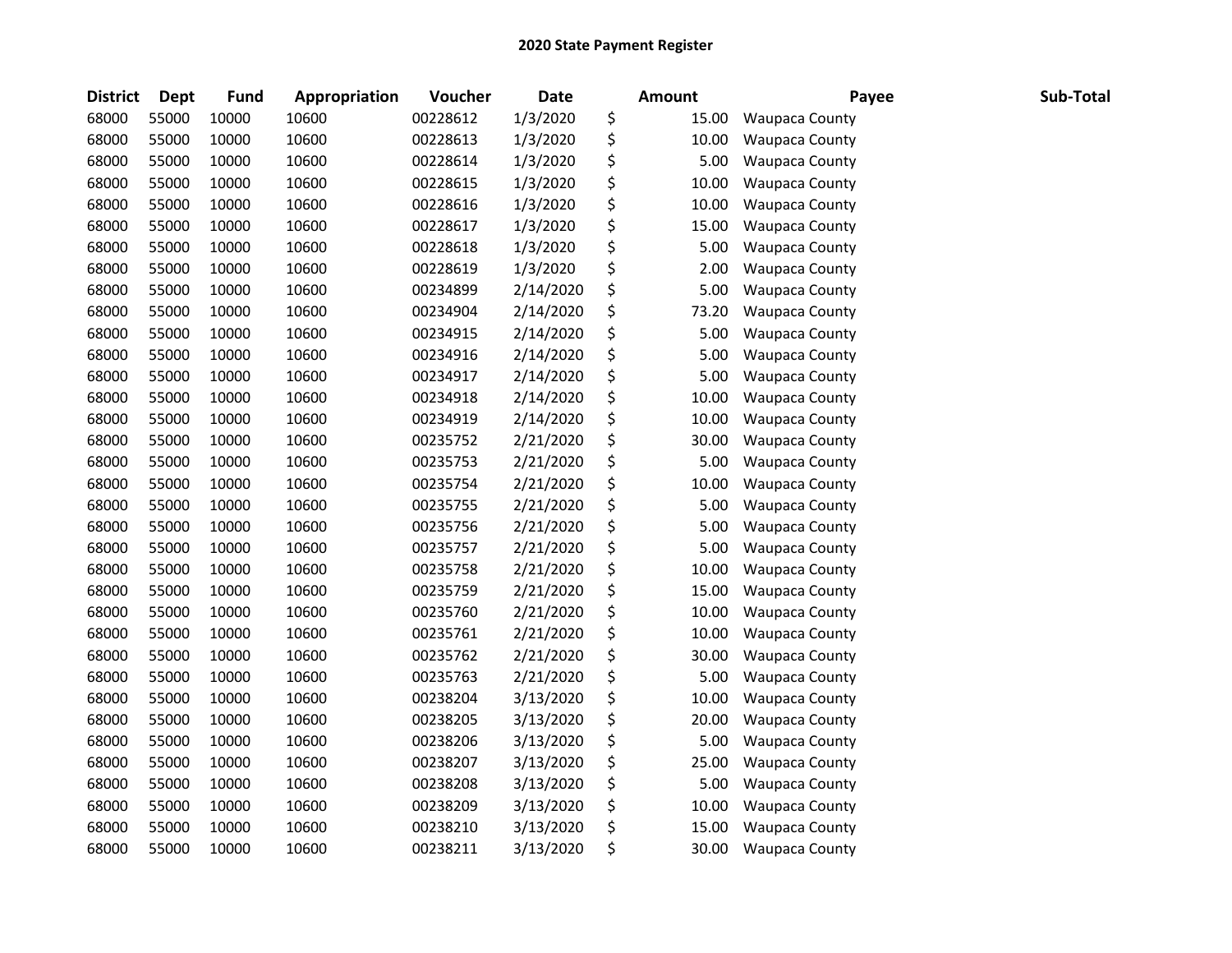| <b>District</b> | <b>Dept</b> | <b>Fund</b> | Appropriation | Voucher  | <b>Date</b> | <b>Amount</b> | Payee                 | Sub-Total |
|-----------------|-------------|-------------|---------------|----------|-------------|---------------|-----------------------|-----------|
| 68000           | 55000       | 10000       | 10600         | 00238212 | 3/13/2020   | \$<br>10.00   | <b>Waupaca County</b> |           |
| 68000           | 55000       | 10000       | 10600         | 00238213 | 3/13/2020   | \$<br>15.00   | <b>Waupaca County</b> |           |
| 68000           | 55000       | 10000       | 10600         | 00238214 | 3/13/2020   | \$<br>15.00   | Waupaca County        |           |
| 68000           | 55000       | 10000       | 10600         | 00238215 | 3/13/2020   | \$<br>10.00   | <b>Waupaca County</b> |           |
| 68000           | 55000       | 10000       | 10600         | 00241316 | 4/1/2020    | \$<br>965.18  | <b>Waupaca County</b> |           |
| 68000           | 55000       | 10000       | 10600         | 00241335 | 4/1/2020    | \$<br>15.00   | <b>Waupaca County</b> |           |
| 68000           | 55000       | 10000       | 10600         | 00241336 | 4/1/2020    | \$<br>10.00   | <b>Waupaca County</b> |           |
| 68000           | 55000       | 10000       | 10600         | 00241337 | 4/1/2020    | \$<br>20.00   | <b>Waupaca County</b> |           |
| 68000           | 55000       | 10000       | 10600         | 00241338 | 4/1/2020    | \$<br>15.00   | <b>Waupaca County</b> |           |
| 68000           | 55000       | 10000       | 10600         | 00241339 | 4/1/2020    | \$<br>10.00   | <b>Waupaca County</b> |           |
| 68000           | 55000       | 10000       | 10600         | 00241340 | 4/1/2020    | \$<br>10.00   | Waupaca County        |           |
| 68000           | 55000       | 10000       | 10600         | 00241341 | 4/1/2020    | \$<br>25.00   | <b>Waupaca County</b> |           |
| 68000           | 55000       | 10000       | 10600         | 00241342 | 4/1/2020    | \$<br>5.00    | Waupaca County        |           |
| 68000           | 55000       | 10000       | 10600         | 00241343 | 4/1/2020    | \$<br>10.00   | Waupaca County        |           |
| 68000           | 55000       | 10000       | 10600         | 00241344 | 4/1/2020    | \$<br>15.00   | Waupaca County        |           |
| 68000           | 55000       | 10000       | 10600         | 00241345 | 4/1/2020    | \$<br>5.00    | <b>Waupaca County</b> |           |
| 68000           | 55000       | 10000       | 10600         | 00241346 | 4/1/2020    | \$<br>10.00   | <b>Waupaca County</b> |           |
| 68000           | 55000       | 10000       | 10600         | 00241347 | 4/1/2020    | \$<br>20.00   | <b>Waupaca County</b> |           |
| 68000           | 55000       | 10000       | 10600         | 00241348 | 4/1/2020    | \$<br>5.00    | <b>Waupaca County</b> |           |
| 68000           | 55000       | 10000       | 10600         | 00241349 | 4/1/2020    | \$<br>10.00   | Waupaca County        |           |
| 68000           | 55000       | 10000       | 10600         | 00241350 | 4/1/2020    | \$<br>15.00   | <b>Waupaca County</b> |           |
| 68000           | 55000       | 10000       | 10600         | 00241351 | 4/1/2020    | \$<br>20.00   | <b>Waupaca County</b> |           |
| 68000           | 55000       | 10000       | 10600         | 00241352 | 4/1/2020    | \$<br>15.00   | <b>Waupaca County</b> |           |
| 68000           | 55000       | 10000       | 10600         | 00241353 | 4/1/2020    | \$<br>10.00   | <b>Waupaca County</b> |           |
| 68000           | 55000       | 10000       | 10600         | 00241354 | 4/1/2020    | \$<br>10.00   | <b>Waupaca County</b> |           |
| 68000           | 55000       | 10000       | 10600         | 00247438 | 5/13/2020   | \$<br>20.00   | Waupaca County        |           |
| 68000           | 55000       | 10000       | 10600         | 00247439 | 5/13/2020   | \$<br>10.00   | <b>Waupaca County</b> |           |
| 68000           | 55000       | 10000       | 10600         | 00247440 | 5/13/2020   | \$<br>5.00    | <b>Waupaca County</b> |           |
| 68000           | 55000       | 10000       | 10600         | 00247441 | 5/13/2020   | \$<br>5.00    | <b>Waupaca County</b> |           |
| 68000           | 55000       | 10000       | 10600         | 00247442 | 5/13/2020   | \$<br>10.00   | <b>Waupaca County</b> |           |
| 68000           | 55000       | 10000       | 10600         | 00247443 | 5/13/2020   | \$<br>10.00   | <b>Waupaca County</b> |           |
| 68000           | 55000       | 10000       | 10600         | 00247444 | 5/13/2020   | \$<br>15.00   | <b>Waupaca County</b> |           |
| 68000           | 55000       | 10000       | 10600         | 00247445 | 5/13/2020   | \$<br>5.00    | <b>Waupaca County</b> |           |
| 68000           | 55000       | 10000       | 10600         | 00250146 | 6/8/2020    | \$<br>876.40  | <b>Waupaca County</b> |           |
| 68000           | 55000       | 10000       | 10600         | 00250153 | 6/8/2020    | \$<br>6.00    | <b>Waupaca County</b> |           |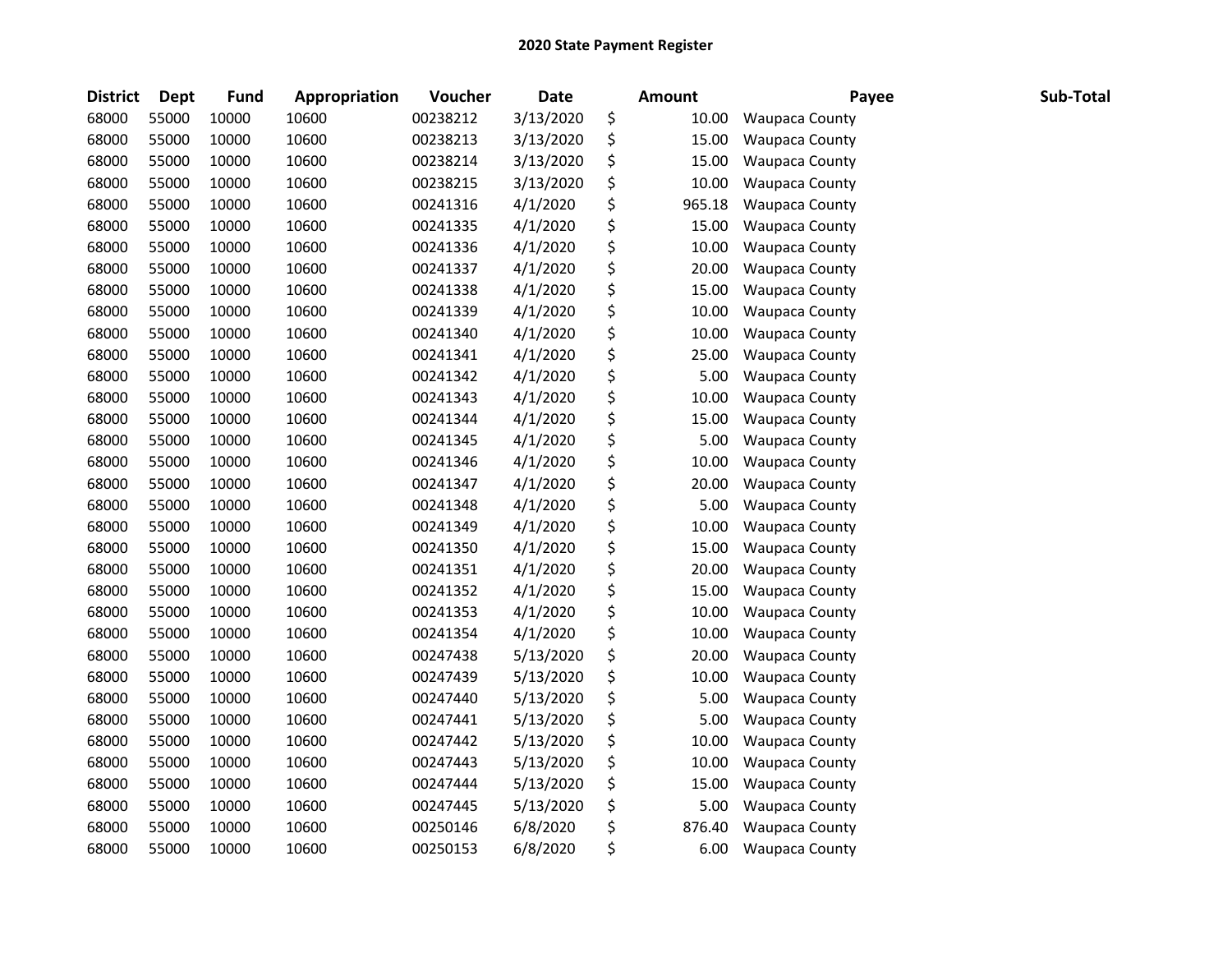| <b>District</b> | <b>Dept</b> | <b>Fund</b> | Appropriation | Voucher  | Date      | Amount       | Payee                 | Sub-Total |
|-----------------|-------------|-------------|---------------|----------|-----------|--------------|-----------------------|-----------|
| 68000           | 55000       | 10000       | 10600         | 00250154 | 6/8/2020  | \$<br>3.00   | <b>Waupaca County</b> |           |
| 68000           | 55000       | 10000       | 10600         | 00250155 | 6/8/2020  | \$<br>2.00   | <b>Waupaca County</b> |           |
| 68000           | 55000       | 10000       | 10600         | 00250156 | 6/8/2020  | \$<br>2.00   | <b>Waupaca County</b> |           |
| 68000           | 55000       | 10000       | 10600         | 00250157 | 6/8/2020  | \$<br>4.00   | <b>Waupaca County</b> |           |
| 68000           | 55000       | 10000       | 10600         | 00250158 | 6/8/2020  | \$<br>3.00   | <b>Waupaca County</b> |           |
| 68000           | 55000       | 10000       | 10600         | 00250159 | 6/8/2020  | \$<br>3.00   | <b>Waupaca County</b> |           |
| 68000           | 55000       | 10000       | 10600         | 00250160 | 6/8/2020  | \$<br>4.00   | <b>Waupaca County</b> |           |
| 68000           | 55000       | 10000       | 10600         | 00253190 | 6/23/2020 | \$<br>5.00   | <b>Waupaca County</b> |           |
| 68000           | 55000       | 10000       | 10600         | 00253191 | 6/23/2020 | \$<br>1.00   | <b>Waupaca County</b> |           |
| 68000           | 55000       | 10000       | 10600         | 00253192 | 6/23/2020 | \$<br>4.00   | Waupaca County        |           |
| 68000           | 55000       | 10000       | 10600         | 00253193 | 6/23/2020 | \$<br>2.00   | <b>Waupaca County</b> |           |
| 68000           | 55000       | 10000       | 10600         | 00253194 | 6/23/2020 | \$<br>4.00   | Waupaca County        |           |
| 68000           | 55000       | 10000       | 10600         | 00253340 | 6/26/2020 | \$<br>4.00   | <b>Waupaca County</b> |           |
| 68000           | 55000       | 10000       | 10600         | 00253341 | 6/26/2020 | \$<br>2.00   | <b>Waupaca County</b> |           |
| 68000           | 55000       | 10000       | 10600         | 00254047 | 6/30/2020 | \$<br>2.00   | <b>Waupaca County</b> |           |
| 68000           | 55000       | 10000       | 10600         | 00254048 | 6/30/2020 | \$<br>5.00   | <b>Waupaca County</b> |           |
| 68000           | 55000       | 10000       | 10600         | 00254049 | 6/30/2020 | \$<br>3.00   | Waupaca County        |           |
| 68000           | 55000       | 10000       | 10600         | 00254050 | 6/30/2020 | \$<br>2.00   | Waupaca County        |           |
| 68000           | 55000       | 10000       | 10600         | 00254051 | 6/30/2020 | \$<br>3.00   | <b>Waupaca County</b> |           |
| 68000           | 55000       | 10000       | 10600         | 00254052 | 6/30/2020 | \$<br>2.00   | <b>Waupaca County</b> |           |
| 68000           | 55000       | 10000       | 10600         | 00254083 | 6/30/2020 | \$<br>3.00   | <b>Waupaca County</b> |           |
| 68000           | 55000       | 10000       | 10600         | 00254084 | 6/30/2020 | \$<br>2.00   | <b>Waupaca County</b> |           |
| 68000           | 55000       | 10000       | 10600         | 00254085 | 6/30/2020 | \$<br>2.00   | <b>Waupaca County</b> |           |
| 68000           | 55000       | 10000       | 10600         | 00255986 | 7/15/2020 | \$<br>2.00   | Waupaca County        |           |
| 68000           | 55000       | 10000       | 10600         | 00255987 | 7/15/2020 | \$<br>3.00   | Waupaca County        |           |
| 68000           | 55000       | 10000       | 10600         | 00255988 | 7/15/2020 | \$<br>2.00   | Waupaca County        |           |
| 68000           | 55000       | 10000       | 10600         | 00255989 | 7/15/2020 | \$<br>3.00   | <b>Waupaca County</b> |           |
| 68000           | 55000       | 10000       | 10600         | 00255990 | 7/15/2020 | \$<br>4.00   | <b>Waupaca County</b> |           |
| 68000           | 55000       | 10000       | 10600         | 00255991 | 7/15/2020 | \$<br>5.00   | Waupaca County        |           |
| 68000           | 55000       | 10000       | 10600         | 00255992 | 7/15/2020 | \$<br>2.00   | <b>Waupaca County</b> |           |
| 68000           | 55000       | 10000       | 10600         | 00255993 | 7/15/2020 | \$<br>863.20 | Waupaca County        |           |
| 68000           | 55000       | 10000       | 10600         | 00260360 | 9/2/2020  | \$<br>2.00   | <b>Waupaca County</b> |           |
| 68000           | 55000       | 10000       | 10600         | 00260361 | 9/2/2020  | \$<br>1.00   | <b>Waupaca County</b> |           |
| 68000           | 55000       | 10000       | 10600         | 00260362 | 9/2/2020  | \$<br>4.00   | <b>Waupaca County</b> |           |
| 68000           | 55000       | 10000       | 10600         | 00260363 | 9/2/2020  | \$<br>1.00   | <b>Waupaca County</b> |           |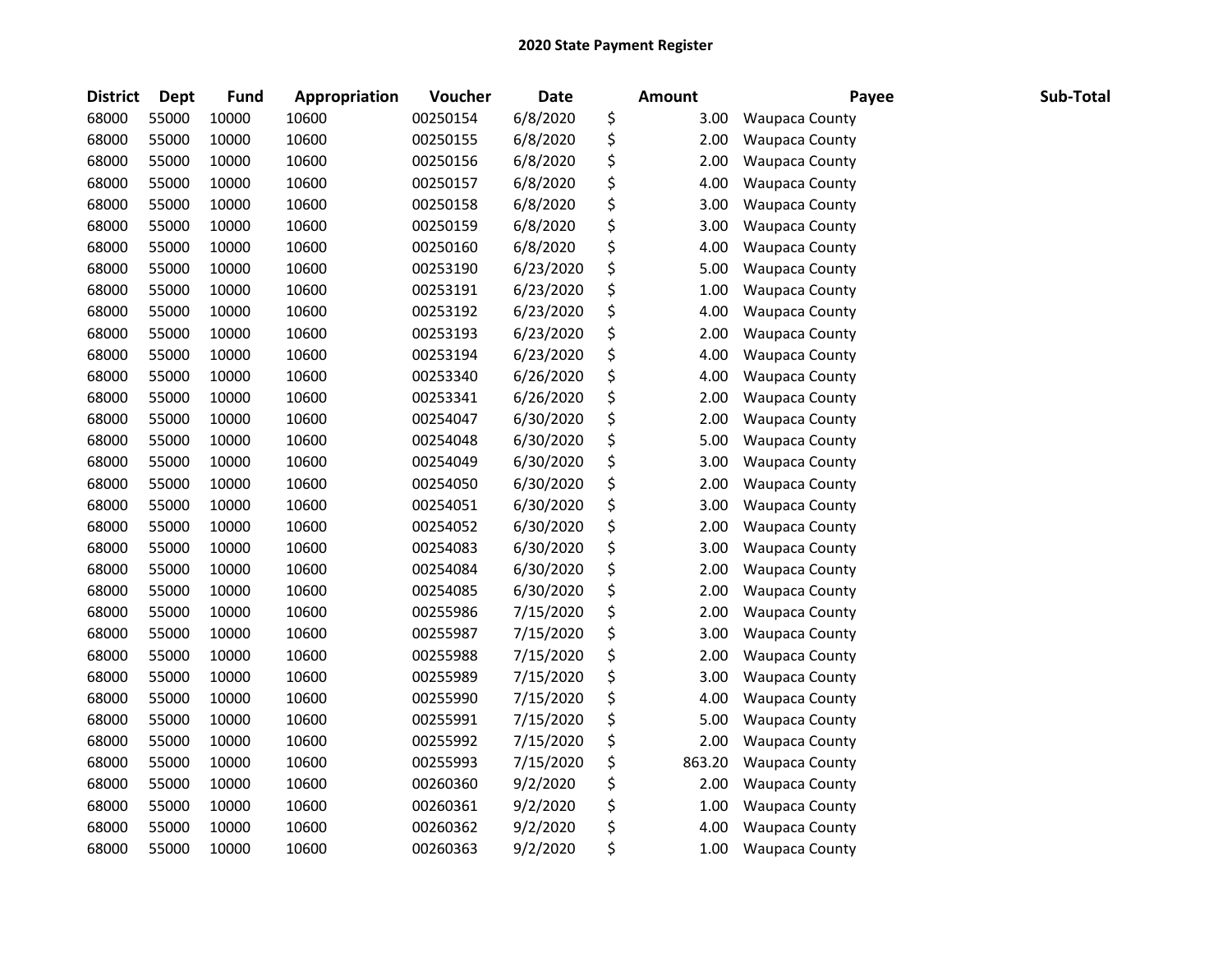| <b>District</b> | <b>Dept</b> | <b>Fund</b> | Appropriation | Voucher  | Date       | <b>Amount</b> | Payee                 | Sub-Total |
|-----------------|-------------|-------------|---------------|----------|------------|---------------|-----------------------|-----------|
| 68000           | 55000       | 10000       | 10600         | 00260364 | 9/2/2020   | \$<br>2.00    | <b>Waupaca County</b> |           |
| 68000           | 55000       | 10000       | 10600         | 00260365 | 9/2/2020   | \$<br>2.00    | <b>Waupaca County</b> |           |
| 68000           | 55000       | 10000       | 10600         | 00260366 | 9/2/2020   | \$<br>2.00    | Waupaca County        |           |
| 68000           | 55000       | 10000       | 10600         | 00260367 | 9/2/2020   | \$<br>2.00    | <b>Waupaca County</b> |           |
| 68000           | 55000       | 10000       | 10600         | 00260368 | 9/2/2020   | \$<br>2.00    | <b>Waupaca County</b> |           |
| 68000           | 55000       | 10000       | 10600         | 00260369 | 9/2/2020   | \$<br>4.00    | Waupaca County        |           |
| 68000           | 55000       | 10000       | 10600         | 00260370 | 9/2/2020   | \$<br>2.00    | <b>Waupaca County</b> |           |
| 68000           | 55000       | 10000       | 10600         | 00260371 | 9/2/2020   | \$<br>3.00    | <b>Waupaca County</b> |           |
| 68000           | 55000       | 10000       | 10600         | 00260372 | 9/2/2020   | \$<br>7.00    | Waupaca County        |           |
| 68000           | 55000       | 10000       | 10600         | 00260373 | 9/2/2020   | \$<br>3.00    | Waupaca County        |           |
| 68000           | 55000       | 10000       | 10600         | 00260374 | 9/2/2020   | \$<br>1.00    | <b>Waupaca County</b> |           |
| 68000           | 55000       | 10000       | 10600         | 00260375 | 9/2/2020   | \$<br>1.00    | <b>Waupaca County</b> |           |
| 68000           | 55000       | 10000       | 10600         | 00260376 | 9/2/2020   | \$<br>3.00    | <b>Waupaca County</b> |           |
| 68000           | 55000       | 10000       | 10600         | 00260377 | 9/2/2020   | \$<br>2.00    | <b>Waupaca County</b> |           |
| 68000           | 55000       | 10000       | 10600         | 00260378 | 9/2/2020   | \$<br>2.00    | <b>Waupaca County</b> |           |
| 68000           | 55000       | 10000       | 10600         | 00260379 | 9/2/2020   | \$<br>1.00    | <b>Waupaca County</b> |           |
| 68000           | 55000       | 10000       | 10600         | 00260380 | 9/2/2020   | \$<br>4.00    | Waupaca County        |           |
| 68000           | 55000       | 10000       | 10600         | 00260381 | 9/2/2020   | \$<br>3.00    | <b>Waupaca County</b> |           |
| 68000           | 55000       | 10000       | 10600         | 00260382 | 9/2/2020   | \$<br>4.00    | <b>Waupaca County</b> |           |
| 68000           | 55000       | 10000       | 10600         | 00260383 | 9/2/2020   | \$<br>2.00    | Waupaca County        |           |
| 68000           | 55000       | 10000       | 10600         | 00264789 | 10/19/2020 | \$<br>3.00    | <b>Waupaca County</b> |           |
| 68000           | 55000       | 10000       | 10600         | 00264790 | 10/19/2020 | \$<br>7.00    | <b>Waupaca County</b> |           |
| 68000           | 55000       | 10000       | 10600         | 00264791 | 10/19/2020 | \$<br>3.00    | <b>Waupaca County</b> |           |
| 68000           | 55000       | 10000       | 10600         | 00264792 | 10/19/2020 | \$<br>3.00    | <b>Waupaca County</b> |           |
| 68000           | 55000       | 10000       | 10600         | 00264793 | 10/19/2020 | \$<br>1.00    | Waupaca County        |           |
| 68000           | 55000       | 10000       | 10600         | 00264794 | 10/19/2020 | \$<br>2.00    | Waupaca County        |           |
| 68000           | 55000       | 10000       | 10600         | 00264795 | 10/19/2020 | \$<br>4.00    | <b>Waupaca County</b> |           |
| 68000           | 55000       | 10000       | 10600         | 00264796 | 10/19/2020 | \$<br>4.00    | <b>Waupaca County</b> |           |
| 68000           | 55000       | 10000       | 10600         | 00264797 | 10/19/2020 | \$<br>2.00    | Waupaca County        |           |
| 68000           | 55000       | 10000       | 10600         | 00264798 | 10/19/2020 | \$<br>4.00    | <b>Waupaca County</b> |           |
| 68000           | 55000       | 10000       | 10600         | 00264799 | 10/19/2020 | \$<br>2.00    | Waupaca County        |           |
| 68000           | 55000       | 10000       | 10600         | 00264800 | 10/19/2020 | \$<br>3.00    | <b>Waupaca County</b> |           |
| 68000           | 55000       | 10000       | 10600         | 00264801 | 10/19/2020 | \$<br>2.00    | <b>Waupaca County</b> |           |
| 68000           | 55000       | 10000       | 10600         | 00264802 | 10/19/2020 | \$<br>4.00    | <b>Waupaca County</b> |           |
| 68000           | 55000       | 10000       | 10600         | 00264803 | 10/19/2020 | \$<br>3.00    | <b>Waupaca County</b> |           |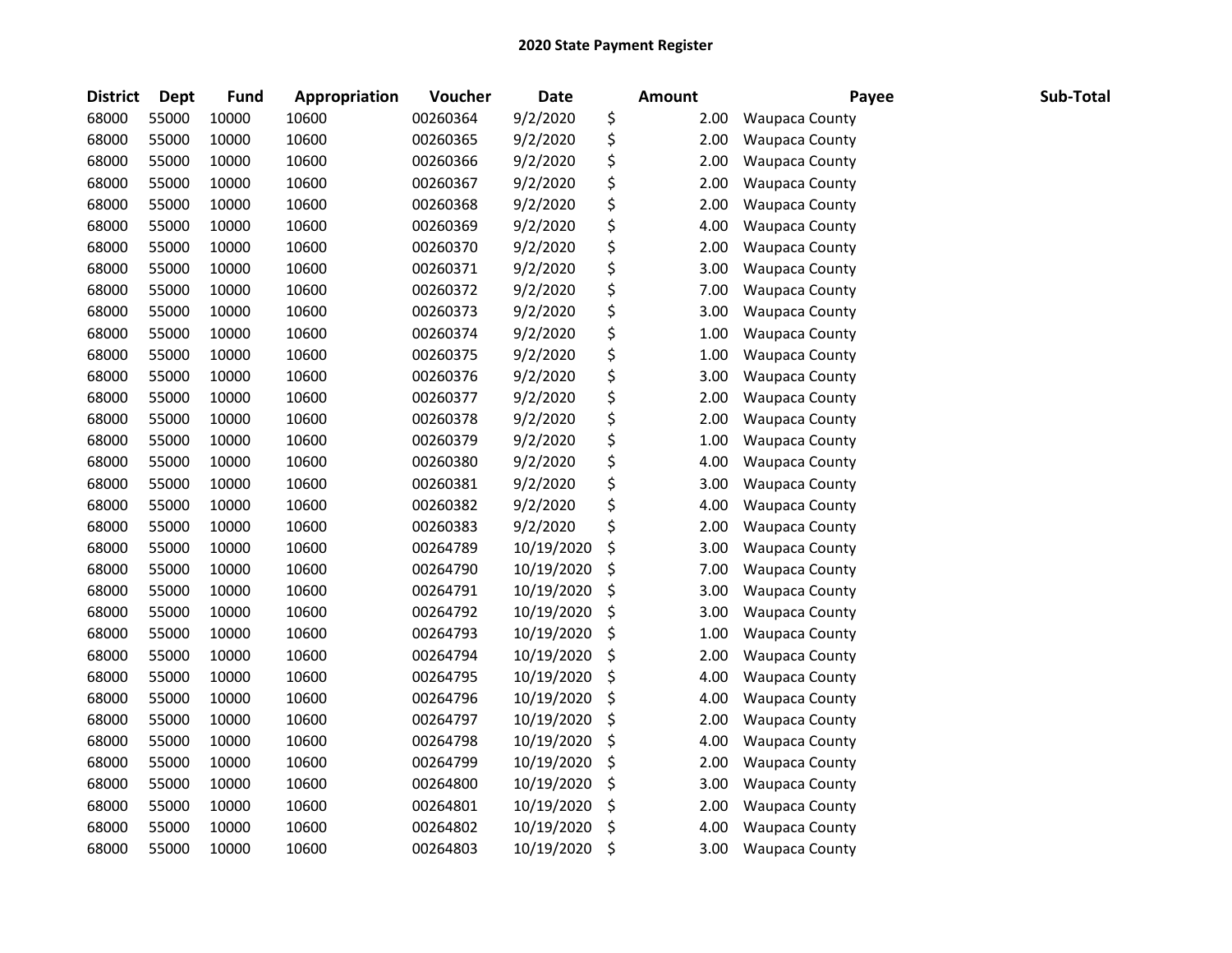| <b>District</b> | Dept  | <b>Fund</b> | Appropriation | Voucher  | <b>Date</b> | <b>Amount</b> | Payee                 | Sub-Total |
|-----------------|-------|-------------|---------------|----------|-------------|---------------|-----------------------|-----------|
| 68000           | 55000 | 10000       | 10600         | 00264812 | 10/19/2020  | \$<br>3.00    | <b>Waupaca County</b> |           |
| 68000           | 55000 | 10000       | 10600         | 00264813 | 10/19/2020  | \$<br>2.00    | <b>Waupaca County</b> |           |
| 68000           | 55000 | 10000       | 10600         | 00264814 | 10/19/2020  | \$<br>3.00    | <b>Waupaca County</b> |           |
| 68000           | 55000 | 10000       | 10600         | 00264815 | 10/19/2020  | \$<br>3.00    | Waupaca County        |           |
| 68000           | 55000 | 10000       | 10600         | 00264816 | 10/19/2020  | \$<br>4.00    | Waupaca County        |           |
| 68000           | 55000 | 10000       | 10600         | 00264817 | 10/19/2020  | \$<br>2.00    | <b>Waupaca County</b> |           |
| 68000           | 55000 | 10000       | 10600         | 00264818 | 10/19/2020  | \$<br>4.00    | Waupaca County        |           |
| 68000           | 55000 | 10000       | 10600         | 00265281 | 10/23/2020  | \$<br>2.00    | Waupaca County        |           |
| 68000           | 55000 | 10000       | 10600         | 00265282 | 10/23/2020  | \$<br>6.00    | <b>Waupaca County</b> |           |
| 68000           | 55000 | 10000       | 10600         | 00265283 | 10/23/2020  | \$<br>2.00    | <b>Waupaca County</b> |           |
| 68000           | 55000 | 10000       | 10600         | 00265284 | 10/23/2020  | \$<br>4.00    | Waupaca County        |           |
| 68000           | 55000 | 10000       | 10600         | 00265285 | 10/23/2020  | \$<br>4.00    | <b>Waupaca County</b> |           |
| 68000           | 55000 | 10000       | 10600         | 00265286 | 10/23/2020  | \$<br>3.00    | Waupaca County        |           |
| 68000           | 55000 | 10000       | 10600         | 00265287 | 10/23/2020  | \$<br>2.00    | <b>Waupaca County</b> |           |
| 68000           | 55000 | 10000       | 10600         | 00265288 | 10/23/2020  | \$<br>4.00    | Waupaca County        |           |
| 68000           | 55000 | 10000       | 10600         | 00265289 | 10/23/2020  | \$<br>4.00    | Waupaca County        |           |
| 68000           | 55000 | 10000       | 10600         | 00265290 | 10/23/2020  | \$<br>2.00    | <b>Waupaca County</b> |           |
| 68000           | 55000 | 10000       | 10600         | 00265291 | 10/23/2020  | \$<br>3.00    | <b>Waupaca County</b> |           |
| 68000           | 55000 | 10000       | 10600         | 00265292 | 10/23/2020  | \$<br>2.00    | <b>Waupaca County</b> |           |
| 68000           | 55000 | 10000       | 10600         | 00265293 | 10/23/2020  | \$<br>5.00    | Waupaca County        |           |
| 68000           | 55000 | 10000       | 10600         | 00265294 | 10/23/2020  | \$<br>3.00    | Waupaca County        |           |
| 68000           | 55000 | 10000       | 10600         | 00265295 | 10/23/2020  | \$<br>2.00    | <b>Waupaca County</b> |           |
| 68000           | 55000 | 10000       | 10600         | 00265296 | 10/23/2020  | \$<br>3.00    | <b>Waupaca County</b> |           |
| 68000           | 55000 | 10000       | 10600         | 00265297 | 10/23/2020  | \$<br>2.00    | <b>Waupaca County</b> |           |
| 68000           | 55000 | 10000       | 10600         | 00265298 | 10/23/2020  | \$<br>1.00    | <b>Waupaca County</b> |           |
| 68000           | 55000 | 10000       | 10600         | 00265299 | 10/23/2020  | \$<br>1.00    | Waupaca County        |           |
| 68000           | 55000 | 10000       | 10600         | 00265300 | 10/23/2020  | \$<br>1.00    | <b>Waupaca County</b> |           |
| 68000           | 55000 | 10000       | 10600         | 00265301 | 10/23/2020  | \$<br>1.00    | <b>Waupaca County</b> |           |
| 68000           | 55000 | 10000       | 10600         | 00265302 | 10/23/2020  | \$<br>3.00    | <b>Waupaca County</b> |           |
| 68000           | 55000 | 10000       | 10600         | 00265303 | 10/23/2020  | \$<br>3.00    | <b>Waupaca County</b> |           |
| 68000           | 55000 | 10000       | 10600         | 00265304 | 10/23/2020  | \$<br>1.00    | Waupaca County        |           |
| 68000           | 55000 | 10000       | 10600         | 00265305 | 10/23/2020  | \$<br>3.00    | Waupaca County        |           |
| 68000           | 55000 | 10000       | 10600         | 00265306 | 10/23/2020  | \$<br>3.00    | <b>Waupaca County</b> |           |
| 68000           | 55000 | 10000       | 10600         | 00265307 | 10/23/2020  | \$<br>4.00    | <b>Waupaca County</b> |           |
| 68000           | 55000 | 10000       | 10600         | 00265308 | 10/23/2020  | \$<br>3.00    | <b>Waupaca County</b> |           |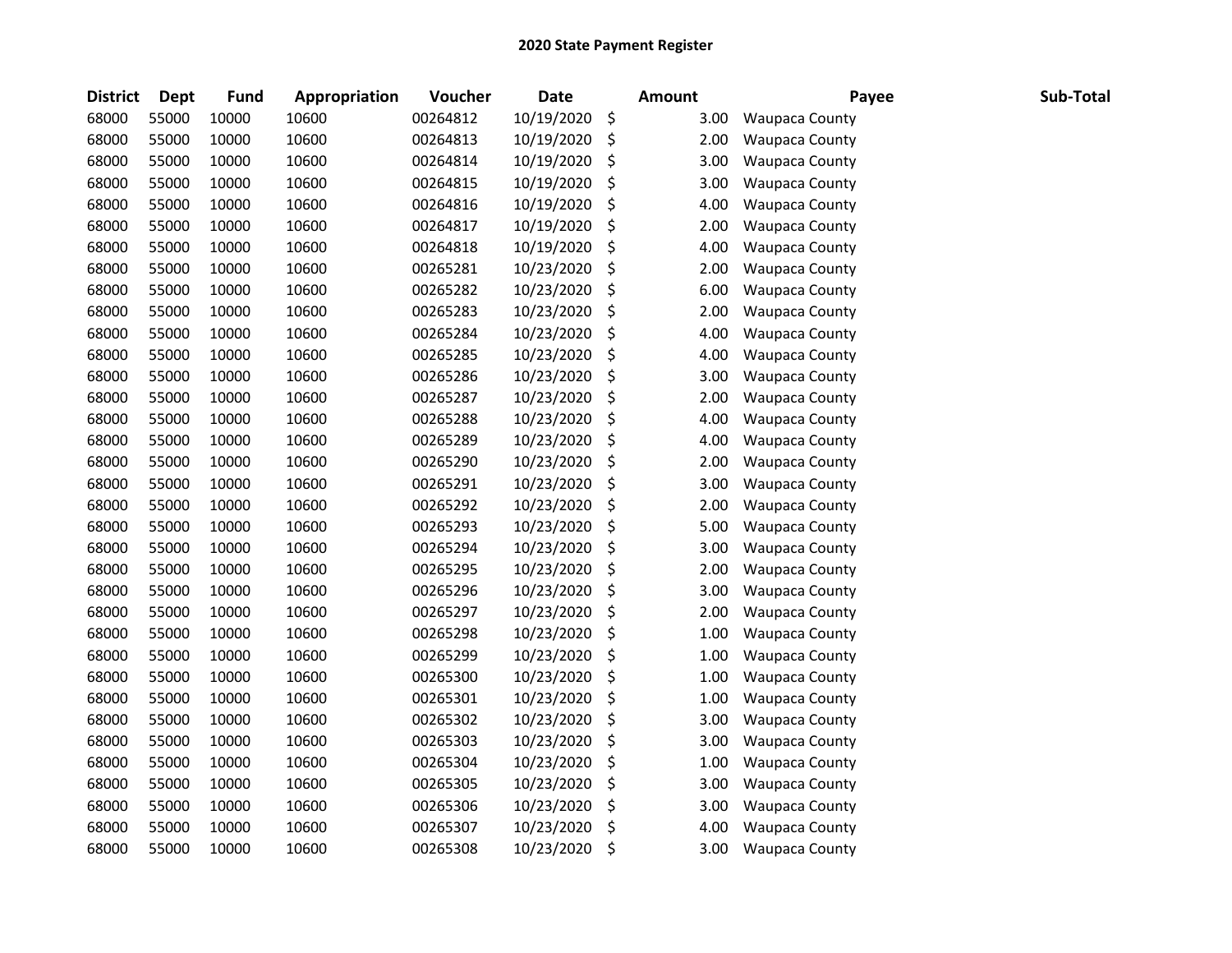| <b>District</b> | <b>Dept</b> | <b>Fund</b> | Appropriation | Voucher  | <b>Date</b> | <b>Amount</b> | Payee                 | Sub-Total |
|-----------------|-------------|-------------|---------------|----------|-------------|---------------|-----------------------|-----------|
| 68000           | 55000       | 10000       | 10600         | 00265309 | 10/23/2020  | \$<br>4.00    | <b>Waupaca County</b> |           |
| 68000           | 55000       | 10000       | 10600         | 00270700 | 12/11/2020  | \$<br>4.00    | <b>Waupaca County</b> |           |
| 68000           | 55000       | 10000       | 10600         | 00270701 | 12/11/2020  | \$<br>1.00    | Waupaca County        |           |
| 68000           | 55000       | 10000       | 10600         | 00270702 | 12/11/2020  | \$<br>2.00    | Waupaca County        |           |
| 68000           | 55000       | 10000       | 10600         | 00270703 | 12/11/2020  | \$<br>3.00    | <b>Waupaca County</b> |           |
| 68000           | 55000       | 10000       | 10600         | 00270704 | 12/11/2020  | \$<br>2.00    | <b>Waupaca County</b> |           |
| 68000           | 55000       | 10000       | 10600         | 00270705 | 12/11/2020  | \$<br>1.00    | Waupaca County        |           |
| 68000           | 55000       | 10000       | 10600         | 00270706 | 12/11/2020  | \$<br>2.00    | <b>Waupaca County</b> |           |
| 68000           | 55000       | 10000       | 10600         | 00270707 | 12/11/2020  | \$<br>1.00    | Waupaca County        |           |
| 68000           | 55000       | 10000       | 10600         | 00270708 | 12/11/2020  | \$<br>4.00    | Waupaca County        |           |
| 68000           | 55000       | 10000       | 10600         | 00270709 | 12/11/2020  | \$<br>6.00    | <b>Waupaca County</b> |           |
| 68000           | 55000       | 10000       | 10600         | 00270710 | 12/11/2020  | \$<br>2.00    | Waupaca County        |           |
| 68000           | 55000       | 10000       | 10600         | 00270711 | 12/11/2020  | \$<br>4.00    | <b>Waupaca County</b> |           |
| 68000           | 55000       | 10000       | 10600         | 00270712 | 12/11/2020  | \$<br>2.00    | Waupaca County        |           |
| 68000           | 55000       | 10000       | 10600         | 00270713 | 12/11/2020  | \$<br>1.00    | <b>Waupaca County</b> |           |
| 68000           | 55000       | 10000       | 10600         | 00270714 | 12/11/2020  | \$<br>2.00    | Waupaca County        |           |
| 68000           | 55000       | 10000       | 10600         | 00270715 | 12/11/2020  | \$<br>2.00    | Waupaca County        |           |
| 68000           | 55000       | 10000       | 10600         | 00270716 | 12/11/2020  | \$<br>3.00    | <b>Waupaca County</b> |           |
| 68000           | 55000       | 10000       | 10600         | 00270717 | 12/11/2020  | \$<br>2.00    | <b>Waupaca County</b> |           |
| 68000           | 55000       | 10000       | 10600         | 00270718 | 12/11/2020  | \$<br>2.00    | <b>Waupaca County</b> |           |
| 68000           | 55000       | 10000       | 10600         | 00270853 | 12/15/2020  | \$<br>5.00    | <b>Waupaca County</b> |           |
| 68000           | 55000       | 10000       | 10600         | 00270881 | 12/15/2020  | \$<br>5.00    | <b>Waupaca County</b> |           |
| 68000           | 55000       | 10000       | 10600         | 00270882 | 12/15/2020  | \$<br>4.00    | <b>Waupaca County</b> |           |
| 68000           | 55000       | 10000       | 10600         | 00270883 | 12/15/2020  | \$<br>3.00    | Waupaca County        |           |
| 68000           | 55000       | 10000       | 10600         | 00270884 | 12/15/2020  | \$<br>2.00    | Waupaca County        |           |
| 68000           | 55000       | 10000       | 10600         | 00270885 | 12/15/2020  | \$<br>4.00    | Waupaca County        |           |
| 68000           | 55000       | 10000       | 10600         | 00270886 | 12/15/2020  | \$<br>3.00    | Waupaca County        |           |
| 68000           | 55000       | 10000       | 10600         | 00270887 | 12/15/2020  | \$<br>5.00    | <b>Waupaca County</b> |           |
| 68000           | 55000       | 10000       | 10600         | 00270888 | 12/15/2020  | \$<br>4.00    | Waupaca County        |           |
| 68000           | 55000       | 10000       | 10600         | 00270889 | 12/15/2020  | \$<br>5.00    | <b>Waupaca County</b> |           |
| 68000           | 55000       | 10000       | 10600         | 00270890 | 12/15/2020  | \$<br>5.00    | Waupaca County        |           |
| 68000           | 55000       | 10000       | 10600         | 00270891 | 12/15/2020  | \$<br>4.00    | Waupaca County        |           |
| 68000           | 55000       | 10000       | 10600         | 00270892 | 12/15/2020  | \$<br>3.00    | Waupaca County        |           |
| 68000           | 55000       | 10000       | 10600         | 00270893 | 12/15/2020  | \$<br>4.00    | <b>Waupaca County</b> |           |
| 68000           | 55000       | 10000       | 10600         | 00270894 | 12/15/2020  | \$<br>3.00    | <b>Waupaca County</b> |           |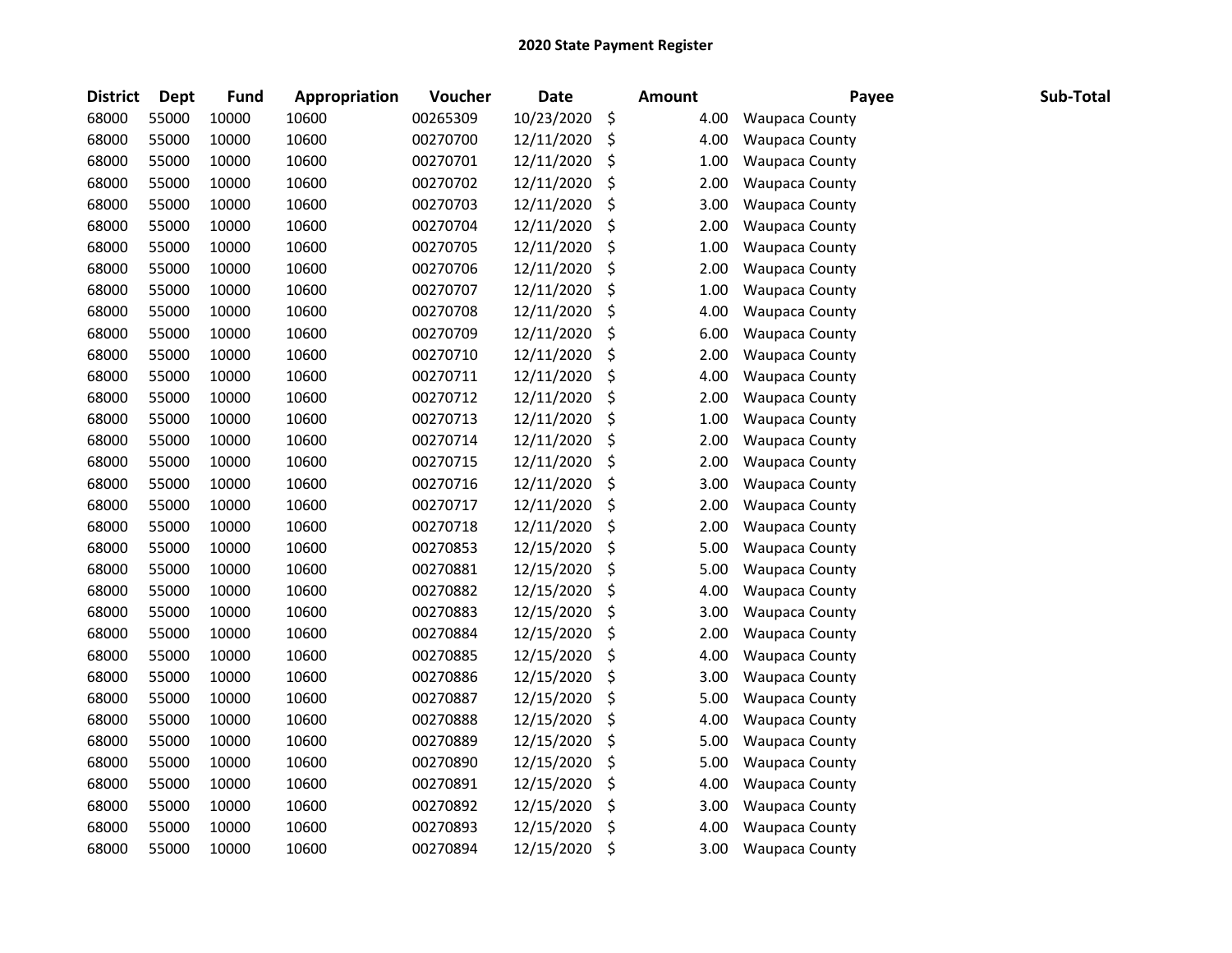| <b>District</b> | <b>Dept</b> | <b>Fund</b> | Appropriation                                              | Voucher  | <b>Date</b> | <b>Amount</b>    | Payee                                                                                                   | Sub-Total        |
|-----------------|-------------|-------------|------------------------------------------------------------|----------|-------------|------------------|---------------------------------------------------------------------------------------------------------|------------------|
| 68000           | 55000       | 10000       | 10600                                                      | 00270895 | 12/15/2020  | \$<br>2.00       | <b>Waupaca County</b>                                                                                   |                  |
| 68000           | 55000       | 10000       | 10600                                                      | 00270896 | 12/15/2020  | \$<br>2.00       | <b>Waupaca County</b>                                                                                   |                  |
| 68000           | 55000       | 10000       | 10600                                                      | 00270897 | 12/15/2020  | \$<br>2.00       | Waupaca County                                                                                          |                  |
| 68000           | 55000       | 10000       | 10600                                                      | 00270898 | 12/15/2020  | \$<br>2.00       | <b>Waupaca County</b>                                                                                   |                  |
| 68000           | 55000       | 10000       | 10600                                                      | 00270899 | 12/15/2020  | \$<br>2.00       | <b>Waupaca County</b>                                                                                   |                  |
| 68000           | 55000       | 10000       | 10600                                                      | 00270900 | 12/15/2020  | \$<br>3.00       | <b>Waupaca County</b>                                                                                   |                  |
| 68000           | 55000       | 10000       | 10600                                                      | 00270901 | 12/15/2020  | \$<br>1.00       | <b>Waupaca County</b>                                                                                   |                  |
| 68000           | 55000       | 10000       | 10600                                                      | 00270902 | 12/15/2020  | \$<br>3.00       | <b>Waupaca County</b>                                                                                   |                  |
| 68000           | 55000       | 10000       | 10600                                                      | 00270903 | 12/15/2020  | \$<br>4.00       | <b>Waupaca County</b>                                                                                   |                  |
| 68000           | 55000       | 10000       | 10600                                                      | 00270904 | 12/15/2020  | \$<br>4.00       | <b>Waupaca County</b>                                                                                   |                  |
| 68000           | 55000       | 10000       | 10600                                                      | 00270920 | 12/15/2020  | \$<br>47.00      | Waupaca County                                                                                          |                  |
| 68000           | 55000       | 10000       | 10600                                                      | 00270921 | 12/15/2020  | \$<br>1,139.40   | <b>Waupaca County</b>                                                                                   |                  |
| 68000           |             |             |                                                            |          |             |                  | Public Defender Board - - Transcript, Discovery and Records Provided to the Public Defender Board Total | \$<br>5,174.38   |
| 68000           |             |             | Department of Revenue - - Warrants and Satisfactions       |          |             |                  |                                                                                                         |                  |
| 68000           | 56600       | 10000       | 10100                                                      | 00154739 | 1/10/2020   | \$<br>210.50     | <b>Waupaca County</b>                                                                                   |                  |
| 68000           | 56600       | 10000       | 10100                                                      | 00155928 | 2/6/2020    | \$<br>92.50      | <b>Waupaca County</b>                                                                                   |                  |
| 68000           | 56600       | 10000       | 10100                                                      | 00155929 | 2/6/2020    | \$<br>92.50      | <b>Waupaca County</b>                                                                                   |                  |
| 68000           | 56600       | 10000       | 10100                                                      | 00155930 | 2/7/2020    | \$<br>210.50     | <b>Waupaca County</b>                                                                                   |                  |
| 68000           | 56600       | 10000       | 10100                                                      | 00158982 | 2/12/2020   | \$<br>210.50     | <b>Waupaca County</b>                                                                                   |                  |
| 68000           | 56600       | 10000       | 10100                                                      | 00158983 | 2/11/2020   | \$<br>210.50     | <b>Waupaca County</b>                                                                                   |                  |
| 68000           | 56600       | 10000       | 10100                                                      | 00161113 | 3/18/2020   | \$<br>92.50      | <b>Waupaca County</b>                                                                                   |                  |
| 68000           | 56600       | 10000       | 10100                                                      | 00167066 | 4/10/2020   | \$<br>210.50     | <b>Waupaca County</b>                                                                                   |                  |
| 68000           | 56600       | 10000       | 10100                                                      | 00171018 | 6/3/2020    | \$<br>92.50      | <b>Waupaca County</b>                                                                                   |                  |
| 68000           | 56600       | 10000       | 10100                                                      | 00173389 | 7/1/2020    | \$<br>210.50     | <b>Waupaca County</b>                                                                                   |                  |
| 68000           | 56600       | 10000       | 10100                                                      | 00173391 | 6/26/2020   | \$<br>92.50      | Waupaca County                                                                                          |                  |
| 68000           | 56600       | 10000       | 10100                                                      | 00176001 | 7/31/2020   | \$<br>92.50      | <b>Waupaca County</b>                                                                                   |                  |
| 68000           | 56600       | 10000       | 10100                                                      | 00179364 | 9/4/2020    | \$<br>210.50     | <b>Waupaca County</b>                                                                                   |                  |
| 68000           | 56600       | 10000       | 10100                                                      | 00187648 | 12/18/2020  | \$<br>1,605.00   | <b>Waupaca County</b>                                                                                   |                  |
| 68000           |             |             | Department of Revenue - - Warrants and Satisfactions Total |          |             |                  |                                                                                                         | \$<br>3,633.50   |
| 68000           |             |             | Circuit Courts - - Circuit Court Costs                     |          |             |                  |                                                                                                         |                  |
| 68000           | 62500       | 10000       | 10500                                                      | 00001803 | 1/17/2020   | \$<br>106,766.00 | <b>Waupaca County</b>                                                                                   |                  |
| 68000           | 62500       | 10000       | 10500                                                      | 00001997 | 7/17/2020   | \$<br>173,149.00 | <b>Waupaca County</b>                                                                                   |                  |
| 68000           | 62500       | 10000       | 10500                                                      | 00002034 | 10/16/2020  | \$<br>430.00     | <b>Waupaca County</b>                                                                                   |                  |
| 68000           |             |             | Circuit Courts - - Circuit Court Costs Total               |          |             |                  |                                                                                                         | \$<br>280,345.00 |
| 68000           |             |             | Shared Revenue and Tax Relief - - County And Municipal Aid |          |             |                  |                                                                                                         |                  |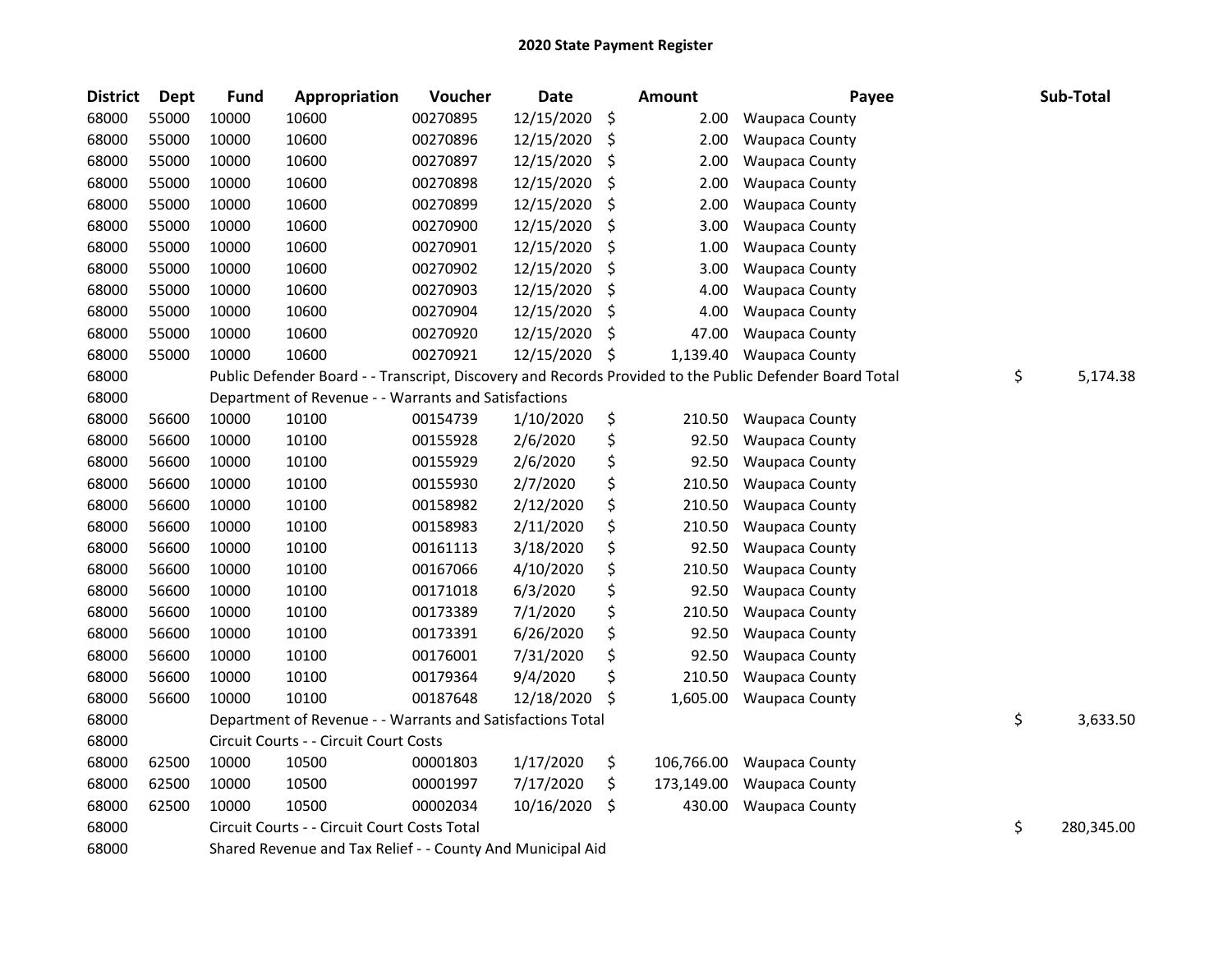| <b>District</b> | <b>Dept</b> | Fund  | Appropriation                                                         | Voucher  | Date       |     | <b>Amount</b> | Payee                 | Sub-Total          |
|-----------------|-------------|-------|-----------------------------------------------------------------------|----------|------------|-----|---------------|-----------------------|--------------------|
| 68000           | 83500       | 10000 | 10500                                                                 | 00069263 | 7/27/2020  | \$. | 189,878.21    | <b>Waupaca County</b> |                    |
| 68000           | 83500       | 10000 | 10500                                                                 | 00073234 | 11/16/2020 | S   | 1,075,976.49  | <b>Waupaca County</b> |                    |
| 68000           |             |       | Shared Revenue and Tax Relief - - County And Municipal Aid Total      |          |            |     |               |                       | \$<br>1,265,854.70 |
| 68000           |             |       | Shared Revenue and Tax Relief - - Exempt Computer Aid                 |          |            |     |               |                       |                    |
| 68000           | 83500       | 10000 | 10900                                                                 | 00064640 | 7/27/2020  | \$  | 51,682.19     | <b>Waupaca County</b> |                    |
| 68000           |             |       | Shared Revenue and Tax Relief - - Exempt Computer Aid Total           |          |            |     |               |                       | \$<br>51,682.19    |
| 68000           |             |       | Shared Revenue and Tax Relief - - Utility Aid                         |          |            |     |               |                       |                    |
| 68000           | 83500       | 10000 | 11000                                                                 | 00069263 | 7/27/2020  | S.  | 15,177.83     | <b>Waupaca County</b> |                    |
| 68000           | 83500       | 10000 | 11000                                                                 | 00073234 | 11/16/2020 | Ŝ.  | 89,222.34     | <b>Waupaca County</b> |                    |
| 68000           |             |       | Shared Revenue and Tax Relief - - Utility Aid Total                   |          |            |     |               |                       | \$<br>104,400.17   |
| 68000           |             |       | Shared Revenue and Tax Relief - - Personal Property Aid               |          |            |     |               |                       |                    |
| 68000           | 83500       | 10000 | 11100                                                                 | 00060003 | 5/4/2020   | \$  | 71,365.97     | <b>Waupaca County</b> |                    |
| 68000           |             |       | Shared Revenue and Tax Relief - - Personal Property Aid Total         |          |            |     |               |                       | \$<br>71,365.97    |
| 68000           |             |       | Shared Revenue and Tax Relief - - School Lvy Tx/First Dollar Cr       |          |            |     |               |                       |                    |
| 68000           | 83500       | 10000 | 30200                                                                 | 00064041 | 7/27/2020  | S.  | 1,574,623.98  | <b>Waupaca County</b> |                    |
| 68000           | 83500       | 10000 | 30200                                                                 | 00067434 | 7/27/2020  | Ś   | 7,543,386.88  | <b>Waupaca County</b> |                    |
| 68000           |             |       | Shared Revenue and Tax Relief - - School Lvy Tx/First Dollar Cr Total |          |            |     |               |                       | \$<br>9,118,010.86 |
| 68000           |             |       | Shared Revenue and Tax Relief - - Lottery & Gaming Credit             |          |            |     |               |                       |                    |
| 68000           | 83500       | 52100 | 36300                                                                 | 00055763 | 3/23/2020  | \$  | 2,716,339.86  | <b>Waupaca County</b> |                    |
| 68000           |             |       | Shared Revenue and Tax Relief - - Lottery & Gaming Credit Total       |          |            |     |               |                       | \$<br>2,716,339.86 |
| 68000 Total     |             |       |                                                                       |          |            |     |               |                       | 26,407,750.64      |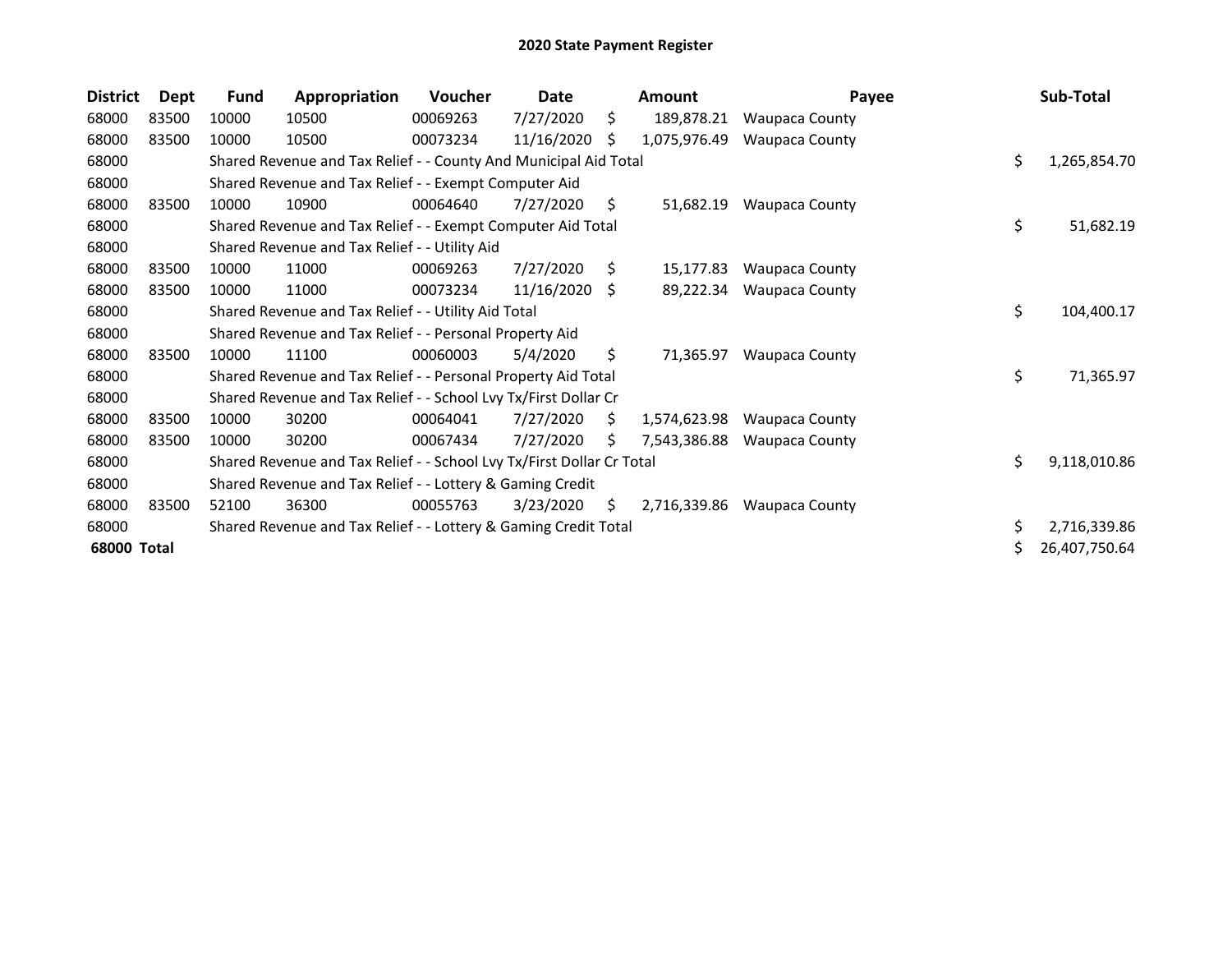| <b>District</b> | Dept  | <b>Fund</b> | Appropriation                                                        | Voucher  | <b>Date</b>   |     | <b>Amount</b> | Payee                        | Sub-Total        |
|-----------------|-------|-------------|----------------------------------------------------------------------|----------|---------------|-----|---------------|------------------------------|------------------|
| 68002           |       |             | Dept of Safety & Prof Services - - Fire Dues Distribution            |          |               |     |               |                              |                  |
| 68002           | 16500 | 10000       | 22500                                                                | 00037284 | 7/20/2020     | \$  |               | 2,601.11 Town Of Bear Creek  |                  |
| 68002           |       |             | Dept of Safety & Prof Services - - Fire Dues Distribution Total      |          |               |     |               |                              | \$<br>2,601.11   |
| 68002           |       |             | Dept of Natural Resources - - Resaids - Cnty Forst, CI & Mfl         |          |               |     |               |                              |                  |
| 68002           | 37000 | 21200       | 57100                                                                | 00417941 | 6/18/2020     | \$  |               | 519.90 Town Of Bear Creek    |                  |
| 68002           |       |             | Dept of Natural Resources - - Resaids - Cnty Forst, Cl & Mfl Total   |          |               |     |               |                              | \$<br>519.90     |
| 68002           |       |             | WI Dept of Transportation - - Trns Aids To Mnc.-Sf                   |          |               |     |               |                              |                  |
| 68002           | 39500 | 21100       | 19100                                                                | 00477231 | 1/6/2020      | \$  |               | 16,967.34 Town Of Bear Creek |                  |
| 68002           | 39500 | 21100       | 19100                                                                | 00507086 | 4/6/2020      | \$  |               | 16,967.34 Town Of Bear Creek |                  |
| 68002           | 39500 | 21100       | 19100                                                                | 00544078 | 7/6/2020      | \$  |               | 16,967.34 Town Of Bear Creek |                  |
| 68002           | 39500 | 21100       | 19100                                                                | 00586904 | 10/5/2020     | \$  |               | 16,967.36 Town Of Bear Creek |                  |
| 68002           |       |             | WI Dept of Transportation - - Trns Aids To Mnc.-Sf Total             |          |               |     |               |                              | \$<br>67,869.38  |
| 68002           |       |             | WI Dept of Transportation - - Supplemental Transportation Aids       |          |               |     |               |                              |                  |
| 68002           | 39500 | 21100       | 19600                                                                | 00477590 | 1/6/2020      | \$  |               | 11,976.95 Town Of Bear Creek |                  |
| 68002           |       |             | WI Dept of Transportation - - Supplemental Transportation Aids Total |          |               |     |               |                              | \$<br>11,976.95  |
| 68002           |       |             | Department of Administration - - Federal Aid                         |          |               |     |               |                              |                  |
| 68002           | 50500 | 10000       | 14200                                                                | 00135356 | 12/10/2020 \$ |     |               | 953.17 Town Of Bear Creek    |                  |
| 68002           |       |             | Department of Administration - - Federal Aid Total                   |          |               |     |               |                              | \$<br>953.17     |
| 68002           |       |             | Shared Revenue and Tax Relief - - County And Municipal Aid           |          |               |     |               |                              |                  |
| 68002           | 83500 | 10000       | 10500                                                                | 00069230 | 7/27/2020     | \$. |               | 4,711.56 Town Of Bear Creek  |                  |
| 68002           | 83500 | 10000       | 10500                                                                | 00073200 | 11/16/2020    | S   |               | 26,698.86 Town Of Bear Creek |                  |
| 68002           |       |             | Shared Revenue and Tax Relief - - County And Municipal Aid Total     |          |               |     |               |                              | \$<br>31,410.42  |
| 68002           |       |             | Shared Revenue and Tax Relief - - Exempt Computer Aid                |          |               |     |               |                              |                  |
| 68002           | 83500 | 10000       | 10900                                                                | 00066264 | 7/27/2020     | \$  |               | 38.45 Town Of Bear Creek     |                  |
| 68002           |       |             | Shared Revenue and Tax Relief - - Exempt Computer Aid Total          |          |               |     |               |                              | \$<br>38.45      |
| 68002           |       |             | Shared Revenue and Tax Relief - - Utility Aid                        |          |               |     |               |                              |                  |
| 68002           | 83500 | 10000       | 11000                                                                | 00069230 | 7/27/2020     | \$  | 29.45         | Town Of Bear Creek           |                  |
| 68002           | 83500 | 10000       | 11000                                                                | 00073200 | 11/16/2020 \$ |     |               | 305.91 Town Of Bear Creek    |                  |
| 68002           |       |             | Shared Revenue and Tax Relief - - Utility Aid Total                  |          |               |     |               |                              | \$<br>335.36     |
| 68002           |       |             | Shared Revenue and Tax Relief - - Personal Property Aid              |          |               |     |               |                              |                  |
| 68002           | 83500 | 10000       | 11100                                                                | 00061693 | 5/4/2020      | \$  |               | 417.98 Town Of Bear Creek    |                  |
| 68002           |       |             | Shared Revenue and Tax Relief - - Personal Property Aid Total        |          |               |     |               |                              | \$<br>417.98     |
| 68002 Total     |       |             |                                                                      |          |               |     |               |                              | \$<br>116,122.72 |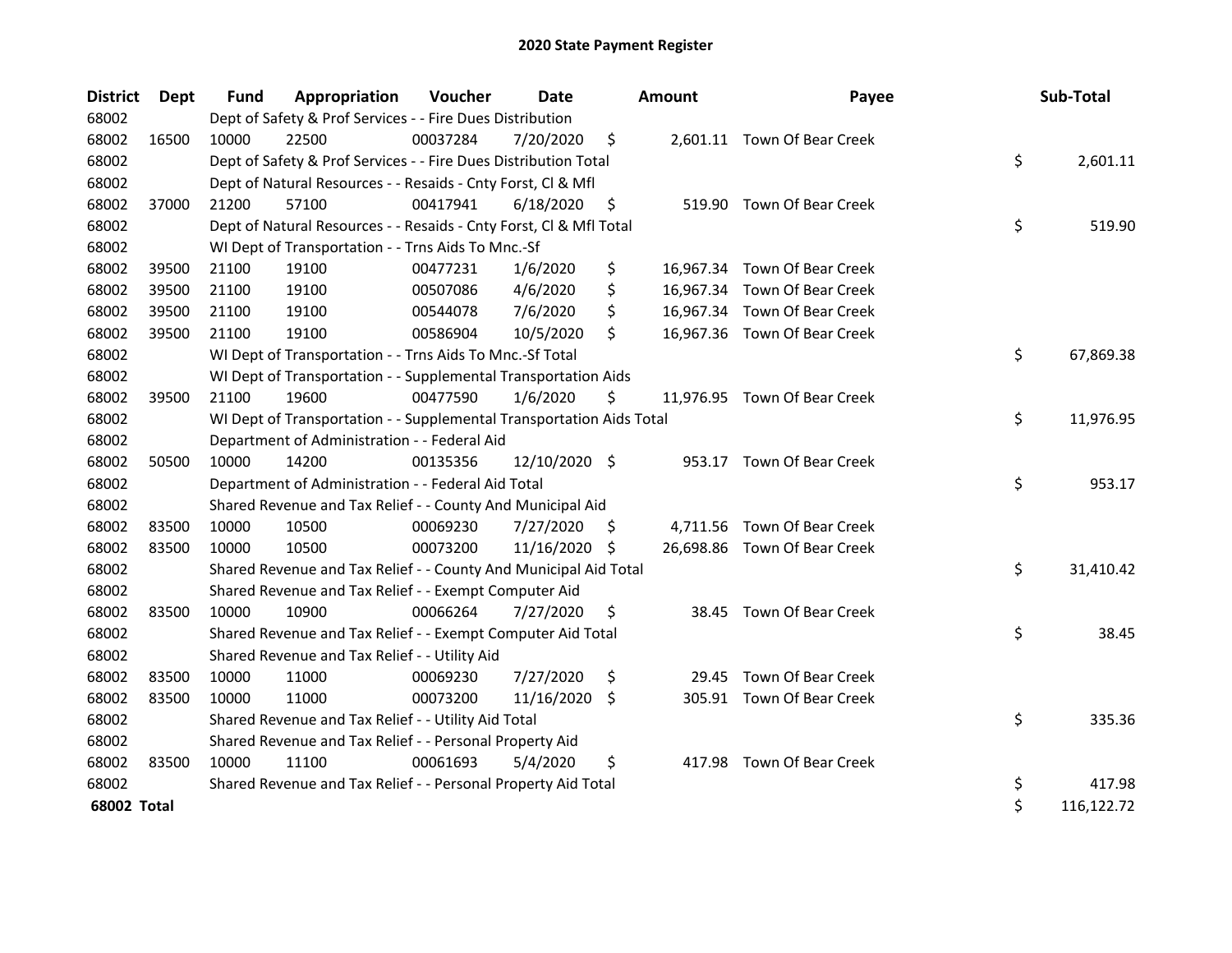| <b>District</b> | Dept  | Fund  | Appropriation                                                      | Voucher  | <b>Date</b>   |     | <b>Amount</b> | Payee                       | Sub-Total        |
|-----------------|-------|-------|--------------------------------------------------------------------|----------|---------------|-----|---------------|-----------------------------|------------------|
| 68004           |       |       | Dept of Safety & Prof Services - - Fire Dues Distribution          |          |               |     |               |                             |                  |
| 68004           | 16500 | 10000 | 22500                                                              | 00037285 | 7/20/2020     | \$  |               | 6,586.64 Town Of Caledonia  |                  |
| 68004           |       |       | Dept of Safety & Prof Services - - Fire Dues Distribution Total    |          |               |     |               |                             | \$<br>6,586.64   |
| 68004           |       |       | Dept of Natural Resources - - Aids In Lieu Of Taxes - Gener        |          |               |     |               |                             |                  |
| 68004           | 37000 | 10000 | 50300                                                              | 00385915 | 1/28/2020     | \$  |               | 1,080.85 Town Of Caledonia  |                  |
| 68004           | 37000 | 10000 | 50300                                                              | 00385916 | 1/28/2020     | \$  |               | 3,422.66 Town Of Caledonia  |                  |
| 68004           | 37000 | 10000 | 50300                                                              | 00404412 | 4/21/2020     | \$  |               | 120.90 Town Of Caledonia    |                  |
| 68004           |       |       | Dept of Natural Resources - - Aids In Lieu Of Taxes - Gener Total  |          |               |     |               |                             | \$<br>4,624.41   |
| 68004           |       |       | Dept of Natural Resources - - GPO - Federal Funds                  |          |               |     |               |                             |                  |
| 68004           | 37000 | 10000 | 94100                                                              | 00445703 | 11/10/2020 \$ |     |               | 21,100.00 Town Of Caledonia |                  |
| 68004           |       |       | Dept of Natural Resources - - GPO - Federal Funds Total            |          |               |     |               |                             | \$<br>21,100.00  |
| 68004           |       |       | Dept of Natural Resources - - Resaids - Cnty Forst, Cl & Mfl       |          |               |     |               |                             |                  |
| 68004           | 37000 | 21200 | 57100                                                              | 00417942 | 6/18/2020     | \$. |               | 360.01 Town Of Caledonia    |                  |
| 68004           |       |       | Dept of Natural Resources - - Resaids - Cnty Forst, Cl & Mfl Total |          |               |     |               |                             | \$<br>360.01     |
| 68004           |       |       | Dept of Natural Resources - - Aids In Lieu Of Taxes - Sum S        |          |               |     |               |                             |                  |
| 68004           | 37000 | 21200 | 57900                                                              | 00404411 | 4/21/2020     | \$  |               | 3.76 Town Of Caledonia      |                  |
| 68004           |       |       | Dept of Natural Resources - - Aids In Lieu Of Taxes - Sum S Total  |          |               |     |               |                             | \$<br>3.76       |
| 68004           |       |       | WI Dept of Transportation - - Trns Aids To Mnc.-Sf                 |          |               |     |               |                             |                  |
| 68004           | 39500 | 21100 | 19100                                                              | 00477232 | 1/6/2020      | \$  |               | 25,038.27 Town Of Caledonia |                  |
| 68004           | 39500 | 21100 | 19100                                                              | 00507087 | 4/6/2020      | \$  |               | 25,038.27 Town Of Caledonia |                  |
| 68004           | 39500 | 21100 | 19100                                                              | 00544079 | 7/6/2020      | \$  |               | 25,038.27 Town Of Caledonia |                  |
| 68004           | 39500 | 21100 | 19100                                                              | 00586905 | 10/5/2020     | \$  |               | 25,038.27 Town Of Caledonia |                  |
| 68004           |       |       | WI Dept of Transportation - - Trns Aids To Mnc.-Sf Total           |          |               |     |               |                             | \$<br>100,153.08 |
| 68004           |       |       | Department of Administration - - Federal Aid                       |          |               |     |               |                             |                  |
| 68004           | 50500 | 10000 | 14200                                                              | 00130285 | 10/2/2020     | \$  |               | 1,694.02 Town Of Caledonia  |                  |
| 68004           | 50500 | 10000 | 14200                                                              | 00135357 | 12/10/2020 \$ |     |               | 2,015.56 Town Of Caledonia  |                  |
| 68004           |       |       | Department of Administration - - Federal Aid Total                 |          |               |     |               |                             | \$<br>3,709.58   |
| 68004           |       |       | Elections Commission - - 2018 Hava Election Security               |          |               |     |               |                             |                  |
| 68004           | 51000 | 22000 | 18200                                                              | 00004579 | 9/18/2020     | \$  |               | 1,413.30 Town Of Caledonia  |                  |
| 68004           |       |       | Elections Commission - - 2018 Hava Election Security Total         |          |               |     |               |                             | \$<br>1,413.30   |
| 68004           |       |       | Shared Revenue and Tax Relief - - County And Municipal Aid         |          |               |     |               |                             |                  |
| 68004           | 83500 | 10000 | 10500                                                              | 00069231 | 7/27/2020     | \$. |               | 3,003.31 Town Of Caledonia  |                  |
| 68004           | 83500 | 10000 | 10500                                                              | 00073201 | 11/16/2020    | \$  |               | 17,018.75 Town Of Caledonia |                  |
| 68004           |       |       | Shared Revenue and Tax Relief - - County And Municipal Aid Total   |          |               |     |               |                             | \$<br>20,022.06  |
| 68004           |       |       | Shared Revenue and Tax Relief - - Exempt Computer Aid              |          |               |     |               |                             |                  |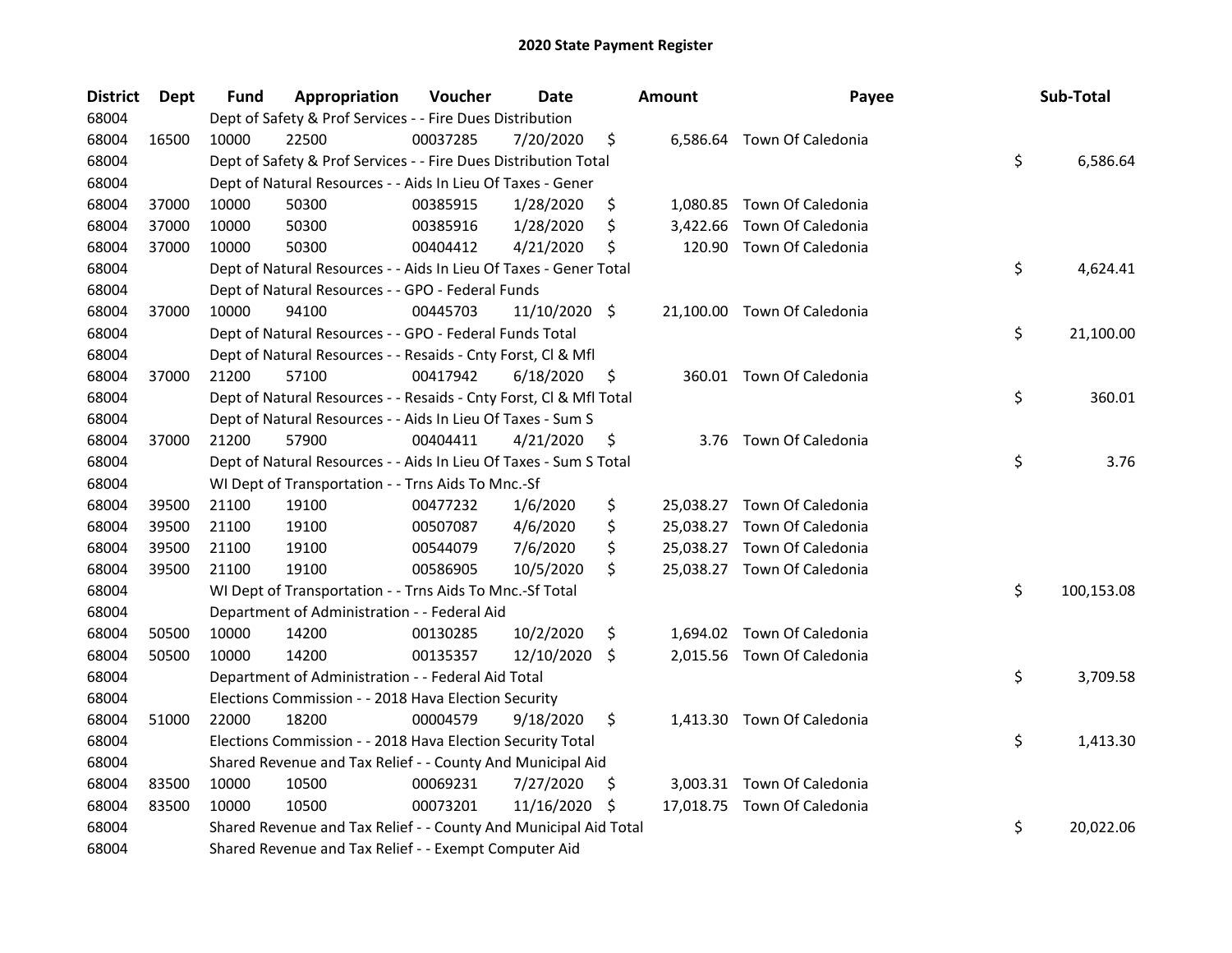| <b>District</b> | Dept  | <b>Fund</b> | Appropriation                                                 | <b>Voucher</b> | Date       |   | <b>Amount</b> | Payee             | Sub-Total  |
|-----------------|-------|-------------|---------------------------------------------------------------|----------------|------------|---|---------------|-------------------|------------|
| 68004           | 83500 | 10000       | 10900                                                         | 00066265       | 7/27/2020  | S | 16.63         | Town Of Caledonia |            |
| 68004           |       |             | Shared Revenue and Tax Relief - - Exempt Computer Aid Total   |                |            |   |               |                   | 16.63      |
| 68004           |       |             | Shared Revenue and Tax Relief - - Utility Aid                 |                |            |   |               |                   |            |
| 68004           | 83500 | 10000       | 11000                                                         | 00069231       | 7/27/2020  |   | 264.00        | Town Of Caledonia |            |
| 68004           | 83500 | 10000       | 11000                                                         | 00073201       | 11/16/2020 |   | 1.533.14      | Town Of Caledonia |            |
| 68004           |       |             | Shared Revenue and Tax Relief - - Utility Aid Total           |                |            |   |               |                   | 1,797.14   |
| 68004           |       |             | Shared Revenue and Tax Relief - - Personal Property Aid       |                |            |   |               |                   |            |
| 68004           | 83500 | 10000       | 11100                                                         | 00061694       | 5/4/2020   |   | 3.075.79      | Town Of Caledonia |            |
| 68004           |       |             | Shared Revenue and Tax Relief - - Personal Property Aid Total |                |            |   |               |                   | 3,075.79   |
| 68004 Total     |       |             |                                                               |                |            |   |               |                   | 162,862.40 |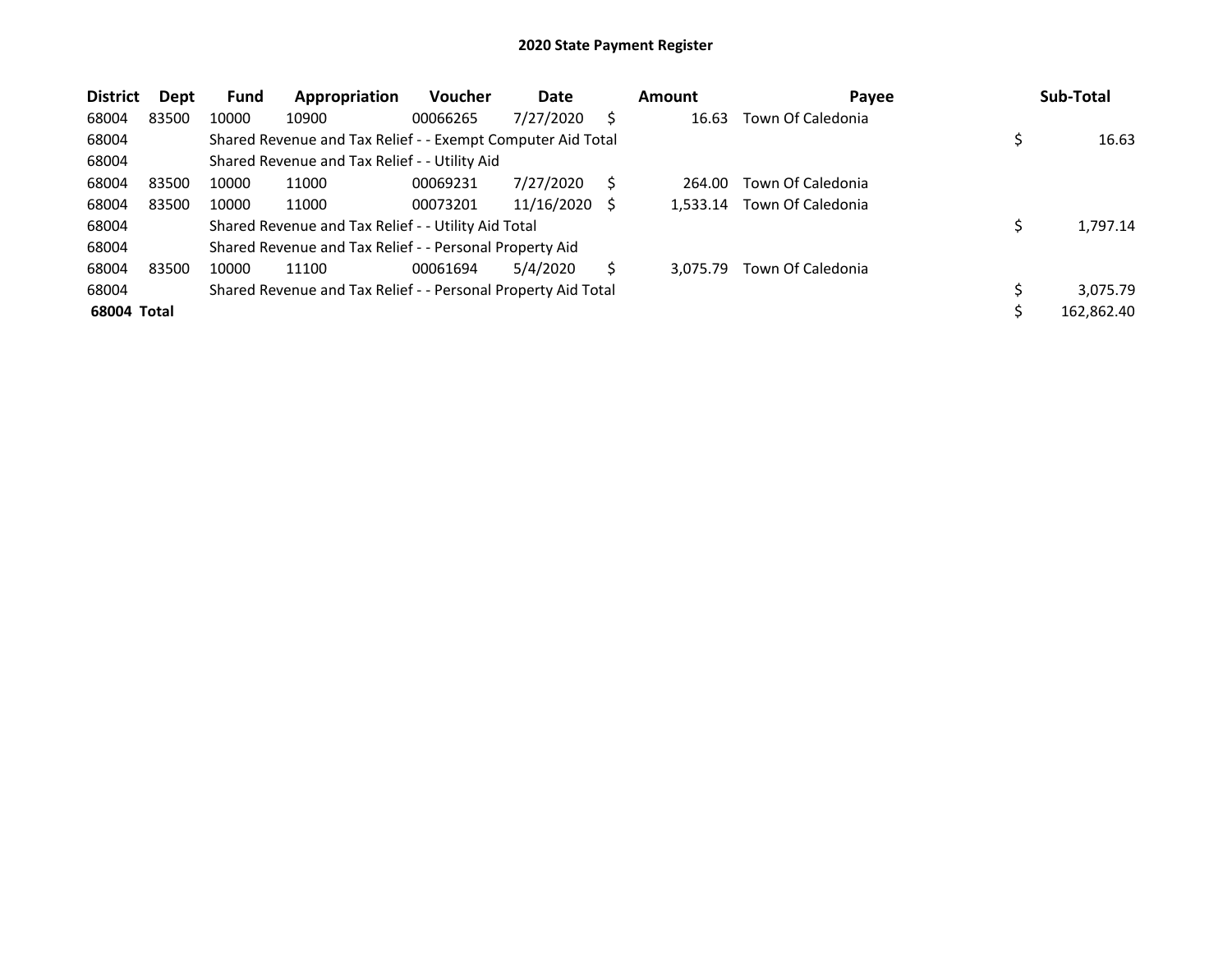| <b>District</b> | <b>Dept</b> | Fund  | Appropriation                                                          | Voucher  | <b>Date</b>   | <b>Amount</b>  | Payee                    | Sub-Total        |
|-----------------|-------------|-------|------------------------------------------------------------------------|----------|---------------|----------------|--------------------------|------------------|
| 68006           |             |       | Dept of Safety & Prof Services - - Fire Dues Distribution              |          |               |                |                          |                  |
| 68006           | 16500       | 10000 | 22500                                                                  | 00037286 | 7/20/2020     | \$             | 12,385.91 Town of Dayton |                  |
| 68006           |             |       | Dept of Safety & Prof Services - - Fire Dues Distribution Total        |          |               |                |                          | \$<br>12,385.91  |
| 68006           |             |       | Dept of Natural Resources - - Aids In Lieu Of Taxes - Gener            |          |               |                |                          |                  |
| 68006           | 37000       | 10000 | 50300                                                                  | 00385901 | 1/28/2020     | \$             | 12,257.16 Town of Dayton |                  |
| 68006           | 37000       | 10000 | 50300                                                                  | 00385902 | 1/28/2020     | \$<br>5,931.38 | Town of Dayton           |                  |
| 68006           | 37000       | 10000 | 50300                                                                  | 00404148 | 4/21/2020     | \$<br>997.87   | Town of Dayton           |                  |
| 68006           | 37000       | 10000 | 50300                                                                  | 00404150 | 4/21/2020     | \$             | 1,406.03 Town of Dayton  |                  |
| 68006           |             |       | Dept of Natural Resources - - Aids In Lieu Of Taxes - Gener Total      |          |               |                |                          | \$<br>20,592.44  |
| 68006           |             |       | Dept of Natural Resources - - Resaids - Cnty Forst, Cl & Mfl           |          |               |                |                          |                  |
| 68006           | 37000       | 21200 | 57100                                                                  | 00417943 | 6/18/2020     | \$             | 762.50 Town of Dayton    |                  |
| 68006           |             |       | Dept of Natural Resources - - Resaids - Cnty Forst, Cl & Mfl Total     |          |               |                |                          | \$<br>762.50     |
| 68006           |             |       | Dept of Natural Resources - - Aids In Lieu Of Taxes - Sum S            |          |               |                |                          |                  |
| 68006           | 37000       | 21200 | 57900                                                                  | 00404147 | 4/21/2020     | \$<br>121.94   | Town of Dayton           |                  |
| 68006           | 37000       | 21200 | 57900                                                                  | 00404149 | 4/21/2020     | \$<br>288.56   | Town of Dayton           |                  |
| 68006           |             |       | Dept of Natural Resources - - Aids In Lieu Of Taxes - Sum S Total      |          |               |                |                          | \$<br>410.50     |
| 68006           |             |       | WI Dept of Transportation - - Trns Aids To Mnc.-Sf                     |          |               |                |                          |                  |
| 68006           | 39500       | 21100 | 19100                                                                  | 00477233 | 1/6/2020      | \$             | 49,281.57 Town of Dayton |                  |
| 68006           | 39500       | 21100 | 19100                                                                  | 00507088 | 4/6/2020      | \$             | 49,281.57 Town of Dayton |                  |
| 68006           | 39500       | 21100 | 19100                                                                  | 00544080 | 7/6/2020      | \$             | 49,281.57 Town of Dayton |                  |
| 68006           | 39500       | 21100 | 19100                                                                  | 00586906 | 10/5/2020     | \$             | 49,281.57 Town of Dayton |                  |
| 68006           |             |       | WI Dept of Transportation - - Trns Aids To Mnc.-Sf Total               |          |               |                |                          | \$<br>197,126.28 |
| 68006           |             |       | Department of Military Affairs - - Disaster Recovery Aid               |          |               |                |                          |                  |
| 68006           | 46500       | 10000 | 30500                                                                  | 00082053 | 8/26/2020     | \$             | 4,951.43 Town of Dayton  |                  |
| 68006           |             |       | Department of Military Affairs - - Disaster Recovery Aid Total         |          |               |                |                          | \$<br>4,951.43   |
| 68006           |             |       | Department of Military Affairs - - Federal Aid, Local Assistance       |          |               |                |                          |                  |
| 68006           | 46500       | 10000 | 34200                                                                  | 00082053 | 8/26/2020     | \$             | 29,708.54 Town of Dayton |                  |
| 68006           |             |       | Department of Military Affairs - - Federal Aid, Local Assistance Total |          |               |                |                          | \$<br>29,708.54  |
| 68006           |             |       | Department of Administration - - Federal Aid                           |          |               |                |                          |                  |
| 68006           | 50500       | 10000 | 14200                                                                  | 00135358 | 12/10/2020 \$ |                | 44,714.17 Town of Dayton |                  |
| 68006           |             |       | Department of Administration - - Federal Aid Total                     |          |               |                |                          | \$<br>44,714.17  |
| 68006           |             |       | Elections Commission - - 2018 Hava Election Security                   |          |               |                |                          |                  |
| 68006           | 51000       | 22000 | 18200                                                                  | 00004278 | 8/20/2020     | \$             | 2,131.60 Town of Dayton  |                  |
| 68006           |             |       | Elections Commission - - 2018 Hava Election Security Total             |          |               |                |                          | \$<br>2,131.60   |
| 68006           |             |       | Shared Revenue and Tax Relief - - County And Municipal Aid             |          |               |                |                          |                  |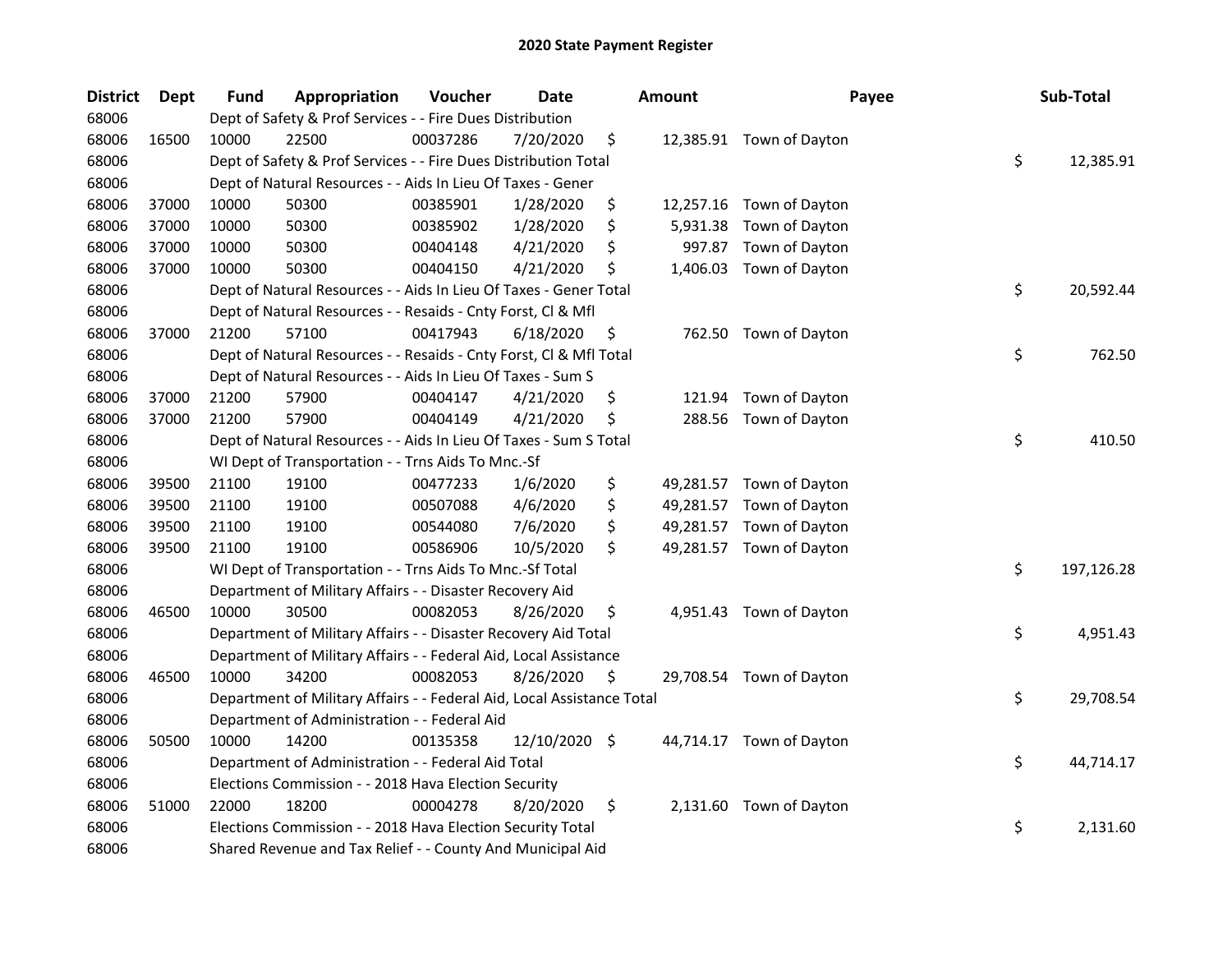| <b>District</b> | Dept  | Fund  | Appropriation                                                                 | Voucher  | Date       |    | <b>Amount</b> | Payee          |    | Sub-Total  |
|-----------------|-------|-------|-------------------------------------------------------------------------------|----------|------------|----|---------------|----------------|----|------------|
| 68006           | 83500 | 10000 | 10500                                                                         | 00069232 | 7/27/2020  | Ś. | 4,457.29      | Town of Dayton |    |            |
| 68006           | 83500 | 10000 | 10500                                                                         | 00073202 | 11/16/2020 | S  | 25,257.97     | Town of Dayton |    |            |
| 68006           |       |       | Shared Revenue and Tax Relief - - County And Municipal Aid Total              |          |            |    |               |                | \$ | 29,715.26  |
| 68006           |       |       | Shared Revenue and Tax Relief - - Exempt Computer Aid                         |          |            |    |               |                |    |            |
| 68006           | 83500 | 10000 | 10900                                                                         | 00066266 | 7/27/2020  | S. | 51.97         | Town of Dayton |    |            |
| 68006           |       |       | Shared Revenue and Tax Relief - - Exempt Computer Aid Total                   |          |            |    |               |                | \$ | 51.97      |
| 68006           |       |       | Shared Revenue and Tax Relief - - Personal Property Aid                       |          |            |    |               |                |    |            |
| 68006           | 83500 | 10000 | 11100                                                                         | 00061695 | 5/4/2020   | S. | 208.06        | Town of Dayton |    |            |
| 68006           |       |       | Shared Revenue and Tax Relief - - Personal Property Aid Total                 |          |            |    |               |                | \$ | 208.06     |
| 68006           |       |       | Shared Revenue and Tax Relief - - State Aid; Video Service Provider Fee       |          |            |    |               |                |    |            |
| 68006           | 83500 | 10000 | 11200                                                                         | 00064524 | 7/27/2020  | S  | 2.459.06      | Town of Dayton |    |            |
| 68006           |       |       | Shared Revenue and Tax Relief - - State Aid; Video Service Provider Fee Total |          |            |    |               |                | \$ | 2,459.06   |
| 68006           |       |       | Shared Revenue and Tax Relief - - Payments For Municipal Svcs                 |          |            |    |               |                |    |            |
| 68006           | 83500 | 10000 | 50100                                                                         | 00054695 | 2/3/2020   | S  | 168.49        | Town of Dayton |    |            |
| 68006           |       |       | Shared Revenue and Tax Relief - - Payments For Municipal Svcs Total           |          |            |    |               |                | \$ | 168.49     |
| 68006 Total     |       |       |                                                                               |          |            |    |               |                | ১  | 345,386.21 |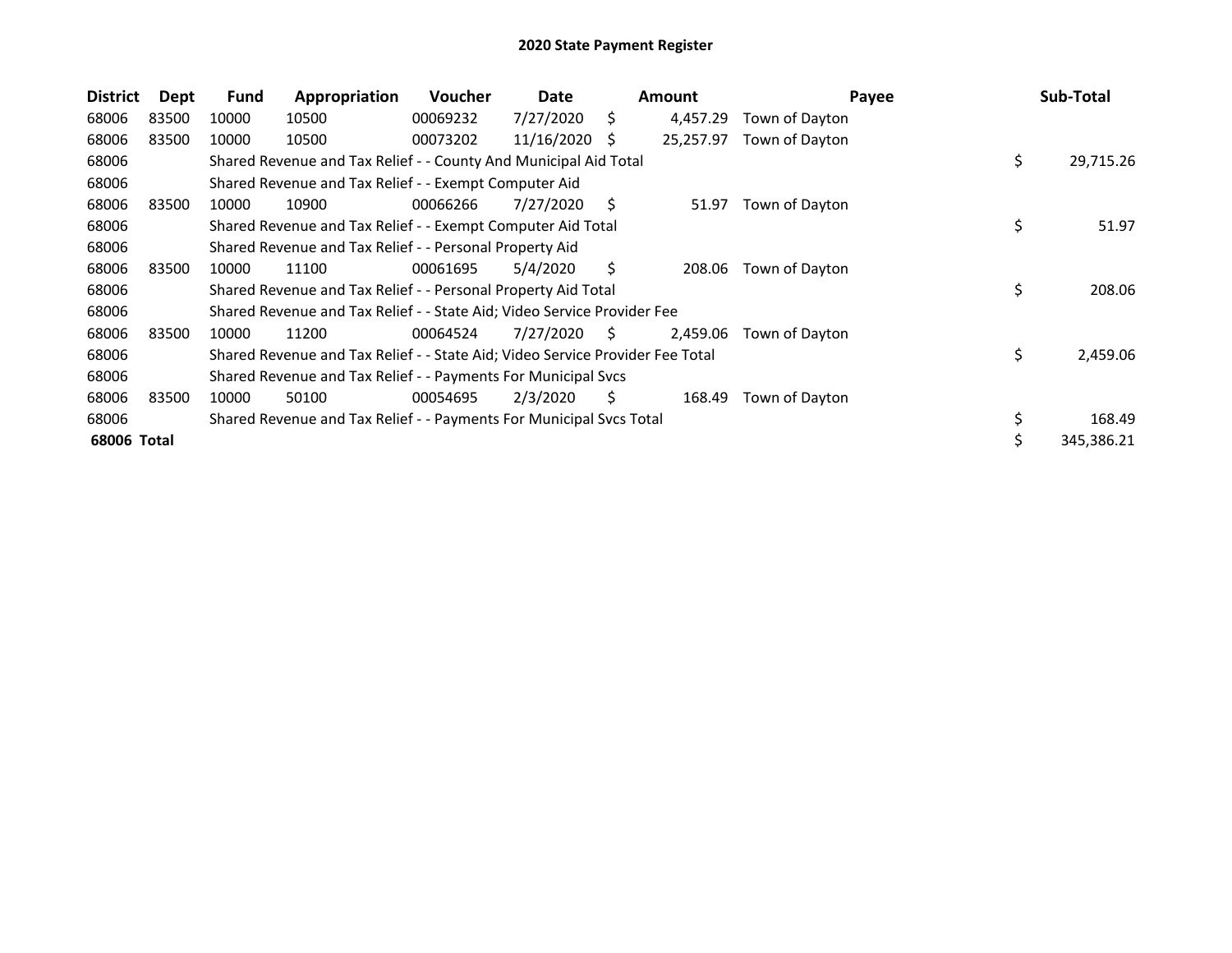| <b>District</b>    | Dept  | Fund  | Appropriation                                                        | Voucher  | <b>Date</b>   |    | <b>Amount</b> | Payee                     | Sub-Total        |
|--------------------|-------|-------|----------------------------------------------------------------------|----------|---------------|----|---------------|---------------------------|------------------|
| 68008              |       |       | Dept of Safety & Prof Services - - Fire Dues Distribution            |          |               |    |               |                           |                  |
| 68008              | 16500 | 10000 | 22500                                                                | 00037287 | 7/20/2020     | \$ |               | 2,027.79 Town Of Dupont   |                  |
| 68008              |       |       | Dept of Safety & Prof Services - - Fire Dues Distribution Total      |          |               |    |               |                           | \$<br>2,027.79   |
| 68008              |       |       | Dept of Natural Resources - - Aids In Lieu Of Taxes - Gener          |          |               |    |               |                           |                  |
| 68008              | 37000 | 10000 | 50300                                                                | 00385897 | 1/28/2020     | \$ |               | 146.52 Town Of Dupont     |                  |
| 68008              | 37000 | 10000 | 50300                                                                | 00404022 | 4/21/2020     | \$ | 89.74         | Town Of Dupont            |                  |
| 68008              |       |       | Dept of Natural Resources - - Aids In Lieu Of Taxes - Gener Total    |          |               |    |               |                           | \$<br>236.26     |
| 68008              |       |       | Dept of Natural Resources - - Resaids - Cnty Forst, Cl & Mfl         |          |               |    |               |                           |                  |
| 68008              | 37000 | 21200 | 57100                                                                | 00417944 | 6/18/2020     | \$ | 570.80        | Town Of Dupont            |                  |
| 68008              |       |       | Dept of Natural Resources - - Resaids - Cnty Forst, Cl & Mfl Total   |          |               |    |               |                           | \$<br>570.80     |
| 68008              |       |       | WI Dept of Transportation - - Trns Aids To Mnc.-Sf                   |          |               |    |               |                           |                  |
| 68008              | 39500 | 21100 | 19100                                                                | 00477234 | 1/6/2020      | \$ |               | 16,220.40 Town Of Dupont  |                  |
| 68008              | 39500 | 21100 | 19100                                                                | 00507089 | 4/6/2020      | \$ | 16,220.40     | Town Of Dupont            |                  |
| 68008              | 39500 | 21100 | 19100                                                                | 00544081 | 7/6/2020      | \$ | 16,220.40     | Town Of Dupont            |                  |
| 68008              | 39500 | 21100 | 19100                                                                | 00586907 | 10/5/2020     | \$ | 16,220.43     | Town Of Dupont            |                  |
| 68008              |       |       | WI Dept of Transportation - - Trns Aids To Mnc.-Sf Total             |          |               |    |               |                           | \$<br>64,881.63  |
| 68008              |       |       | WI Dept of Transportation - - Supplemental Transportation Aids       |          |               |    |               |                           |                  |
| 68008              | 39500 | 21100 | 19600                                                                | 00477591 | 1/6/2020      | \$ |               | 11,449.70 Town Of Dupont  |                  |
| 68008              |       |       | WI Dept of Transportation - - Supplemental Transportation Aids Total |          |               |    |               |                           | \$<br>11,449.70  |
| 68008              |       |       | WI Dept of Transportation - - Loc Trns FacI Implfd                   |          |               |    |               |                           |                  |
| 68008              | 39500 | 21100 | 27600                                                                | 00608992 | 10/30/2020 \$ |    |               | 176,651.00 Town Of Dupont |                  |
| 68008              |       |       | WI Dept of Transportation - - Loc Trns Facl Implfd Total             |          |               |    |               |                           | \$<br>176,651.00 |
| 68008              |       |       | Shared Revenue and Tax Relief - - County And Municipal Aid           |          |               |    |               |                           |                  |
| 68008              | 83500 | 10000 | 10500                                                                | 00069233 | 7/27/2020     | S. | 5,211.86      | Town Of Dupont            |                  |
| 68008              | 83500 | 10000 | 10500                                                                | 00073203 | 11/16/2020    | \$ | 29,533.88     | Town Of Dupont            |                  |
| 68008              |       |       | Shared Revenue and Tax Relief - - County And Municipal Aid Total     |          |               |    |               |                           | \$<br>34,745.74  |
| 68008              |       |       | Shared Revenue and Tax Relief - - Exempt Computer Aid                |          |               |    |               |                           |                  |
| 68008              | 83500 | 10000 | 10900                                                                | 00066267 | 7/27/2020     | \$ | 12.47         | Town Of Dupont            |                  |
| 68008              |       |       | Shared Revenue and Tax Relief - - Exempt Computer Aid Total          |          |               |    |               |                           | \$<br>12.47      |
| 68008              |       |       | Shared Revenue and Tax Relief - - Personal Property Aid              |          |               |    |               |                           |                  |
| 68008              | 83500 | 10000 | 11100                                                                | 00061696 | 5/4/2020      | \$ | 272.03        | Town Of Dupont            |                  |
| 68008              |       |       | Shared Revenue and Tax Relief - - Personal Property Aid Total        |          |               |    |               |                           | \$<br>272.03     |
| <b>68008 Total</b> |       |       |                                                                      |          |               |    |               |                           | \$<br>290,847.42 |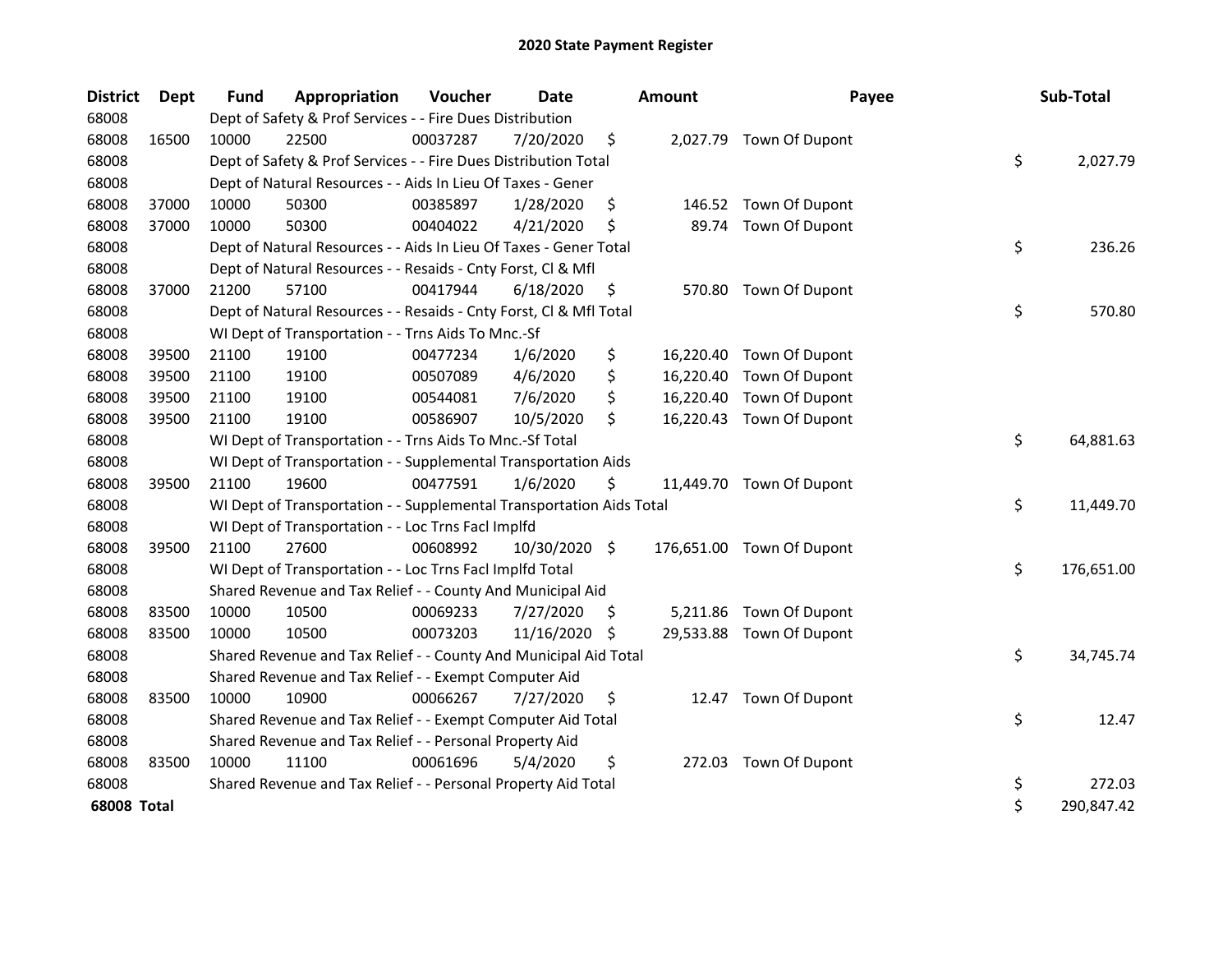| <b>District</b> | <b>Dept</b> | Fund  | Appropriation                                                          | Voucher  | <b>Date</b> | <b>Amount</b>   | Payee                        | Sub-Total        |
|-----------------|-------------|-------|------------------------------------------------------------------------|----------|-------------|-----------------|------------------------------|------------------|
| 68010           |             |       | Dept of Safety & Prof Services - - Fire Dues Distribution              |          |             |                 |                              |                  |
| 68010           | 16500       | 10000 | 22500                                                                  | 00037288 | 7/20/2020   | \$              | 18,987.08 Town Of Farmington |                  |
| 68010           |             |       | Dept of Safety & Prof Services - - Fire Dues Distribution Total        |          |             |                 |                              | \$<br>18,987.08  |
| 68010           |             |       | Dept of Natural Resources - - Aids In Lieu Of Taxes - Gener            |          |             |                 |                              |                  |
| 68010           | 37000       | 10000 | 50300                                                                  | 00385904 | 1/28/2020   | \$<br>766.80    | Town Of Farmington           |                  |
| 68010           | 37000       | 10000 | 50300                                                                  | 00385905 | 1/28/2020   | \$<br>3,049.17  | Town Of Farmington           |                  |
| 68010           | 37000       | 10000 | 50300                                                                  | 00404208 | 4/21/2020   | \$<br>189.73    | Town Of Farmington           |                  |
| 68010           | 37000       | 10000 | 50300                                                                  | 00404211 | 4/21/2020   | \$<br>49.74     | Town Of Farmington           |                  |
| 68010           |             |       | Dept of Natural Resources - - Aids In Lieu Of Taxes - Gener Total      |          |             |                 |                              | \$<br>4,055.44   |
| 68010           |             |       | Dept of Natural Resources - - Resaids - Cnty Forst, Cl & Mfl           |          |             |                 |                              |                  |
| 68010           | 37000       | 21200 | 57100                                                                  | 00417945 | 6/18/2020   | \$              | 705.23 Town Of Farmington    |                  |
| 68010           |             |       | Dept of Natural Resources - - Resaids - Cnty Forst, Cl & Mfl Total     |          |             |                 |                              | \$<br>705.23     |
| 68010           |             |       | Dept of Natural Resources - - Aids In Lieu Of Taxes - Sum S            |          |             |                 |                              |                  |
| 68010           | 37000       | 21200 | 57900                                                                  | 00404209 | 4/21/2020   | \$<br>46.64     | Town Of Farmington           |                  |
| 68010           | 37000       | 21200 | 57900                                                                  | 00404210 | 4/21/2020   | \$<br>2.59      | Town Of Farmington           |                  |
| 68010           |             |       | Dept of Natural Resources - - Aids In Lieu Of Taxes - Sum S Total      |          |             |                 |                              | \$<br>49.23      |
| 68010           |             |       | WI Dept of Transportation - - Trns Aids To Mnc.-Sf                     |          |             |                 |                              |                  |
| 68010           | 39500       | 21100 | 19100                                                                  | 00477235 | 1/6/2020    | \$              | 50,858.37 Town Of Farmington |                  |
| 68010           | 39500       | 21100 | 19100                                                                  | 00507090 | 4/6/2020    | \$              | 50,858.37 Town Of Farmington |                  |
| 68010           | 39500       | 21100 | 19100                                                                  | 00544082 | 7/6/2020    | \$              | 50,858.37 Town Of Farmington |                  |
| 68010           | 39500       | 21100 | 19100                                                                  | 00586908 | 10/5/2020   | \$              | 50,858.37 Town Of Farmington |                  |
| 68010           |             |       | WI Dept of Transportation - - Trns Aids To Mnc.-Sf Total               |          |             |                 |                              | \$<br>203,433.48 |
| 68010           |             |       | Department of Military Affairs - - Disaster Recovery Aid               |          |             |                 |                              |                  |
| 68010           | 46500       | 10000 | 30500                                                                  | 00081028 | 7/30/2020   | \$              | 9,979.92 Town Of Farmington  |                  |
| 68010           |             |       | Department of Military Affairs - - Disaster Recovery Aid Total         |          |             |                 |                              | \$<br>9,979.92   |
| 68010           |             |       | Department of Military Affairs - - Federal Aid, Local Assistance       |          |             |                 |                              |                  |
| 68010           | 46500       | 10000 | 34200                                                                  | 00081028 | 7/30/2020   | \$              | 63,873.36 Town Of Farmington |                  |
| 68010           |             |       | Department of Military Affairs - - Federal Aid, Local Assistance Total |          |             |                 |                              | \$<br>63,873.36  |
| 68010           |             |       | Department of Veterans Affairs - - Gifts And Grants, King              |          |             |                 |                              |                  |
| 68010           | 48500       | 15200 | 13600                                                                  | 00086562 | 11/5/2020   | \$              | 33,120.00 Town Of Farmington |                  |
| 68010           |             |       | Department of Veterans Affairs - - Gifts And Grants, King Total        |          |             |                 |                              | \$<br>33,120.00  |
| 68010           |             |       | Department of Administration - - Federal Aid                           |          |             |                 |                              |                  |
| 68010           | 50500       | 10000 | 14200                                                                  | 00135359 | 12/10/2020  | \$<br>62,673.00 | Town Of Farmington           |                  |
| 68010           | 50500       | 10000 | 14200                                                                  | 00136629 | 12/17/2020  | \$<br>115.09    | Town Of Farmington           |                  |
| 68010           |             |       | Department of Administration - - Federal Aid Total                     |          |             |                 |                              | \$<br>62,788.09  |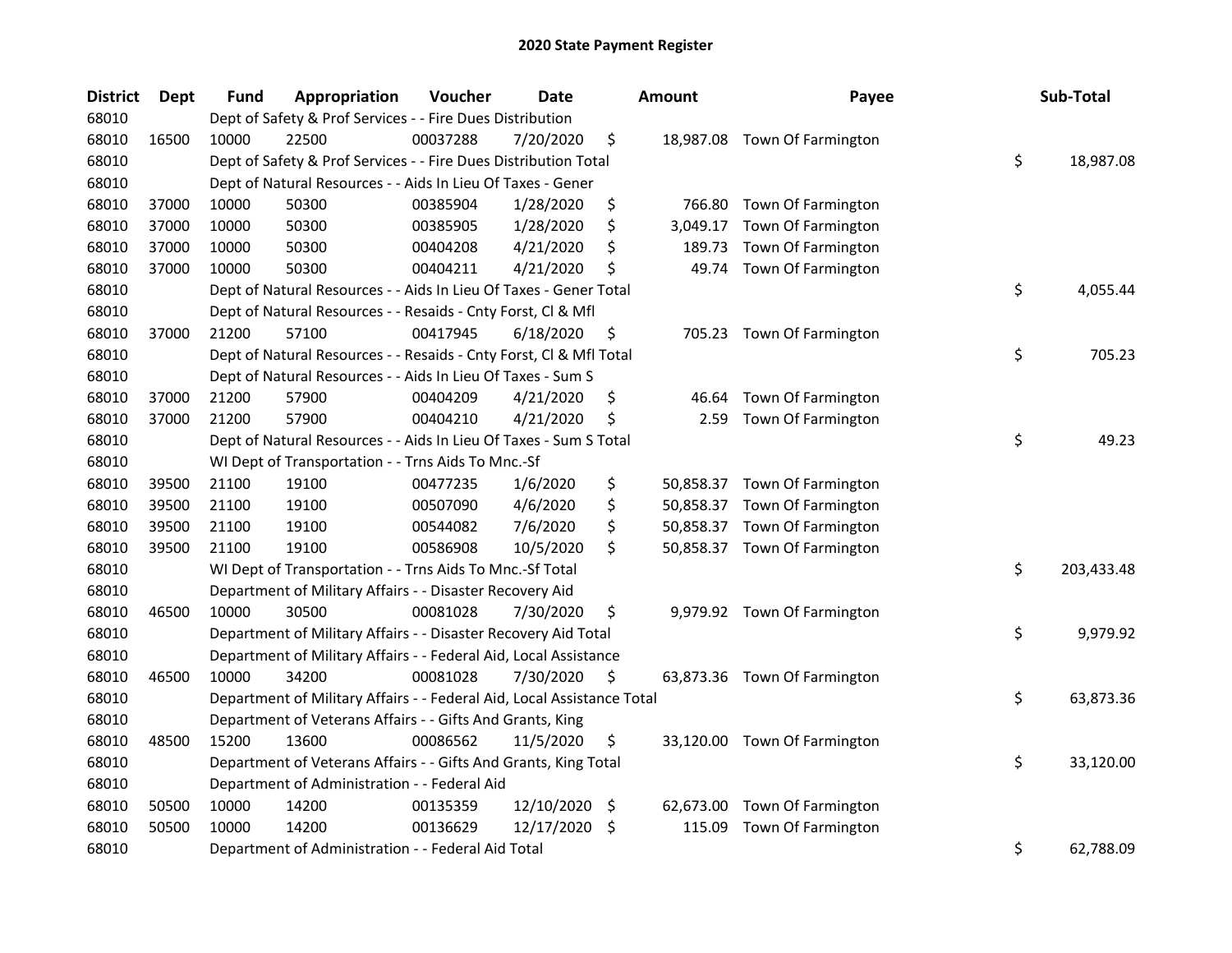| <b>District</b> | Dept  | Fund  | Appropriation                                                                 | <b>Voucher</b> | Date       |     | <b>Amount</b> | Payee                       | Sub-Total        |
|-----------------|-------|-------|-------------------------------------------------------------------------------|----------------|------------|-----|---------------|-----------------------------|------------------|
| 68010           |       |       | Elections Commission - - 2018 Hava Election Security                          |                |            |     |               |                             |                  |
| 68010           | 51000 | 22000 | 18200                                                                         | 00003815       | 7/20/2020  | \$. |               | 2,738.80 Town Of Farmington |                  |
| 68010           |       |       | Elections Commission - - 2018 Hava Election Security Total                    |                |            |     |               |                             | \$<br>2,738.80   |
| 68010           |       |       | Shared Revenue and Tax Relief - - County And Municipal Aid                    |                |            |     |               |                             |                  |
| 68010           | 83500 | 10000 | 10500                                                                         | 00069234       | 7/27/2020  | \$  | 7,907.84      | Town Of Farmington          |                  |
| 68010           | 83500 | 10000 | 10500                                                                         | 00073204       | 11/16/2020 | S.  | 44,811.10     | Town Of Farmington          |                  |
| 68010           |       |       | Shared Revenue and Tax Relief - - County And Municipal Aid Total              |                |            |     |               |                             | \$<br>52,718.94  |
| 68010           |       |       | Shared Revenue and Tax Relief - - Exempt Computer Aid                         |                |            |     |               |                             |                  |
| 68010           | 83500 | 10000 | 10900                                                                         | 00066268       | 7/27/2020  | \$  | 183.95        | Town Of Farmington          |                  |
| 68010           |       |       | Shared Revenue and Tax Relief - - Exempt Computer Aid Total                   |                |            |     |               |                             | \$<br>183.95     |
| 68010           |       |       | Shared Revenue and Tax Relief - - Utility Aid                                 |                |            |     |               |                             |                  |
| 68010           | 83500 | 10000 | 11000                                                                         | 00069234       | 7/27/2020  | S   | 618.94        | Town Of Farmington          |                  |
| 68010           | 83500 | 10000 | 11000                                                                         | 00073204       | 11/16/2020 | Ŝ.  |               | 3,597.84 Town Of Farmington |                  |
| 68010           |       |       | Shared Revenue and Tax Relief - - Utility Aid Total                           |                |            |     |               |                             | \$<br>4,216.78   |
| 68010           |       |       | Shared Revenue and Tax Relief - - Personal Property Aid                       |                |            |     |               |                             |                  |
| 68010           | 83500 | 10000 | 11100                                                                         | 00061697       | 5/4/2020   | \$  | 598.39        | Town Of Farmington          |                  |
| 68010           |       |       | Shared Revenue and Tax Relief - - Personal Property Aid Total                 |                |            |     |               |                             | \$<br>598.39     |
| 68010           |       |       | Shared Revenue and Tax Relief - - State Aid; Video Service Provider Fee       |                |            |     |               |                             |                  |
| 68010           | 83500 | 10000 | 11200                                                                         | 00064525       | 7/27/2020  | S.  | 5,809.98      | Town Of Farmington          |                  |
| 68010           |       |       | Shared Revenue and Tax Relief - - State Aid; Video Service Provider Fee Total |                |            |     |               |                             | \$<br>5,809.98   |
| 68010           |       |       | Shared Revenue and Tax Relief - - Payments For Municipal Svcs                 |                |            |     |               |                             |                  |
| 68010           | 83500 | 10000 | 50100                                                                         | 00054704       | 2/3/2020   | \$. | 12,171.38     | Town Of Farmington          |                  |
| 68010           |       |       | Shared Revenue and Tax Relief - - Payments For Municipal Svcs Total           |                |            |     |               |                             | \$<br>12,171.38  |
| 68010 Total     |       |       |                                                                               |                |            |     |               |                             | \$<br>475,430.05 |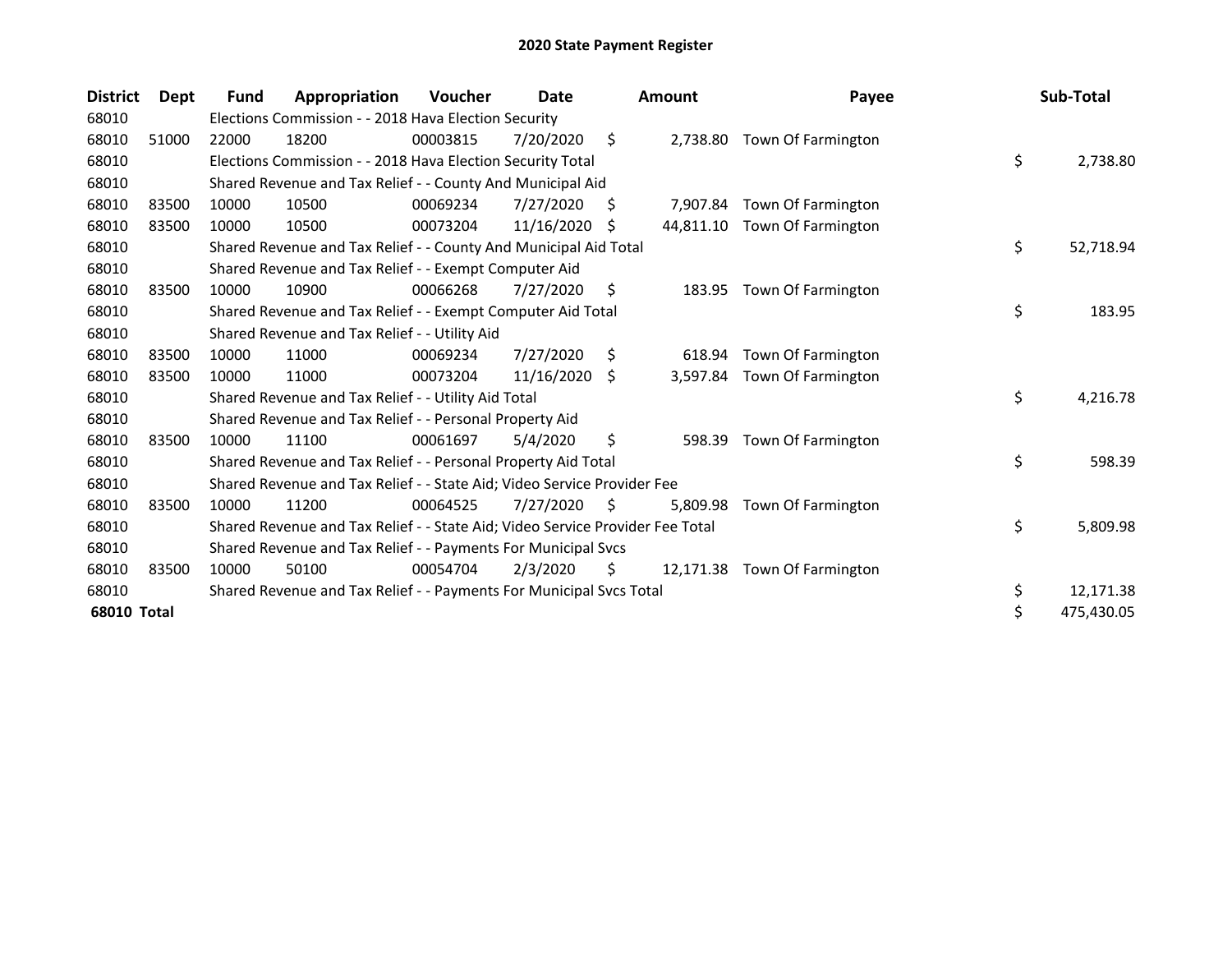| <b>District</b>    | <b>Dept</b> | <b>Fund</b> | Appropriation                                                      | Voucher  | Date          | <b>Amount</b> | Payee                     | Sub-Total       |
|--------------------|-------------|-------------|--------------------------------------------------------------------|----------|---------------|---------------|---------------------------|-----------------|
| 68012              |             |             | Dept of Safety & Prof Services - - Fire Dues Distribution          |          |               |               |                           |                 |
| 68012              | 16500       | 10000       | 22500                                                              | 00037289 | 7/20/2020     | \$            | 3,186.85 Town Of Fremont  |                 |
| 68012              |             |             | Dept of Safety & Prof Services - - Fire Dues Distribution Total    |          |               |               |                           | \$<br>3,186.85  |
| 68012              |             |             | Dept of Natural Resources - - Aids In Lieu Of Taxes - Gener        |          |               |               |                           |                 |
| 68012              | 37000       | 10000       | 50300                                                              | 00385920 | 1/28/2020     | \$            | 4,514.06 Town Of Fremont  |                 |
| 68012              | 37000       | 10000       | 50300                                                              | 00385921 | 1/28/2020     | \$            | 2,395.30 Town Of Fremont  |                 |
| 68012              | 37000       | 10000       | 50300                                                              | 00404446 | 4/21/2020     | \$            | 94.97 Town Of Fremont     |                 |
| 68012              |             |             | Dept of Natural Resources - - Aids In Lieu Of Taxes - Gener Total  |          |               |               |                           | \$<br>7,004.33  |
| 68012              |             |             | Dept of Natural Resources - - Resaids - Cnty Forst, Cl & Mfl       |          |               |               |                           |                 |
| 68012              | 37000       | 21200       | 57100                                                              | 00417946 | 6/18/2020     | \$            | 166.91 Town Of Fremont    |                 |
| 68012              |             |             | Dept of Natural Resources - - Resaids - Cnty Forst, Cl & Mfl Total |          |               |               |                           | \$<br>166.91    |
| 68012              |             |             | WI Dept of Transportation - - Trns Aids To Mnc.-Sf                 |          |               |               |                           |                 |
| 68012              | 39500       | 21100       | 19100                                                              | 00477236 | 1/6/2020      | \$            | 13,790.43 Town Of Fremont |                 |
| 68012              | 39500       | 21100       | 19100                                                              | 00507091 | 4/6/2020      | \$            | 13,790.43 Town Of Fremont |                 |
| 68012              | 39500       | 21100       | 19100                                                              | 00544083 | 7/6/2020      | \$            | 13,790.43 Town Of Fremont |                 |
| 68012              | 39500       | 21100       | 19100                                                              | 00586909 | 10/5/2020     | \$            | 13,790.43 Town Of Fremont |                 |
| 68012              |             |             | WI Dept of Transportation - - Trns Aids To Mnc.-Sf Total           |          |               |               |                           | \$<br>55,161.72 |
| 68012              |             |             | Department of Administration - - Federal Aid                       |          |               |               |                           |                 |
| 68012              | 50500       | 10000       | 14200                                                              | 00135360 | 12/10/2020 \$ |               | 7,550.00 Town Of Fremont  |                 |
| 68012              |             |             | Department of Administration - - Federal Aid Total                 |          |               |               |                           | \$<br>7,550.00  |
| 68012              |             |             | Shared Revenue and Tax Relief - - County And Municipal Aid         |          |               |               |                           |                 |
| 68012              | 83500       | 10000       | 10500                                                              | 00069235 | 7/27/2020     | \$            | 1,290.49 Town Of Fremont  |                 |
| 68012              | 83500       | 10000       | 10500                                                              | 00073205 | 11/16/2020 \$ |               | 7,312.79 Town Of Fremont  |                 |
| 68012              |             |             | Shared Revenue and Tax Relief - - County And Municipal Aid Total   |          |               |               |                           | \$<br>8,603.28  |
| 68012              |             |             | Shared Revenue and Tax Relief - - Exempt Computer Aid              |          |               |               |                           |                 |
| 68012              | 83500       | 10000       | 10900                                                              | 00066269 | 7/27/2020     | \$            | 73.78 Town Of Fremont     |                 |
| 68012              |             |             | Shared Revenue and Tax Relief - - Exempt Computer Aid Total        |          |               |               |                           | \$<br>73.78     |
| 68012              |             |             | Shared Revenue and Tax Relief - - Utility Aid                      |          |               |               |                           |                 |
| 68012              | 83500       | 10000       | 11000                                                              | 00069235 | 7/27/2020     | \$<br>62.36   | Town Of Fremont           |                 |
| 68012              | 83500       | 10000       | 11000                                                              | 00073205 | 11/16/2020    | \$            | 358.33 Town Of Fremont    |                 |
| 68012              |             |             | Shared Revenue and Tax Relief - - Utility Aid Total                |          |               |               |                           | \$<br>420.69    |
| 68012              |             |             | Shared Revenue and Tax Relief - - Personal Property Aid            |          |               |               |                           |                 |
| 68012              | 83500       | 10000       | 11100                                                              | 00061698 | 5/4/2020      | \$            | 614.33 Town Of Fremont    |                 |
| 68012              |             |             | Shared Revenue and Tax Relief - - Personal Property Aid Total      |          |               |               |                           | \$<br>614.33    |
| <b>68012 Total</b> |             |             |                                                                    |          |               |               |                           | \$<br>82,781.89 |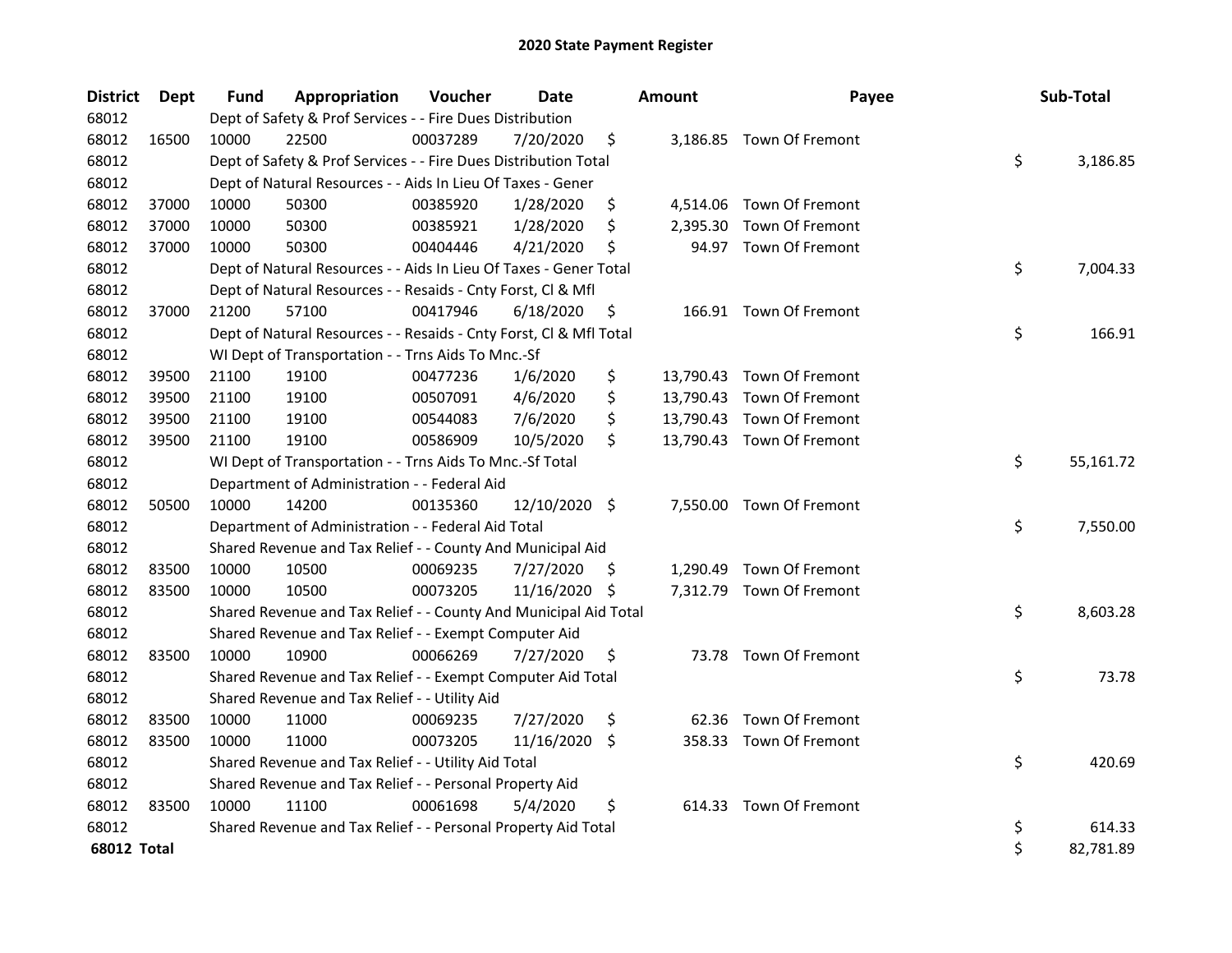| <b>District</b> | <b>Dept</b> | <b>Fund</b> | Appropriation                                                      | Voucher  | Date       |    | Amount    | Payee                      | Sub-Total        |
|-----------------|-------------|-------------|--------------------------------------------------------------------|----------|------------|----|-----------|----------------------------|------------------|
| 68014           |             |             | Dept of Safety & Prof Services - - Fire Dues Distribution          |          |            |    |           |                            |                  |
| 68014           | 16500       | 10000       | 22500                                                              | 00037290 | 7/20/2020  | \$ |           | 1,617.91 Town Of Harrison  |                  |
| 68014           |             |             | Dept of Safety & Prof Services - - Fire Dues Distribution Total    |          |            |    |           |                            | \$<br>1,617.91   |
| 68014           |             |             | Dept of Natural Resources - - Aids In Lieu Of Taxes - Gener        |          |            |    |           |                            |                  |
| 68014           | 37000       | 10000       | 50300                                                              | 00385954 | 1/28/2020  | \$ | 25,591.38 | Town Of Harrison           |                  |
| 68014           | 37000       | 10000       | 50300                                                              | 00385955 | 1/28/2020  | \$ | 7,384.97  | Town Of Harrison           |                  |
| 68014           | 37000       | 10000       | 50300                                                              | 00405446 | 4/21/2020  | \$ |           | 345.44 Town Of Harrison    |                  |
| 68014           |             |             | Dept of Natural Resources - - Aids In Lieu Of Taxes - Gener Total  |          |            |    |           |                            | \$<br>33,321.79  |
| 68014           |             |             | Dept of Natural Resources - - Resaids - Cnty Forst, Cl & Mfl       |          |            |    |           |                            |                  |
| 68014           | 37000       | 21200       | 57100                                                              | 00417947 | 6/18/2020  | \$ |           | 1,874.71 Town Of Harrison  |                  |
| 68014           |             |             | Dept of Natural Resources - - Resaids - Cnty Forst, Cl & Mfl Total |          |            |    |           |                            | \$<br>1,874.71   |
| 68014           |             |             | Dept of Natural Resources - - Aids In Lieu Of Taxes - Sum S        |          |            |    |           |                            |                  |
| 68014           | 37000       | 21200       | 57900                                                              | 00405447 | 4/21/2020  | \$ | 2.89      | Town Of Harrison           |                  |
| 68014           |             |             | Dept of Natural Resources - - Aids In Lieu Of Taxes - Sum S Total  |          |            |    |           |                            | \$<br>2.89       |
| 68014           |             |             | WI Dept of Transportation - - Trns Aids To Mnc.-Sf                 |          |            |    |           |                            |                  |
| 68014           | 39500       | 21100       | 19100                                                              | 00477237 | 1/6/2020   | \$ |           | 28,500.66 Town Of Harrison |                  |
| 68014           | 39500       | 21100       | 19100                                                              | 00507092 | 4/6/2020   | \$ |           | 28,500.66 Town Of Harrison |                  |
| 68014           | 39500       | 21100       | 19100                                                              | 00544084 | 7/6/2020   | \$ |           | 28,500.66 Town Of Harrison |                  |
| 68014           | 39500       | 21100       | 19100                                                              | 00586910 | 10/5/2020  | \$ |           | 28,500.66 Town Of Harrison |                  |
| 68014           |             |             | WI Dept of Transportation - - Trns Aids To Mnc.-Sf Total           |          |            |    |           |                            | \$<br>114,002.64 |
| 68014           |             |             | Shared Revenue and Tax Relief - - County And Municipal Aid         |          |            |    |           |                            |                  |
| 68014           | 83500       | 10000       | 10500                                                              | 00069236 | 7/27/2020  | \$ | 1,808.78  | Town Of Harrison           |                  |
| 68014           | 83500       | 10000       | 10500                                                              | 00073206 | 11/16/2020 | S  |           | 10,249.74 Town Of Harrison |                  |
| 68014           |             |             | Shared Revenue and Tax Relief - - County And Municipal Aid Total   |          |            |    |           |                            | \$<br>12,058.52  |
| 68014           |             |             | Shared Revenue and Tax Relief - - Exempt Computer Aid              |          |            |    |           |                            |                  |
| 68014           | 83500       | 10000       | 10900                                                              | 00066270 | 7/27/2020  | \$ | 2.08      | Town Of Harrison           |                  |
| 68014           |             |             | Shared Revenue and Tax Relief - - Exempt Computer Aid Total        |          |            |    |           |                            | \$<br>2.08       |
| 68014           |             |             | Shared Revenue and Tax Relief - - Personal Property Aid            |          |            |    |           |                            |                  |
| 68014           | 83500       | 10000       | 11100                                                              | 00061699 | 5/4/2020   | \$ | 1.13      | Town Of Harrison           |                  |
| 68014           |             |             | Shared Revenue and Tax Relief - - Personal Property Aid Total      |          |            |    |           |                            | \$<br>1.13       |
| 68014 Total     |             |             |                                                                    |          |            |    |           |                            | \$<br>162,881.67 |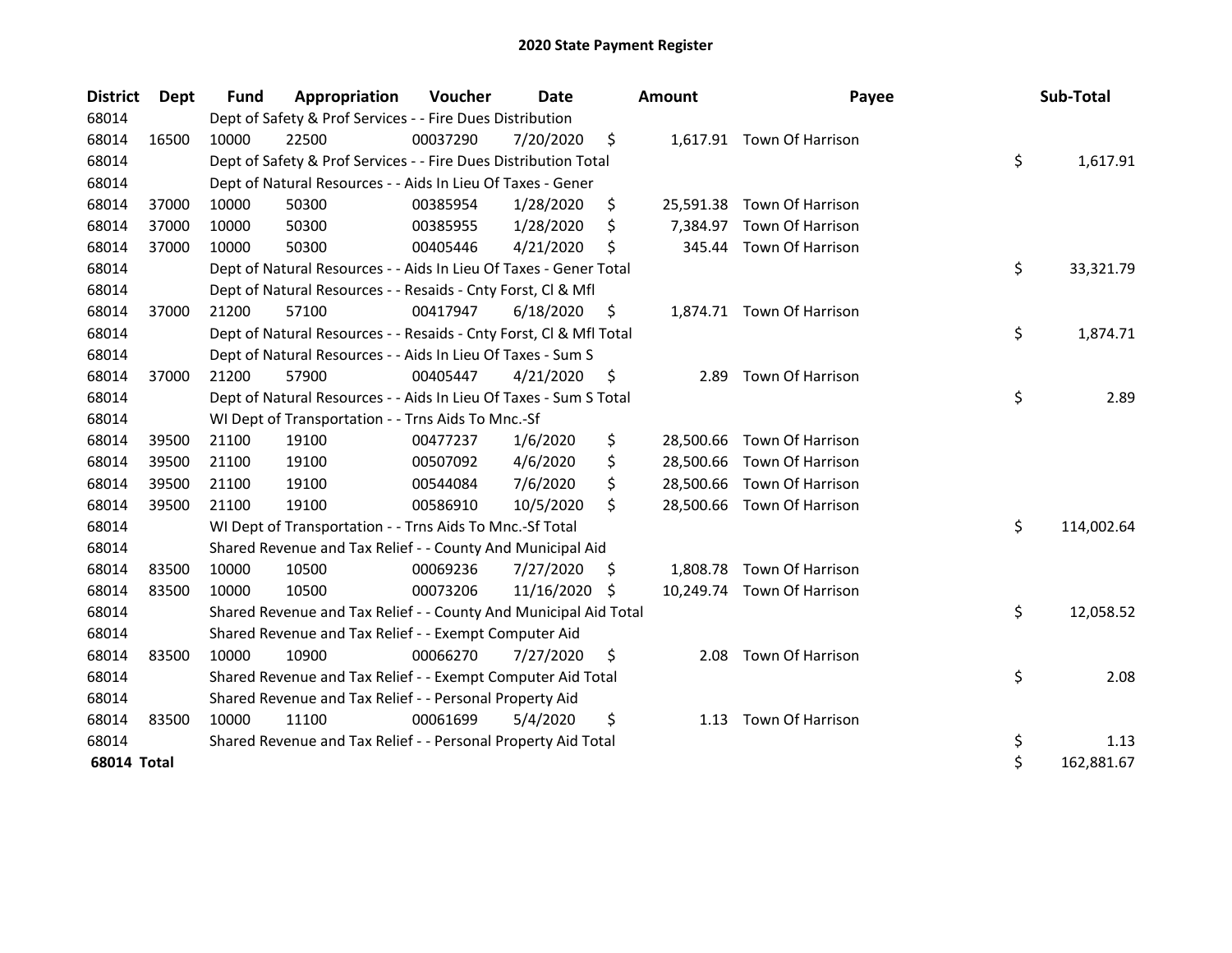| <b>District</b> | <b>Dept</b> | <b>Fund</b> | Appropriation                                                      | Voucher  | Date       |     | <b>Amount</b> | Payee                      | Sub-Total        |
|-----------------|-------------|-------------|--------------------------------------------------------------------|----------|------------|-----|---------------|----------------------------|------------------|
| 68016           |             |             | Dept of Safety & Prof Services - - Fire Dues Distribution          |          |            |     |               |                            |                  |
| 68016           | 16500       | 10000       | 22500                                                              | 00037291 | 7/20/2020  | \$  |               | 2,324.07 Town Of Helvetia  |                  |
| 68016           |             |             | Dept of Safety & Prof Services - - Fire Dues Distribution Total    |          |            |     |               |                            | \$<br>2,324.07   |
| 68016           |             |             | Dept of Natural Resources - - Aids In Lieu Of Taxes - Gener        |          |            |     |               |                            |                  |
| 68016           | 37000       | 10000       | 50300                                                              | 00404536 | 4/21/2020  | \$  |               | 841.61 Town Of Helvetia    |                  |
| 68016           |             |             | Dept of Natural Resources - - Aids In Lieu Of Taxes - Gener Total  |          |            |     |               |                            | \$<br>841.61     |
| 68016           |             |             | Dept of Natural Resources - - Resaids - Cnty Forst, Cl & Mfl       |          |            |     |               |                            |                  |
| 68016           | 37000       | 21200       | 57100                                                              | 00417948 | 6/18/2020  | \$  |               | 1,719.64 Town Of Helvetia  |                  |
| 68016           |             |             | Dept of Natural Resources - - Resaids - Cnty Forst, Cl & Mfl Total |          |            |     |               |                            | \$<br>1,719.64   |
| 68016           |             |             | Dept of Natural Resources - - Aids In Lieu Of Taxes - Sum S        |          |            |     |               |                            |                  |
| 68016           | 37000       | 21200       | 57900                                                              | 00404535 | 4/21/2020  | \$  | 1.60          | Town Of Helvetia           |                  |
| 68016           | 37000       | 21200       | 57900                                                              | 00404537 | 4/21/2020  | Ś   | 186.84        | Town Of Helvetia           |                  |
| 68016           |             |             | Dept of Natural Resources - - Aids In Lieu Of Taxes - Sum S Total  |          |            |     |               |                            | \$<br>188.44     |
| 68016           |             |             | WI Dept of Transportation - - Trns Aids To Mnc.-Sf                 |          |            |     |               |                            |                  |
| 68016           | 39500       | 21100       | 19100                                                              | 00477238 | 1/6/2020   | \$  |               | 27,659.70 Town Of Helvetia |                  |
| 68016           | 39500       | 21100       | 19100                                                              | 00507093 | 4/6/2020   | \$  |               | 27,659.70 Town Of Helvetia |                  |
| 68016           | 39500       | 21100       | 19100                                                              | 00544085 | 7/6/2020   | \$  |               | 27,659.70 Town Of Helvetia |                  |
| 68016           | 39500       | 21100       | 19100                                                              | 00586911 | 10/5/2020  | \$  |               | 27,659.70 Town Of Helvetia |                  |
| 68016           |             |             | WI Dept of Transportation - - Trns Aids To Mnc.-Sf Total           |          |            |     |               |                            | \$<br>110,638.80 |
| 68016           |             |             | Shared Revenue and Tax Relief - - County And Municipal Aid         |          |            |     |               |                            |                  |
| 68016           | 83500       | 10000       | 10500                                                              | 00069237 | 7/27/2020  | \$. |               | 1,948.03 Town Of Helvetia  |                  |
| 68016           | 83500       | 10000       | 10500                                                              | 00073207 | 11/16/2020 | .\$ |               | 11,038.82 Town Of Helvetia |                  |
| 68016           |             |             | Shared Revenue and Tax Relief - - County And Municipal Aid Total   |          |            |     |               |                            | \$<br>12,986.85  |
| 68016           |             |             | Shared Revenue and Tax Relief - - Exempt Computer Aid              |          |            |     |               |                            |                  |
| 68016           | 83500       | 10000       | 10900                                                              | 00066271 | 7/27/2020  | \$  | 11.43         | Town Of Helvetia           |                  |
| 68016           |             |             | Shared Revenue and Tax Relief - - Exempt Computer Aid Total        |          |            |     |               |                            | \$<br>11.43      |
| 68016           |             |             | Shared Revenue and Tax Relief - - Personal Property Aid            |          |            |     |               |                            |                  |
| 68016           | 83500       | 10000       | 11100                                                              | 00061700 | 5/4/2020   | \$  | 232.99        | Town Of Helvetia           |                  |
| 68016           |             |             | Shared Revenue and Tax Relief - - Personal Property Aid Total      |          |            |     |               |                            | \$<br>232.99     |
| 68016 Total     |             |             |                                                                    |          |            |     |               |                            | \$<br>128,943.83 |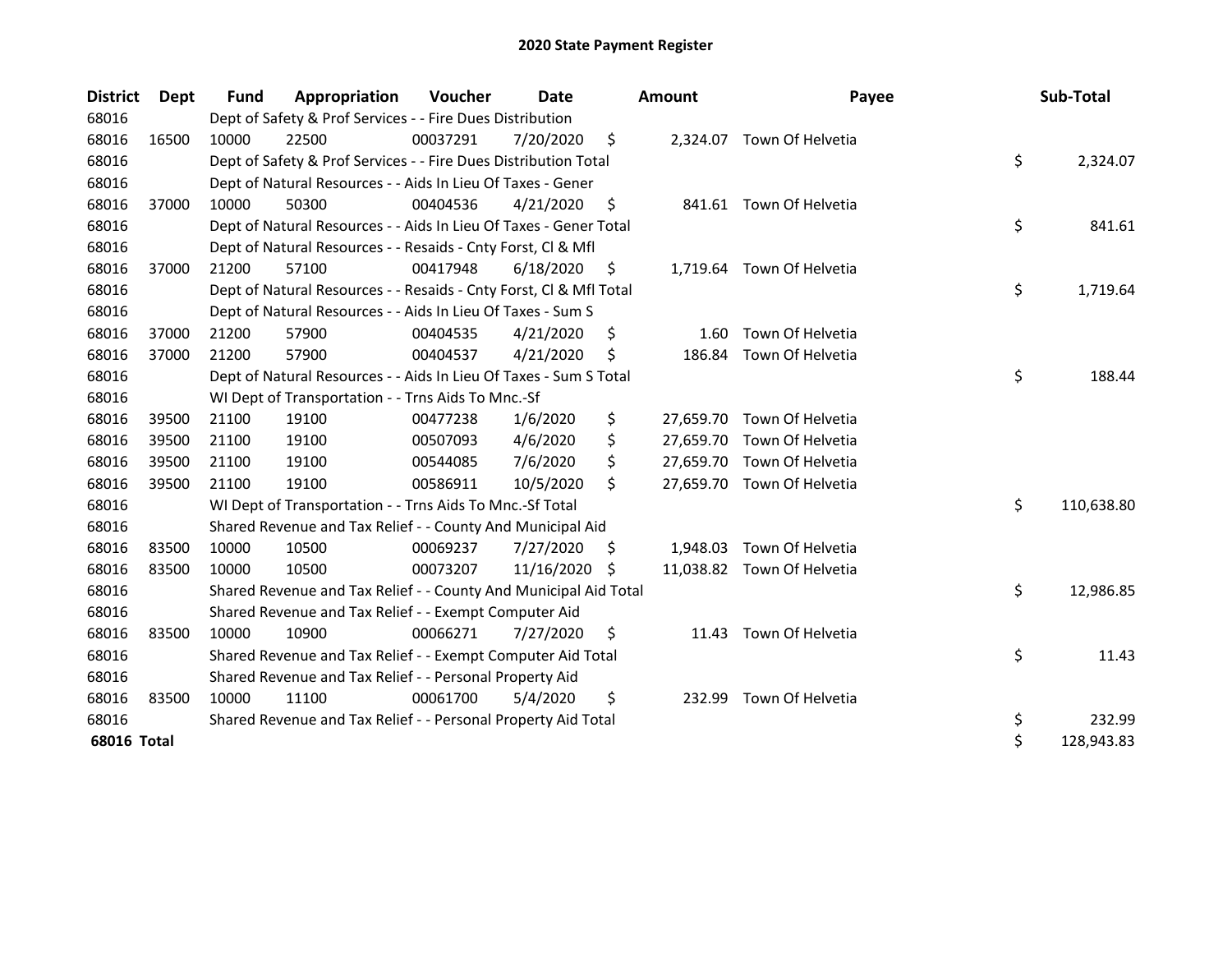| <b>District</b> | Dept  | Fund  | Appropriation                                                          | Voucher  | <b>Date</b>   |     | <b>Amount</b> |                        | Payee | Sub-Total        |
|-----------------|-------|-------|------------------------------------------------------------------------|----------|---------------|-----|---------------|------------------------|-------|------------------|
| 68018           |       |       | Dept of Safety & Prof Services - - Fire Dues Distribution              |          |               |     |               |                        |       |                  |
| 68018           | 16500 | 10000 | 22500                                                                  | 00037292 | 7/20/2020     | \$  |               | 3,978.93 Town Of Iola  |       |                  |
| 68018           |       |       | Dept of Safety & Prof Services - - Fire Dues Distribution Total        |          |               |     |               |                        |       | \$<br>3,978.93   |
| 68018           |       |       | Dept of Natural Resources - - Aids In Lieu Of Taxes - Gener            |          |               |     |               |                        |       |                  |
| 68018           | 37000 | 10000 | 50300                                                                  | 00404160 | 4/21/2020     | \$  |               | 176.54 Town Of Iola    |       |                  |
| 68018           |       |       | Dept of Natural Resources - - Aids In Lieu Of Taxes - Gener Total      |          |               |     |               |                        |       | \$<br>176.54     |
| 68018           |       |       | Dept of Natural Resources - - Resaids - Cnty Forst, Cl & Mfl           |          |               |     |               |                        |       |                  |
| 68018           | 37000 | 21200 | 57100                                                                  | 00417949 | 6/18/2020     | \$  |               | 1,129.44 Town Of Iola  |       |                  |
| 68018           |       |       | Dept of Natural Resources - - Resaids - Cnty Forst, Cl & Mfl Total     |          |               |     |               |                        |       | \$<br>1,129.44   |
| 68018           |       |       | Dept of Natural Resources - - Aids In Lieu Of Taxes - Sum S            |          |               |     |               |                        |       |                  |
| 68018           | 37000 | 21200 | 57900                                                                  | 00404161 | 4/21/2020     | \$  |               | 88.22 Town Of Iola     |       |                  |
| 68018           |       |       | Dept of Natural Resources - - Aids In Lieu Of Taxes - Sum S Total      |          |               |     |               |                        |       | \$<br>88.22      |
| 68018           |       |       | WI Dept of Transportation - - Trns Aids To Mnc.-Sf                     |          |               |     |               |                        |       |                  |
| 68018           | 39500 | 21100 | 19100                                                                  | 00477239 | 1/6/2020      | \$  |               | 29,965.77 Town Of Iola |       |                  |
| 68018           | 39500 | 21100 | 19100                                                                  | 00507094 | 4/6/2020      | \$  |               | 29,965.77 Town Of Iola |       |                  |
| 68018           | 39500 | 21100 | 19100                                                                  | 00544086 | 7/6/2020      | \$  |               | 29,965.77 Town Of Iola |       |                  |
| 68018           | 39500 | 21100 | 19100                                                                  | 00586912 | 10/5/2020     | \$  |               | 29,965.77 Town Of Iola |       |                  |
| 68018           |       |       | WI Dept of Transportation - - Trns Aids To Mnc.-Sf Total               |          |               |     |               |                        |       | \$<br>119,863.08 |
| 68018           |       |       | Department of Military Affairs - - Disaster Recovery Aid               |          |               |     |               |                        |       |                  |
| 68018           | 46500 | 10000 | 30500                                                                  | 00082585 | 9/9/2020      | \$  | 869.99        | Town Of Iola           |       |                  |
| 68018           |       |       | Department of Military Affairs - - Disaster Recovery Aid Total         |          |               |     |               |                        |       | \$<br>869.99     |
| 68018           |       |       | Department of Military Affairs - - Federal Aid, Local Assistance       |          |               |     |               |                        |       |                  |
| 68018           | 46500 | 10000 | 34200                                                                  | 00079183 | 6/23/2020     | \$  |               | 5,219.90 Town Of Iola  |       |                  |
| 68018           |       |       | Department of Military Affairs - - Federal Aid, Local Assistance Total |          |               |     |               |                        |       | \$<br>5,219.90   |
| 68018           |       |       | Department of Administration - - Federal Aid                           |          |               |     |               |                        |       |                  |
| 68018           | 50500 | 10000 | 14200                                                                  | 00135361 | 12/11/2020 \$ |     |               | 11,304.69 Town Of Iola |       |                  |
| 68018           |       |       | Department of Administration - - Federal Aid Total                     |          |               |     |               |                        |       | \$<br>11,304.69  |
| 68018           |       |       | Elections Commission - - 2018 Hava Election Security                   |          |               |     |               |                        |       |                  |
| 68018           | 51000 | 22000 | 18200                                                                  | 00004283 | 8/20/2020     | \$  |               | 882.00 Town Of Iola    |       |                  |
| 68018           |       |       | Elections Commission - - 2018 Hava Election Security Total             |          |               |     |               |                        |       | \$<br>882.00     |
| 68018           |       |       | Shared Revenue and Tax Relief - - County And Municipal Aid             |          |               |     |               |                        |       |                  |
| 68018           | 83500 | 10000 | 10500                                                                  | 00069238 | 7/27/2020     | \$. |               | 1,261.04 Town Of Iola  |       |                  |
| 68018           | 83500 | 10000 | 10500                                                                  | 00073208 | 11/16/2020    | S   |               | 7,145.87 Town Of Iola  |       |                  |
| 68018           |       |       | Shared Revenue and Tax Relief - - County And Municipal Aid Total       |          |               |     |               |                        |       | \$<br>8,406.91   |
| 68018           |       |       | Shared Revenue and Tax Relief - - Exempt Computer Aid                  |          |               |     |               |                        |       |                  |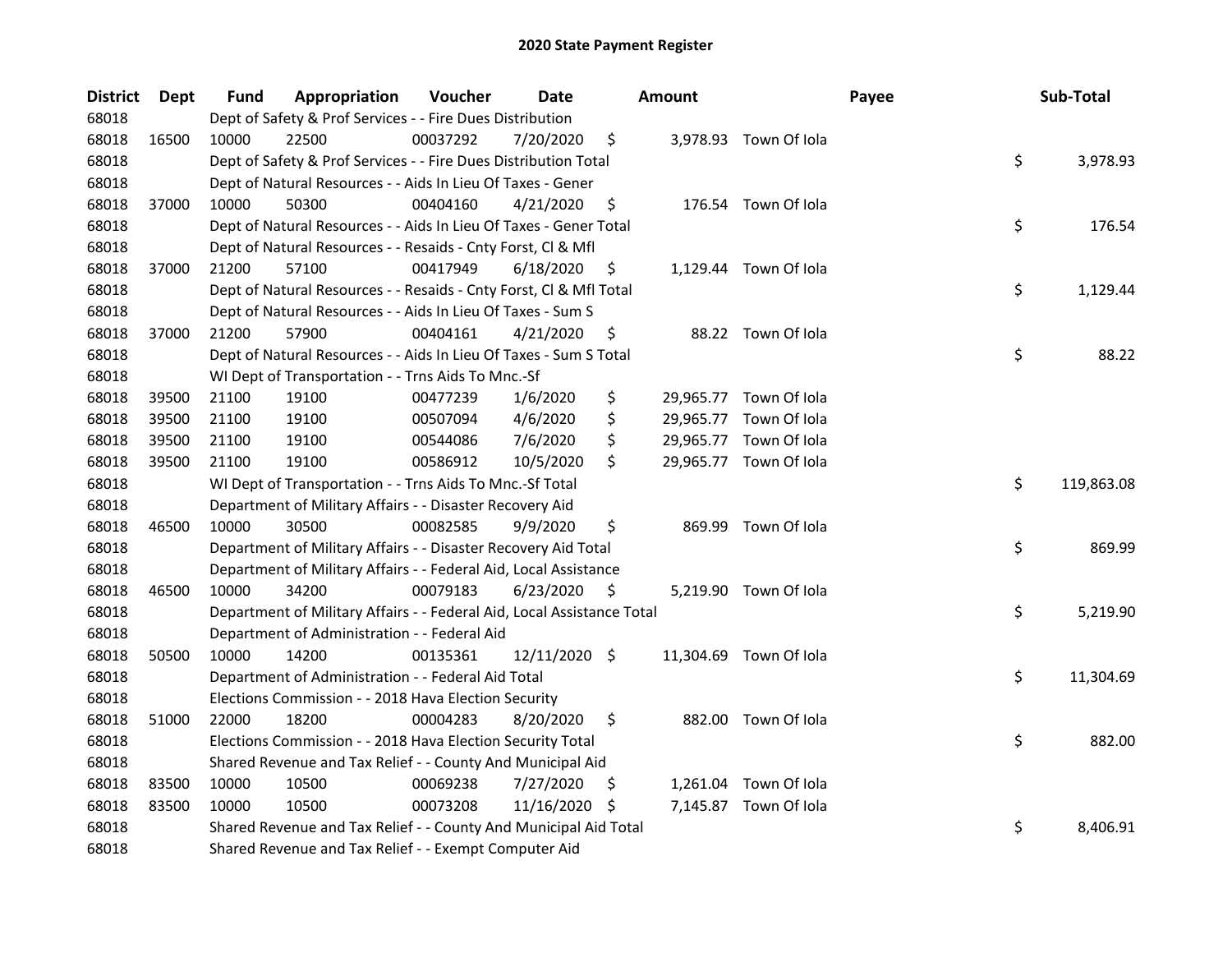| <b>District</b> | Dept  | Fund  | Appropriation                                                 | <b>Voucher</b> | Date       |   | Amount |              | Payee | Sub-Total    |
|-----------------|-------|-------|---------------------------------------------------------------|----------------|------------|---|--------|--------------|-------|--------------|
| 68018           | 83500 | 10000 | 10900                                                         | 00066272       | 7/27/2020  | S | 27.02  | Town Of Iola |       |              |
| 68018           |       |       | Shared Revenue and Tax Relief - - Exempt Computer Aid Total   |                |            |   |        |              |       | 27.02        |
| 68018           |       |       | Shared Revenue and Tax Relief - - Utility Aid                 |                |            |   |        |              |       |              |
| 68018           | 83500 | 10000 | 11000                                                         | 00069238       | 7/27/2020  | S | 21.94  | Town Of Iola |       |              |
| 68018           | 83500 | 10000 | 11000                                                         | 00073208       | 11/16/2020 |   | 158.85 | Town Of Iola |       |              |
| 68018           |       |       | Shared Revenue and Tax Relief - - Utility Aid Total           |                |            |   |        |              |       | \$<br>180.79 |
| 68018           |       |       | Shared Revenue and Tax Relief - - Personal Property Aid       |                |            |   |        |              |       |              |
| 68018           | 83500 | 10000 | 11100                                                         | 00061701       | 5/4/2020   |   | 368.60 | Town Of Iola |       |              |
| 68018           |       |       | Shared Revenue and Tax Relief - - Personal Property Aid Total |                |            |   |        |              |       | 368.60       |
| 68018 Total     |       |       |                                                               |                |            |   |        |              |       | 152,496.11   |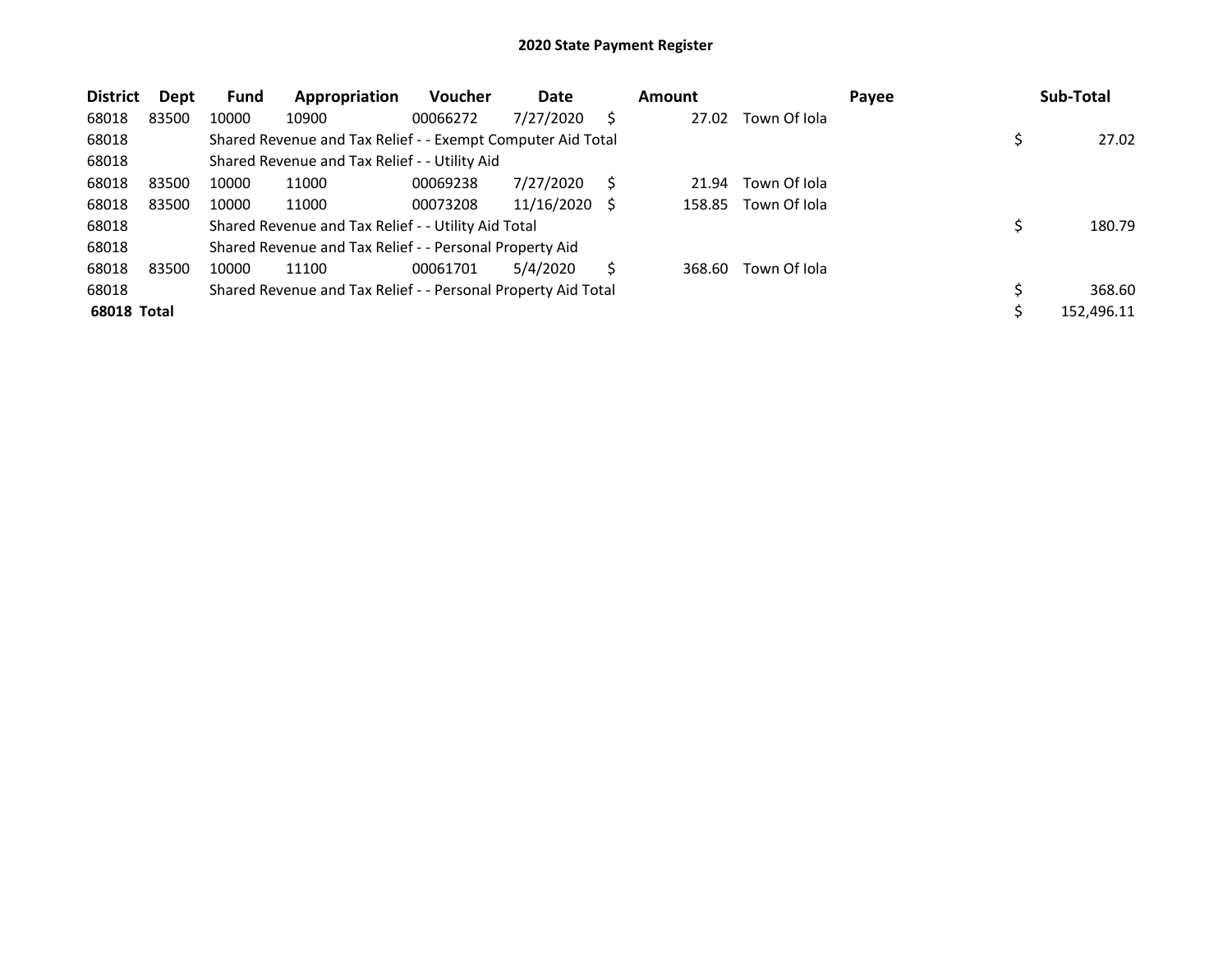| <b>District</b> | <b>Dept</b> | Fund  | Appropriation                                                      | Voucher  | <b>Date</b>   |     | <b>Amount</b> | Payee                      | Sub-Total        |
|-----------------|-------------|-------|--------------------------------------------------------------------|----------|---------------|-----|---------------|----------------------------|------------------|
| 68020           |             |       | Dept of Safety & Prof Services - - Fire Dues Distribution          |          |               |     |               |                            |                  |
| 68020           | 16500       | 10000 | 22500                                                              | 00037293 | 7/20/2020     | \$  |               | 3,863.49 Town Of Larrabee  |                  |
| 68020           |             |       | Dept of Safety & Prof Services - - Fire Dues Distribution Total    |          |               |     |               |                            | \$<br>3,863.49   |
| 68020           |             |       | Dept of Natural Resources - - Aids In Lieu Of Taxes - Gener        |          |               |     |               |                            |                  |
| 68020           | 37000       | 10000 | 50300                                                              | 00385903 | 1/28/2020     | \$  |               | 667.99 Town Of Larrabee    |                  |
| 68020           |             |       | Dept of Natural Resources - - Aids In Lieu Of Taxes - Gener Total  |          |               |     |               |                            | \$<br>667.99     |
| 68020           |             |       | Dept of Natural Resources - - Resaids - Cnty Forst, Cl & Mfl       |          |               |     |               |                            |                  |
| 68020           | 37000       | 21200 | 57100                                                              | 00417950 | 6/18/2020     | \$  |               | 363.59 Town Of Larrabee    |                  |
| 68020           |             |       | Dept of Natural Resources - - Resaids - Cnty Forst, Cl & Mfl Total |          |               |     |               |                            | \$<br>363.59     |
| 68020           |             |       | WI Dept of Transportation - - Trns Aids To Mnc.-Sf                 |          |               |     |               |                            |                  |
| 68020           | 39500       | 21100 | 19100                                                              | 00477240 | 1/6/2020      | \$  |               | 33,585.84 Town Of Larrabee |                  |
| 68020           | 39500       | 21100 | 19100                                                              | 00507095 | 4/6/2020      | \$  |               | 33,585.84 Town Of Larrabee |                  |
| 68020           | 39500       | 21100 | 19100                                                              | 00544087 | 7/6/2020      | \$  |               | 33,585.84 Town Of Larrabee |                  |
| 68020           | 39500       | 21100 | 19100                                                              | 00586913 | 10/5/2020     | \$  |               | 33,585.84 Town Of Larrabee |                  |
| 68020           |             |       | WI Dept of Transportation - - Trns Aids To Mnc.-Sf Total           |          |               |     |               |                            | \$<br>134,343.36 |
| 68020           |             |       | Department of Administration - - Federal Aid                       |          |               |     |               |                            |                  |
| 68020           | 50500       | 10000 | 14200                                                              | 00135362 | 12/10/2020 \$ |     |               | 8,200.00 Town Of Larrabee  |                  |
| 68020           |             |       | Department of Administration - - Federal Aid Total                 |          |               |     |               |                            | \$<br>8,200.00   |
| 68020           |             |       | Elections Commission - - 2018 Hava Election Security               |          |               |     |               |                            |                  |
| 68020           | 51000       | 22000 | 18200                                                              | 00004832 | 11/9/2020     | \$  |               | 1,017.30 Town Of Larrabee  |                  |
| 68020           |             |       | Elections Commission - - 2018 Hava Election Security Total         |          |               |     |               |                            | \$<br>1,017.30   |
| 68020           |             |       | Shared Revenue and Tax Relief - - County And Municipal Aid         |          |               |     |               |                            |                  |
| 68020           | 83500       | 10000 | 10500                                                              | 00069239 | 7/27/2020     | \$. |               | 8,157.74 Town Of Larrabee  |                  |
| 68020           | 83500       | 10000 | 10500                                                              | 00073209 | 11/16/2020    | \$  |               | 46,227.16 Town Of Larrabee |                  |
| 68020           |             |       | Shared Revenue and Tax Relief - - County And Municipal Aid Total   |          |               |     |               |                            | \$<br>54,384.90  |
| 68020           |             |       | Shared Revenue and Tax Relief - - Exempt Computer Aid              |          |               |     |               |                            |                  |
| 68020           | 83500       | 10000 | 10900                                                              | 00066273 | 7/27/2020     | \$  |               | 32.22 Town Of Larrabee     |                  |
| 68020           |             |       | Shared Revenue and Tax Relief - - Exempt Computer Aid Total        |          |               |     |               |                            | \$<br>32.22      |
| 68020           |             |       | Shared Revenue and Tax Relief - - Utility Aid                      |          |               |     |               |                            |                  |
| 68020           | 83500       | 10000 | 11000                                                              | 00069239 | 7/27/2020     | \$  | 181.80        | Town Of Larrabee           |                  |
| 68020           | 83500       | 10000 | 11000                                                              | 00073209 | 11/16/2020    | \$  |               | 1,062.90 Town Of Larrabee  |                  |
| 68020           |             |       | Shared Revenue and Tax Relief - - Utility Aid Total                |          |               |     |               |                            | \$<br>1,244.70   |
| 68020           |             |       | Shared Revenue and Tax Relief - - Personal Property Aid            |          |               |     |               |                            |                  |
| 68020           | 83500       | 10000 | 11100                                                              | 00061702 | 5/4/2020      | \$  |               | 600.63 Town Of Larrabee    |                  |
| 68020           |             |       | Shared Revenue and Tax Relief - - Personal Property Aid Total      |          |               |     |               |                            | \$<br>600.63     |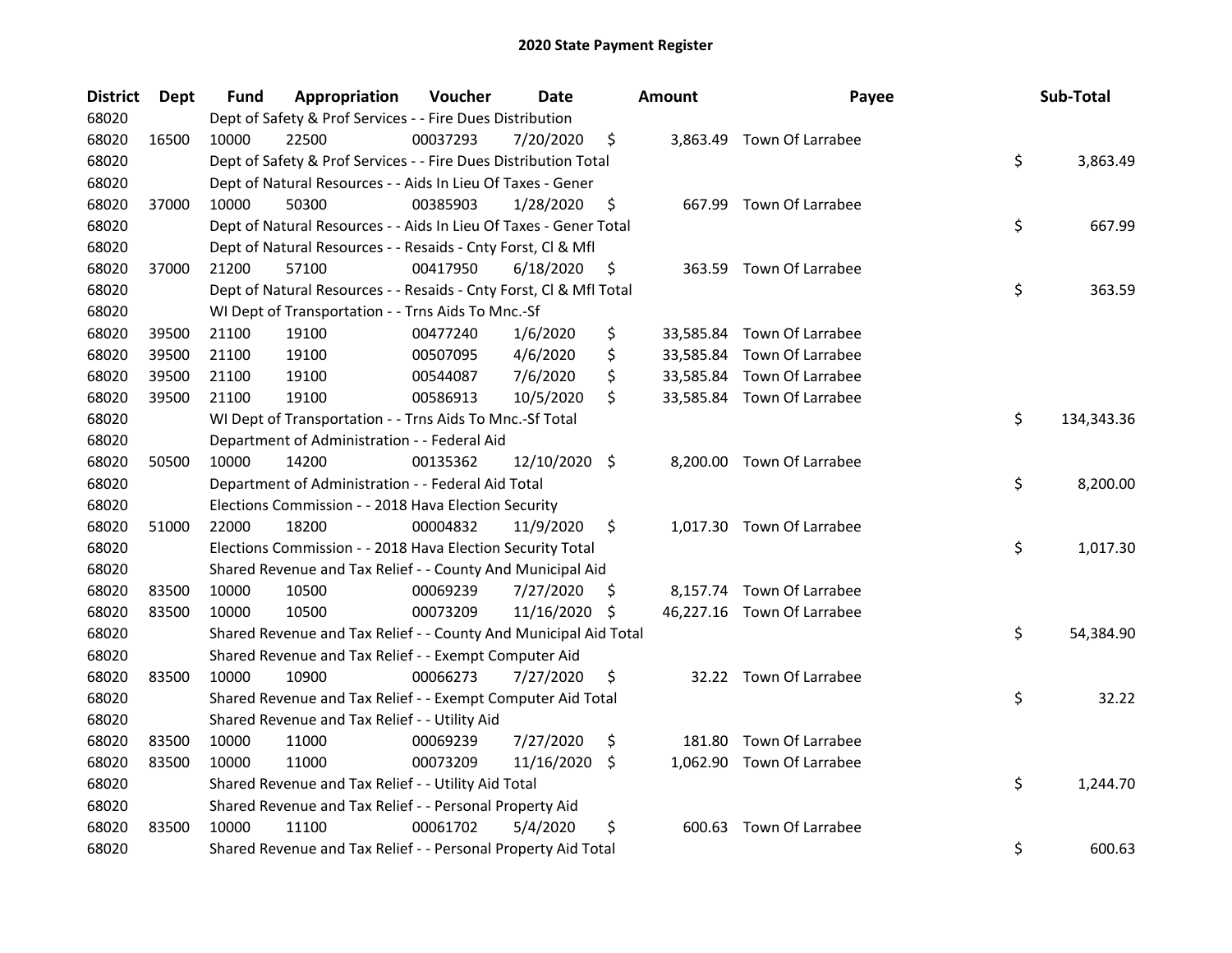| District Dept | Fund | <b>Appropriation</b> | Voucher | Date | Amount | Payee | Sub-Total  |
|---------------|------|----------------------|---------|------|--------|-------|------------|
| 68020 Total   |      |                      |         |      |        |       | 204,718.18 |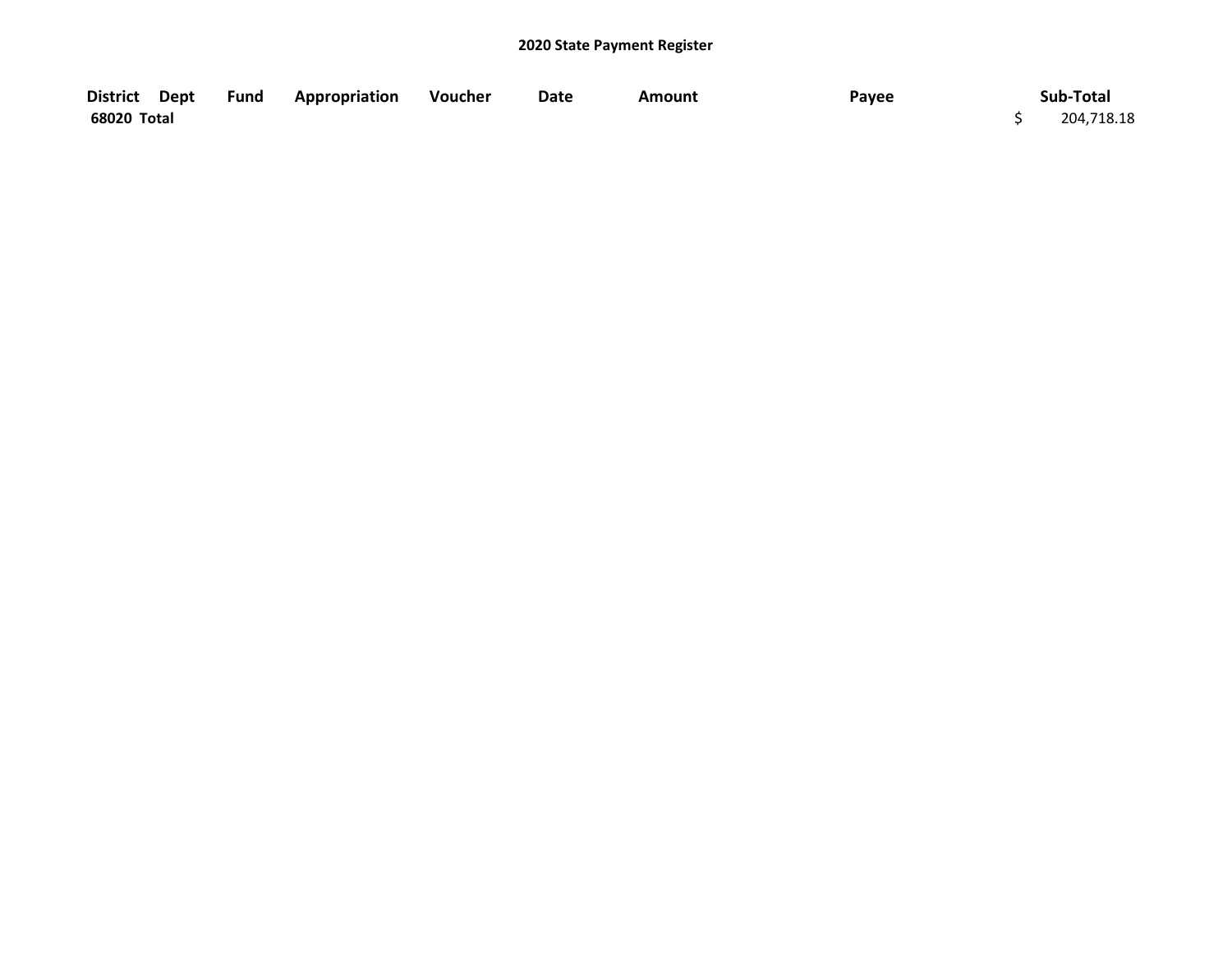| <b>District</b> | <b>Dept</b> | <b>Fund</b> | Appropriation                                                        | Voucher  | Date          |     | Amount | Payee                      | Sub-Total        |
|-----------------|-------------|-------------|----------------------------------------------------------------------|----------|---------------|-----|--------|----------------------------|------------------|
| 68022           |             |             | Dept of Safety & Prof Services - - Fire Dues Distribution            |          |               |     |        |                            |                  |
| 68022           | 16500       | 10000       | 22500                                                                | 00037294 | 7/20/2020     | \$  |        | 4,978.30 Town Of Lebanon   |                  |
| 68022           |             |             | Dept of Safety & Prof Services - - Fire Dues Distribution Total      |          |               |     |        |                            | \$<br>4,978.30   |
| 68022           |             |             | Dept of Natural Resources - - Resaids - Cnty Forst, Cl & Mfl         |          |               |     |        |                            |                  |
| 68022           | 37000       | 21200       | 57100                                                                | 00417951 | 6/18/2020     | \$  |        | 624.85 Town Of Lebanon     |                  |
| 68022           |             |             | Dept of Natural Resources - - Resaids - Cnty Forst, Cl & Mfl Total   |          |               |     |        |                            | \$<br>624.85     |
| 68022           |             |             | WI Dept of Transportation - - Trns Aids To Mnc.-Sf                   |          |               |     |        |                            |                  |
| 68022           | 39500       | 21100       | 19100                                                                | 00477241 | 1/6/2020      | \$  |        | 30,412.53 Town Of Lebanon  |                  |
| 68022           | 39500       | 21100       | 19100                                                                | 00507096 | 4/6/2020      | \$  |        | 30,412.53 Town Of Lebanon  |                  |
| 68022           | 39500       | 21100       | 19100                                                                | 00544088 | 7/6/2020      | \$  |        | 30,412.53 Town Of Lebanon  |                  |
| 68022           | 39500       | 21100       | 19100                                                                | 00586914 | 10/5/2020     | \$  |        | 30,412.53 Town Of Lebanon  |                  |
| 68022           |             |             | WI Dept of Transportation - - Trns Aids To Mnc.-Sf Total             |          |               |     |        |                            | \$<br>121,650.12 |
| 68022           |             |             | WI Dept of Transportation - - Local Rds, Grants Sf                   |          |               |     |        |                            |                  |
| 68022           | 39500       | 21100       | 27000                                                                | 00624326 | 12/7/2020     | \$  |        | 164,131.37 Town Of Lebanon |                  |
| 68022           |             |             | WI Dept of Transportation - - Local Rds, Grants Sf Total             |          |               |     |        |                            | \$<br>164,131.37 |
| 68022           |             |             | Department of Administration - - Federal Aid                         |          |               |     |        |                            |                  |
| 68022           | 50500       | 10000       | 14200                                                                | 00135363 | 12/10/2020 \$ |     |        | 13,824.90 Town Of Lebanon  |                  |
| 68022           |             |             | Department of Administration - - Federal Aid Total                   |          |               |     |        |                            | \$<br>13,824.90  |
| 68022           |             |             | Department of Administration - - Hv Trans Ln Annual Impact Fee       |          |               |     |        |                            |                  |
| 68022           | 50500       | 10000       | 17400                                                                | 00121321 | 5/1/2020      | \$  |        | 7,232.00 Town Of Lebanon   |                  |
| 68022           |             |             | Department of Administration - - Hv Trans Ln Annual Impact Fee Total |          |               |     |        |                            | \$<br>7,232.00   |
| 68022           |             |             | Shared Revenue and Tax Relief - - County And Municipal Aid           |          |               |     |        |                            |                  |
| 68022           | 83500       | 10000       | 10500                                                                | 00069240 | 7/27/2020     | \$. |        | 5,862.24 Town Of Lebanon   |                  |
| 68022           | 83500       | 10000       | 10500                                                                | 00073210 | 11/16/2020    | \$. |        | 33,219.38 Town Of Lebanon  |                  |
| 68022           |             |             | Shared Revenue and Tax Relief - - County And Municipal Aid Total     |          |               |     |        |                            | \$<br>39,081.62  |
| 68022           |             |             | Shared Revenue and Tax Relief - - Exempt Computer Aid                |          |               |     |        |                            |                  |
| 68022           | 83500       | 10000       | 10900                                                                | 00066274 | 7/27/2020     | \$  |        | 11.43 Town Of Lebanon      |                  |
| 68022           |             |             | Shared Revenue and Tax Relief - - Exempt Computer Aid Total          |          |               |     |        |                            | \$<br>11.43      |
| 68022           |             |             | Shared Revenue and Tax Relief - - Personal Property Aid              |          |               |     |        |                            |                  |
| 68022           | 83500       | 10000       | 11100                                                                | 00061703 | 5/4/2020      | \$  |        | 719.60 Town Of Lebanon     |                  |
| 68022           |             |             | Shared Revenue and Tax Relief - - Personal Property Aid Total        |          |               |     |        |                            | \$<br>719.60     |
| 68022           |             |             | Shared Revenue and Tax Relief - - Lottery & Gaming Credit            |          |               |     |        |                            |                  |
| 68022           | 83500       | 52100       | 36300                                                                | 00055595 | 3/23/2020     | \$  |        | 7,061.58 Town Of Lebanon   |                  |
| 68022           |             |             | Shared Revenue and Tax Relief - - Lottery & Gaming Credit Total      |          |               |     |        |                            | \$<br>7,061.58   |
| 68022 Total     |             |             |                                                                      |          |               |     |        |                            | \$<br>359,315.77 |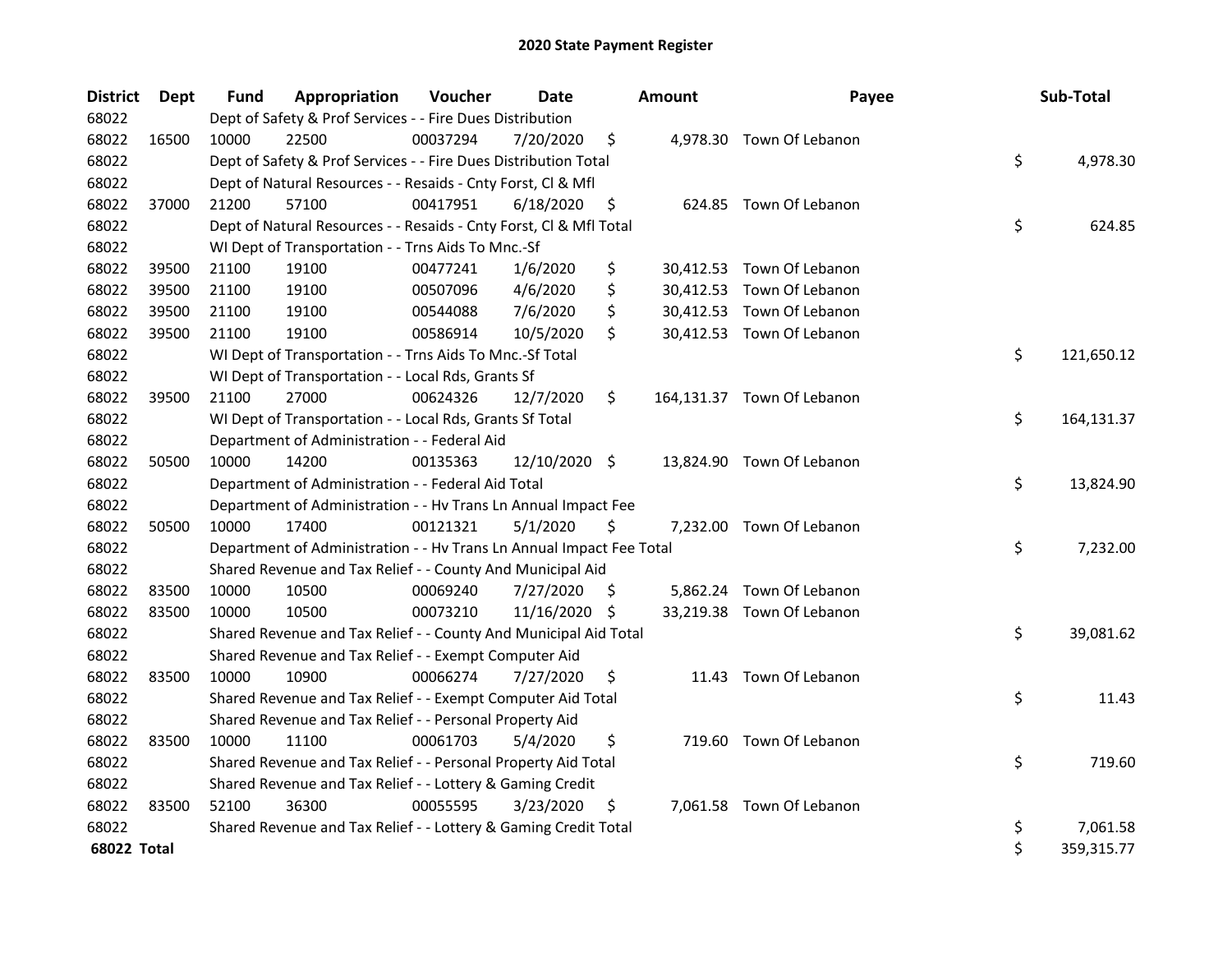| <b>District</b> | Dept  | <b>Fund</b> | Appropriation                                                          | Voucher  | Date          |    | <b>Amount</b> |                        | Payee | Sub-Total        |
|-----------------|-------|-------------|------------------------------------------------------------------------|----------|---------------|----|---------------|------------------------|-------|------------------|
| 68024           |       |             | Dept of Safety & Prof Services - - Fire Dues Distribution              |          |               |    |               |                        |       |                  |
| 68024           | 16500 | 10000       | 22500                                                                  | 00037295 | 7/20/2020     | \$ |               | 5,349.49 Town Of Lind  |       |                  |
| 68024           |       |             | Dept of Safety & Prof Services - - Fire Dues Distribution Total        |          |               |    |               |                        |       | \$<br>5,349.49   |
| 68024           |       |             | Dept of Natural Resources - - Resaids - Cnty Forst, Cl & Mfl           |          |               |    |               |                        |       |                  |
| 68024           | 37000 | 21200       | 57100                                                                  | 00417952 | 6/18/2020     | \$ |               | 278.10 Town Of Lind    |       |                  |
| 68024           |       |             | Dept of Natural Resources - - Resaids - Cnty Forst, Cl & Mfl Total     |          |               |    |               |                        |       | \$<br>278.10     |
| 68024           |       |             | WI Dept of Transportation - - Trns Aids To Mnc.-Sf                     |          |               |    |               |                        |       |                  |
| 68024           | 39500 | 21100       | 19100                                                                  | 00477242 | 1/6/2020      | \$ |               | 38,815.56 Town Of Lind |       |                  |
| 68024           | 39500 | 21100       | 19100                                                                  | 00507097 | 4/6/2020      | \$ |               | 38,815.56 Town Of Lind |       |                  |
| 68024           | 39500 | 21100       | 19100                                                                  | 00544089 | 7/6/2020      | \$ |               | 38,815.56 Town Of Lind |       |                  |
| 68024           | 39500 | 21100       | 19100                                                                  | 00586915 | 10/5/2020     | \$ |               | 38,815.56 Town Of Lind |       |                  |
| 68024           |       |             | WI Dept of Transportation - - Trns Aids To Mnc.-Sf Total               |          |               |    |               |                        |       | \$<br>155,262.24 |
| 68024           |       |             | Department of Military Affairs - - Disaster Recovery Aid               |          |               |    |               |                        |       |                  |
| 68024           | 46500 | 10000       | 30500                                                                  | 00079336 | 6/23/2020     | \$ |               | 4,712.50 Town Of Lind  |       |                  |
| 68024           |       |             | Department of Military Affairs - - Disaster Recovery Aid Total         |          |               |    |               |                        |       | \$<br>4,712.50   |
| 68024           |       |             | Department of Military Affairs - - Federal Aid, Local Assistance       |          |               |    |               |                        |       |                  |
| 68024           | 46500 | 10000       | 34200                                                                  | 00079336 | 6/23/2020     | \$ |               | 28,275.00 Town Of Lind |       |                  |
| 68024           |       |             | Department of Military Affairs - - Federal Aid, Local Assistance Total |          |               |    |               |                        |       | \$<br>28,275.00  |
| 68024           |       |             | Department of Administration - - Federal Aid                           |          |               |    |               |                        |       |                  |
| 68024           | 50500 | 10000       | 14200                                                                  | 00135364 | 12/10/2020 \$ |    |               | 14,850.52 Town Of Lind |       |                  |
| 68024           |       |             | Department of Administration - - Federal Aid Total                     |          |               |    |               |                        |       | \$<br>14,850.52  |
| 68024           |       |             | Elections Commission - - 2018 Hava Election Security                   |          |               |    |               |                        |       |                  |
| 68024           | 51000 | 22000       | 18200                                                                  | 00003598 | 6/30/2020     | \$ |               | 1,229.60 Town Of Lind  |       |                  |
| 68024           |       |             | Elections Commission - - 2018 Hava Election Security Total             |          |               |    |               |                        |       | \$<br>1,229.60   |
| 68024           |       |             | Shared Revenue and Tax Relief - - County And Municipal Aid             |          |               |    |               |                        |       |                  |
| 68024           | 83500 | 10000       | 10500                                                                  | 00069241 | 7/27/2020     | Ş. |               | 4,348.02 Town Of Lind  |       |                  |
| 68024           | 83500 | 10000       | 10500                                                                  | 00073211 | 11/16/2020    | -S |               | 24,638.81 Town Of Lind |       |                  |
| 68024           |       |             | Shared Revenue and Tax Relief - - County And Municipal Aid Total       |          |               |    |               |                        |       | \$<br>28,986.83  |
| 68024           |       |             | Shared Revenue and Tax Relief - - Exempt Computer Aid                  |          |               |    |               |                        |       |                  |
| 68024           | 83500 | 10000       | 10900                                                                  | 00066275 | 7/27/2020     | \$ |               | 81.07 Town Of Lind     |       |                  |
| 68024           |       |             | Shared Revenue and Tax Relief - - Exempt Computer Aid Total            |          |               |    |               |                        |       | \$<br>81.07      |
| 68024           |       |             | Shared Revenue and Tax Relief - - Utility Aid                          |          |               |    |               |                        |       |                  |
| 68024           | 83500 | 10000       | 11000                                                                  | 00069241 | 7/27/2020     | \$ |               | 152.72 Town Of Lind    |       |                  |
| 68024           | 83500 | 10000       | 11000                                                                  | 00073211 | 11/16/2020    | \$ |               | 880.93 Town Of Lind    |       |                  |
| 68024           |       |             | Shared Revenue and Tax Relief - - Utility Aid Total                    |          |               |    |               |                        |       | \$<br>1,033.65   |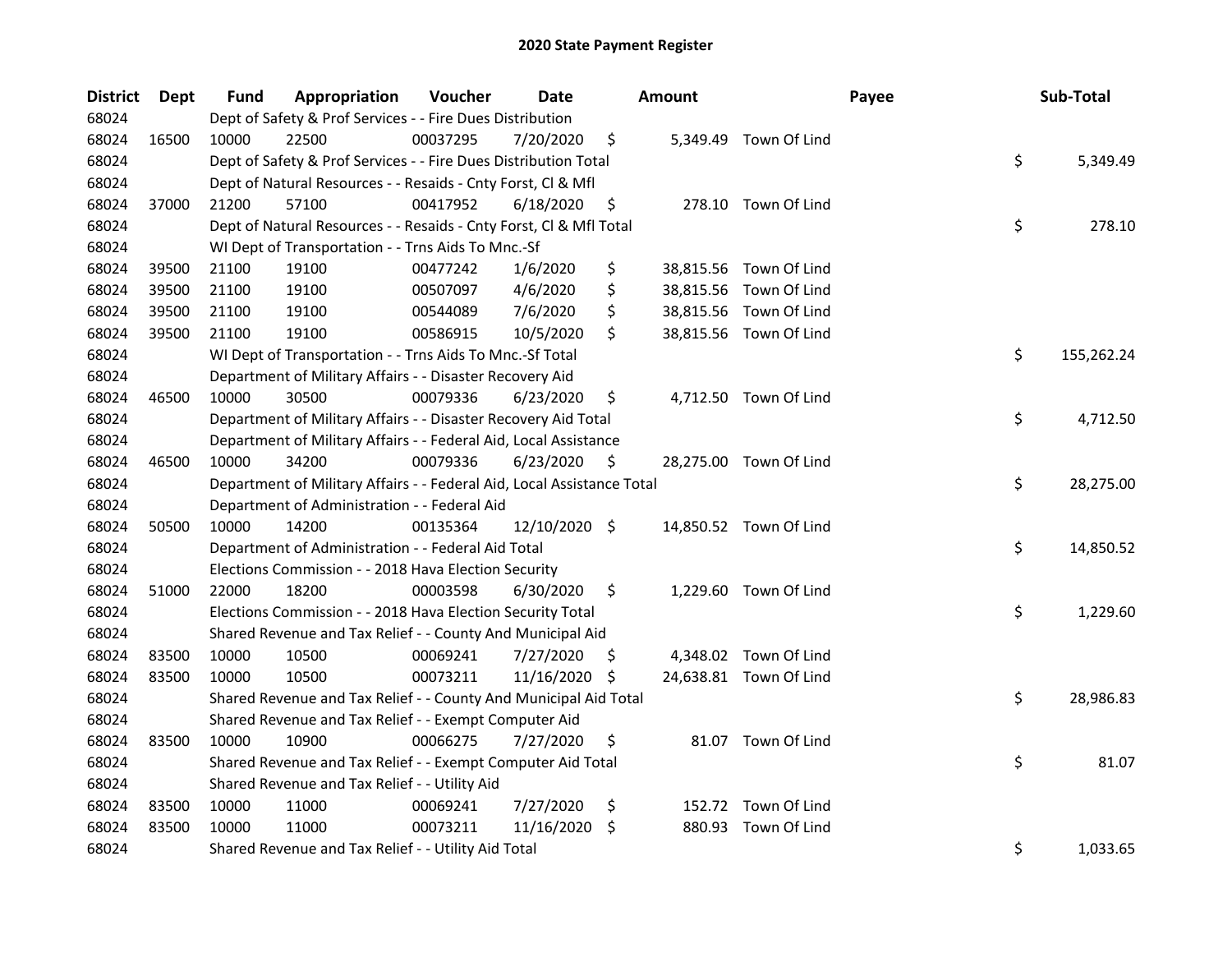| <b>District</b> | Dept  | Fund  | Appropriation                                                                 | <b>Voucher</b> | Date      |   | <b>Amount</b> |              | Payee | Sub-Total  |
|-----------------|-------|-------|-------------------------------------------------------------------------------|----------------|-----------|---|---------------|--------------|-------|------------|
| 68024           |       |       | Shared Revenue and Tax Relief - - Personal Property Aid                       |                |           |   |               |              |       |            |
| 68024           | 83500 | 10000 | 11100                                                                         | 00061704       | 5/4/2020  |   | 425.09        | Town Of Lind |       |            |
| 68024           |       |       | Shared Revenue and Tax Relief - - Personal Property Aid Total                 |                |           |   |               |              |       | 425.09     |
| 68024           |       |       | Shared Revenue and Tax Relief - - State Aid; Video Service Provider Fee       |                |           |   |               |              |       |            |
| 68024           | 83500 | 10000 | 11200                                                                         | 00064526       | 7/27/2020 | S | 915.30        | Town Of Lind |       |            |
| 68024           |       |       | Shared Revenue and Tax Relief - - State Aid; Video Service Provider Fee Total |                |           |   |               |              |       | 915.30     |
| 68024 Total     |       |       |                                                                               |                |           |   |               |              |       | 241.399.39 |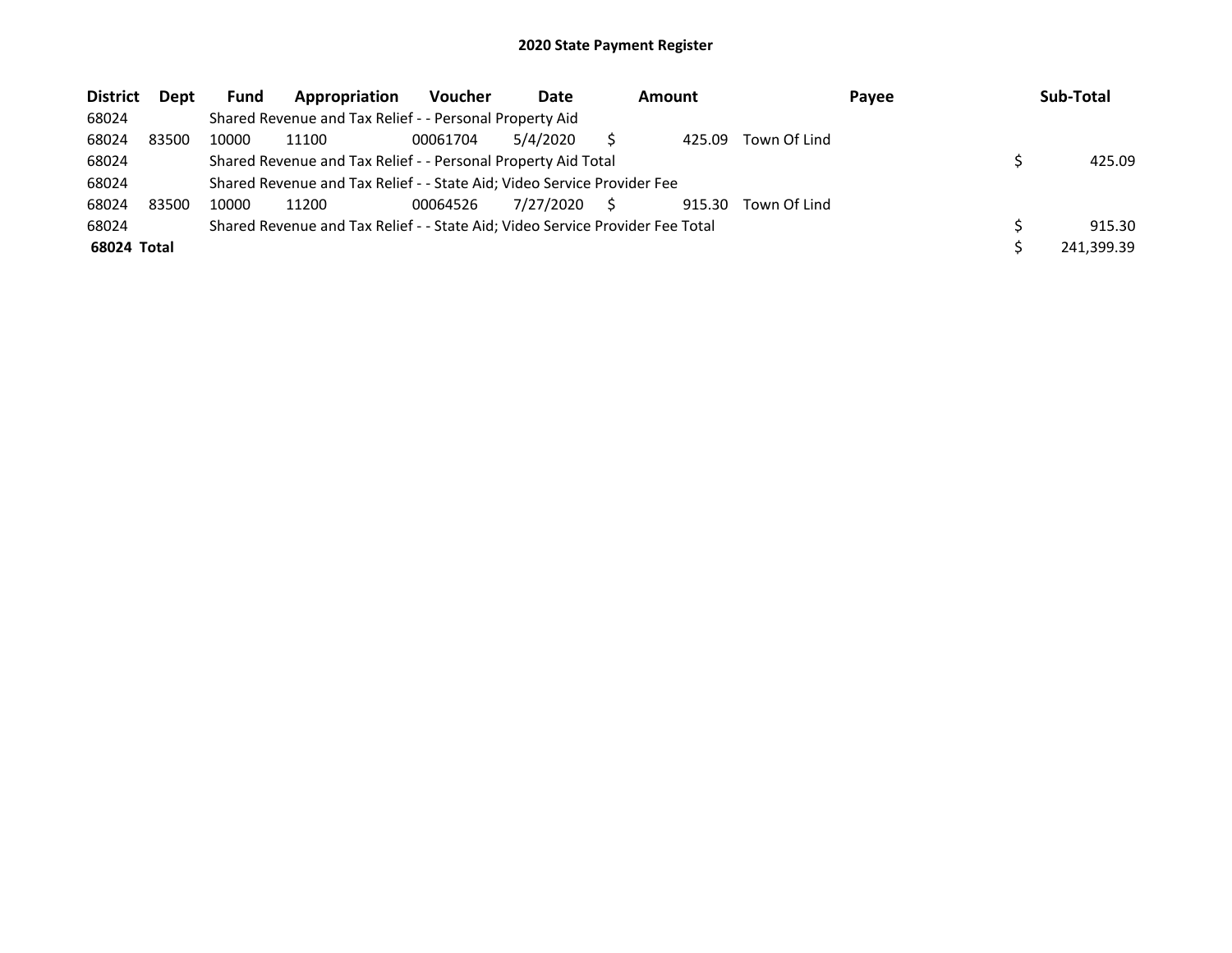| <b>District</b> | Dept  | <b>Fund</b> | Appropriation                                                      | Voucher  | <b>Date</b>   |     | <b>Amount</b> | Payee                         | Sub-Total        |
|-----------------|-------|-------------|--------------------------------------------------------------------|----------|---------------|-----|---------------|-------------------------------|------------------|
| 68026           |       |             | Dept of Safety & Prof Services - - Fire Dues Distribution          |          |               |     |               |                               |                  |
| 68026           | 16500 | 10000       | 22500                                                              | 00037296 | 7/20/2020     | \$  |               | 4,893.68 Town Of Little Wolf  |                  |
| 68026           |       |             | Dept of Safety & Prof Services - - Fire Dues Distribution Total    |          |               |     |               |                               | \$<br>4,893.68   |
| 68026           |       |             | Dept of Natural Resources - - Aids In Lieu Of Taxes - Gener        |          |               |     |               |                               |                  |
| 68026           | 37000 | 10000       | 50300                                                              | 00385919 | 1/28/2020     | \$  |               | 1,739.02 Town Of Little Wolf  |                  |
| 68026           |       |             | Dept of Natural Resources - - Aids In Lieu Of Taxes - Gener Total  |          |               |     |               |                               | \$<br>1,739.02   |
| 68026           |       |             | Dept of Natural Resources - - Resaids - Cnty Forst, Cl & Mfl       |          |               |     |               |                               |                  |
| 68026           | 37000 | 21200       | 57100                                                              | 00417953 | 6/18/2020     | \$  |               | 250.44 Town Of Little Wolf    |                  |
| 68026           |       |             | Dept of Natural Resources - - Resaids - Cnty Forst, Cl & Mfl Total |          |               |     |               |                               | \$<br>250.44     |
| 68026           |       |             | WI Dept of Transportation - - Trns Aids To Mnc.-Sf                 |          |               |     |               |                               |                  |
| 68026           | 39500 | 21100       | 19100                                                              | 00477243 | 1/6/2020      | \$  |               | 30,892.14 Town Of Little Wolf |                  |
| 68026           | 39500 | 21100       | 19100                                                              | 00507098 | 4/6/2020      | \$  |               | 30,892.14 Town Of Little Wolf |                  |
| 68026           | 39500 | 21100       | 19100                                                              | 00544090 | 7/6/2020      | \$  |               | 30,892.14 Town Of Little Wolf |                  |
| 68026           | 39500 | 21100       | 19100                                                              | 00586916 | 10/5/2020     | \$  |               | 30,892.14 Town Of Little Wolf |                  |
| 68026           |       |             | WI Dept of Transportation - - Trns Aids To Mnc.-Sf Total           |          |               |     |               |                               | \$<br>123,568.56 |
| 68026           |       |             | Elections Commission - - 2018 Hava Election Security               |          |               |     |               |                               |                  |
| 68026           | 51000 | 22000       | 18200                                                              | 00004624 | 9/18/2020     | \$  |               | 1,111.90 Town Of Little Wolf  |                  |
| 68026           |       |             | Elections Commission - - 2018 Hava Election Security Total         |          |               |     |               |                               | \$<br>1,111.90   |
| 68026           |       |             | Shared Revenue and Tax Relief - - County And Municipal Aid         |          |               |     |               |                               |                  |
| 68026           | 83500 | 10000       | 10500                                                              | 00069242 | 7/27/2020     | \$. |               | 7,084.76 Town Of Little Wolf  |                  |
| 68026           | 83500 | 10000       | 10500                                                              | 00073212 | 11/16/2020 \$ |     |               | 40,146.95 Town Of Little Wolf |                  |
| 68026           |       |             | Shared Revenue and Tax Relief - - County And Municipal Aid Total   |          |               |     |               |                               | \$<br>47,231.71  |
| 68026           |       |             | Shared Revenue and Tax Relief - - Exempt Computer Aid              |          |               |     |               |                               |                  |
| 68026           | 83500 | 10000       | 10900                                                              | 00066276 | 7/27/2020     | \$. | 39.49         | Town Of Little Wolf           |                  |
| 68026           |       |             | Shared Revenue and Tax Relief - - Exempt Computer Aid Total        |          |               |     |               |                               | \$<br>39.49      |
| 68026           |       |             | Shared Revenue and Tax Relief - - Utility Aid                      |          |               |     |               |                               |                  |
| 68026           | 83500 | 10000       | 11000                                                              | 00069242 | 7/27/2020     | \$  | 859.39        | Town Of Little Wolf           |                  |
| 68026           | 83500 | 10000       | 11000                                                              | 00073212 | 11/16/2020 \$ |     |               | 5,562.02 Town Of Little Wolf  |                  |
| 68026           |       |             | Shared Revenue and Tax Relief - - Utility Aid Total                |          |               |     |               |                               | \$<br>6,421.41   |
| 68026           |       |             | Shared Revenue and Tax Relief - - Personal Property Aid            |          |               |     |               |                               |                  |
| 68026           | 83500 | 10000       | 11100                                                              | 00061705 | 5/4/2020      | \$  | 798.49        | Town Of Little Wolf           |                  |
| 68026           |       |             | Shared Revenue and Tax Relief - - Personal Property Aid Total      |          |               |     |               |                               | \$<br>798.49     |
| 68026 Total     |       |             |                                                                    |          |               |     |               |                               | \$<br>186,054.70 |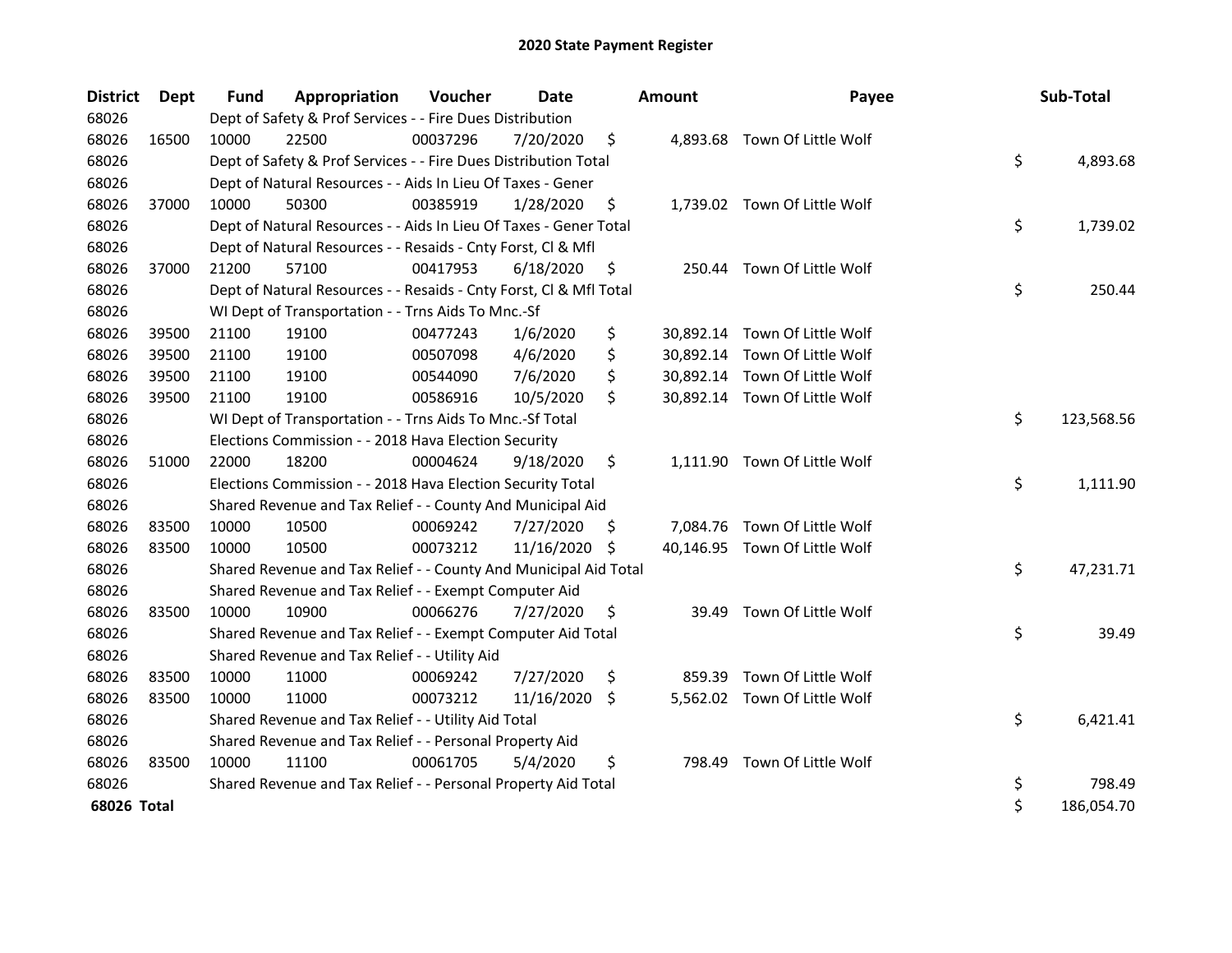| District | <b>Dept</b> | Fund  | Appropriation                                                        | Voucher  | Date          | <b>Amount</b> | Payee                      | Sub-Total        |
|----------|-------------|-------|----------------------------------------------------------------------|----------|---------------|---------------|----------------------------|------------------|
| 68028    |             |       | Dept of Safety & Prof Services - - Fire Dues Distribution            |          |               |               |                            |                  |
| 68028    | 16500       | 10000 | 22500                                                                | 00037297 | 7/20/2020     | \$            | 2,635.64 Town Of Matteson  |                  |
| 68028    |             |       | Dept of Safety & Prof Services - - Fire Dues Distribution Total      |          |               |               |                            | \$<br>2,635.64   |
| 68028    |             |       | Dept of Natural Resources - - Aids In Lieu Of Taxes - Gener          |          |               |               |                            |                  |
| 68028    | 37000       | 10000 | 50300                                                                | 00385950 | 1/28/2020     | \$            | 14,936.59 Town Of Matteson |                  |
| 68028    | 37000       | 10000 | 50300                                                                | 00405393 | 4/21/2020     | \$            | 634.87 Town Of Matteson    |                  |
| 68028    |             |       | Dept of Natural Resources - - Aids In Lieu Of Taxes - Gener Total    |          |               |               |                            | \$<br>15,571.46  |
| 68028    |             |       | Dept of Natural Resources - - Resaids - Cnty Forst, Cl & Mfl         |          |               |               |                            |                  |
| 68028    | 37000       | 21200 | 57100                                                                | 00417954 | 6/18/2020     | \$            | 879.66 Town Of Matteson    |                  |
| 68028    |             |       | Dept of Natural Resources - - Resaids - Cnty Forst, Cl & Mfl Total   |          |               |               |                            | \$<br>879.66     |
| 68028    |             |       | Dept of Natural Resources - - Aids In Lieu Of Taxes - Sum S          |          |               |               |                            |                  |
| 68028    | 37000       | 21200 | 57900                                                                | 00405392 | 4/21/2020     | \$            | 304.42 Town Of Matteson    |                  |
| 68028    |             |       | Dept of Natural Resources - - Aids In Lieu Of Taxes - Sum S Total    |          |               |               |                            | \$<br>304.42     |
| 68028    |             |       | WI Dept of Transportation - - Disastr Damag Aid Sf                   |          |               |               |                            |                  |
| 68028    | 39500       | 21100 | 17400                                                                | 00544375 | 7/24/2020     | \$            | 3,279.01 Town Of Matteson  |                  |
| 68028    |             |       | WI Dept of Transportation - - Disastr Damag Aid Sf Total             |          |               |               |                            | \$<br>3,279.01   |
| 68028    |             |       | WI Dept of Transportation - - Trns Aids To Mnc.-Sf                   |          |               |               |                            |                  |
| 68028    | 39500       | 21100 | 19100                                                                | 00477244 | 1/6/2020      | \$            | 27,035.55 Town Of Matteson |                  |
| 68028    | 39500       | 21100 | 19100                                                                | 00507099 | 4/6/2020      | \$            | 27,035.55 Town Of Matteson |                  |
| 68028    | 39500       | 21100 | 19100                                                                | 00544091 | 7/6/2020      | \$            | 27,035.55 Town Of Matteson |                  |
| 68028    | 39500       | 21100 | 19100                                                                | 00586917 | 10/5/2020     | \$            | 27,035.55 Town Of Matteson |                  |
| 68028    |             |       | WI Dept of Transportation - - Trns Aids To Mnc.-Sf Total             |          |               |               |                            | \$<br>108,142.20 |
| 68028    |             |       | Department of Administration - - Federal Aid                         |          |               |               |                            |                  |
| 68028    | 50500       | 10000 | 14200                                                                | 00132322 | 11/13/2020 \$ |               | 1,773.61 Town Of Matteson  |                  |
| 68028    | 50500       | 10000 | 14200                                                                | 00135365 | 12/10/2020    | \$            | 13,394.39 Town Of Matteson |                  |
| 68028    | 50500       | 10000 | 14200                                                                | 00136630 | 12/17/2020 \$ |               | 1,609.81 Town Of Matteson  |                  |
| 68028    |             |       | Department of Administration - - Federal Aid Total                   |          |               |               |                            | \$<br>16,777.81  |
| 68028    |             |       | Department of Administration - - Hv Trans Ln Annual Impact Fee       |          |               |               |                            |                  |
| 68028    | 50500       | 10000 | 17400                                                                | 00121323 | 5/1/2020      | \$            | 46,323.00 Town Of Matteson |                  |
| 68028    |             |       | Department of Administration - - Hv Trans Ln Annual Impact Fee Total |          |               |               |                            | \$<br>46,323.00  |
| 68028    |             |       | Elections Commission - - 2018 Hava Election Security                 |          |               |               |                            |                  |
| 68028    | 51000       | 22000 | 18200                                                                | 00004167 | 8/11/2020     | \$            | 824.80 Town Of Matteson    |                  |
| 68028    |             |       | Elections Commission - - 2018 Hava Election Security Total           |          |               |               |                            | \$<br>824.80     |
| 68028    |             |       | Shared Revenue and Tax Relief - - County And Municipal Aid           |          |               |               |                            |                  |
| 68028    | 83500       | 10000 | 10500                                                                | 00069243 | 7/27/2020     | \$            | 5,697.37 Town Of Matteson  |                  |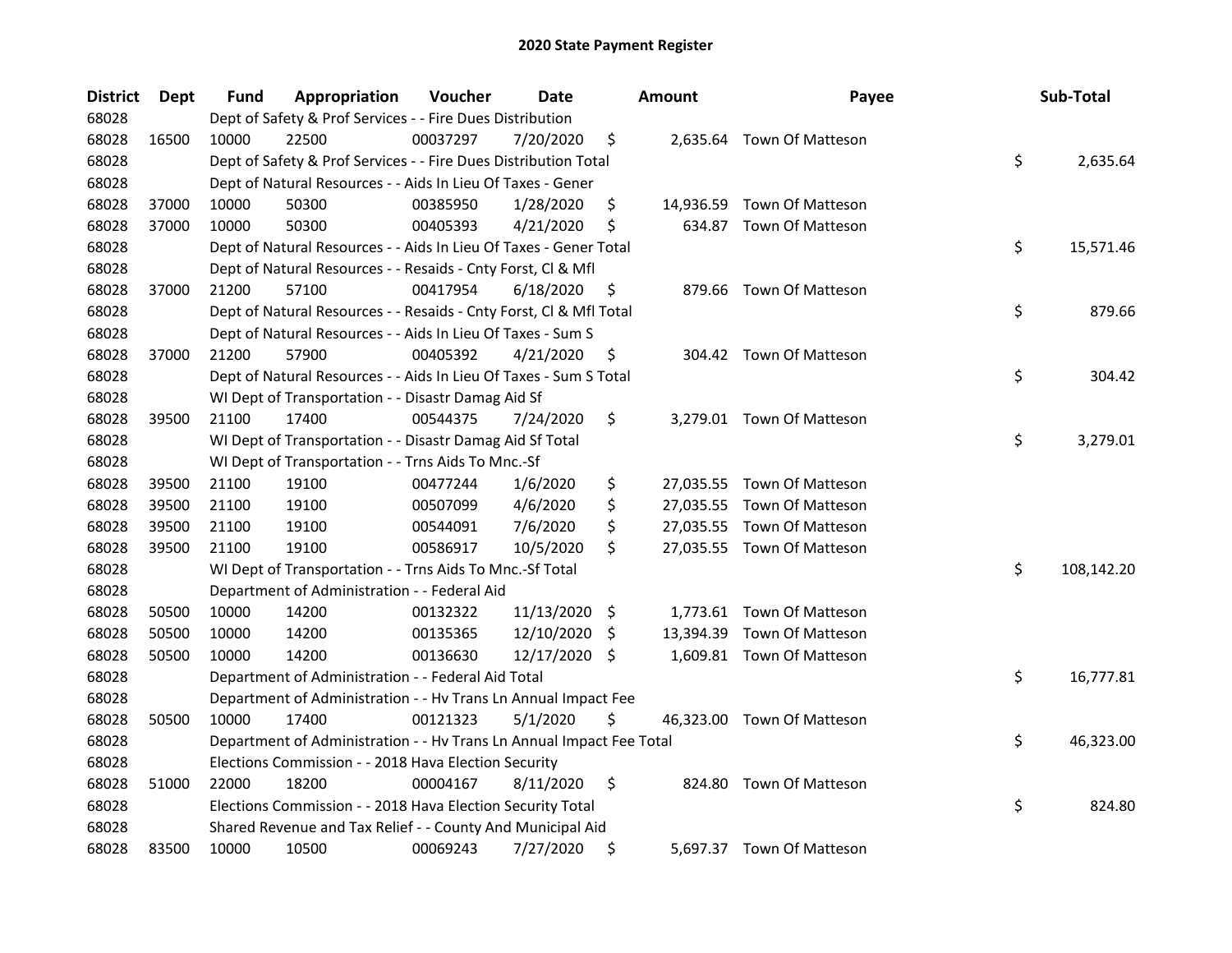| <b>District</b> | Dept  | <b>Fund</b> | Appropriation                                                    | Voucher  | Date            |   | <b>Amount</b> | Payee            | Sub-Total       |
|-----------------|-------|-------------|------------------------------------------------------------------|----------|-----------------|---|---------------|------------------|-----------------|
| 68028           | 83500 | 10000       | 10500                                                            | 00073213 | $11/16/2020$ \$ |   | 32,285.11     | Town Of Matteson |                 |
| 68028           |       |             | Shared Revenue and Tax Relief - - County And Municipal Aid Total |          |                 |   |               |                  | \$<br>37,982.48 |
| 68028           |       |             | Shared Revenue and Tax Relief - - Exempt Computer Aid            |          |                 |   |               |                  |                 |
| 68028           | 83500 | 10000       | 10900                                                            | 00066277 | 7/27/2020       | S | 125.75        | Town Of Matteson |                 |
| 68028           |       |             | Shared Revenue and Tax Relief - - Exempt Computer Aid Total      |          |                 |   |               |                  | \$<br>125.75    |
| 68028           |       |             | Shared Revenue and Tax Relief - - Utility Aid                    |          |                 |   |               |                  |                 |
| 68028           | 83500 | 10000       | 11000                                                            | 00069243 | 7/27/2020       | Ś | 34.82         | Town Of Matteson |                 |
| 68028           | 83500 | 10000       | 11000                                                            | 00073213 | 11/16/2020      | S | 221.04        | Town Of Matteson |                 |
| 68028           |       |             | Shared Revenue and Tax Relief - - Utility Aid Total              |          |                 |   |               |                  | \$<br>255.86    |
| 68028           |       |             | Shared Revenue and Tax Relief - - Personal Property Aid          |          |                 |   |               |                  |                 |
| 68028           | 83500 | 10000       | 11100                                                            | 00061706 | 5/4/2020        | Ś | 136.91        | Town Of Matteson |                 |
| 68028           |       |             | Shared Revenue and Tax Relief - - Personal Property Aid Total    |          |                 |   |               |                  | \$<br>136.91    |
| 68028 Total     |       |             |                                                                  |          |                 |   |               |                  | 233,239.00      |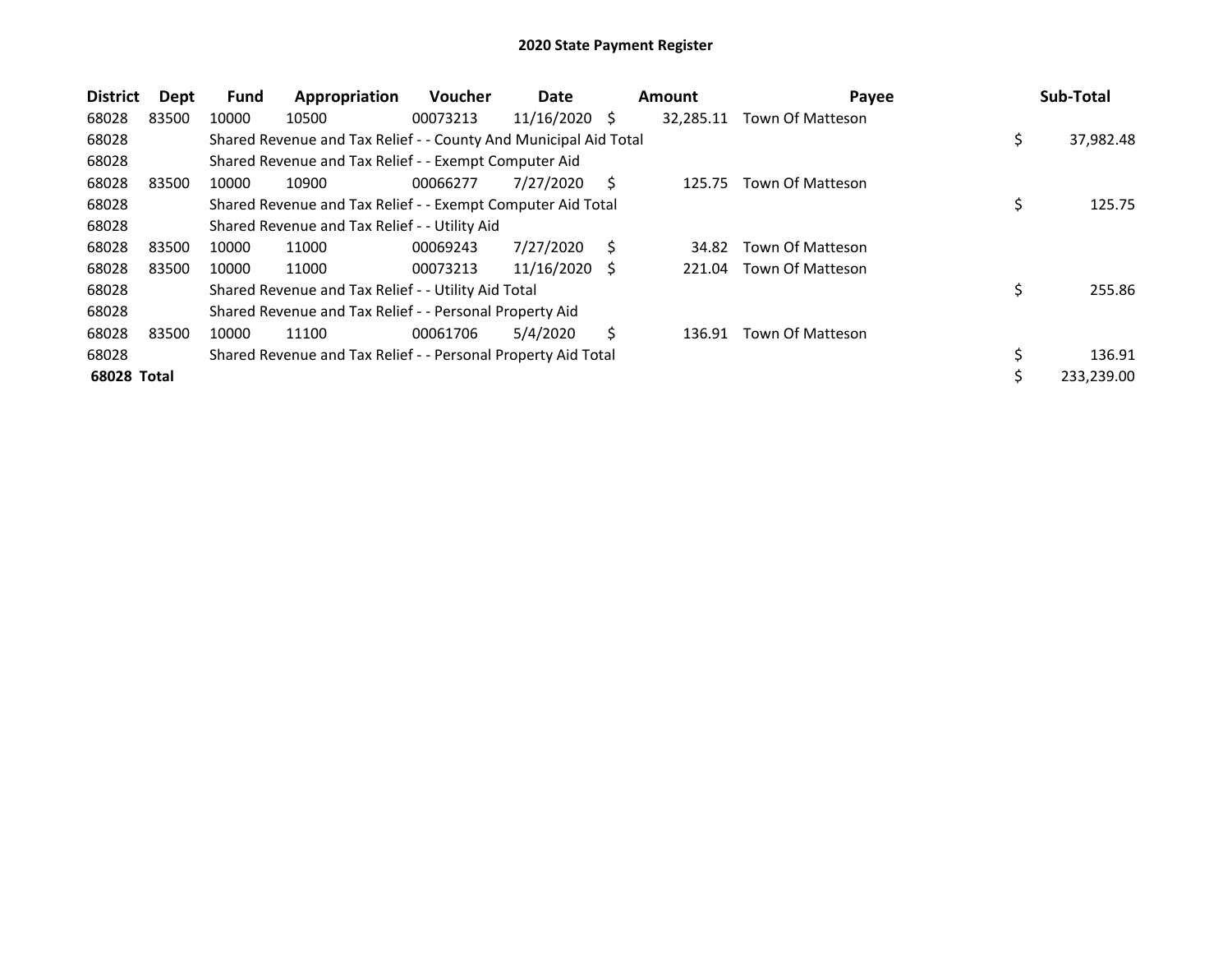| <b>District</b> | <b>Dept</b> | <b>Fund</b> | Appropriation                                                          | Voucher  | <b>Date</b> |     | <b>Amount</b> | Payee                   | Sub-Total        |
|-----------------|-------------|-------------|------------------------------------------------------------------------|----------|-------------|-----|---------------|-------------------------|------------------|
| 68030           |             |             | Dept of Safety & Prof Services - - Fire Dues Distribution              |          |             |     |               |                         |                  |
| 68030           | 16500       | 10000       | 22500                                                                  | 00037298 | 7/20/2020   | \$  |               | 9,754.74 Town Of Mukwa  |                  |
| 68030           |             |             | Dept of Safety & Prof Services - - Fire Dues Distribution Total        |          |             |     |               |                         | \$<br>9,754.74   |
| 68030           |             |             | Dept of Natural Resources - - Aids In Lieu Of Taxes - Gener            |          |             |     |               |                         |                  |
| 68030           | 37000       | 10000       | 50300                                                                  | 00385882 | 1/28/2020   | \$  |               | 1,374.27 Town Of Mukwa  |                  |
| 68030           | 37000       | 10000       | 50300                                                                  | 00385883 | 1/28/2020   | \$  | 9,252.80      | Town Of Mukwa           |                  |
| 68030           | 37000       | 10000       | 50300                                                                  | 00403807 | 4/21/2020   | \$  | 149.50        | Town Of Mukwa           |                  |
| 68030           | 37000       | 10000       | 50300                                                                  | 00403808 | 4/21/2020   | \$. |               | 626.21 Town Of Mukwa    |                  |
| 68030           |             |             | Dept of Natural Resources - - Aids In Lieu Of Taxes - Gener Total      |          |             |     |               |                         | \$<br>11,402.78  |
| 68030           |             |             | Dept of Natural Resources - - Taxes & Assessmts-Conserv Fund           |          |             |     |               |                         |                  |
| 68030           | 37000       | 21200       | 16900                                                                  | 00385866 | 1/29/2020   | \$  |               | 470.16 Town Of Mukwa    |                  |
| 68030           | 37000       | 21200       | 16900                                                                  | 00386004 | 1/29/2020   | \$  |               | 434.83 Town Of Mukwa    |                  |
| 68030           |             |             | Dept of Natural Resources - - Taxes & Assessmts-Conserv Fund Total     |          |             |     |               |                         | \$<br>904.99     |
| 68030           |             |             | Dept of Natural Resources - - Resaids - Cnty Forst, Cl & Mfl           |          |             |     |               |                         |                  |
| 68030           | 37000       | 21200       | 57100                                                                  | 00417955 | 6/18/2020   | \$  |               | 568.41 Town Of Mukwa    |                  |
| 68030           |             |             | Dept of Natural Resources - - Resaids - Cnty Forst, CI & Mfl Total     |          |             |     |               |                         | \$<br>568.41     |
| 68030           |             |             | Dept of Natural Resources - - Aids In Lieu Of Taxes - Sum S            |          |             |     |               |                         |                  |
| 68030           | 37000       | 21200       | 57900                                                                  | 00403809 | 4/21/2020   | \$  | 14.95         | Town Of Mukwa           |                  |
| 68030           | 37000       | 21200       | 57900                                                                  | 00403810 | 4/21/2020   | \$  |               | 505.37 Town Of Mukwa    |                  |
| 68030           |             |             | Dept of Natural Resources - - Aids In Lieu Of Taxes - Sum S Total      |          |             |     |               |                         | \$<br>520.32     |
| 68030           |             |             | Dept of Natural Resources - - Fin Asst For Responsible Units           |          |             |     |               |                         |                  |
| 68030           | 37000       | 27400       | 67000                                                                  | 00413032 | 5/29/2020   | \$  |               | 4,719.59 Town Of Mukwa  |                  |
| 68030           |             |             | Dept of Natural Resources - - Fin Asst For Responsible Units Total     |          |             |     |               |                         | \$<br>4,719.59   |
| 68030           |             |             | WI Dept of Transportation - - Trns Aids To Mnc.-Sf                     |          |             |     |               |                         |                  |
| 68030           | 39500       | 21100       | 19100                                                                  | 00477245 | 1/6/2020    | \$  |               | 27,764.82 Town Of Mukwa |                  |
| 68030           | 39500       | 21100       | 19100                                                                  | 00507100 | 4/6/2020    | \$  |               | 27,764.82 Town Of Mukwa |                  |
| 68030           | 39500       | 21100       | 19100                                                                  | 00544092 | 7/6/2020    | \$  |               | 27,764.82 Town Of Mukwa |                  |
| 68030           | 39500       | 21100       | 19100                                                                  | 00586918 | 10/5/2020   | \$  |               | 27,764.82 Town Of Mukwa |                  |
| 68030           |             |             | WI Dept of Transportation - - Trns Aids To Mnc.-Sf Total               |          |             |     |               |                         | \$<br>111,059.28 |
| 68030           |             |             | Department of Military Affairs - - Disaster Recovery Aid               |          |             |     |               |                         |                  |
| 68030           | 46500       | 10000       | 30500                                                                  | 00078461 | 6/9/2020    | \$  |               | 1,351.25 Town Of Mukwa  |                  |
| 68030           |             |             | Department of Military Affairs - - Disaster Recovery Aid Total         |          |             |     |               |                         | \$<br>1,351.25   |
| 68030           |             |             | Department of Military Affairs - - Federal Aid, Local Assistance       |          |             |     |               |                         |                  |
| 68030           | 46500       | 10000       | 34200                                                                  | 00078461 | 6/9/2020    | \$  |               | 8,107.50 Town Of Mukwa  |                  |
| 68030           |             |             | Department of Military Affairs - - Federal Aid, Local Assistance Total |          |             |     |               |                         | \$<br>8,107.50   |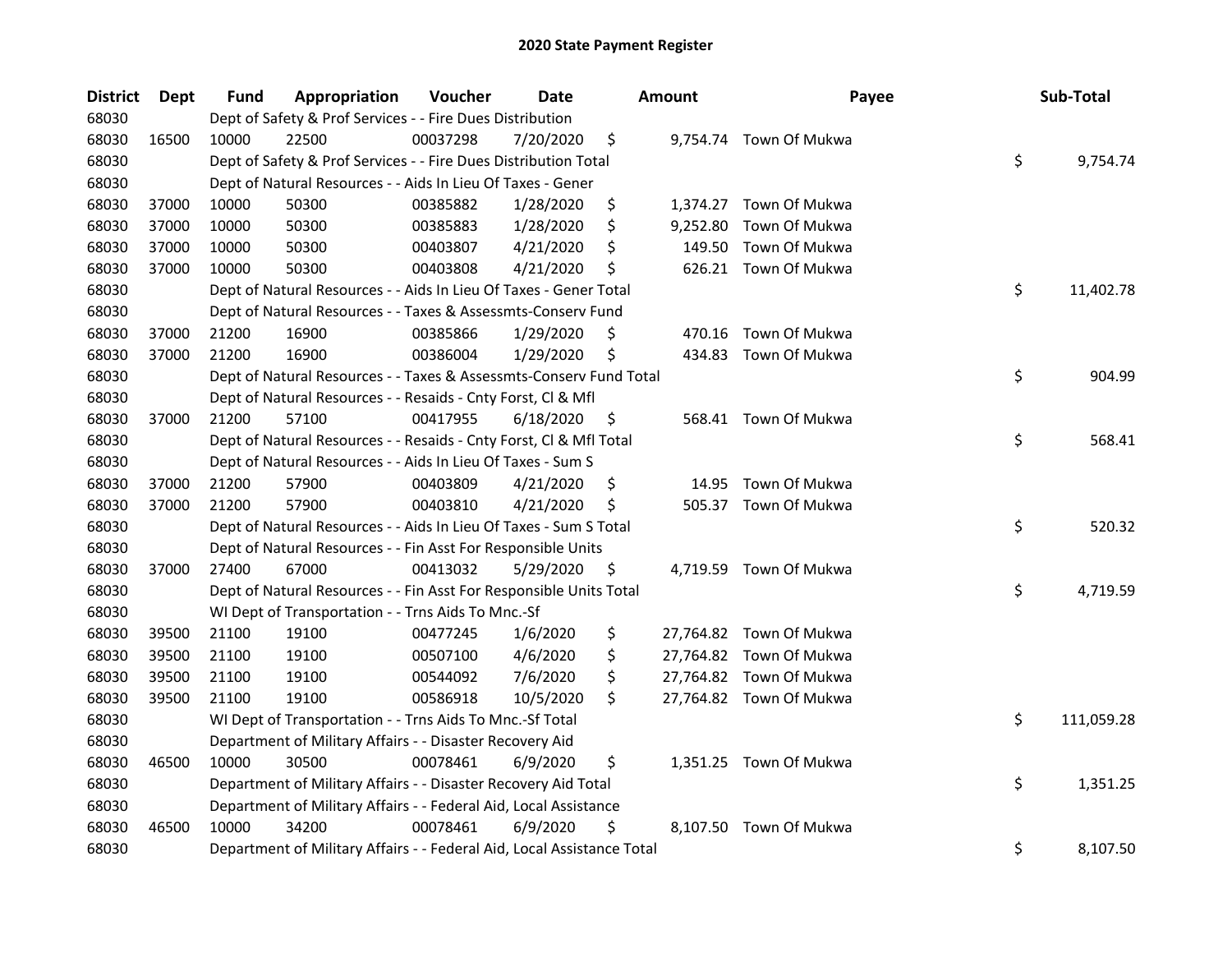| <b>District</b> | Dept  | Fund  | Appropriation                                                                 | <b>Voucher</b> | Date       |    | <b>Amount</b> | Payee                   | Sub-Total        |
|-----------------|-------|-------|-------------------------------------------------------------------------------|----------------|------------|----|---------------|-------------------------|------------------|
| 68030           |       |       | Elections Commission - - 2018 Hava Election Security                          |                |            |    |               |                         |                  |
| 68030           | 51000 | 22000 | 18200                                                                         | 00004523       | 9/9/2020   | \$ |               | 2,185.50 Town Of Mukwa  |                  |
| 68030           |       |       | Elections Commission - - 2018 Hava Election Security Total                    |                |            |    |               |                         | \$<br>2,185.50   |
| 68030           |       |       | Shared Revenue and Tax Relief - - County And Municipal Aid                    |                |            |    |               |                         |                  |
| 68030           | 83500 | 10000 | 10500                                                                         | 00069244       | 7/27/2020  | S. | 6,729.81      | Town Of Mukwa           |                  |
| 68030           | 83500 | 10000 | 10500                                                                         | 00073214       | 11/16/2020 | S. |               | 38,135.59 Town Of Mukwa |                  |
| 68030           |       |       | Shared Revenue and Tax Relief - - County And Municipal Aid Total              |                |            |    |               |                         | \$<br>44,865.40  |
| 68030           |       |       | Shared Revenue and Tax Relief - - Exempt Computer Aid                         |                |            |    |               |                         |                  |
| 68030           | 83500 | 10000 | 10900                                                                         | 00066278       | 7/27/2020  | \$ | 14.55         | Town Of Mukwa           |                  |
| 68030           |       |       | Shared Revenue and Tax Relief - - Exempt Computer Aid Total                   |                |            |    |               |                         | \$<br>14.55      |
| 68030           |       |       | Shared Revenue and Tax Relief - - Utility Aid                                 |                |            |    |               |                         |                  |
| 68030           | 83500 | 10000 | 11000                                                                         | 00069244       | 7/27/2020  | \$ | 57.62         | Town Of Mukwa           |                  |
| 68030           | 83500 | 10000 | 11000                                                                         | 00073214       | 11/16/2020 | Ŝ. | 340.49        | Town Of Mukwa           |                  |
| 68030           |       |       | Shared Revenue and Tax Relief - - Utility Aid Total                           |                |            |    |               |                         | \$<br>398.11     |
| 68030           |       |       | Shared Revenue and Tax Relief - - Personal Property Aid                       |                |            |    |               |                         |                  |
| 68030           | 83500 | 10000 | 11100                                                                         | 00061707       | 5/4/2020   | \$ | 472.43        | Town Of Mukwa           |                  |
| 68030           |       |       | Shared Revenue and Tax Relief - - Personal Property Aid Total                 |                |            |    |               |                         | \$<br>472.43     |
| 68030           |       |       | Shared Revenue and Tax Relief - - State Aid; Video Service Provider Fee       |                |            |    |               |                         |                  |
| 68030           | 83500 | 10000 | 11200                                                                         | 00064527       | 7/27/2020  | S. | 3,006.40      | Town Of Mukwa           |                  |
| 68030           |       |       | Shared Revenue and Tax Relief - - State Aid; Video Service Provider Fee Total |                |            |    |               |                         | \$<br>3,006.40   |
| 68030           |       |       | Shared Revenue and Tax Relief - - Lottery & Gaming Credit                     |                |            |    |               |                         |                  |
| 68030           | 83500 | 52100 | 36300                                                                         | 00055596       | 3/23/2020  | S  | 7,185.72      | Town Of Mukwa           |                  |
| 68030           |       |       | Shared Revenue and Tax Relief - - Lottery & Gaming Credit Total               |                |            |    |               |                         | \$<br>7,185.72   |
| 68030 Total     |       |       |                                                                               |                |            |    |               |                         | \$<br>206,516.97 |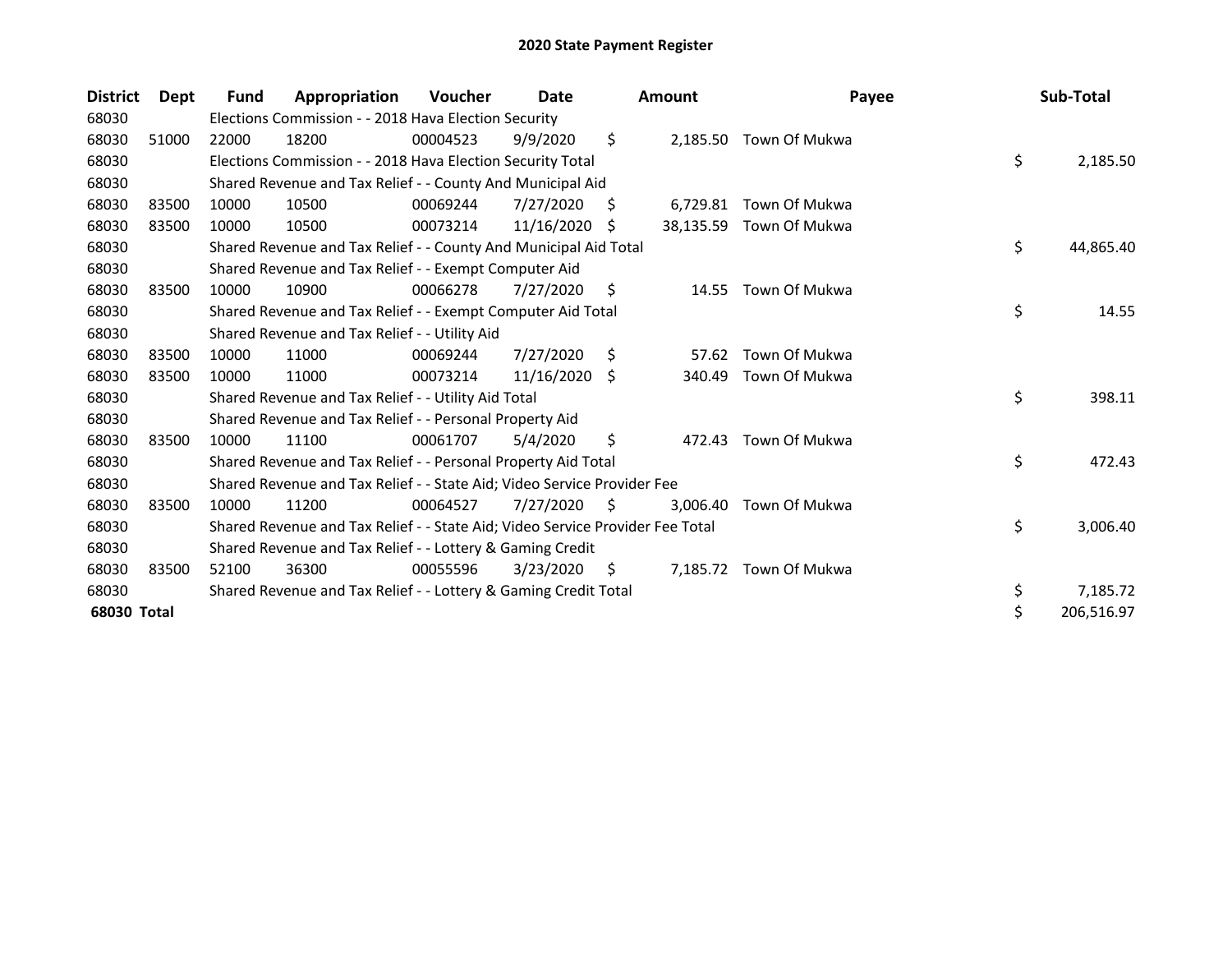| <b>District</b> | Dept  | Fund  | Appropriation                                                          | Voucher  | <b>Date</b>   |     | <b>Amount</b> | Payee                      | Sub-Total        |
|-----------------|-------|-------|------------------------------------------------------------------------|----------|---------------|-----|---------------|----------------------------|------------------|
| 68032           |       |       | Dept of Safety & Prof Services - - Fire Dues Distribution              |          |               |     |               |                            |                  |
| 68032           | 16500 | 10000 | 22500                                                                  | 00037299 | 7/20/2020     | \$  |               | 5,621.58 Town Of Royalton  |                  |
| 68032           |       |       | Dept of Safety & Prof Services - - Fire Dues Distribution Total        |          |               |     |               |                            | \$<br>5,621.58   |
| 68032           |       |       | Dept of Natural Resources - - Resaids - Cnty Forst, Cl & Mfl           |          |               |     |               |                            |                  |
| 68032           | 37000 | 21200 | 57100                                                                  | 00417956 | 6/18/2020     | \$  |               | 480.42 Town Of Royalton    |                  |
| 68032           |       |       | Dept of Natural Resources - - Resaids - Cnty Forst, Cl & Mfl Total     |          |               |     |               |                            | \$<br>480.42     |
| 68032           |       |       | WI Dept of Transportation - - Trns Aids To Mnc.-Sf                     |          |               |     |               |                            |                  |
| 68032           | 39500 | 21100 | 19100                                                                  | 00477246 | 1/6/2020      | \$  |               | 27,699.12 Town Of Royalton |                  |
| 68032           | 39500 | 21100 | 19100                                                                  | 00507101 | 4/6/2020      | \$  |               | 27,699.12 Town Of Royalton |                  |
| 68032           | 39500 | 21100 | 19100                                                                  | 00544093 | 7/6/2020      | \$  |               | 27,699.12 Town Of Royalton |                  |
| 68032           | 39500 | 21100 | 19100                                                                  | 00586919 | 10/5/2020     | \$  |               | 27,699.12 Town Of Royalton |                  |
| 68032           |       |       | WI Dept of Transportation - - Trns Aids To Mnc.-Sf Total               |          |               |     |               |                            | \$<br>110,796.48 |
| 68032           |       |       | Department of Military Affairs - - Federal Aid, Local Assistance       |          |               |     |               |                            |                  |
| 68032           | 46500 | 10000 | 34200                                                                  | 00076935 | 4/27/2020     | S   | 6,878.11      | Town Of Royalton           |                  |
| 68032           | 46500 | 10000 | 34200                                                                  | 00085978 | 11/23/2020    | \$  |               | 343.91 Town Of Royalton    |                  |
| 68032           |       |       | Department of Military Affairs - - Federal Aid, Local Assistance Total |          |               |     |               |                            | \$<br>7,222.02   |
| 68032           |       |       | Department of Administration - - Federal Aid                           |          |               |     |               |                            |                  |
| 68032           | 50500 | 10000 | 14200                                                                  | 00135366 | 12/10/2020 \$ |     |               | 10,279.42 Town Of Royalton |                  |
| 68032           |       |       | Department of Administration - - Federal Aid Total                     |          |               |     |               |                            | \$<br>10,279.42  |
| 68032           |       |       | Shared Revenue and Tax Relief - - County And Municipal Aid             |          |               |     |               |                            |                  |
| 68032           | 83500 | 10000 | 10500                                                                  | 00069245 | 7/27/2020     | \$. | 5,040.55      | Town Of Royalton           |                  |
| 68032           | 83500 | 10000 | 10500                                                                  | 00073215 | 11/16/2020    | \$  |               | 28,563.14 Town Of Royalton |                  |
| 68032           |       |       | Shared Revenue and Tax Relief - - County And Municipal Aid Total       |          |               |     |               |                            | \$<br>33,603.69  |
| 68032           |       |       | Shared Revenue and Tax Relief - - Exempt Computer Aid                  |          |               |     |               |                            |                  |
| 68032           | 83500 | 10000 | 10900                                                                  | 00066279 | 7/27/2020     | \$  | 4.16          | Town Of Royalton           |                  |
| 68032           |       |       | Shared Revenue and Tax Relief - - Exempt Computer Aid Total            |          |               |     |               |                            | \$<br>4.16       |
| 68032           |       |       | Shared Revenue and Tax Relief - - Utility Aid                          |          |               |     |               |                            |                  |
| 68032           | 83500 | 10000 | 11000                                                                  | 00069245 | 7/27/2020     | \$  | 688.03        | Town Of Royalton           |                  |
| 68032           | 83500 | 10000 | 11000                                                                  | 00073215 | 11/16/2020    | \$  | 4,002.08      | Town Of Royalton           |                  |
| 68032           |       |       | Shared Revenue and Tax Relief - - Utility Aid Total                    |          |               |     |               |                            | \$<br>4,690.11   |
| 68032           |       |       | Shared Revenue and Tax Relief - - Personal Property Aid                |          |               |     |               |                            |                  |
| 68032           | 83500 | 10000 | 11100                                                                  | 00061708 | 5/4/2020      | \$  |               | 68.92 Town Of Royalton     |                  |
| 68032           |       |       | Shared Revenue and Tax Relief - - Personal Property Aid Total          |          |               |     |               |                            | \$<br>68.92      |
| 68032 Total     |       |       |                                                                        |          |               |     |               |                            | \$<br>172,766.80 |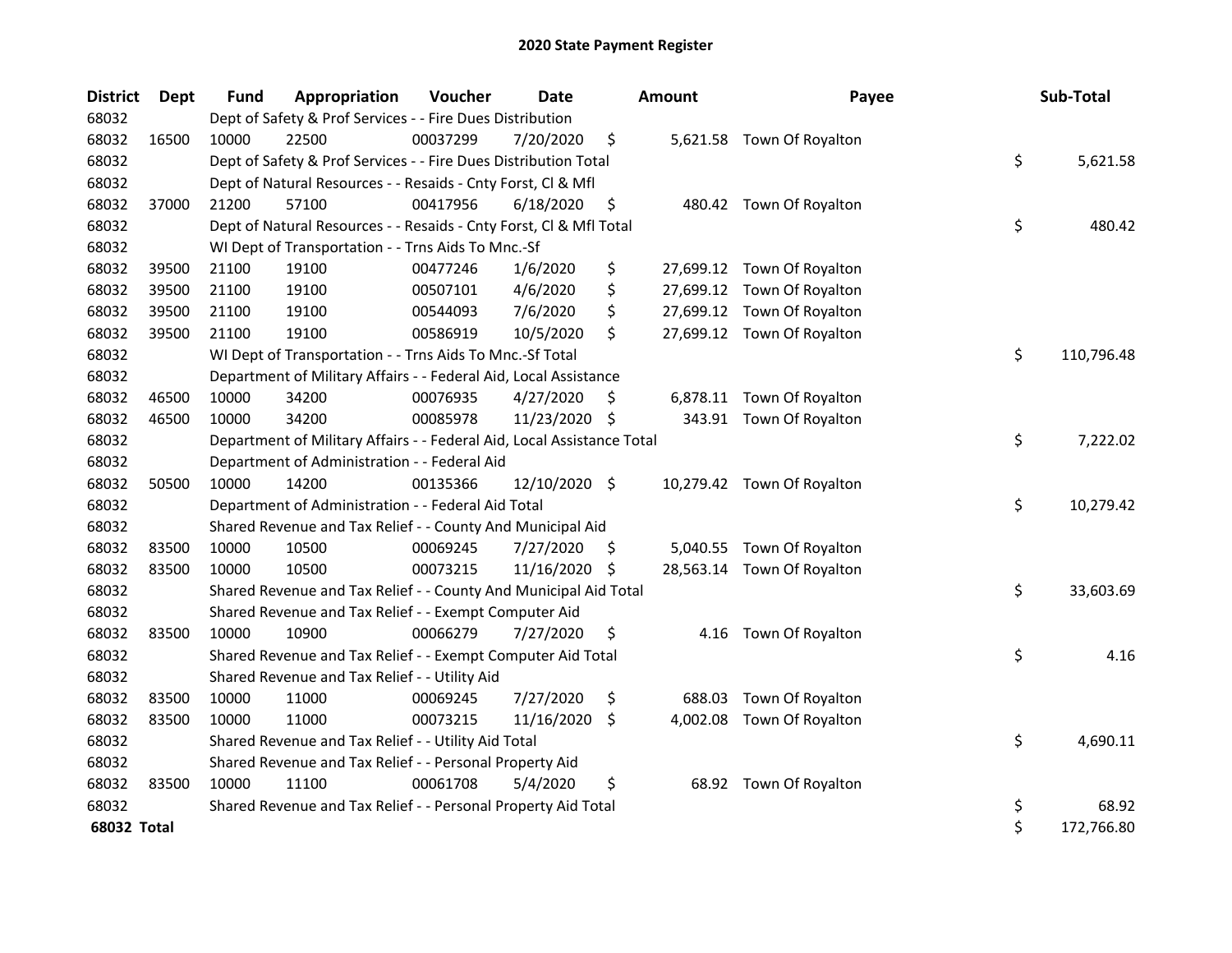| <b>District</b> | <b>Dept</b> | <b>Fund</b> | Appropriation                                                          | Voucher  | Date       |    | <b>Amount</b> | Payee                            | Sub-Total        |
|-----------------|-------------|-------------|------------------------------------------------------------------------|----------|------------|----|---------------|----------------------------------|------------------|
| 68034           |             |             | Dept of Safety & Prof Services - - Fire Dues Distribution              |          |            |    |               |                                  |                  |
| 68034           | 16500       | 10000       | 22500                                                                  | 00037300 | 7/20/2020  | \$ |               | 2,067.11 Town Of Saint Lawrence  |                  |
| 68034           |             |             | Dept of Safety & Prof Services - - Fire Dues Distribution Total        |          |            |    |               |                                  | \$<br>2,067.11   |
| 68034           |             |             | Dept of Natural Resources - - Aids In Lieu Of Taxes - Gener            |          |            |    |               |                                  |                  |
| 68034           | 37000       | 10000       | 50300                                                                  | 00385918 | 1/28/2020  | \$ |               | 2,868.06 Town Of Saint Lawrence  |                  |
| 68034           |             |             | Dept of Natural Resources - - Aids In Lieu Of Taxes - Gener Total      |          |            |    |               |                                  | \$<br>2,868.06   |
| 68034           |             |             | Dept of Natural Resources - - Resaids - Cnty Forst, Cl & Mfl           |          |            |    |               |                                  |                  |
| 68034           | 37000       | 21200       | 57100                                                                  | 00417957 | 6/18/2020  | S  |               | 1,056.66 Town Of Saint Lawrence  |                  |
| 68034           |             |             | Dept of Natural Resources - - Resaids - Cnty Forst, Cl & Mfl Total     |          |            |    |               |                                  | \$<br>1,056.66   |
| 68034           |             |             | WI Dept of Transportation - - Trns Aids To Mnc.-Sf                     |          |            |    |               |                                  |                  |
| 68034           | 39500       | 21100       | 19100                                                                  | 00477247 | 1/6/2020   | \$ |               | 24,519.24 Town Of Saint Lawrence |                  |
| 68034           | 39500       | 21100       | 19100                                                                  | 00507102 | 4/6/2020   | \$ |               | 24,519.24 Town Of Saint Lawrence |                  |
| 68034           | 39500       | 21100       | 19100                                                                  | 00544094 | 7/6/2020   | \$ |               | 24,519.24 Town Of Saint Lawrence |                  |
| 68034           | 39500       | 21100       | 19100                                                                  | 00586920 | 10/5/2020  | \$ |               | 24,519.24 Town Of Saint Lawrence |                  |
| 68034           |             |             | WI Dept of Transportation - - Trns Aids To Mnc.-Sf Total               |          |            |    |               |                                  | \$<br>98,076.96  |
| 68034           |             |             | Department of Military Affairs - - Federal Aid, Local Assistance       |          |            |    |               |                                  |                  |
| 68034           | 46500       | 10000       | 34200                                                                  | 00077583 | 5/13/2020  | \$ |               | 32,951.82 Town Of Saint Lawrence |                  |
| 68034           |             |             | Department of Military Affairs - - Federal Aid, Local Assistance Total |          |            |    |               |                                  | \$<br>32,951.82  |
| 68034           |             |             | Elections Commission - - 2018 Hava Election Security                   |          |            |    |               |                                  |                  |
| 68034           | 51000       | 22000       | 18200                                                                  | 00003863 | 7/16/2020  | \$ |               | 679.60 Town Of Saint Lawrence    |                  |
| 68034           |             |             | Elections Commission - - 2018 Hava Election Security Total             |          |            |    |               |                                  | \$<br>679.60     |
| 68034           |             |             | Shared Revenue and Tax Relief - - County And Municipal Aid             |          |            |    |               |                                  |                  |
| 68034           | 83500       | 10000       | 10500                                                                  | 00069246 | 7/27/2020  | \$ | 4,844.11      | Town Of Saint Lawrence           |                  |
| 68034           | 83500       | 10000       | 10500                                                                  | 00073216 | 11/16/2020 | S  |               | 27,449.95 Town Of Saint Lawrence |                  |
| 68034           |             |             | Shared Revenue and Tax Relief - - County And Municipal Aid Total       |          |            |    |               |                                  | \$<br>32,294.06  |
| 68034           |             |             | Shared Revenue and Tax Relief - - Personal Property Aid                |          |            |    |               |                                  |                  |
| 68034           | 83500       | 10000       | 11100                                                                  | 00061709 | 5/4/2020   | \$ | 12.00         | Town Of Saint Lawrence           |                  |
| 68034           |             |             | Shared Revenue and Tax Relief - - Personal Property Aid Total          |          |            |    |               |                                  | \$<br>12.00      |
| 68034 Total     |             |             |                                                                        |          |            |    |               |                                  | \$<br>170,006.27 |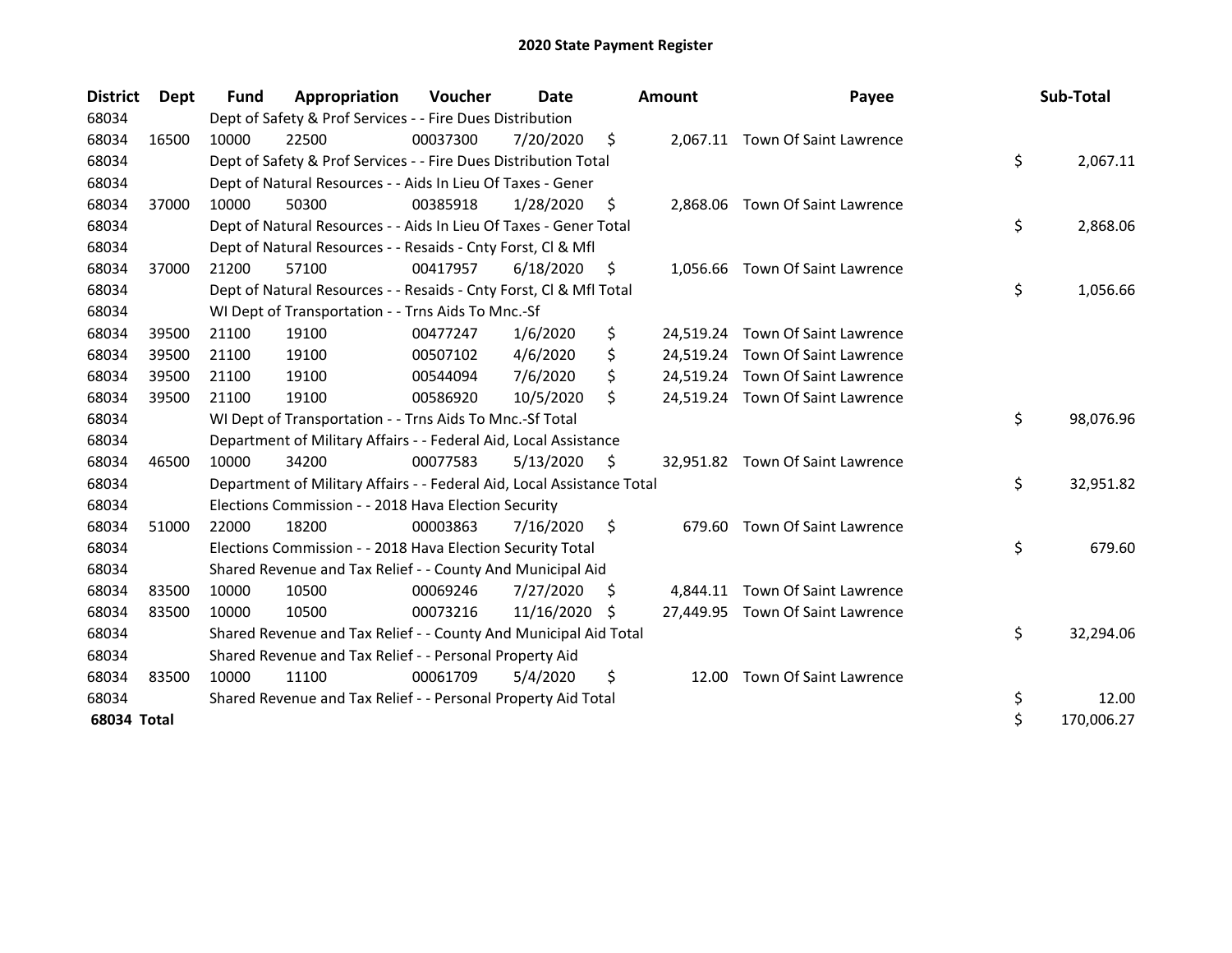| <b>District</b> | <b>Dept</b> | Fund  | Appropriation                                                          | Voucher  | Date            |     | <b>Amount</b> | Payee                         | Sub-Total        |
|-----------------|-------------|-------|------------------------------------------------------------------------|----------|-----------------|-----|---------------|-------------------------------|------------------|
| 68036           |             |       | Dept of Safety & Prof Services - - Fire Dues Distribution              |          |                 |     |               |                               |                  |
| 68036           | 16500       | 10000 | 22500                                                                  | 00037301 | 7/20/2020       | \$  |               | 3,998.84 Town Of Scandinavia  |                  |
| 68036           |             |       | Dept of Safety & Prof Services - - Fire Dues Distribution Total        |          |                 |     |               |                               | \$<br>3,998.84   |
| 68036           |             |       | Dept of Natural Resources - - Aids In Lieu Of Taxes - Gener            |          |                 |     |               |                               |                  |
| 68036           | 37000       | 10000 | 50300                                                                  | 00385912 | 1/28/2020       | \$  |               | 6,490.79 Town Of Scandinavia  |                  |
| 68036           | 37000       | 10000 | 50300                                                                  | 00385913 | 1/28/2020       | \$  | 69,000.70     | Town Of Scandinavia           |                  |
| 68036           | 37000       | 10000 | 50300                                                                  | 00404357 | 4/21/2020       | \$  | 209.86        | Town Of Scandinavia           |                  |
| 68036           | 37000       | 10000 | 50300                                                                  | 00404359 | 4/21/2020       | \$  |               | 133.46 Town Of Scandinavia    |                  |
| 68036           |             |       | Dept of Natural Resources - - Aids In Lieu Of Taxes - Gener Total      |          |                 |     |               |                               | \$<br>75,834.81  |
| 68036           |             |       | Dept of Natural Resources - - Resaids - Cnty Forst, Cl & Mfl           |          |                 |     |               |                               |                  |
| 68036           | 37000       | 21200 | 57100                                                                  | 00417958 | 6/18/2020       | \$  |               | 623.02 Town Of Scandinavia    |                  |
| 68036           |             |       | Dept of Natural Resources - - Resaids - Cnty Forst, Cl & Mfl Total     |          |                 |     |               |                               | \$<br>623.02     |
| 68036           |             |       | Dept of Natural Resources - - Aids In Lieu Of Taxes - Sum S            |          |                 |     |               |                               |                  |
| 68036           | 37000       | 21200 | 57900                                                                  | 00404358 | 4/21/2020       | \$, |               | 9.41 Town Of Scandinavia      |                  |
| 68036           |             |       | Dept of Natural Resources - - Aids In Lieu Of Taxes - Sum S Total      |          |                 |     |               |                               | \$<br>9.41       |
| 68036           |             |       | WI Dept of Transportation - - Trns Aids To Mnc.-Sf                     |          |                 |     |               |                               |                  |
| 68036           | 39500       | 21100 | 19100                                                                  | 00477248 | 1/6/2020        | \$  |               | 28,901.43 Town Of Scandinavia |                  |
| 68036           | 39500       | 21100 | 19100                                                                  | 00507103 | 4/6/2020        | \$  |               | 28,901.43 Town Of Scandinavia |                  |
| 68036           | 39500       | 21100 | 19100                                                                  | 00544095 | 7/6/2020        | \$  |               | 28,901.43 Town Of Scandinavia |                  |
| 68036           | 39500       | 21100 | 19100                                                                  | 00586921 | 10/5/2020       | \$  |               | 28,901.43 Town Of Scandinavia |                  |
| 68036           |             |       | WI Dept of Transportation - - Trns Aids To Mnc.-Sf Total               |          |                 |     |               |                               | \$<br>115,605.72 |
| 68036           |             |       | Department of Military Affairs - - Disaster Recovery Aid               |          |                 |     |               |                               |                  |
| 68036           | 46500       | 10000 | 30500                                                                  | 00085654 | 11/17/2020      | -\$ |               | 562.50 Town Of Scandinavia    |                  |
| 68036           |             |       | Department of Military Affairs - - Disaster Recovery Aid Total         |          |                 |     |               |                               | \$<br>562.50     |
| 68036           |             |       | Department of Military Affairs - - Federal Aid, Local Assistance       |          |                 |     |               |                               |                  |
| 68036           | 46500       | 10000 | 34200                                                                  | 00085654 | $11/17/2020$ \$ |     |               | 3,374.98 Town Of Scandinavia  |                  |
| 68036           |             |       | Department of Military Affairs - - Federal Aid, Local Assistance Total |          |                 |     |               |                               | \$<br>3,374.98   |
| 68036           |             |       | Department of Administration - - Federal Aid                           |          |                 |     |               |                               |                  |
| 68036           | 50500       | 10000 | 14200                                                                  | 00135367 | 12/10/2020 \$   |     |               | 1,323.04 Town Of Scandinavia  |                  |
| 68036           |             |       | Department of Administration - - Federal Aid Total                     |          |                 |     |               |                               | \$<br>1,323.04   |
| 68036           |             |       | Elections Commission - - 2018 Hava Election Security                   |          |                 |     |               |                               |                  |
| 68036           | 51000       | 22000 | 18200                                                                  | 00003588 | 6/30/2020       | \$  |               | 993.10 Town Of Scandinavia    |                  |
| 68036           |             |       | Elections Commission - - 2018 Hava Election Security Total             |          |                 |     |               |                               | \$<br>993.10     |
| 68036           |             |       | Shared Revenue and Tax Relief - - County And Municipal Aid             |          |                 |     |               |                               |                  |
| 68036           | 83500       | 10000 | 10500                                                                  | 00069247 | 7/27/2020       | \$  |               | 2,289.14 Town Of Scandinavia  |                  |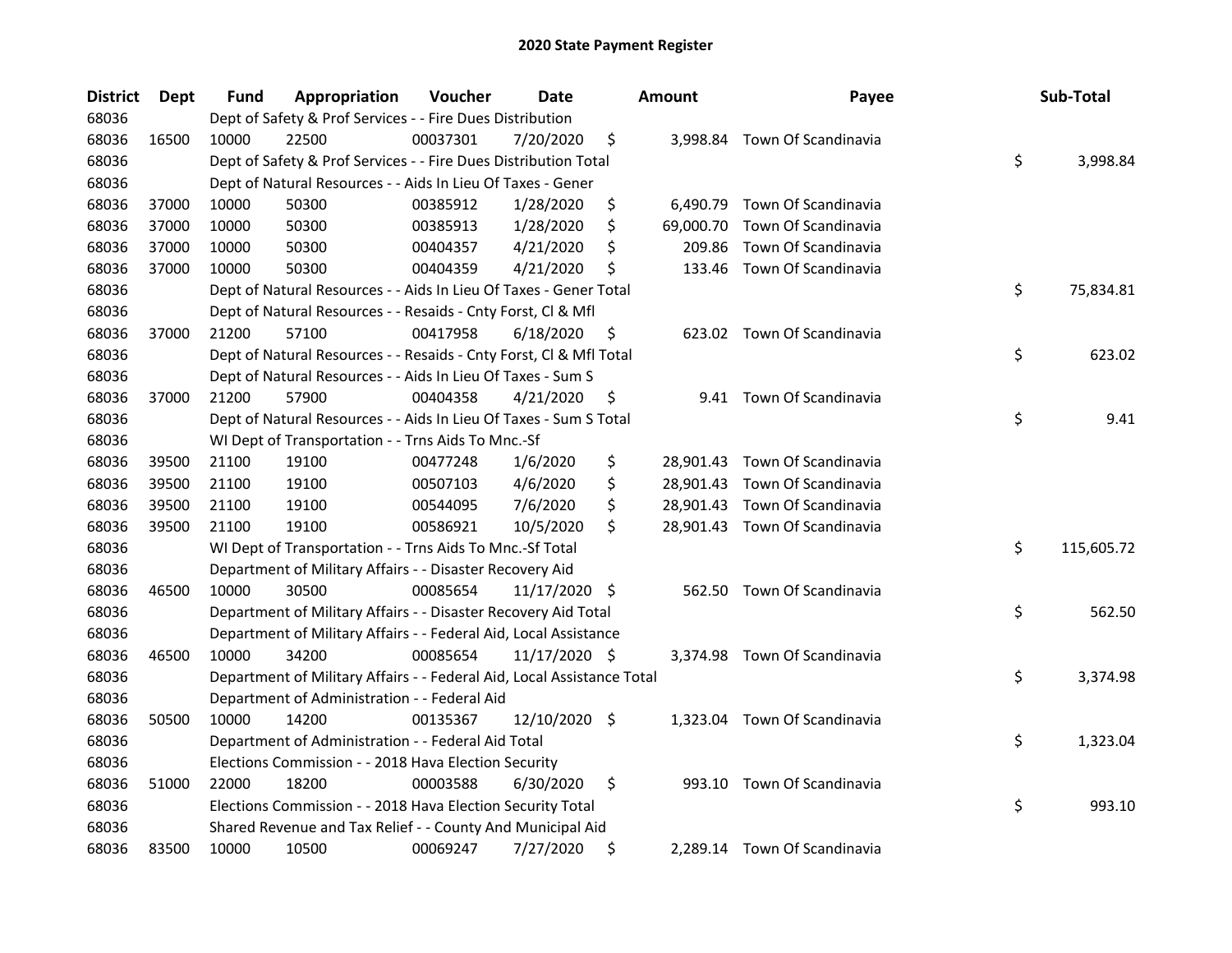| <b>District</b> | Dept  | <b>Fund</b> | Appropriation                                                    | Voucher  | Date            |   | <b>Amount</b> | Payee               |    | Sub-Total  |
|-----------------|-------|-------------|------------------------------------------------------------------|----------|-----------------|---|---------------|---------------------|----|------------|
| 68036           | 83500 | 10000       | 10500                                                            | 00073217 | $11/16/2020$ \$ |   | 12,971.81     | Town Of Scandinavia |    |            |
| 68036           |       |             | Shared Revenue and Tax Relief - - County And Municipal Aid Total |          |                 |   |               |                     | \$ | 15,260.95  |
| 68036           |       |             | Shared Revenue and Tax Relief - - Exempt Computer Aid            |          |                 |   |               |                     |    |            |
| 68036           | 83500 | 10000       | 10900                                                            | 00066280 | 7/27/2020       | S | 1.03          | Town Of Scandinavia |    |            |
| 68036           |       |             | Shared Revenue and Tax Relief - - Exempt Computer Aid Total      |          |                 |   |               |                     |    | 1.03       |
| 68036           |       |             | Shared Revenue and Tax Relief - - Utility Aid                    |          |                 |   |               |                     |    |            |
| 68036           | 83500 | 10000       | 11000                                                            | 00069247 | 7/27/2020       | Ś | 72.65         | Town Of Scandinavia |    |            |
| 68036           | 83500 | 10000       | 11000                                                            | 00073217 | 11/16/2020      | S | 424.08        | Town Of Scandinavia |    |            |
| 68036           |       |             | Shared Revenue and Tax Relief - - Utility Aid Total              |          |                 |   |               |                     | \$ | 496.73     |
| 68036           |       |             | Shared Revenue and Tax Relief - - Personal Property Aid          |          |                 |   |               |                     |    |            |
| 68036           | 83500 | 10000       | 11100                                                            | 00061710 | 5/4/2020        | Ś | 65.93         | Town Of Scandinavia |    |            |
| 68036           |       |             | Shared Revenue and Tax Relief - - Personal Property Aid Total    |          |                 |   |               |                     |    | 65.93      |
| 68036 Total     |       |             |                                                                  |          |                 |   |               |                     | Ś  | 218,150.06 |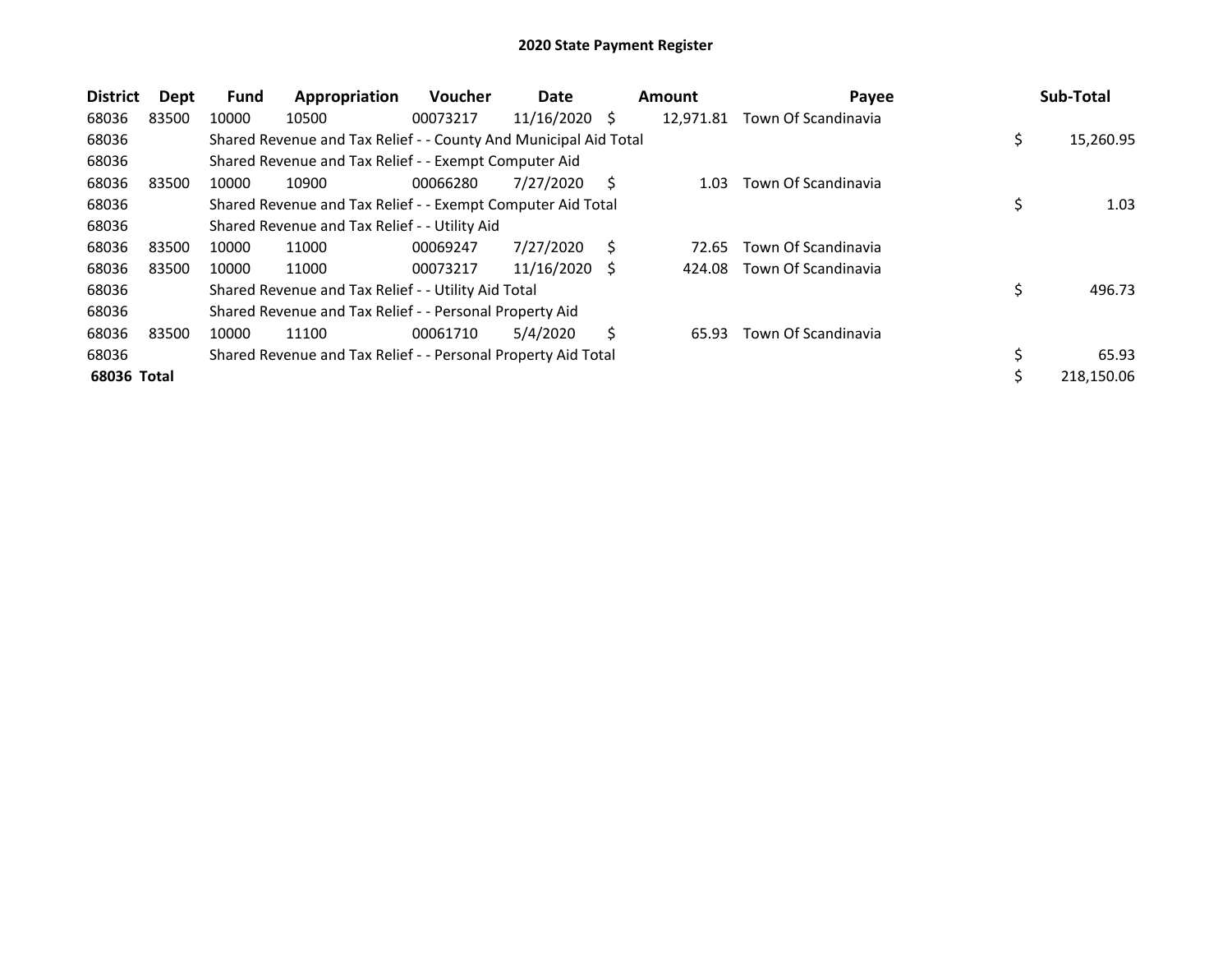| <b>District</b> | <b>Dept</b> | Fund  | Appropriation                                                           | Voucher  | <b>Date</b> |     | <b>Amount</b> | Payee                   | Sub-Total        |
|-----------------|-------------|-------|-------------------------------------------------------------------------|----------|-------------|-----|---------------|-------------------------|------------------|
| 68038           |             |       | Dept of Safety & Prof Services - - Fire Dues Distribution               |          |             |     |               |                         |                  |
| 68038           | 16500       | 10000 | 22500                                                                   | 00037302 | 7/20/2020   | \$  |               | 2,290.69 Town Of Union  |                  |
| 68038           |             |       | Dept of Safety & Prof Services - - Fire Dues Distribution Total         |          |             |     |               |                         | \$<br>2,290.69   |
| 68038           |             |       | Dept of Natural Resources - - Aids In Lieu Of Taxes - Gener             |          |             |     |               |                         |                  |
| 68038           | 37000       | 10000 | 50300                                                                   | 00385909 | 1/28/2020   | \$  |               | 590.28 Town Of Union    |                  |
| 68038           | 37000       | 10000 | 50300                                                                   | 00404303 | 4/21/2020   | \$  | 1.09          | Town Of Union           |                  |
| 68038           | 37000       | 10000 | 50300                                                                   | 00404304 | 4/21/2020   | \$  | 27.64         | Town Of Union           |                  |
| 68038           |             |       | Dept of Natural Resources - - Aids In Lieu Of Taxes - Gener Total       |          |             |     |               |                         | \$<br>619.01     |
| 68038           |             |       | Dept of Natural Resources - - Resaids - Cnty Forst, Cl & Mfl            |          |             |     |               |                         |                  |
| 68038           | 37000       | 21200 | 57100                                                                   | 00417959 | 6/18/2020   | \$  |               | 526.27 Town Of Union    |                  |
| 68038           |             |       | Dept of Natural Resources - - Resaids - Cnty Forst, Cl & Mfl Total      |          |             |     |               |                         | \$<br>526.27     |
| 68038           |             |       | WI Dept of Transportation - - Trns Aids To Mnc.-Sf                      |          |             |     |               |                         |                  |
| 68038           | 39500       | 21100 | 19100                                                                   | 00477249 | 1/6/2020    | \$  |               | 31,746.24 Town Of Union |                  |
| 68038           | 39500       | 21100 | 19100                                                                   | 00507104 | 4/6/2020    | \$  |               | 31,746.24 Town Of Union |                  |
| 68038           | 39500       | 21100 | 19100                                                                   | 00544096 | 7/6/2020    | \$  |               | 31,746.24 Town Of Union |                  |
| 68038           | 39500       | 21100 | 19100                                                                   | 00586922 | 10/5/2020   | \$  |               | 31,746.24 Town Of Union |                  |
| 68038           |             |       | WI Dept of Transportation - - Trns Aids To Mnc.-Sf Total                |          |             |     |               |                         | \$<br>126,984.96 |
| 68038           |             |       | Department of Administration - - Federal Aid                            |          |             |     |               |                         |                  |
| 68038           | 50500       | 10000 | 14200                                                                   | 00130286 | 10/2/2020   | \$  | 301.90        | Town Of Union           |                  |
| 68038           | 50500       | 10000 | 14200                                                                   | 00135368 | 12/10/2020  | \$. | 9,282.70      | Town Of Union           |                  |
| 68038           |             |       | Department of Administration - - Federal Aid Total                      |          |             |     |               |                         | \$<br>9,584.60   |
| 68038           |             |       | Elections Commission - - 2018 Hava Election Security                    |          |             |     |               |                         |                  |
| 68038           | 51000       | 22000 | 18200                                                                   | 00004400 | 9/9/2020    | \$  |               | 684.00 Town Of Union    |                  |
| 68038           |             |       | Elections Commission - - 2018 Hava Election Security Total              |          |             |     |               |                         | \$<br>684.00     |
| 68038           |             |       | Shared Revenue and Tax Relief - - County And Municipal Aid              |          |             |     |               |                         |                  |
| 68038           | 83500       | 10000 | 10500                                                                   | 00069248 | 7/27/2020   | \$. | 4,444.86      | Town Of Union           |                  |
| 68038           | 83500       | 10000 | 10500                                                                   | 00073218 | 11/16/2020  | S   |               | 25,188.26 Town Of Union |                  |
| 68038           |             |       | Shared Revenue and Tax Relief - - County And Municipal Aid Total        |          |             |     |               |                         | \$<br>29,633.12  |
| 68038           |             |       | Shared Revenue and Tax Relief - - Exempt Computer Aid                   |          |             |     |               |                         |                  |
| 68038           | 83500       | 10000 | 10900                                                                   | 00066281 | 7/27/2020   | \$  |               | 18.70 Town Of Union     |                  |
| 68038           |             |       | Shared Revenue and Tax Relief - - Exempt Computer Aid Total             |          |             |     |               |                         | \$<br>18.70      |
| 68038           |             |       | Shared Revenue and Tax Relief - - Personal Property Aid                 |          |             |     |               |                         |                  |
| 68038           | 83500       | 10000 | 11100                                                                   | 00061711 | 5/4/2020    | \$  |               | 94.32 Town Of Union     |                  |
| 68038           |             |       | Shared Revenue and Tax Relief - - Personal Property Aid Total           |          |             |     |               |                         | \$<br>94.32      |
| 68038           |             |       | Shared Revenue and Tax Relief - - State Aid; Video Service Provider Fee |          |             |     |               |                         |                  |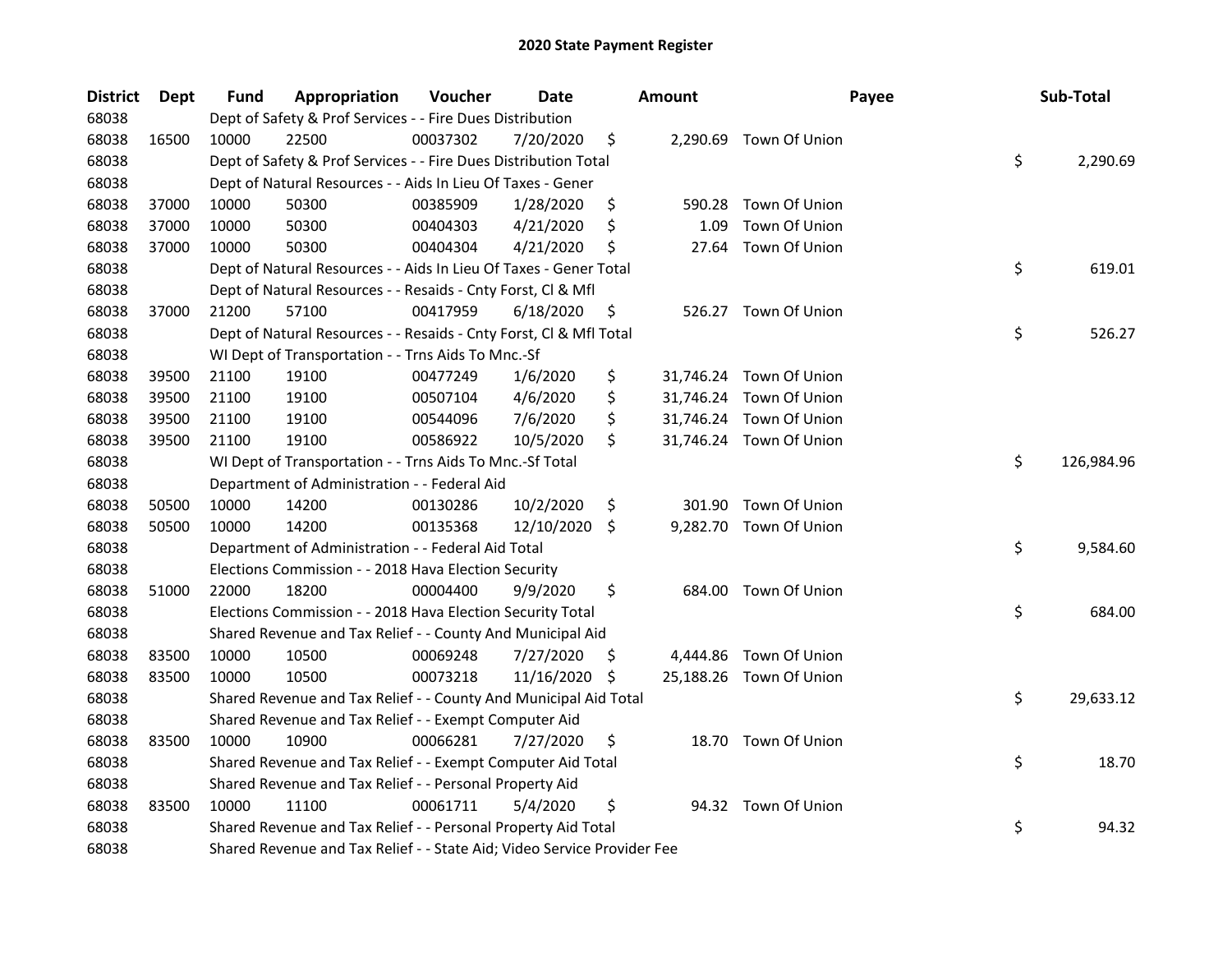| District Dept |                                                                               | Fund  | Appropriation | <b>Voucher</b> | Date         |  | Amount |               | <b>Pavee</b> | Sub-Total  |  |
|---------------|-------------------------------------------------------------------------------|-------|---------------|----------------|--------------|--|--------|---------------|--------------|------------|--|
| 68038         | 83500                                                                         | 10000 | 11200         | 00064528       | 7/27/2020 \$ |  | 81.10  | Town Of Union |              |            |  |
| 68038         | Shared Revenue and Tax Relief - - State Aid; Video Service Provider Fee Total |       |               |                |              |  |        |               |              |            |  |
| 68038 Total   |                                                                               |       |               |                |              |  |        |               |              | 170.516.77 |  |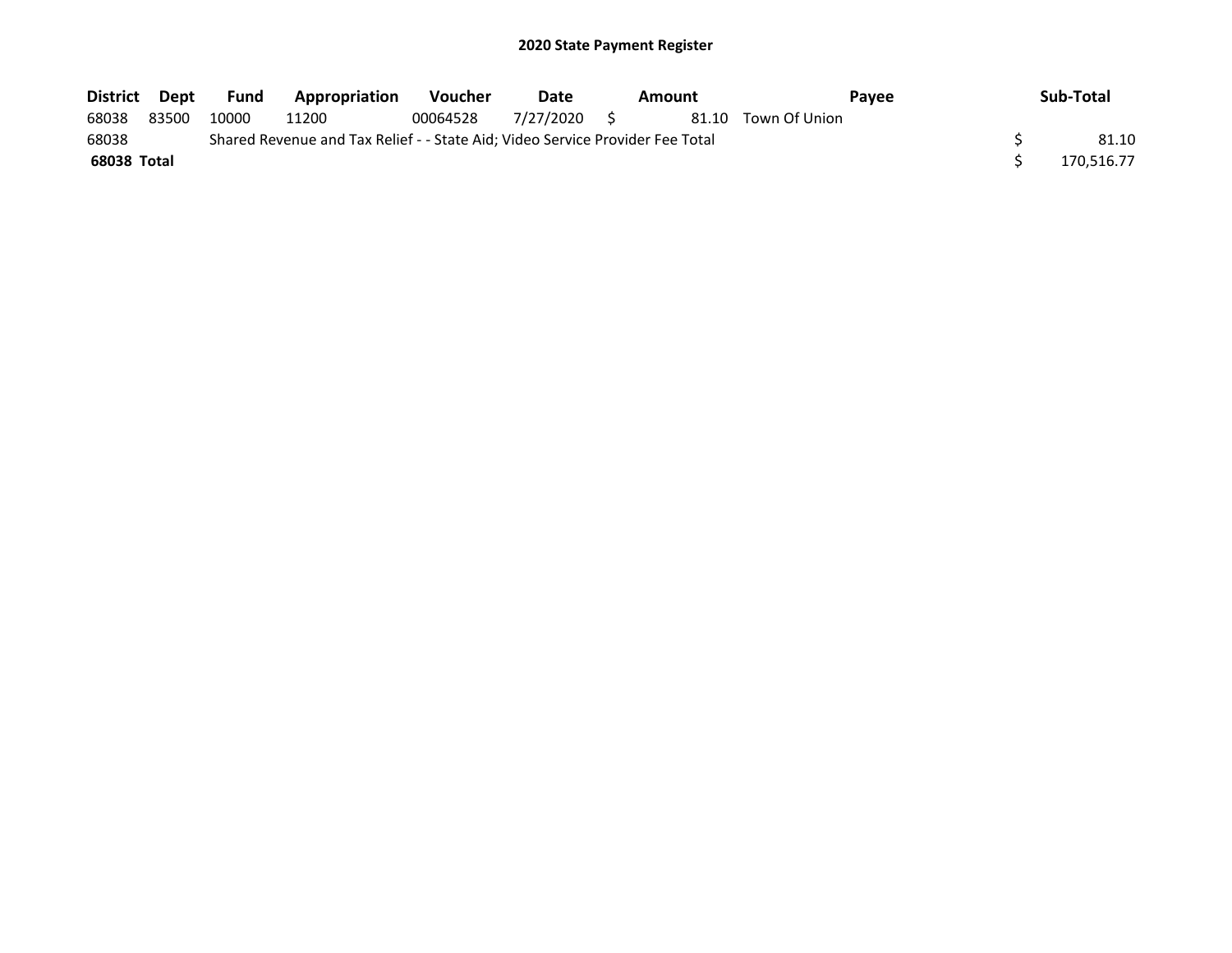| <b>District</b> | <b>Dept</b> | <b>Fund</b> | Appropriation                                                                                     | Voucher  | Date       |     | <b>Amount</b> | Payee                     | Sub-Total        |
|-----------------|-------------|-------------|---------------------------------------------------------------------------------------------------|----------|------------|-----|---------------|---------------------------|------------------|
| 68040           |             |             | Dept of Safety & Prof Services - - Fire Dues Distribution                                         |          |            |     |               |                           |                  |
| 68040           | 16500       | 10000       | 22500                                                                                             | 00037303 | 7/20/2020  | \$  | 3,969.86      | Town Of Waupaca           |                  |
| 68040           |             |             | Dept of Safety & Prof Services - - Fire Dues Distribution Total                                   |          |            |     |               |                           | \$<br>3,969.86   |
| 68040           |             |             | Dept of Natural Resources - - Resaids - Cnty Forst, Cl & Mfl                                      |          |            |     |               |                           |                  |
| 68040           | 37000       | 21200       | 57100                                                                                             | 00417960 | 6/18/2020  | \$  |               | 248.58 Town Of Waupaca    |                  |
| 68040           |             |             | Dept of Natural Resources - - Resaids - Cnty Forst, Cl & Mfl Total                                |          |            |     |               |                           | \$<br>248.58     |
| 68040           |             |             | WI Dept of Transportation - - Trns Aids To Mnc.-Sf                                                |          |            |     |               |                           |                  |
| 68040           | 39500       | 21100       | 19100                                                                                             | 00477250 | 1/6/2020   | \$  |               | 28,691.19 Town Of Waupaca |                  |
| 68040           | 39500       | 21100       | 19100                                                                                             | 00507105 | 4/6/2020   | \$  | 28,691.19     | Town Of Waupaca           |                  |
| 68040           | 39500       | 21100       | 19100                                                                                             | 00544097 | 7/6/2020   | \$  |               | 28,691.19 Town Of Waupaca |                  |
| 68040           | 39500       | 21100       | 19100                                                                                             | 00586923 | 10/5/2020  | \$  |               | 28,691.19 Town Of Waupaca |                  |
| 68040           |             |             | WI Dept of Transportation - - Trns Aids To Mnc.-Sf Total                                          |          |            |     |               |                           | \$<br>114,764.76 |
| 68040           |             |             | Department of Military Affairs - - Disaster Recovery Aid                                          |          |            |     |               |                           |                  |
| 68040           | 46500       | 10000       | 30500                                                                                             | 00075279 | 3/13/2020  | \$  | 974.96        | Town Of Waupaca           |                  |
| 68040           |             |             | Department of Military Affairs - - Disaster Recovery Aid Total                                    |          |            |     |               |                           | \$<br>974.96     |
| 68040           |             |             | Department of Military Affairs - - Federal Aid, Local Assistance                                  |          |            |     |               |                           |                  |
| 68040           | 46500       | 10000       | 34200                                                                                             | 00075279 | 3/13/2020  | \$  |               | 5,849.76 Town Of Waupaca  |                  |
| 68040           |             |             | Department of Military Affairs - - Federal Aid, Local Assistance Total                            |          |            |     |               |                           | \$<br>5,849.76   |
| 68040           |             |             | Department of Administration - - Federal Aid                                                      |          |            |     |               |                           |                  |
| 68040           | 50500       | 10000       | 14200                                                                                             | 00135369 | 12/10/2020 | -\$ |               | 19,409.97 Town Of Waupaca |                  |
| 68040           |             |             | Department of Administration - - Federal Aid Total                                                |          |            |     |               |                           | \$<br>19,409.97  |
| 68040           |             |             | Elections Commission - - 2018 Hava Election Security                                              |          |            |     |               |                           |                  |
| 68040           | 51000       | 22000       | 18200                                                                                             | 00003424 | 6/26/2020  | \$  |               | 987.60 Town Of Waupaca    |                  |
| 68040           |             |             | Elections Commission - - 2018 Hava Election Security Total                                        |          |            |     |               |                           | \$<br>987.60     |
| 68040           |             |             | Public Defender Board - - Transcript, Discovery and Records Provided to the Public Defender Board |          |            |     |               |                           |                  |
| 68040           | 55000       | 10000       | 10600                                                                                             | 00228603 | 1/3/2020   | \$  | 4.00          | Town Of Waupaca           |                  |
| 68040           | 55000       | 10000       | 10600                                                                                             | 00228604 | 1/3/2020   | \$  | 4.00          | Town Of Waupaca           |                  |
| 68040           | 55000       | 10000       | 10600                                                                                             | 00228605 | 1/3/2020   | \$  | 4.00          | Town Of Waupaca           |                  |
| 68040           | 55000       | 10000       | 10600                                                                                             | 00228606 | 1/3/2020   | \$  | 4.00          | Town Of Waupaca           |                  |
| 68040           | 55000       | 10000       | 10600                                                                                             | 00228607 | 1/3/2020   | \$  | 4.00          | Town Of Waupaca           |                  |
| 68040           | 55000       | 10000       | 10600                                                                                             | 00228608 | 1/3/2020   | \$  | 4.00          | Town Of Waupaca           |                  |
| 68040           | 55000       | 10000       | 10600                                                                                             | 00228609 | 1/3/2020   | \$  | 12.00         | Town Of Waupaca           |                  |
| 68040           | 55000       | 10000       | 10600                                                                                             | 00234911 | 2/14/2020  | \$  | 4.00          | Town Of Waupaca           |                  |
| 68040           | 55000       | 10000       | 10600                                                                                             | 00235743 | 2/21/2020  | \$  | 8.00          | Town Of Waupaca           |                  |
| 68040           | 55000       | 10000       | 10600                                                                                             | 00235744 | 2/21/2020  | \$  | 4.00          | Town Of Waupaca           |                  |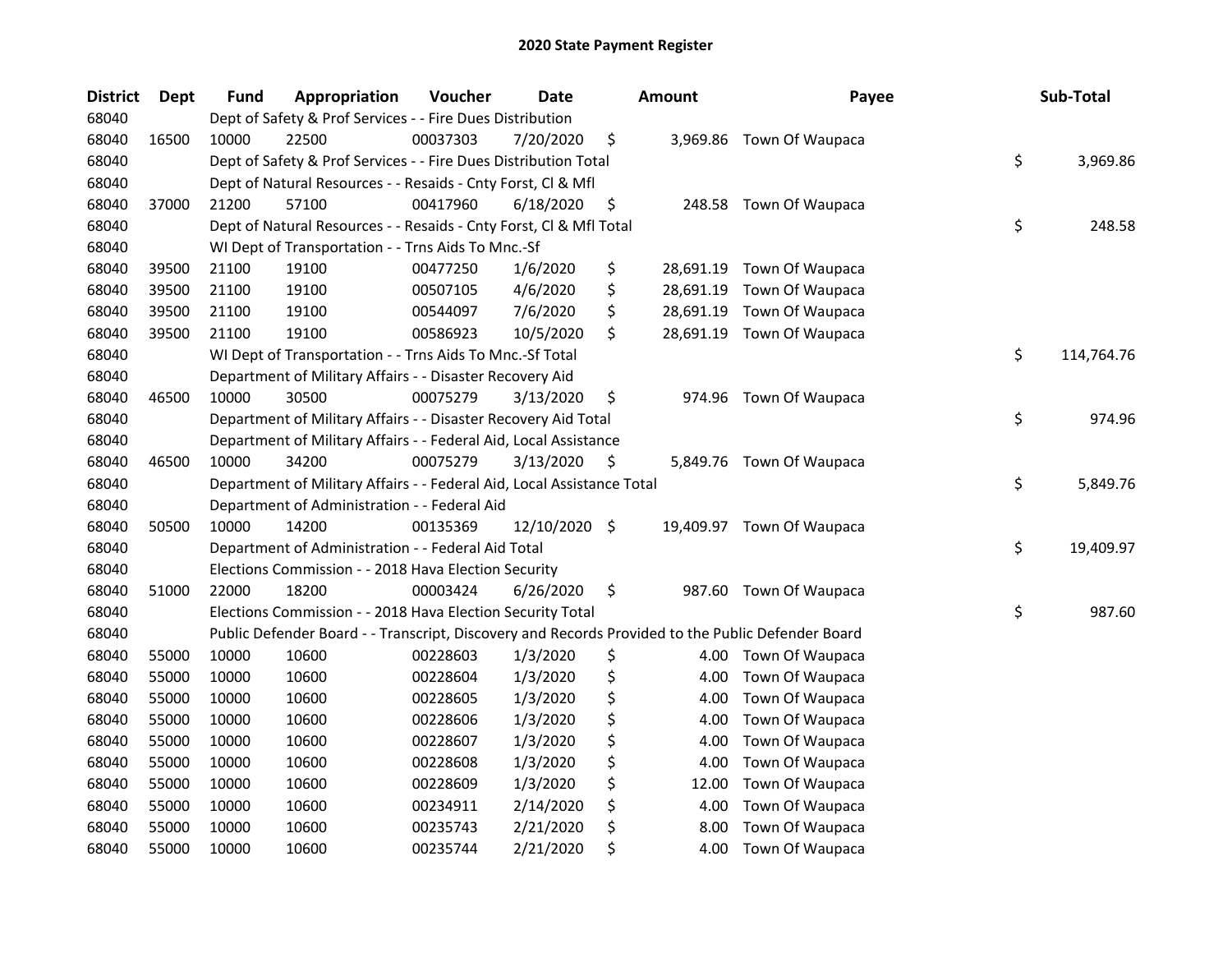| <b>District</b> | <b>Dept</b> | <b>Fund</b> | Appropriation | Voucher  | Date      | <b>Amount</b> | Payee           | Sub-Total |
|-----------------|-------------|-------------|---------------|----------|-----------|---------------|-----------------|-----------|
| 68040           | 55000       | 10000       | 10600         | 00235745 | 2/21/2020 | \$<br>4.00    | Town Of Waupaca |           |
| 68040           | 55000       | 10000       | 10600         | 00235746 | 2/21/2020 | \$<br>4.00    | Town Of Waupaca |           |
| 68040           | 55000       | 10000       | 10600         | 00235747 | 2/21/2020 | \$<br>4.00    | Town Of Waupaca |           |
| 68040           | 55000       | 10000       | 10600         | 00235748 | 2/21/2020 | \$<br>4.00    | Town Of Waupaca |           |
| 68040           | 55000       | 10000       | 10600         | 00235749 | 2/21/2020 | \$<br>4.00    | Town Of Waupaca |           |
| 68040           | 55000       | 10000       | 10600         | 00235750 | 2/21/2020 | \$<br>4.00    | Town Of Waupaca |           |
| 68040           | 55000       | 10000       | 10600         | 00235751 | 2/21/2020 | \$<br>4.00    | Town Of Waupaca |           |
| 68040           | 55000       | 10000       | 10600         | 00238216 | 3/13/2020 | \$<br>4.00    | Town Of Waupaca |           |
| 68040           | 55000       | 10000       | 10600         | 00238217 | 3/13/2020 | \$<br>4.00    | Town Of Waupaca |           |
| 68040           | 55000       | 10000       | 10600         | 00238218 | 3/13/2020 | \$<br>4.00    | Town Of Waupaca |           |
| 68040           | 55000       | 10000       | 10600         | 00238219 | 3/13/2020 | \$<br>8.00    | Town Of Waupaca |           |
| 68040           | 55000       | 10000       | 10600         | 00238220 | 3/13/2020 | \$<br>4.00    | Town Of Waupaca |           |
| 68040           | 55000       | 10000       | 10600         | 00238221 | 3/13/2020 | \$<br>12.00   | Town Of Waupaca |           |
| 68040           | 55000       | 10000       | 10600         | 00238222 | 3/13/2020 | \$<br>4.00    | Town Of Waupaca |           |
| 68040           | 55000       | 10000       | 10600         | 00238223 | 3/13/2020 | \$<br>4.00    | Town Of Waupaca |           |
| 68040           | 55000       | 10000       | 10600         | 00238224 | 3/13/2020 | \$<br>4.00    | Town Of Waupaca |           |
| 68040           | 55000       | 10000       | 10600         | 00238225 | 3/13/2020 | \$<br>3.20    | Town Of Waupaca |           |
| 68040           | 55000       | 10000       | 10600         | 00241318 | 4/1/2020  | \$<br>12.00   | Town Of Waupaca |           |
| 68040           | 55000       | 10000       | 10600         | 00241319 | 4/1/2020  | \$<br>8.00    | Town Of Waupaca |           |
| 68040           | 55000       | 10000       | 10600         | 00241320 | 4/1/2020  | \$<br>4.00    | Town Of Waupaca |           |
| 68040           | 55000       | 10000       | 10600         | 00241321 | 4/1/2020  | \$<br>4.00    | Town Of Waupaca |           |
| 68040           | 55000       | 10000       | 10600         | 00241322 | 4/1/2020  | \$<br>8.00    | Town Of Waupaca |           |
| 68040           | 55000       | 10000       | 10600         | 00241323 | 4/1/2020  | \$<br>8.00    | Town Of Waupaca |           |
| 68040           | 55000       | 10000       | 10600         | 00241324 | 4/1/2020  | \$<br>4.00    | Town Of Waupaca |           |
| 68040           | 55000       | 10000       | 10600         | 00241325 | 4/1/2020  | \$<br>4.00    | Town Of Waupaca |           |
| 68040           | 55000       | 10000       | 10600         | 00241326 | 4/1/2020  | \$<br>8.00    | Town Of Waupaca |           |
| 68040           | 55000       | 10000       | 10600         | 00241327 | 4/1/2020  | \$<br>4.00    | Town Of Waupaca |           |
| 68040           | 55000       | 10000       | 10600         | 00247446 | 5/13/2020 | \$<br>16.00   | Town Of Waupaca |           |
| 68040           | 55000       | 10000       | 10600         | 00247447 | 5/13/2020 | \$<br>4.00    | Town Of Waupaca |           |
| 68040           | 55000       | 10000       | 10600         | 00247448 | 5/13/2020 | \$<br>4.00    | Town Of Waupaca |           |
| 68040           | 55000       | 10000       | 10600         | 00250147 | 6/8/2020  | \$<br>4.00    | Town Of Waupaca |           |
| 68040           | 55000       | 10000       | 10600         | 00250148 | 6/8/2020  | \$<br>16.00   | Town Of Waupaca |           |
| 68040           | 55000       | 10000       | 10600         | 00250149 | 6/8/2020  | \$<br>8.20    | Town Of Waupaca |           |
| 68040           | 55000       | 10000       | 10600         | 00250150 | 6/8/2020  | \$<br>2.20    | Town Of Waupaca |           |
| 68040           | 55000       | 10000       | 10600         | 00250151 | 6/8/2020  | \$<br>4.00    | Town Of Waupaca |           |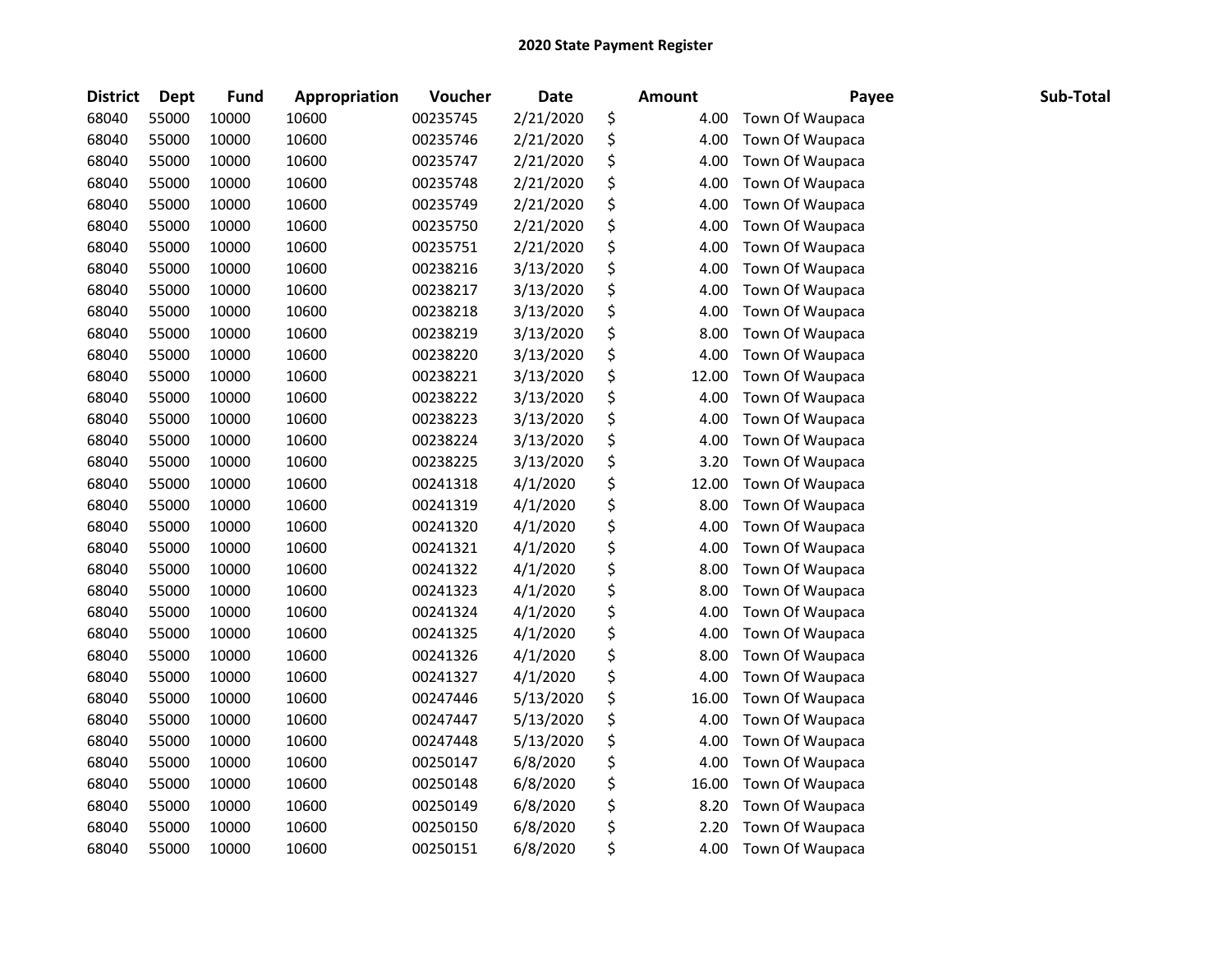| <b>District</b> | <b>Dept</b> | <b>Fund</b> | Appropriation | Voucher  | Date      | <b>Amount</b> | Payee           | Sub-Total |
|-----------------|-------------|-------------|---------------|----------|-----------|---------------|-----------------|-----------|
| 68040           | 55000       | 10000       | 10600         | 00250152 | 6/8/2020  | \$<br>8.00    | Town Of Waupaca |           |
| 68040           | 55000       | 10000       | 10600         | 00253175 | 6/23/2020 | \$<br>8.00    | Town Of Waupaca |           |
| 68040           | 55000       | 10000       | 10600         | 00253176 | 6/23/2020 | \$<br>4.00    | Town Of Waupaca |           |
| 68040           | 55000       | 10000       | 10600         | 00253177 | 6/23/2020 | \$<br>4.00    | Town Of Waupaca |           |
| 68040           | 55000       | 10000       | 10600         | 00253178 | 6/23/2020 | \$<br>4.00    | Town Of Waupaca |           |
| 68040           | 55000       | 10000       | 10600         | 00253179 | 6/23/2020 | \$<br>8.00    | Town Of Waupaca |           |
| 68040           | 55000       | 10000       | 10600         | 00253180 | 6/23/2020 | \$<br>2.20    | Town Of Waupaca |           |
| 68040           | 55000       | 10000       | 10600         | 00253181 | 6/23/2020 | \$<br>8.00    | Town Of Waupaca |           |
| 68040           | 55000       | 10000       | 10600         | 00253182 | 6/23/2020 | \$<br>4.00    | Town Of Waupaca |           |
| 68040           | 55000       | 10000       | 10600         | 00253183 | 6/23/2020 | \$<br>4.00    | Town Of Waupaca |           |
| 68040           | 55000       | 10000       | 10600         | 00254053 | 6/30/2020 | \$<br>4.00    | Town Of Waupaca |           |
| 68040           | 55000       | 10000       | 10600         | 00254054 | 6/30/2020 | \$<br>8.00    | Town Of Waupaca |           |
| 68040           | 55000       | 10000       | 10600         | 00254055 | 6/30/2020 | \$<br>4.00    | Town Of Waupaca |           |
| 68040           | 55000       | 10000       | 10600         | 00254056 | 6/30/2020 | \$<br>4.00    | Town Of Waupaca |           |
| 68040           | 55000       | 10000       | 10600         | 00255977 | 7/15/2020 | \$<br>8.00    | Town Of Waupaca |           |
| 68040           | 55000       | 10000       | 10600         | 00255978 | 7/15/2020 | \$<br>8.00    | Town Of Waupaca |           |
| 68040           | 55000       | 10000       | 10600         | 00255979 | 7/15/2020 | \$<br>8.00    | Town Of Waupaca |           |
| 68040           | 55000       | 10000       | 10600         | 00255980 | 7/15/2020 | \$<br>8.00    | Town Of Waupaca |           |
| 68040           | 55000       | 10000       | 10600         | 00255981 | 7/15/2020 | \$<br>4.00    | Town Of Waupaca |           |
| 68040           | 55000       | 10000       | 10600         | 00255982 | 7/15/2020 | \$<br>4.00    | Town Of Waupaca |           |
| 68040           | 55000       | 10000       | 10600         | 00255983 | 7/15/2020 | \$<br>4.00    | Town Of Waupaca |           |
| 68040           | 55000       | 10000       | 10600         | 00255984 | 7/15/2020 | \$<br>4.00    | Town Of Waupaca |           |
| 68040           | 55000       | 10000       | 10600         | 00255985 | 7/15/2020 | \$<br>4.00    | Town Of Waupaca |           |
| 68040           | 55000       | 10000       | 10600         | 00260384 | 9/2/2020  | \$<br>4.00    | Town Of Waupaca |           |
| 68040           | 55000       | 10000       | 10600         | 00260385 | 9/2/2020  | \$<br>12.00   | Town Of Waupaca |           |
| 68040           | 55000       | 10000       | 10600         | 00260386 | 9/2/2020  | \$<br>8.00    | Town Of Waupaca |           |
| 68040           | 55000       | 10000       | 10600         | 00260387 | 9/2/2020  | \$<br>8.00    | Town Of Waupaca |           |
| 68040           | 55000       | 10000       | 10600         | 00260388 | 9/2/2020  | \$<br>4.00    | Town Of Waupaca |           |
| 68040           | 55000       | 10000       | 10600         | 00260389 | 9/2/2020  | \$<br>16.00   | Town Of Waupaca |           |
| 68040           | 55000       | 10000       | 10600         | 00260390 | 9/2/2020  | \$<br>16.00   | Town Of Waupaca |           |
| 68040           | 55000       | 10000       | 10600         | 00260391 | 9/2/2020  | \$<br>8.00    | Town Of Waupaca |           |
| 68040           | 55000       | 10000       | 10600         | 00260392 | 9/2/2020  | \$<br>4.00    | Town Of Waupaca |           |
| 68040           | 55000       | 10000       | 10600         | 00260393 | 9/2/2020  | \$<br>4.00    | Town Of Waupaca |           |
| 68040           | 55000       | 10000       | 10600         | 00260394 | 9/2/2020  | \$<br>8.00    | Town Of Waupaca |           |
| 68040           | 55000       | 10000       | 10600         | 00260395 | 9/2/2020  | \$<br>8.00    | Town Of Waupaca |           |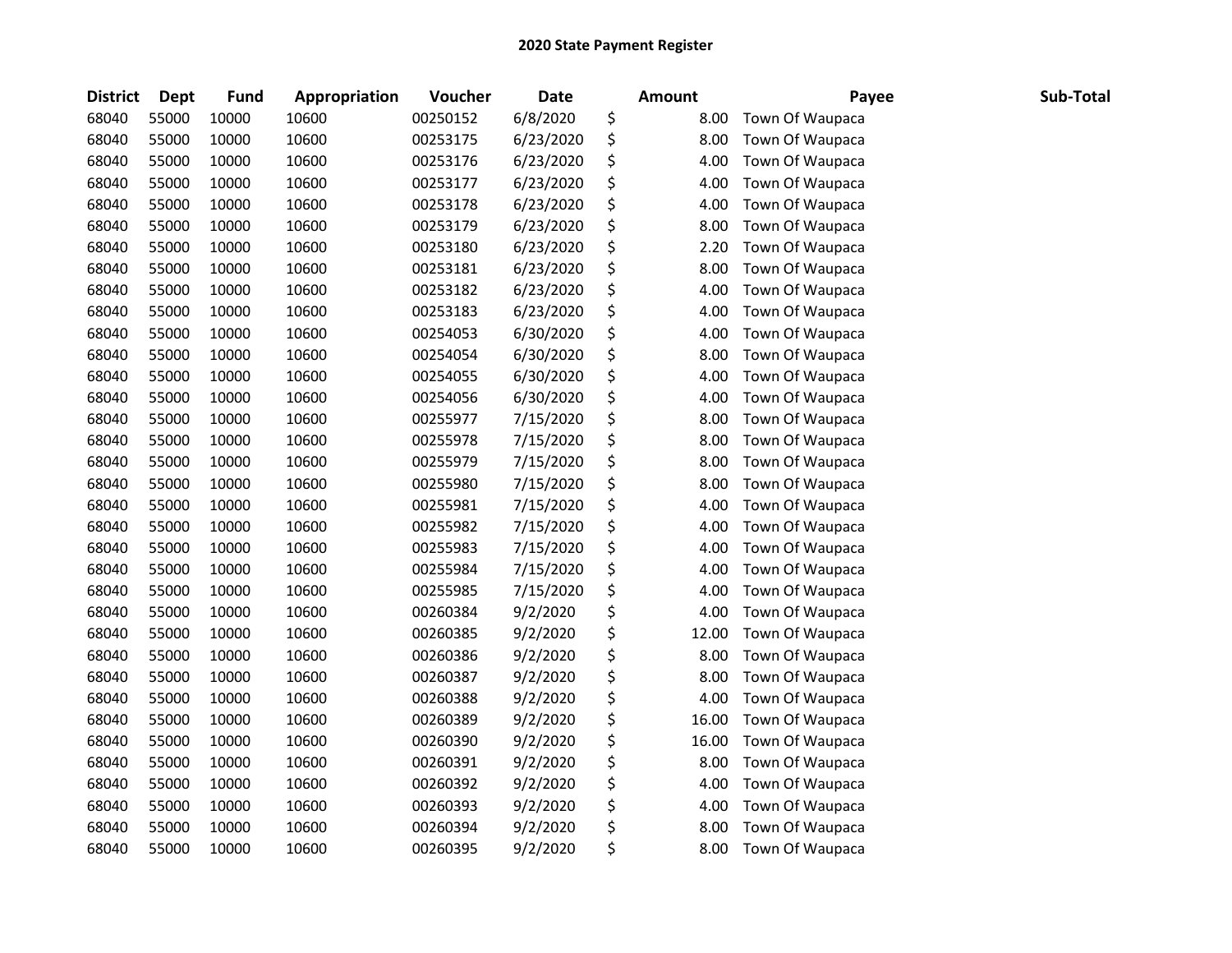| <b>District</b> | <b>Dept</b> | <b>Fund</b> | Appropriation | Voucher  | Date       | <b>Amount</b> | Payee           | Sub-Total |
|-----------------|-------------|-------------|---------------|----------|------------|---------------|-----------------|-----------|
| 68040           | 55000       | 10000       | 10600         | 00260396 | 9/2/2020   | \$<br>4.00    | Town Of Waupaca |           |
| 68040           | 55000       | 10000       | 10600         | 00260397 | 9/2/2020   | \$<br>8.00    | Town Of Waupaca |           |
| 68040           | 55000       | 10000       | 10600         | 00264768 | 10/19/2020 | \$<br>8.00    | Town Of Waupaca |           |
| 68040           | 55000       | 10000       | 10600         | 00264769 | 10/19/2020 | \$<br>4.00    | Town Of Waupaca |           |
| 68040           | 55000       | 10000       | 10600         | 00264770 | 10/19/2020 | \$<br>4.00    | Town Of Waupaca |           |
| 68040           | 55000       | 10000       | 10600         | 00264771 | 10/19/2020 | \$<br>4.00    | Town Of Waupaca |           |
| 68040           | 55000       | 10000       | 10600         | 00264772 | 10/19/2020 | \$<br>8.00    | Town Of Waupaca |           |
| 68040           | 55000       | 10000       | 10600         | 00264773 | 10/19/2020 | \$<br>8.00    | Town Of Waupaca |           |
| 68040           | 55000       | 10000       | 10600         | 00264774 | 10/19/2020 | \$<br>4.00    | Town Of Waupaca |           |
| 68040           | 55000       | 10000       | 10600         | 00264775 | 10/19/2020 | \$<br>4.00    | Town Of Waupaca |           |
| 68040           | 55000       | 10000       | 10600         | 00264776 | 10/19/2020 | \$<br>4.00    | Town Of Waupaca |           |
| 68040           | 55000       | 10000       | 10600         | 00264777 | 10/19/2020 | \$<br>4.00    | Town Of Waupaca |           |
| 68040           | 55000       | 10000       | 10600         | 00264778 | 10/19/2020 | \$<br>4.00    | Town Of Waupaca |           |
| 68040           | 55000       | 10000       | 10600         | 00264779 | 10/19/2020 | \$<br>4.00    | Town Of Waupaca |           |
| 68040           | 55000       | 10000       | 10600         | 00265254 | 10/23/2020 | \$<br>4.00    | Town Of Waupaca |           |
| 68040           | 55000       | 10000       | 10600         | 00265255 | 10/23/2020 | \$<br>8.00    | Town Of Waupaca |           |
| 68040           | 55000       | 10000       | 10600         | 00265256 | 10/23/2020 | \$<br>20.00   | Town Of Waupaca |           |
| 68040           | 55000       | 10000       | 10600         | 00265257 | 10/23/2020 | \$<br>4.00    | Town Of Waupaca |           |
| 68040           | 55000       | 10000       | 10600         | 00265258 | 10/23/2020 | \$<br>4.00    | Town Of Waupaca |           |
| 68040           | 55000       | 10000       | 10600         | 00265259 | 10/23/2020 | \$<br>4.00    | Town Of Waupaca |           |
| 68040           | 55000       | 10000       | 10600         | 00265260 | 10/23/2020 | \$<br>4.00    | Town Of Waupaca |           |
| 68040           | 55000       | 10000       | 10600         | 00265261 | 10/23/2020 | \$<br>4.00    | Town Of Waupaca |           |
| 68040           | 55000       | 10000       | 10600         | 00265262 | 10/23/2020 | \$<br>8.00    | Town Of Waupaca |           |
| 68040           | 55000       | 10000       | 10600         | 00265263 | 10/23/2020 | \$<br>4.00    | Town Of Waupaca |           |
| 68040           | 55000       | 10000       | 10600         | 00265264 | 10/23/2020 | \$<br>4.00    | Town Of Waupaca |           |
| 68040           | 55000       | 10000       | 10600         | 00265265 | 10/23/2020 | \$<br>4.00    | Town Of Waupaca |           |
| 68040           | 55000       | 10000       | 10600         | 00265266 | 10/23/2020 | \$<br>4.00    | Town Of Waupaca |           |
| 68040           | 55000       | 10000       | 10600         | 00265267 | 10/23/2020 | \$<br>4.00    | Town Of Waupaca |           |
| 68040           | 55000       | 10000       | 10600         | 00265268 | 10/23/2020 | \$<br>4.00    | Town Of Waupaca |           |
| 68040           | 55000       | 10000       | 10600         | 00270749 | 12/11/2020 | \$<br>8.00    | Town Of Waupaca |           |
| 68040           | 55000       | 10000       | 10600         | 00270750 | 12/11/2020 | \$<br>8.00    | Town Of Waupaca |           |
| 68040           | 55000       | 10000       | 10600         | 00270751 | 12/11/2020 | \$<br>8.00    | Town Of Waupaca |           |
| 68040           | 55000       | 10000       | 10600         | 00270905 | 12/15/2020 | \$<br>8.00    | Town Of Waupaca |           |
| 68040           | 55000       | 10000       | 10600         | 00270906 | 12/15/2020 | \$<br>4.00    | Town Of Waupaca |           |
| 68040           | 55000       | 10000       | 10600         | 00270907 | 12/15/2020 | \$<br>4.00    | Town Of Waupaca |           |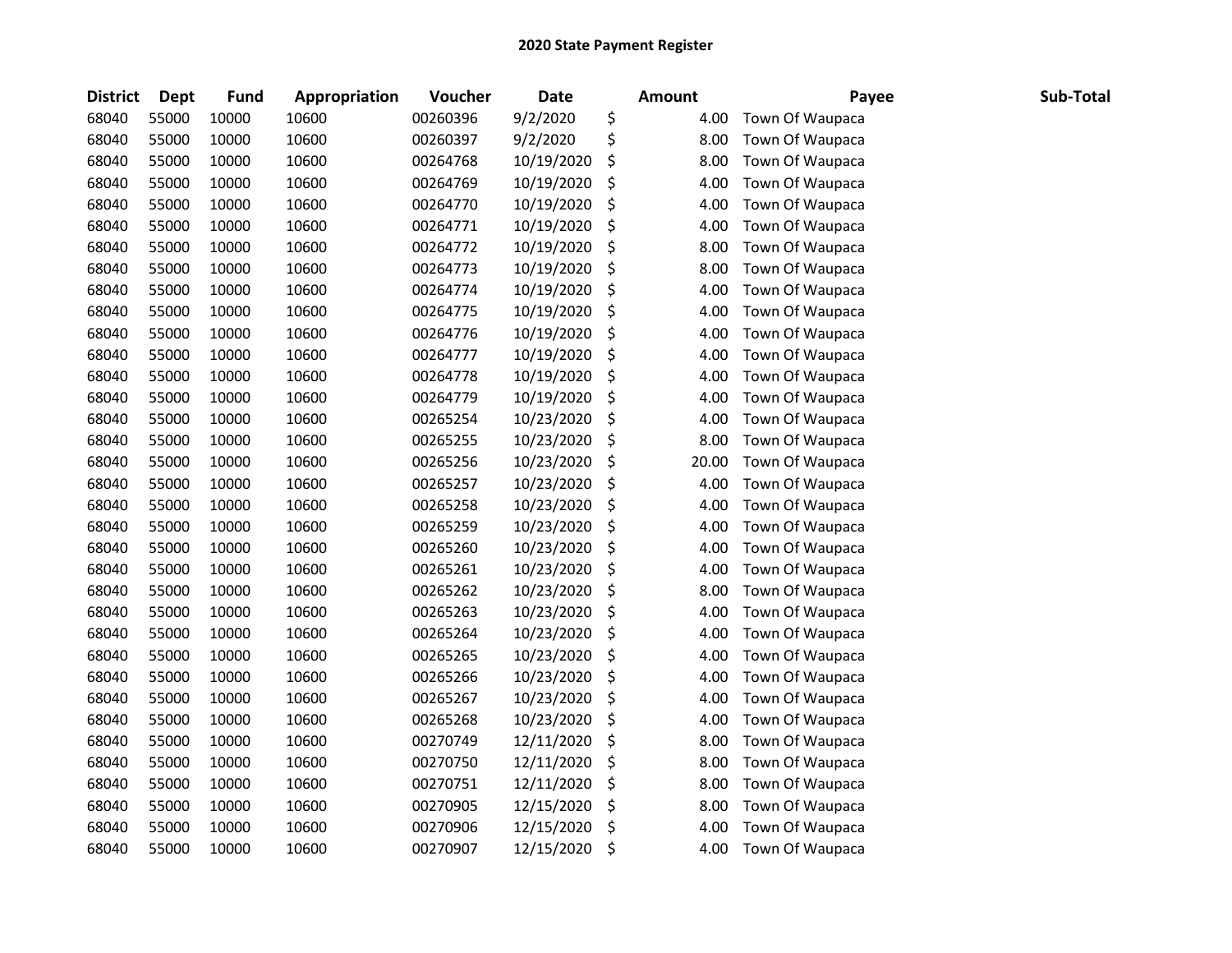| <b>District</b> | Dept  | <b>Fund</b> | Appropriation                                                    | <b>Voucher</b> | Date       |     | <b>Amount</b> | Payee                                                                                                   | Sub-Total        |
|-----------------|-------|-------------|------------------------------------------------------------------|----------------|------------|-----|---------------|---------------------------------------------------------------------------------------------------------|------------------|
| 68040           | 55000 | 10000       | 10600                                                            | 00270908       | 12/15/2020 | -S  | 8.00          | Town Of Waupaca                                                                                         |                  |
| 68040           | 55000 | 10000       | 10600                                                            | 00270909       | 12/15/2020 | - S | 4.00          | Town Of Waupaca                                                                                         |                  |
| 68040           | 55000 | 10000       | 10600                                                            | 00270910       | 12/15/2020 | S   | 4.00          | Town Of Waupaca                                                                                         |                  |
| 68040           | 55000 | 10000       | 10600                                                            | 00270911       | 12/15/2020 | S   | 4.00          | Town Of Waupaca                                                                                         |                  |
| 68040           | 55000 | 10000       | 10600                                                            | 00270912       | 12/15/2020 | S   | 8.00          | Town Of Waupaca                                                                                         |                  |
| 68040           | 55000 | 10000       | 10600                                                            | 00270913       | 12/15/2020 | -S  | 4.00          | Town Of Waupaca                                                                                         |                  |
| 68040           |       |             |                                                                  |                |            |     |               | Public Defender Board - - Transcript, Discovery and Records Provided to the Public Defender Board Total | \$<br>707.80     |
| 68040           |       |             | Shared Revenue and Tax Relief - - County And Municipal Aid       |                |            |     |               |                                                                                                         |                  |
| 68040           | 83500 | 10000       | 10500                                                            | 00069249       | 7/27/2020  | S.  | 5.574.92      | Town Of Waupaca                                                                                         |                  |
| 68040           | 83500 | 10000       | 10500                                                            | 00073219       | 11/16/2020 | -\$ | 31,591.20     | Town Of Waupaca                                                                                         |                  |
| 68040           |       |             | Shared Revenue and Tax Relief - - County And Municipal Aid Total |                |            |     |               |                                                                                                         | \$<br>37,166.12  |
| 68040           |       |             | Shared Revenue and Tax Relief - - Exempt Computer Aid            |                |            |     |               |                                                                                                         |                  |
| 68040           | 83500 | 10000       | 10900                                                            | 00066282       | 7/27/2020  | \$  | 101.85        | Town Of Waupaca                                                                                         |                  |
| 68040           |       |             | Shared Revenue and Tax Relief - - Exempt Computer Aid Total      |                |            |     |               |                                                                                                         | \$<br>101.85     |
| 68040           |       |             | Shared Revenue and Tax Relief - - Utility Aid                    |                |            |     |               |                                                                                                         |                  |
| 68040           | 83500 | 10000       | 11000                                                            | 00069249       | 7/27/2020  | \$  | 104.52        | Town Of Waupaca                                                                                         |                  |
| 68040           | 83500 | 10000       | 11000                                                            | 00073219       | 11/16/2020 | -S  | 616.87        | Town Of Waupaca                                                                                         |                  |
| 68040           |       |             | Shared Revenue and Tax Relief - - Utility Aid Total              |                |            |     |               |                                                                                                         | \$<br>721.39     |
| 68040           |       |             | Shared Revenue and Tax Relief - - Personal Property Aid          |                |            |     |               |                                                                                                         |                  |
| 68040           | 83500 | 10000       | 11100                                                            | 00061712       | 5/4/2020   | \$  | 294.93        | Town Of Waupaca                                                                                         |                  |
| 68040           |       |             | Shared Revenue and Tax Relief - - Personal Property Aid Total    |                |            |     |               |                                                                                                         | \$<br>294.93     |
| 68040 Total     |       |             |                                                                  |                |            |     |               |                                                                                                         | \$<br>185,197.58 |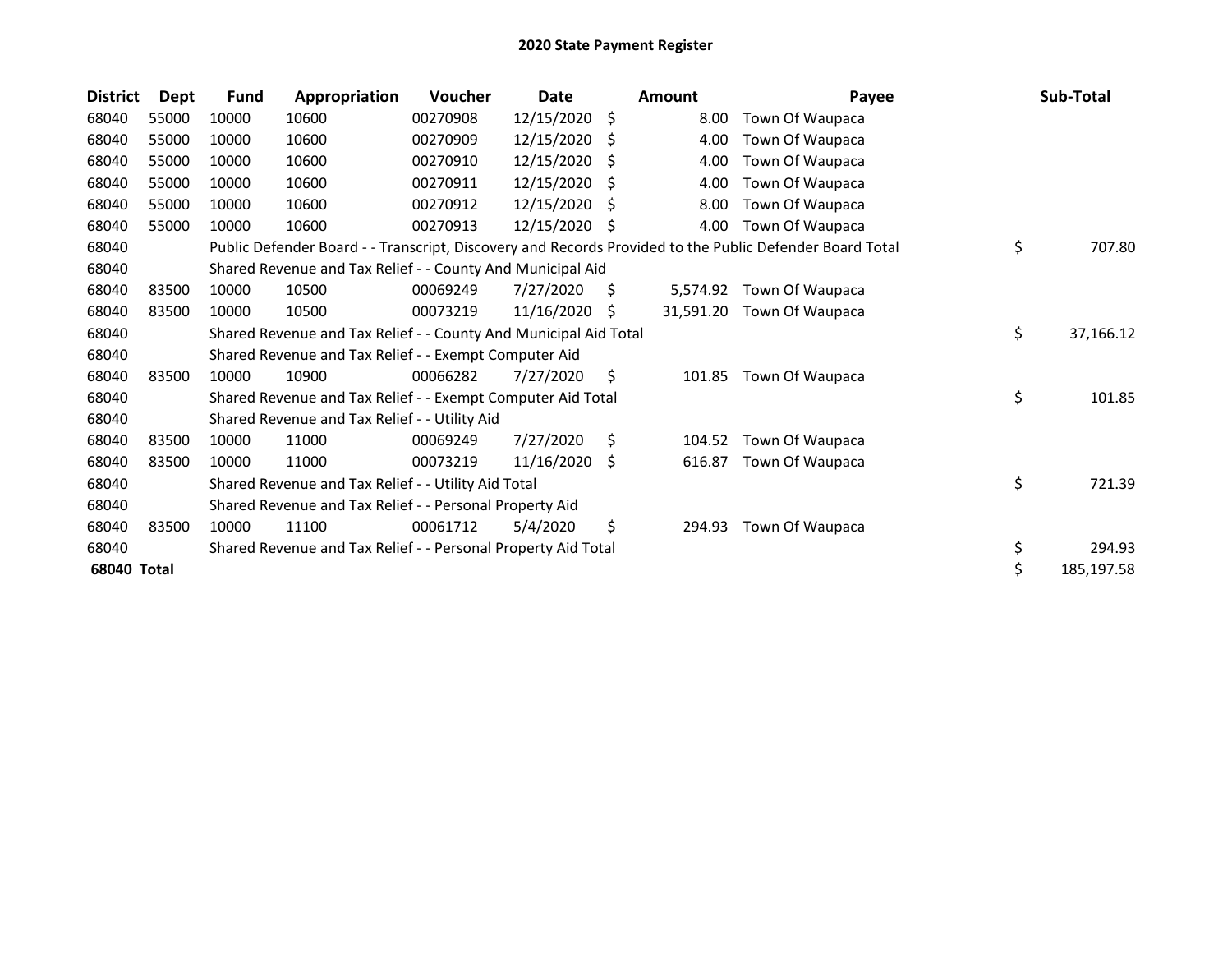| <b>District</b> | Dept  | Fund  | Appropriation                                                      | Voucher  | Date       |     | Amount    | Payee                       | Sub-Total       |
|-----------------|-------|-------|--------------------------------------------------------------------|----------|------------|-----|-----------|-----------------------------|-----------------|
| 68042           |       |       | Dept of Safety & Prof Services - - Fire Dues Distribution          |          |            |     |           |                             |                 |
| 68042           | 16500 | 10000 | 22500                                                              | 00037304 | 7/20/2020  | \$  | 2,339.59  | Town Of Weyauwega           |                 |
| 68042           |       |       | Dept of Safety & Prof Services - - Fire Dues Distribution Total    |          |            |     |           |                             | \$<br>2,339.59  |
| 68042           |       |       | Dept of Natural Resources - - Aids In Lieu Of Taxes - Gener        |          |            |     |           |                             |                 |
| 68042           | 37000 | 10000 | 50300                                                              | 00385956 | 1/28/2020  | \$  | 1,940.13  | Town Of Weyauwega           |                 |
| 68042           | 37000 | 10000 | 50300                                                              | 00385957 | 1/28/2020  | Ś   | 6,447.94  | Town Of Weyauwega           |                 |
| 68042           |       |       | Dept of Natural Resources - - Aids In Lieu Of Taxes - Gener Total  |          |            |     |           |                             | \$<br>8,388.07  |
| 68042           |       |       | Dept of Natural Resources - - Resaids - Cnty Forst, CI & Mfl       |          |            |     |           |                             |                 |
| 68042           | 37000 | 21200 | 57100                                                              | 00417961 | 6/18/2020  | \$, |           | 216.91 Town Of Weyauwega    |                 |
| 68042           |       |       | Dept of Natural Resources - - Resaids - Cnty Forst, Cl & Mfl Total |          |            |     |           |                             | \$<br>216.91    |
| 68042           |       |       | WI Dept of Transportation - - Trns Aids To Mnc.-Sf                 |          |            |     |           |                             |                 |
| 68042           | 39500 | 21100 | 19100                                                              | 00477251 | 1/6/2020   | \$  |           | 12,522.42 Town Of Weyauwega |                 |
| 68042           | 39500 | 21100 | 19100                                                              | 00507106 | 4/6/2020   | \$  |           | 12,522.42 Town Of Weyauwega |                 |
| 68042           | 39500 | 21100 | 19100                                                              | 00544098 | 7/6/2020   | \$  |           | 12,522.42 Town Of Weyauwega |                 |
| 68042           | 39500 | 21100 | 19100                                                              | 00586924 | 10/5/2020  | \$  |           | 12,522.42 Town Of Weyauwega |                 |
| 68042           |       |       | WI Dept of Transportation - - Trns Aids To Mnc.-Sf Total           |          |            |     |           |                             | \$<br>50,089.68 |
| 68042           |       |       | Shared Revenue and Tax Relief - - County And Municipal Aid         |          |            |     |           |                             |                 |
| 68042           | 83500 | 10000 | 10500                                                              | 00069250 | 7/27/2020  | S.  | 4,743.95  | Town Of Weyauwega           |                 |
| 68042           | 83500 | 10000 | 10500                                                              | 00073220 | 11/16/2020 | Ŝ.  | 26.882.37 | Town Of Weyauwega           |                 |
| 68042           |       |       | Shared Revenue and Tax Relief - - County And Municipal Aid Total   |          |            |     |           |                             | \$<br>31,626.32 |
| 68042           |       |       | Shared Revenue and Tax Relief - - Exempt Computer Aid              |          |            |     |           |                             |                 |
| 68042           | 83500 | 10000 | 10900                                                              | 00066283 | 7/27/2020  | \$  | 40.53     | Town Of Weyauwega           |                 |
| 68042           |       |       | Shared Revenue and Tax Relief - - Exempt Computer Aid Total        |          |            |     |           |                             | \$<br>40.53     |
| 68042           |       |       | Shared Revenue and Tax Relief - - Personal Property Aid            |          |            |     |           |                             |                 |
| 68042           | 83500 | 10000 | 11100                                                              | 00061713 | 5/4/2020   | \$  | 290.55    | Town Of Weyauwega           |                 |
| 68042           |       |       | Shared Revenue and Tax Relief - - Personal Property Aid Total      |          |            |     |           |                             | \$<br>290.55    |
| 68042 Total     |       |       |                                                                    |          |            |     |           |                             | \$<br>92,991.65 |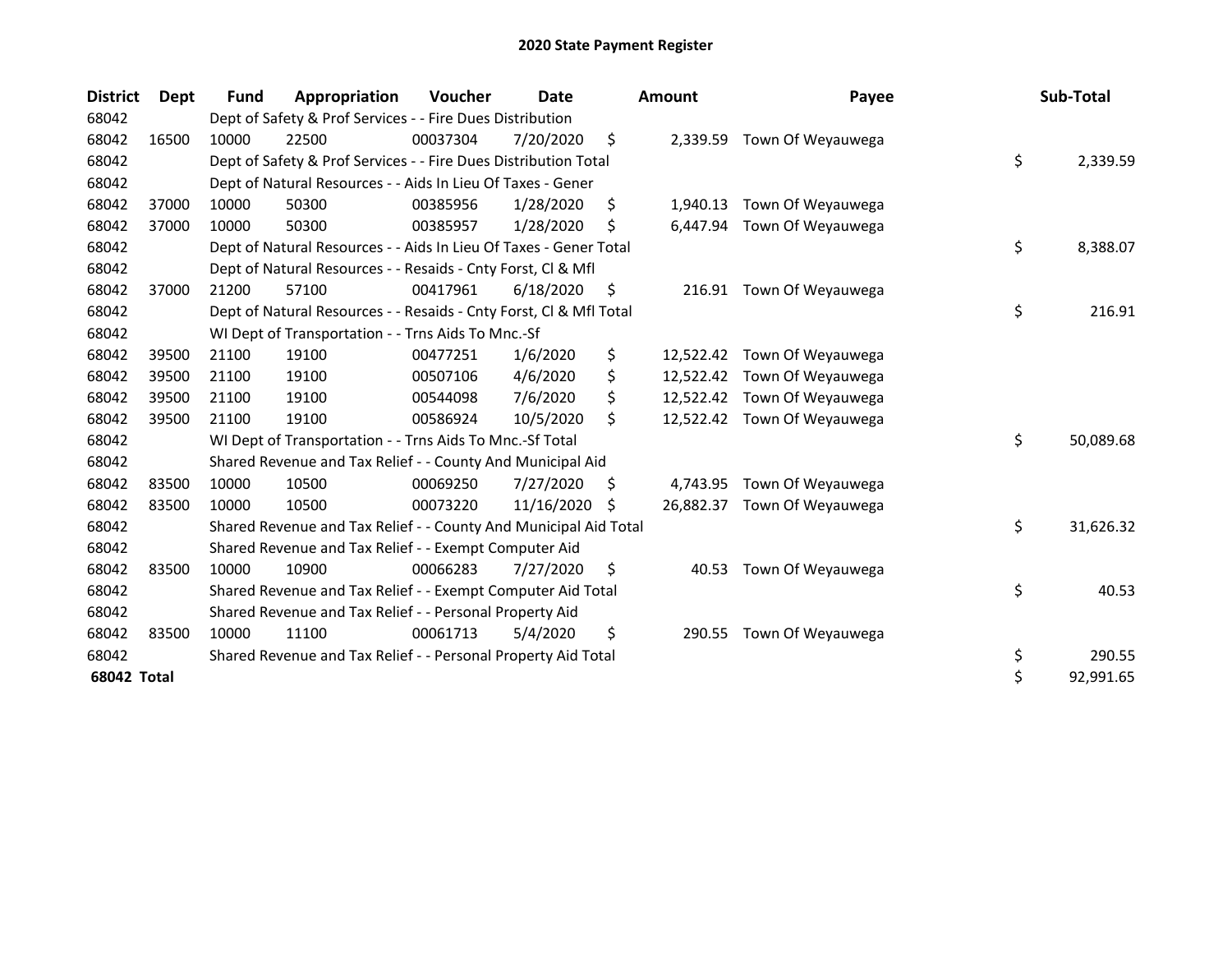| <b>District</b> | Dept  | Fund  | Appropriation                                                      | Voucher  | <b>Date</b>   | <b>Amount</b>  | Payee                     | Sub-Total       |
|-----------------|-------|-------|--------------------------------------------------------------------|----------|---------------|----------------|---------------------------|-----------------|
| 68044           |       |       | Dept of Safety & Prof Services - - Fire Dues Distribution          |          |               |                |                           |                 |
| 68044           | 16500 | 10000 | 22500                                                              | 00037305 | 7/20/2020     | \$             | 1,092.20 Town Of Wyoming  |                 |
| 68044           |       |       | Dept of Safety & Prof Services - - Fire Dues Distribution Total    |          |               |                |                           | \$<br>1,092.20  |
| 68044           |       |       | Dept of Natural Resources - - Aids In Lieu Of Taxes - Gener        |          |               |                |                           |                 |
| 68044           | 37000 | 10000 | 50300                                                              | 00404340 | 4/21/2020     | \$<br>77.39    | Town Of Wyoming           |                 |
| 68044           | 37000 | 10000 | 50300                                                              | 00404341 | 4/21/2020     | \$             | 225.42 Town Of Wyoming    |                 |
| 68044           |       |       | Dept of Natural Resources - - Aids In Lieu Of Taxes - Gener Total  |          |               |                |                           | \$<br>302.81    |
| 68044           |       |       | Dept of Natural Resources - - Resaids - Cnty Forst, Cl & Mfl       |          |               |                |                           |                 |
| 68044           | 37000 | 21200 | 57100                                                              | 00417962 | 6/18/2020     | \$             | 2,657.15 Town Of Wyoming  |                 |
| 68044           |       |       | Dept of Natural Resources - - Resaids - Cnty Forst, Cl & Mfl Total |          |               |                |                           | \$<br>2,657.15  |
| 68044           |       |       | Dept of Natural Resources - - Aids In Lieu Of Taxes - Sum S        |          |               |                |                           |                 |
| 68044           | 37000 | 21200 | 57900                                                              | 00404342 | 4/21/2020     | \$             | 46.23 Town Of Wyoming     |                 |
| 68044           |       |       | Dept of Natural Resources - - Aids In Lieu Of Taxes - Sum S Total  |          |               |                |                           | \$<br>46.23     |
| 68044           |       |       | Dept of Natural Resources - - Fin Asst For Responsible Units       |          |               |                |                           |                 |
| 68044           | 37000 | 27400 | 67000                                                              | 00412686 | 5/29/2020     | \$             | 1,015.70 Town Of Wyoming  |                 |
| 68044           |       |       | Dept of Natural Resources - - Fin Asst For Responsible Units Total |          |               |                |                           | \$<br>1,015.70  |
| 68044           |       |       | WI Dept of Transportation - - Trns Aids To Mnc.-Sf                 |          |               |                |                           |                 |
| 68044           | 39500 | 21100 | 19100                                                              | 00477252 | 1/6/2020      | \$             | 12,259.62 Town Of Wyoming |                 |
| 68044           | 39500 | 21100 | 19100                                                              | 00507107 | 4/6/2020      | \$             | 12,259.62 Town Of Wyoming |                 |
| 68044           | 39500 | 21100 | 19100                                                              | 00544099 | 7/6/2020      | \$             | 12,259.62 Town Of Wyoming |                 |
| 68044           | 39500 | 21100 | 19100                                                              | 00586925 | 10/5/2020     | \$             | 12,259.62 Town Of Wyoming |                 |
| 68044           |       |       | WI Dept of Transportation - - Trns Aids To Mnc.-Sf Total           |          |               |                |                           | \$<br>49,038.48 |
| 68044           |       |       | Department of Administration - - Federal Aid                       |          |               |                |                           |                 |
| 68044           | 50500 | 10000 | 14200                                                              | 00135370 | 12/10/2020    | \$<br>5,267.00 | Town Of Wyoming           |                 |
| 68044           | 50500 | 10000 | 14200                                                              | 00136631 | 12/17/2020 \$ | 559.00         | Town Of Wyoming           |                 |
| 68044           |       |       | Department of Administration - - Federal Aid Total                 |          |               |                |                           | \$<br>5,826.00  |
| 68044           |       |       | Elections Commission - - 2018 Hava Election Security               |          |               |                |                           |                 |
| 68044           | 51000 | 22000 | 18200                                                              | 00003050 | 1/14/2020     | \$             | 1,200.00 Town Of Wyoming  |                 |
| 68044           |       |       | Elections Commission - - 2018 Hava Election Security Total         |          |               |                |                           | \$<br>1,200.00  |
| 68044           |       |       | Shared Revenue and Tax Relief - - County And Municipal Aid         |          |               |                |                           |                 |
| 68044           | 83500 | 10000 | 10500                                                              | 00073221 | 11/16/2020 \$ |                | 9,440.91 Town Of Wyoming  |                 |
| 68044           |       |       | Shared Revenue and Tax Relief - - County And Municipal Aid Total   |          |               |                |                           | \$<br>9,440.91  |
| 68044           |       |       | Shared Revenue and Tax Relief - - Exempt Computer Aid              |          |               |                |                           |                 |
| 68044           | 83500 | 10000 | 10900                                                              | 00066284 | 7/27/2020     | \$<br>4.16     | Town Of Wyoming           |                 |
| 68044           |       |       | Shared Revenue and Tax Relief - - Exempt Computer Aid Total        |          |               |                |                           | \$<br>4.16      |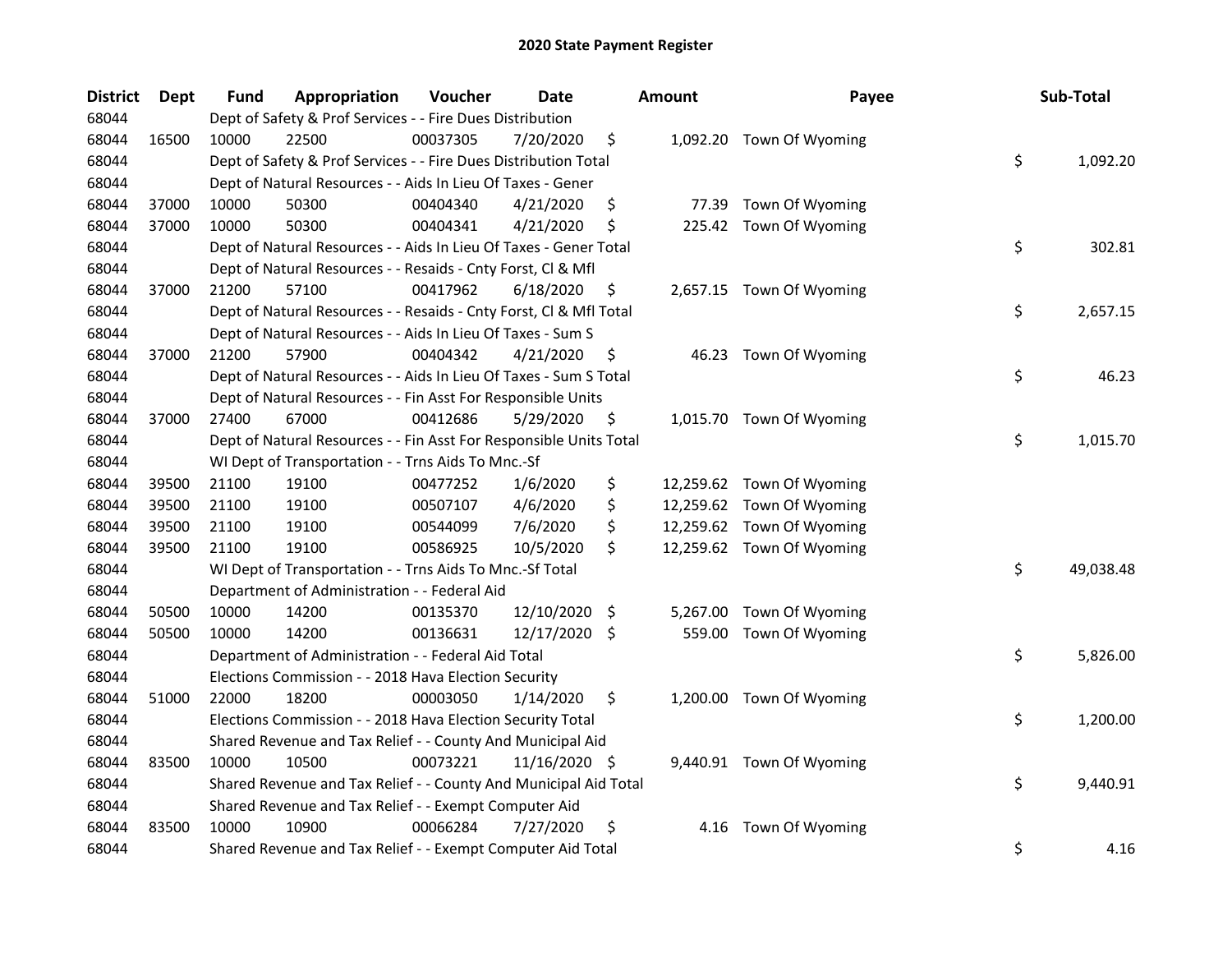| <b>District</b> | <b>Dept</b> | <b>Fund</b> | Appropriation                                                 | <b>Voucher</b> | Date     | Amount | <b>Pavee</b>          | Sub-Total |
|-----------------|-------------|-------------|---------------------------------------------------------------|----------------|----------|--------|-----------------------|-----------|
| 68044           |             |             | Shared Revenue and Tax Relief - - Personal Property Aid       |                |          |        |                       |           |
| 68044           | 83500       | 10000       | 11100                                                         | 00061714       | 5/4/2020 |        | 24.80 Town Of Wyoming |           |
| 68044           |             |             | Shared Revenue and Tax Relief - - Personal Property Aid Total |                |          |        |                       | 24.80     |
| 68044 Total     |             |             |                                                               |                |          |        |                       | 70.648.44 |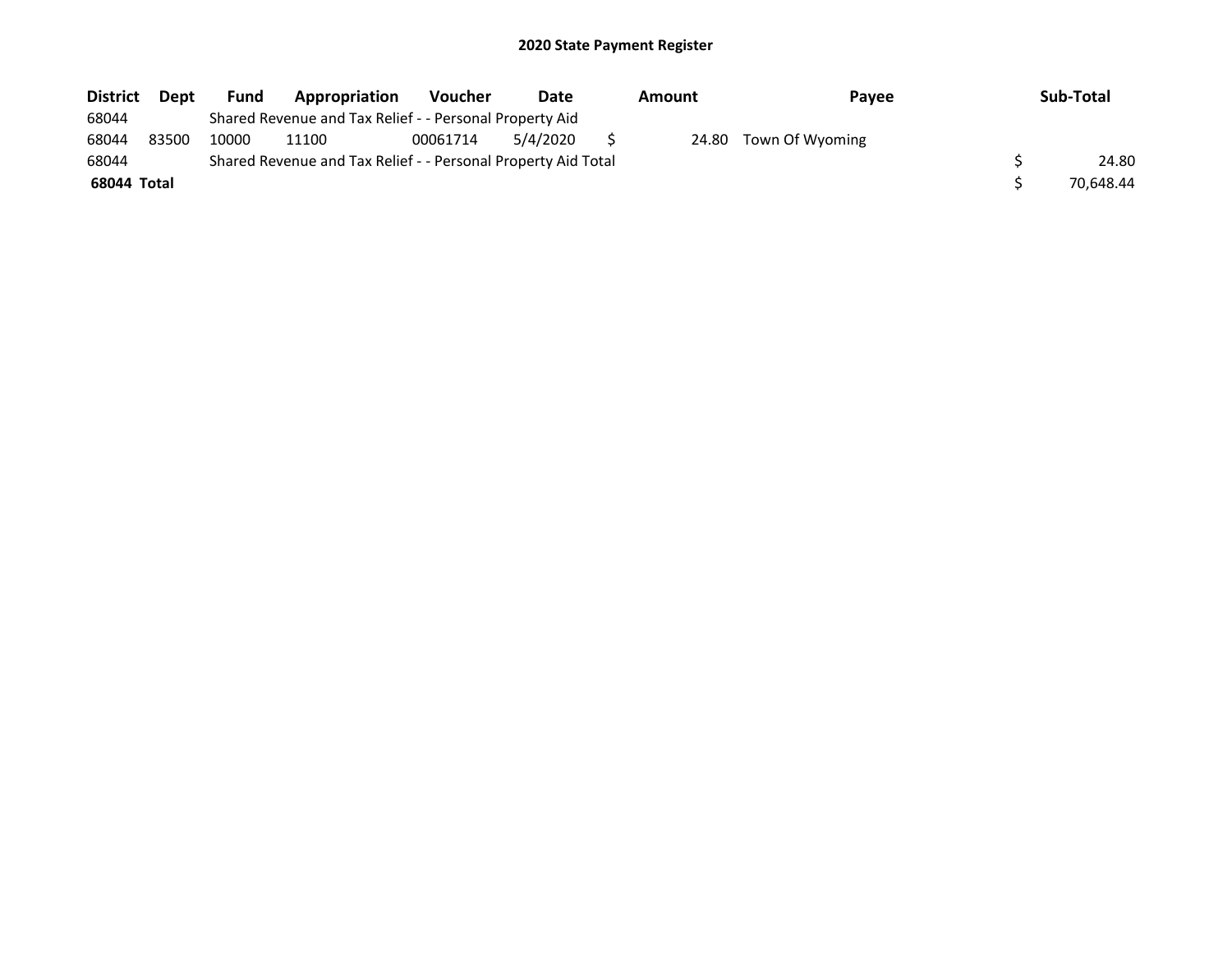| <b>District</b> | Dept  | Fund  | Appropriation                                                      | Voucher  | Date       |    | <b>Amount</b> | Payee                          | Sub-Total       |
|-----------------|-------|-------|--------------------------------------------------------------------|----------|------------|----|---------------|--------------------------------|-----------------|
| 68106           |       |       | Dept of Safety & Prof Services - - Fire Dues Distribution          |          |            |    |               |                                |                 |
| 68106           | 16500 | 10000 | 22500                                                              | 00037306 | 7/20/2020  | \$ |               | 132.96 Village Of Big Falls    |                 |
| 68106           |       |       | Dept of Safety & Prof Services - - Fire Dues Distribution Total    |          |            |    |               |                                | \$<br>132.96    |
| 68106           |       |       | Dept of Natural Resources - - Resaids - Cnty Forst, Cl & Mfl       |          |            |    |               |                                |                 |
| 68106           | 37000 | 21200 | 57100                                                              | 00417963 | 6/18/2020  | \$ |               | 6.61 Village Of Big Falls      |                 |
| 68106           |       |       | Dept of Natural Resources - - Resaids - Cnty Forst, CI & Mfl Total |          |            |    |               |                                | \$<br>6.61      |
| 68106           |       |       | WI Dept of Transportation - - Trns Aids To Mnc.-Sf                 |          |            |    |               |                                |                 |
| 68106           | 39500 | 21100 | 19100                                                              | 00477253 | 1/6/2020   | \$ | 932.94        | Village Of Big Falls           |                 |
| 68106           | 39500 | 21100 | 19100                                                              | 00507108 | 4/6/2020   | \$ | 932.94        | Village Of Big Falls           |                 |
| 68106           | 39500 | 21100 | 19100                                                              | 00544100 | 7/6/2020   | \$ | 932.94        | Village Of Big Falls           |                 |
| 68106           | 39500 | 21100 | 19100                                                              | 00586926 | 10/5/2020  | \$ | 932.94        | Village Of Big Falls           |                 |
| 68106           |       |       | WI Dept of Transportation - - Trns Aids To Mnc.-Sf Total           |          |            |    |               |                                | \$<br>3,731.76  |
| 68106           |       |       | Elections Commission - - 2018 Hava Election Security               |          |            |    |               |                                |                 |
| 68106           | 51000 | 22000 | 18200                                                              | 00003520 | 6/30/2020  | \$ | 246.20        | Village Of Big Falls           |                 |
| 68106           | 51000 | 22000 | 18200                                                              | 00004434 | 9/9/2020   | \$ | 700.00        | Village Of Big Falls           |                 |
| 68106           |       |       | Elections Commission - - 2018 Hava Election Security Total         |          |            |    |               |                                | \$<br>946.20    |
| 68106           |       |       | Shared Revenue and Tax Relief - - County And Municipal Aid         |          |            |    |               |                                |                 |
| 68106           | 83500 | 10000 | 10500                                                              | 00069251 | 7/27/2020  | S  | 4,392.74      | Village Of Big Falls           |                 |
| 68106           | 83500 | 10000 | 10500                                                              | 00073222 | 11/16/2020 | \$ |               | 24,892.21 Village Of Big Falls |                 |
| 68106           |       |       | Shared Revenue and Tax Relief - - County And Municipal Aid Total   |          |            |    |               |                                | \$<br>29,284.95 |
| 68106           |       |       | Shared Revenue and Tax Relief - - Exempt Computer Aid              |          |            |    |               |                                |                 |
| 68106           | 83500 | 10000 | 10900                                                              | 00066285 | 7/27/2020  | \$ | 4.16          | Village Of Big Falls           |                 |
| 68106           |       |       | Shared Revenue and Tax Relief - - Exempt Computer Aid Total        |          |            |    |               |                                | \$<br>4.16      |
| 68106           |       |       | Shared Revenue and Tax Relief - - Personal Property Aid            |          |            |    |               |                                |                 |
| 68106           | 83500 | 10000 | 11100                                                              | 00061715 | 5/4/2020   | \$ | 128.99        | Village Of Big Falls           |                 |
| 68106           |       |       | Shared Revenue and Tax Relief - - Personal Property Aid Total      |          |            |    |               |                                | \$<br>128.99    |
| 68106 Total     |       |       |                                                                    |          |            |    |               |                                | \$<br>34,235.63 |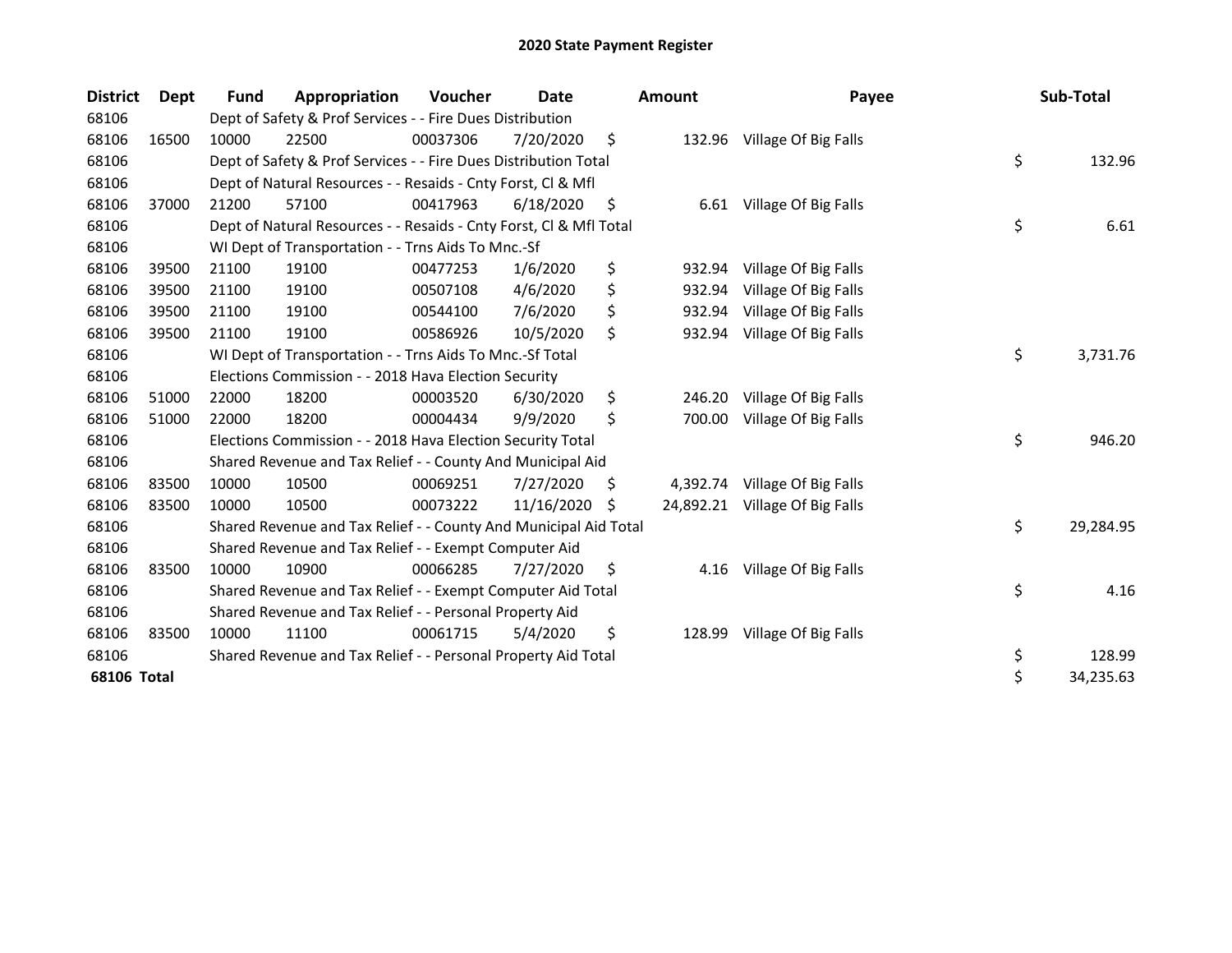| <b>District</b>    | Dept  | Fund  | Appropriation                                                                 | Voucher  | Date          |     | <b>Amount</b> | Payee                          | Sub-Total        |
|--------------------|-------|-------|-------------------------------------------------------------------------------|----------|---------------|-----|---------------|--------------------------------|------------------|
| 68121              |       |       | Dept of Safety & Prof Services - - Fire Dues Distribution                     |          |               |     |               |                                |                  |
| 68121              | 16500 | 10000 | 22500                                                                         | 00037307 | 7/20/2020     | \$  |               | 779.93 Village Of Embarrass    |                  |
| 68121              |       |       | Dept of Safety & Prof Services - - Fire Dues Distribution Total               |          |               |     |               |                                | \$<br>779.93     |
| 68121              |       |       | WI Dept of Transportation - - Trns Aids To Mnc.-Sf                            |          |               |     |               |                                |                  |
| 68121              | 39500 | 21100 | 19100                                                                         | 00477254 | 1/6/2020      | \$  | 2,304.49      | Village Of Embarrass           |                  |
| 68121              | 39500 | 21100 | 19100                                                                         | 00507109 | 4/6/2020      | \$  | 2,304.49      | <b>Village Of Embarrass</b>    |                  |
| 68121              | 39500 | 21100 | 19100                                                                         | 00544101 | 7/6/2020      |     | 2,304.49      | Village Of Embarrass           |                  |
| 68121              | 39500 | 21100 | 19100                                                                         | 00586927 | 10/5/2020     | \$  | 2,304.50      | Village Of Embarrass           |                  |
| 68121              |       |       | WI Dept of Transportation - - Trns Aids To Mnc.-Sf Total                      |          |               |     |               |                                | \$<br>9,217.97   |
| 68121              |       |       | Department of Administration - - Federal Aid                                  |          |               |     |               |                                |                  |
| 68121              | 50500 | 10000 | 14200                                                                         | 00135371 | 12/10/2020 \$ |     | 2,026.87      | Village Of Embarrass           |                  |
| 68121              |       |       | Department of Administration - - Federal Aid Total                            |          |               |     |               |                                | \$<br>2,026.87   |
| 68121              |       |       | Department of Administration - - Hv Trans Ln Annual Impact Fee                |          |               |     |               |                                |                  |
| 68121              | 50500 | 10000 | 17400                                                                         | 00121327 | 5/1/2020      | \$  | 8,296.00      | Village Of Embarrass           |                  |
| 68121              |       |       | Department of Administration - - Hv Trans Ln Annual Impact Fee Total          |          |               |     |               |                                | \$<br>8,296.00   |
| 68121              |       |       | Shared Revenue and Tax Relief - - County And Municipal Aid                    |          |               |     |               |                                |                  |
| 68121              | 83500 | 10000 | 10500                                                                         | 00069252 | 7/27/2020     | \$. |               | 14,437.85 Village Of Embarrass |                  |
| 68121              | 83500 | 10000 | 10500                                                                         | 00073223 | 11/16/2020    | S.  |               | 81,814.45 Village Of Embarrass |                  |
| 68121              |       |       | Shared Revenue and Tax Relief - - County And Municipal Aid Total              |          |               |     |               |                                | \$<br>96,252.30  |
| 68121              |       |       | Shared Revenue and Tax Relief - - Exempt Computer Aid                         |          |               |     |               |                                |                  |
| 68121              | 83500 | 10000 | 10900                                                                         | 00066286 | 7/27/2020     | \$  |               | 223.44 Village Of Embarrass    |                  |
| 68121              |       |       | Shared Revenue and Tax Relief - - Exempt Computer Aid Total                   |          |               |     |               |                                | \$<br>223.44     |
| 68121              |       |       | Shared Revenue and Tax Relief - - Personal Property Aid                       |          |               |     |               |                                |                  |
| 68121              | 83500 | 10000 | 11100                                                                         | 00061716 | 5/4/2020      | \$  |               | 531.32 Village Of Embarrass    |                  |
| 68121              |       |       | Shared Revenue and Tax Relief - - Personal Property Aid Total                 |          |               |     |               |                                | \$<br>531.32     |
| 68121              |       |       | Shared Revenue and Tax Relief - - State Aid; Video Service Provider Fee       |          |               |     |               |                                |                  |
| 68121              | 83500 | 10000 | 11200                                                                         | 00064529 | 7/27/2020     | \$  | 470.30        | Village Of Embarrass           |                  |
| 68121              |       |       | Shared Revenue and Tax Relief - - State Aid; Video Service Provider Fee Total |          |               |     |               |                                | \$<br>470.30     |
| <b>68121 Total</b> |       |       |                                                                               |          |               |     |               |                                | \$<br>117,798.13 |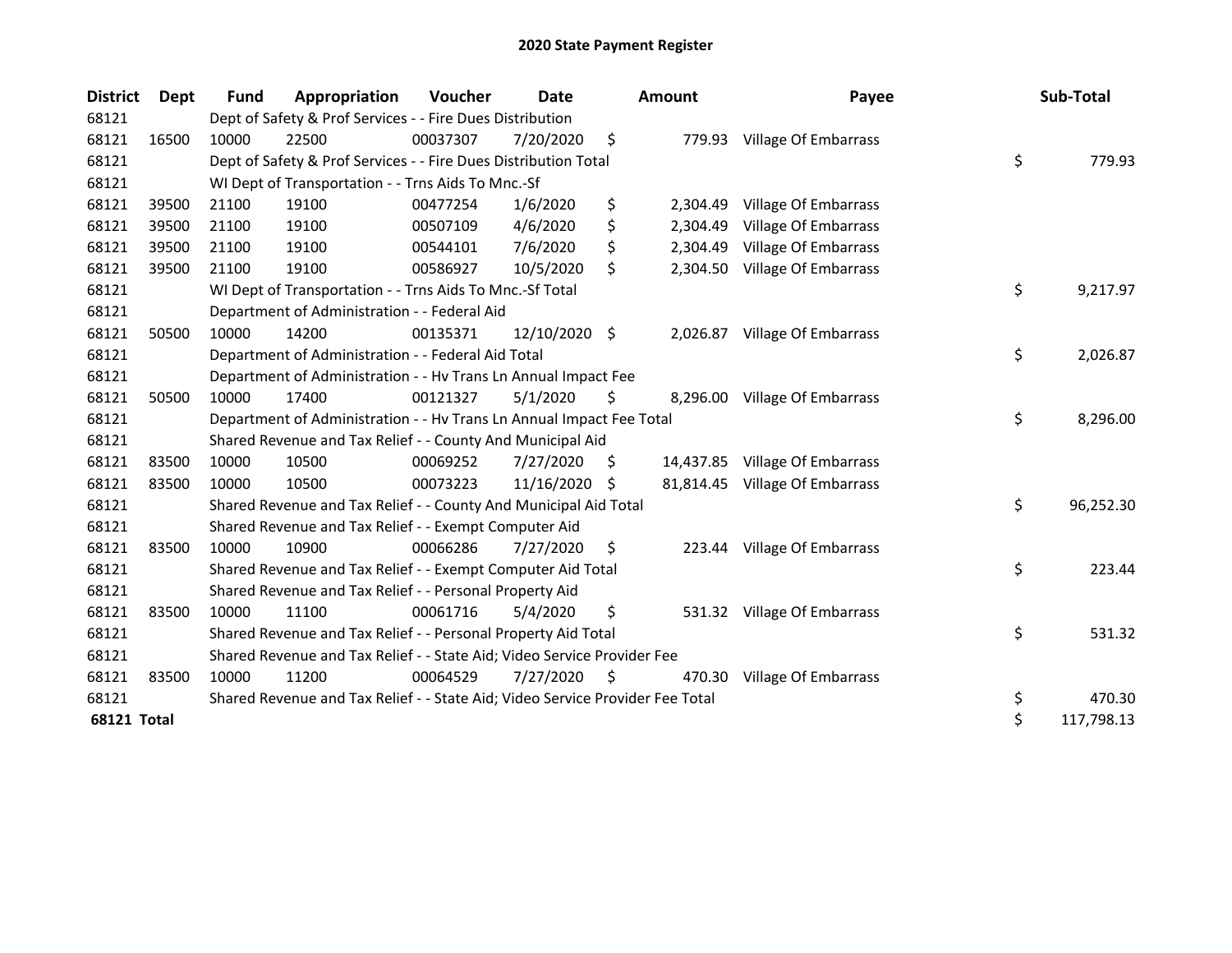| <b>District</b> | Dept  | Fund  | Appropriation                                                     | Voucher  | Date       |     | <b>Amount</b> | Payee                        | Sub-Total       |
|-----------------|-------|-------|-------------------------------------------------------------------|----------|------------|-----|---------------|------------------------------|-----------------|
| 68126           |       |       | Dept of Safety & Prof Services - - Fire Dues Distribution         |          |            |     |               |                              |                 |
| 68126           | 16500 | 10000 | 22500                                                             | 00037308 | 7/20/2020  | \$  |               | 2,756.69 Village Of Fremont  |                 |
| 68126           |       |       | Dept of Safety & Prof Services - - Fire Dues Distribution Total   |          |            |     |               |                              | \$<br>2,756.69  |
| 68126           |       |       | Dept of Natural Resources - - Aids In Lieu Of Taxes - Gener       |          |            |     |               |                              |                 |
| 68126           | 37000 | 10000 | 50300                                                             | 00385945 | 1/28/2020  | \$  |               | 132.77 Village Of Fremont    |                 |
| 68126           |       |       | Dept of Natural Resources - - Aids In Lieu Of Taxes - Gener Total |          |            |     |               |                              | \$<br>132.77    |
| 68126           |       |       | WI Dept of Transportation - - Trns Aids To Mnc.-Sf                |          |            |     |               |                              |                 |
| 68126           | 39500 | 21100 | 19100                                                             | 00477255 | 1/6/2020   | \$  |               | 6,950.76 Village Of Fremont  |                 |
| 68126           | 39500 | 21100 | 19100                                                             | 00507110 | 4/6/2020   | \$  | 6,950.76      | Village Of Fremont           |                 |
| 68126           | 39500 | 21100 | 19100                                                             | 00544102 | 7/6/2020   | \$  |               | 6,950.76 Village Of Fremont  |                 |
| 68126           | 39500 | 21100 | 19100                                                             | 00586928 | 10/5/2020  | \$  |               | 6,950.76 Village Of Fremont  |                 |
| 68126           |       |       | WI Dept of Transportation - - Trns Aids To Mnc.-Sf Total          |          |            |     |               |                              | \$<br>27,803.04 |
| 68126           |       |       | Department of Justice - - Law Enforcement Train, Local            |          |            |     |               |                              |                 |
| 68126           | 45500 | 10000 | 23100                                                             | 00091218 | 12/2/2020  | \$  |               | 320.00 Village Of Fremont    |                 |
| 68126           |       |       | Department of Justice - - Law Enforcement Train, Local Total      |          |            |     |               |                              | \$<br>320.00    |
| 68126           |       |       | Department of Administration - - Federal Aid                      |          |            |     |               |                              |                 |
| 68126           | 50500 | 10000 | 14200                                                             | 00130287 | 10/2/2020  | \$  | 6,101.06      | Village Of Fremont           |                 |
| 68126           | 50500 | 10000 | 14200                                                             | 00135372 | 12/10/2020 | \$  | 3,482.05      | Village Of Fremont           |                 |
| 68126           |       |       | Department of Administration - - Federal Aid Total                |          |            |     |               |                              | \$<br>9,583.11  |
| 68126           |       |       | Elections Commission - - 2018 Hava Election Security              |          |            |     |               |                              |                 |
| 68126           | 51000 | 22000 | 18200                                                             | 00004396 | 9/9/2020   | \$  |               | 720.30 Village Of Fremont    |                 |
| 68126           |       |       | Elections Commission - - 2018 Hava Election Security Total        |          |            |     |               |                              | \$<br>720.30    |
| 68126           |       |       | Shared Revenue and Tax Relief - - County And Municipal Aid        |          |            |     |               |                              |                 |
| 68126           | 83500 | 10000 | 10500                                                             | 00069253 | 7/27/2020  | \$. |               | 4,451.44 Village Of Fremont  |                 |
| 68126           | 83500 | 10000 | 10500                                                             | 00073224 | 11/16/2020 | \$  |               | 25,224.85 Village Of Fremont |                 |
| 68126           |       |       | Shared Revenue and Tax Relief - - County And Municipal Aid Total  |          |            |     |               |                              | \$<br>29,676.29 |
| 68126           |       |       | Shared Revenue and Tax Relief - - Exempt Computer Aid             |          |            |     |               |                              |                 |
| 68126           | 83500 | 10000 | 10900                                                             | 00066287 | 7/27/2020  | \$  |               | 850.11 Village Of Fremont    |                 |
| 68126           |       |       | Shared Revenue and Tax Relief - - Exempt Computer Aid Total       |          |            |     |               |                              | \$<br>850.11    |
| 68126           |       |       | Shared Revenue and Tax Relief - - Utility Aid                     |          |            |     |               |                              |                 |
| 68126           | 83500 | 10000 | 11000                                                             | 00069253 | 7/27/2020  | \$  |               | 407.16 Village Of Fremont    |                 |
| 68126           | 83500 | 10000 | 11000                                                             | 00073224 | 11/16/2020 | \$  |               | 2,480.54 Village Of Fremont  |                 |
| 68126           |       |       | Shared Revenue and Tax Relief - - Utility Aid Total               |          |            |     |               |                              | \$<br>2,887.70  |
| 68126           |       |       | Shared Revenue and Tax Relief - - Personal Property Aid           |          |            |     |               |                              |                 |
| 68126           | 83500 | 10000 | 11100                                                             | 00061717 | 5/4/2020   | \$  |               | 265.82 Village Of Fremont    |                 |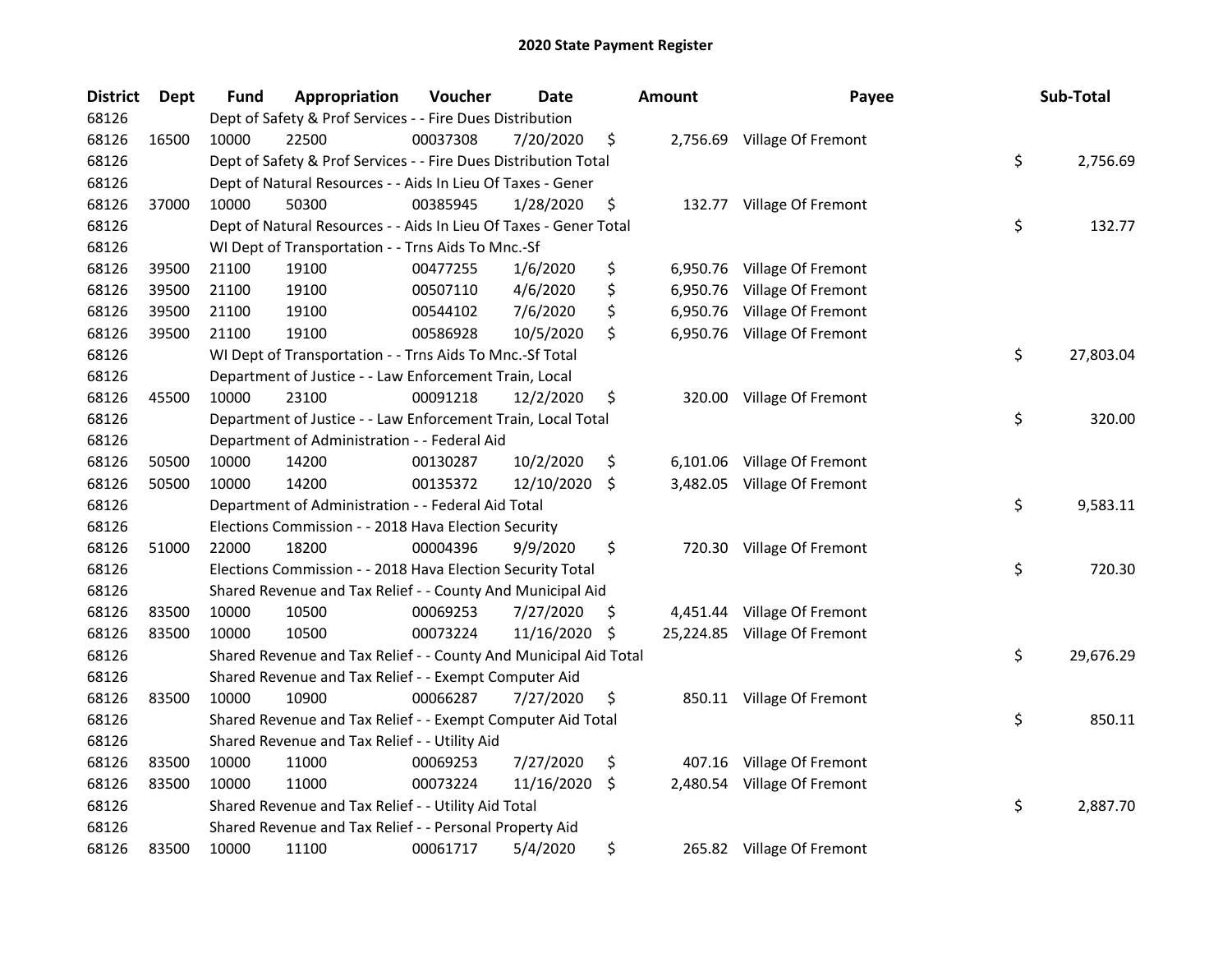| <b>District</b> | Dept  | <b>Fund</b> | Appropriation                                                                 | <b>Voucher</b> | Date      | <b>Amount</b> | Payee              | Sub-Total |
|-----------------|-------|-------------|-------------------------------------------------------------------------------|----------------|-----------|---------------|--------------------|-----------|
| 68126           |       |             | Shared Revenue and Tax Relief - - Personal Property Aid Total                 |                |           |               |                    | 265.82    |
| 68126           |       |             | Shared Revenue and Tax Relief - - State Aid; Video Service Provider Fee       |                |           |               |                    |           |
| 68126           | 83500 | 10000       | 11200                                                                         | 00064530       | 7/27/2020 | 31.90         | Village Of Fremont |           |
| 68126           |       |             | Shared Revenue and Tax Relief - - State Aid; Video Service Provider Fee Total |                |           |               |                    | 31.90     |
| 68126 Total     |       |             |                                                                               |                |           |               |                    | 75.027.73 |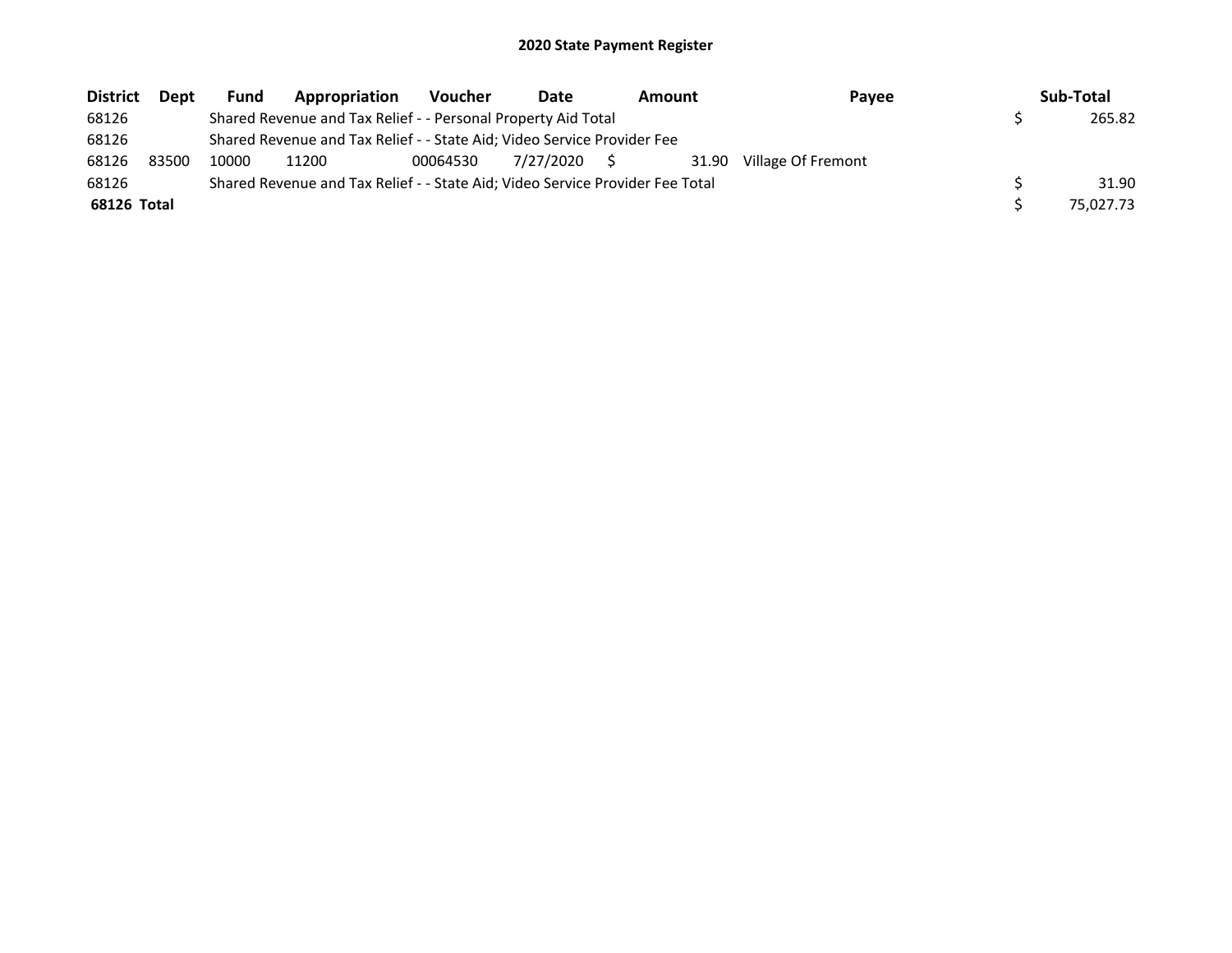| <b>District</b> | <b>Dept</b> | <b>Fund</b> | Appropriation                                                                   | Voucher   | Date          |     | Amount |                            | Payee | Sub-Total        |
|-----------------|-------------|-------------|---------------------------------------------------------------------------------|-----------|---------------|-----|--------|----------------------------|-------|------------------|
| 68141           |             |             | Dept of Safety & Prof Services - - Fire Dues Distribution                       |           |               |     |        |                            |       |                  |
| 68141           | 16500       | 10000       | 22500                                                                           | 00037309  | 7/20/2020     | \$  |        | 2,933.32 Village Of Iola   |       |                  |
| 68141           |             |             | Dept of Safety & Prof Services - - Fire Dues Distribution Total                 |           |               |     |        |                            |       | \$<br>2,933.32   |
| 68141           |             |             | Dept of Natural Resources - - Land Acquisition                                  |           |               |     |        |                            |       |                  |
| 68141           | 37000       | 36300       | <b>TA100</b>                                                                    | 00410816  | 5/20/2020     | \$  |        | 9,342.38 Village Of Iola   |       |                  |
| 68141           |             |             | Dept of Natural Resources - - Land Acquisition Total                            |           |               |     |        |                            |       | \$<br>9,342.38   |
| 68141           |             |             | WI Dept of Transportation - - Trns Aids To Mnc.-Sf                              |           |               |     |        |                            |       |                  |
| 68141           | 39500       | 21100       | 19100                                                                           | 00477256  | 1/6/2020      | \$  |        | 19,540.26 Village Of Iola  |       |                  |
| 68141           | 39500       | 21100       | 19100                                                                           | 00507111  | 4/6/2020      | \$  |        | 19,540.26 Village Of Iola  |       |                  |
| 68141           | 39500       | 21100       | 19100                                                                           | 00544103  | 7/6/2020      | \$  |        | 19,540.26 Village Of Iola  |       |                  |
| 68141           | 39500       | 21100       | 19100                                                                           | 00586929  | 10/5/2020     | \$  |        | 19,540.27 Village Of Iola  |       |                  |
| 68141           |             |             | WI Dept of Transportation - - Trns Aids To Mnc.-Sf Total                        |           |               |     |        |                            |       | \$<br>78,161.05  |
| 68141           |             |             | Department of Health Services - - Prepaid Medical Transport Reimbursement       |           |               |     |        |                            |       |                  |
| 68141           | 43500       | 10000       | 16300                                                                           | AMBULANCE | 11/16/2020 \$ |     |        | 4,991.83 Village Of Iola   |       |                  |
| 68141           |             |             | Department of Health Services - - Prepaid Medical Transport Reimbursement Total |           |               |     |        |                            |       | \$<br>4,991.83   |
| 68141           |             |             | Department of Justice - - Law Enforcement Train, Local                          |           |               |     |        |                            |       |                  |
| 68141           | 45500       | 10000       | 23100                                                                           | 00091238  | 12/2/2020     | \$  |        | 640.00 Village Of Iola     |       |                  |
| 68141           |             |             | Department of Justice - - Law Enforcement Train, Local Total                    |           |               |     |        |                            |       | \$<br>640.00     |
| 68141           |             |             | Department of Administration - - Telecom Access; School Dist                    |           |               |     |        |                            |       |                  |
| 68141           | 50500       | 25500       | 46600                                                                           | 00117188  | 3/11/2020     | -\$ |        | 104.00 Village Of Iola     |       |                  |
| 68141           |             |             | Department of Administration - - Telecom Access; School Dist Total              |           |               |     |        |                            |       | \$<br>104.00     |
| 68141           |             |             | Shared Revenue and Tax Relief - - Expenditure Restraint Program                 |           |               |     |        |                            |       |                  |
| 68141           | 83500       | 10000       | 10100                                                                           | 00069254  | 7/27/2020     | \$  |        | 21,946.24 Village Of Iola  |       |                  |
| 68141           |             |             | Shared Revenue and Tax Relief - - Expenditure Restraint Program Total           |           |               |     |        |                            |       | \$<br>21,946.24  |
| 68141           |             |             | Shared Revenue and Tax Relief - - County And Municipal Aid                      |           |               |     |        |                            |       |                  |
| 68141           | 83500       | 10000       | 10500                                                                           | 00069254  | 7/27/2020     | \$. |        | 25,795.65 Village Of Iola  |       |                  |
| 68141           | 83500       | 10000       | 10500                                                                           | 00073225  | 11/16/2020    | \$  |        | 141,183.54 Village Of Iola |       |                  |
| 68141           |             |             | Shared Revenue and Tax Relief - - County And Municipal Aid Total                |           |               |     |        |                            |       | \$<br>166,979.19 |
| 68141           |             |             | Shared Revenue and Tax Relief - - Exempt Computer Aid                           |           |               |     |        |                            |       |                  |
| 68141           | 83500       | 10000       | 10900                                                                           | 00066288  | 7/27/2020     | \$  |        | 2,364.30 Village Of Iola   |       |                  |
| 68141           |             |             | Shared Revenue and Tax Relief - - Exempt Computer Aid Total                     |           |               |     |        |                            |       | \$<br>2,364.30   |
| 68141           |             |             | Shared Revenue and Tax Relief - - Utility Aid                                   |           |               |     |        |                            |       |                  |
| 68141           | 83500       | 10000       | 11000                                                                           | 00069254  | 7/27/2020     | \$  |        | 2,439.71 Village Of Iola   |       |                  |
| 68141           | 83500       | 10000       | 11000                                                                           | 00073225  | 11/16/2020    | \$  |        | 14,672.53 Village Of Iola  |       |                  |
| 68141           |             |             | Shared Revenue and Tax Relief - - Utility Aid Total                             |           |               |     |        |                            |       | \$<br>17,112.24  |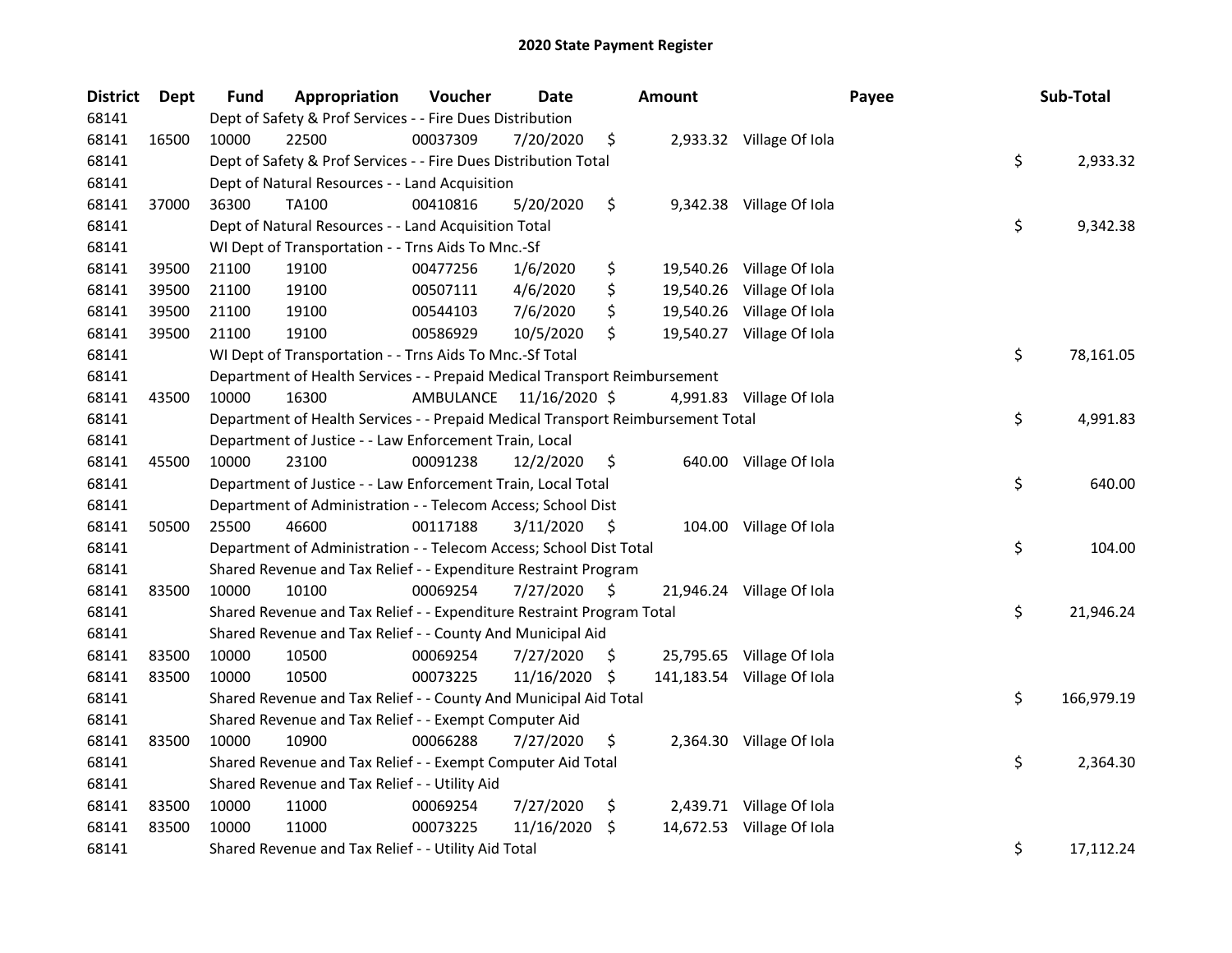| <b>District</b> | <b>Dept</b> | <b>Fund</b> | Appropriation                                                                 | <b>Voucher</b> | Date      | <b>Amount</b> |                 | Payee | Sub-Total  |
|-----------------|-------------|-------------|-------------------------------------------------------------------------------|----------------|-----------|---------------|-----------------|-------|------------|
| 68141           |             |             | Shared Revenue and Tax Relief - - Personal Property Aid                       |                |           |               |                 |       |            |
| 68141           | 83500       | 10000       | 11100                                                                         | 00061718       | 5/4/2020  | 4.694.34      | Village Of Iola |       |            |
| 68141           |             |             | Shared Revenue and Tax Relief - - Personal Property Aid Total                 |                |           |               |                 |       | 4.694.34   |
| 68141           |             |             | Shared Revenue and Tax Relief - - State Aid; Video Service Provider Fee       |                |           |               |                 |       |            |
| 68141           | 83500       | 10000       | 11200                                                                         | 00064531       | 7/27/2020 | 170.57        | Village Of Iola |       |            |
| 68141           |             |             | Shared Revenue and Tax Relief - - State Aid; Video Service Provider Fee Total |                |           |               |                 |       | 170.57     |
| 68141 Total     |             |             |                                                                               |                |           |               |                 |       | 309.439.46 |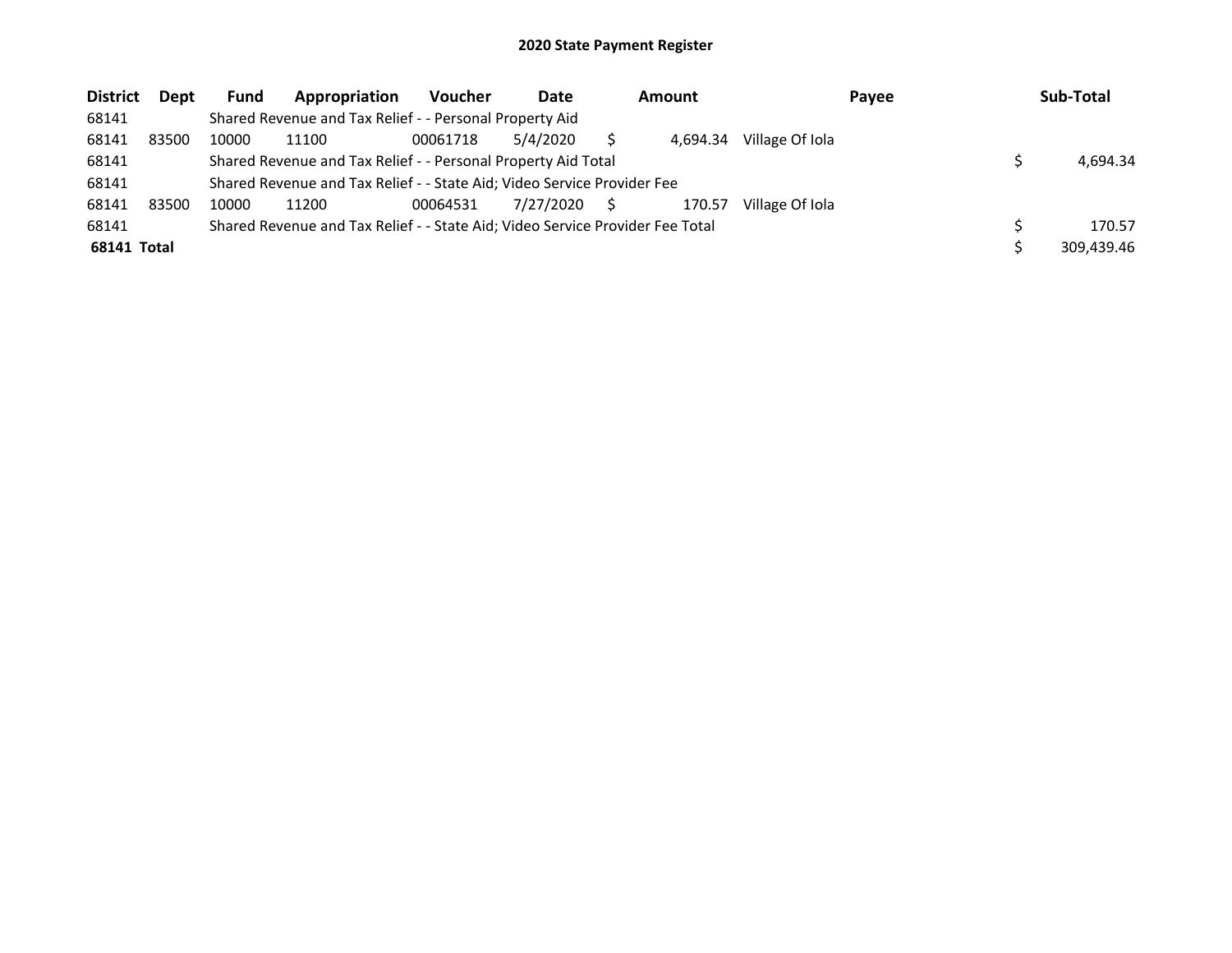| <b>District</b> | Dept  | Fund  | Appropriation                                                     | <b>Voucher</b> | Date       |    | <b>Amount</b> | Payee                 | Sub-Total       |
|-----------------|-------|-------|-------------------------------------------------------------------|----------------|------------|----|---------------|-----------------------|-----------------|
| 68165           |       |       | Dept of Safety & Prof Services - - Fire Dues Distribution         |                |            |    |               |                       |                 |
| 68165           | 16500 | 10000 | 22500                                                             | 00037310       | 7/20/2020  | \$ | 346.66        | Village Of Ogdensburg |                 |
| 68165           |       |       | Dept of Safety & Prof Services - - Fire Dues Distribution Total   |                |            |    |               |                       | \$<br>346.66    |
| 68165           |       |       | Dept of Natural Resources - - Aids In Lieu Of Taxes - Gener       |                |            |    |               |                       |                 |
| 68165           | 37000 | 10000 | 50300                                                             | 00385926       | 1/28/2020  | S. | 713.20        | Village Of Ogdensburg |                 |
| 68165           |       |       | Dept of Natural Resources - - Aids In Lieu Of Taxes - Gener Total |                |            |    |               |                       | \$<br>713.20    |
| 68165           |       |       | WI Dept of Transportation - - Trns Aids To Mnc.-Sf                |                |            |    |               |                       |                 |
| 68165           | 39500 | 21100 | 19100                                                             | 00477257       | 1/6/2020   | \$ | 1,675.35      | Village Of Ogdensburg |                 |
| 68165           | 39500 | 21100 | 19100                                                             | 00507112       | 4/6/2020   | \$ | 1,675.35      | Village Of Ogdensburg |                 |
| 68165           | 39500 | 21100 | 19100                                                             | 00544104       | 7/6/2020   | \$ | 1,675.35      | Village Of Ogdensburg |                 |
| 68165           | 39500 | 21100 | 19100                                                             | 00586930       | 10/5/2020  | \$ | 1,675.35      | Village Of Ogdensburg |                 |
| 68165           |       |       | WI Dept of Transportation - - Trns Aids To Mnc.-Sf Total          |                |            |    |               |                       | \$<br>6,701.40  |
| 68165           |       |       | Shared Revenue and Tax Relief - - County And Municipal Aid        |                |            |    |               |                       |                 |
| 68165           | 83500 | 10000 | 10500                                                             | 00069255       | 7/27/2020  | S  | 6,437.34      | Village Of Ogdensburg |                 |
| 68165           | 83500 | 10000 | 10500                                                             | 00073226       | 11/16/2020 | S. | 36,478.28     | Village Of Ogdensburg |                 |
| 68165           |       |       | Shared Revenue and Tax Relief - - County And Municipal Aid Total  |                |            |    |               |                       | \$<br>42,915.62 |
| 68165           |       |       | Shared Revenue and Tax Relief - - Exempt Computer Aid             |                |            |    |               |                       |                 |
| 68165           | 83500 | 10000 | 10900                                                             | 00066289       | 7/27/2020  | \$ | 9.35          | Village Of Ogdensburg |                 |
| 68165           |       |       | Shared Revenue and Tax Relief - - Exempt Computer Aid Total       |                |            |    |               |                       | \$<br>9.35      |
| 68165           |       |       | Shared Revenue and Tax Relief - - Personal Property Aid           |                |            |    |               |                       |                 |
| 68165           | 83500 | 10000 | 11100                                                             | 00061719       | 5/4/2020   | \$ | 10.66         | Village Of Ogdensburg |                 |
| 68165           |       |       | Shared Revenue and Tax Relief - - Personal Property Aid Total     |                |            |    |               |                       | \$<br>10.66     |
| 68165 Total     |       |       |                                                                   |                |            |    |               |                       | \$<br>50,696.89 |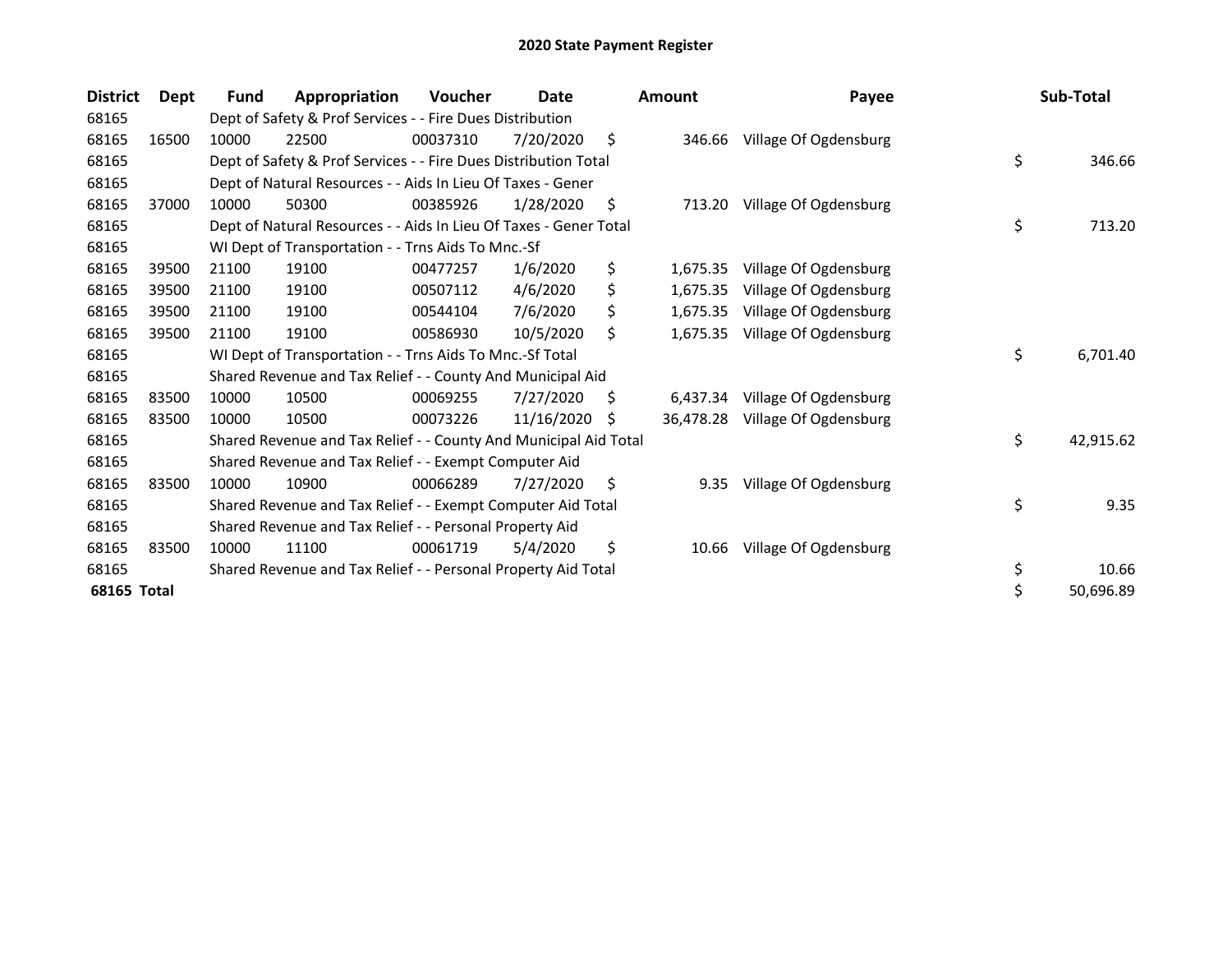| <b>District</b> | <b>Dept</b> | <b>Fund</b> | Appropriation                                                          | Voucher  | <b>Date</b> |     | Amount    | Payee                            | Sub-Total       |
|-----------------|-------------|-------------|------------------------------------------------------------------------|----------|-------------|-----|-----------|----------------------------------|-----------------|
| 68181           |             |             | Dept of Safety & Prof Services - - Fire Dues Distribution              |          |             |     |           |                                  |                 |
| 68181           | 16500       | 10000       | 22500                                                                  | 00037311 | 7/20/2020   | \$  |           | 772.10 Village Of Scandinavia    |                 |
| 68181           |             |             | Dept of Safety & Prof Services - - Fire Dues Distribution Total        |          |             |     |           |                                  | \$<br>772.10    |
| 68181           |             |             | Dept of Natural Resources - - Aids In Lieu Of Taxes - Gener            |          |             |     |           |                                  |                 |
| 68181           | 37000       | 10000       | 50300                                                                  | 00385900 | 1/28/2020   | \$  |           | 223.27 Village Of Scandinavia    |                 |
| 68181           |             |             | Dept of Natural Resources - - Aids In Lieu Of Taxes - Gener Total      |          |             |     |           |                                  | \$<br>223.27    |
| 68181           |             |             | WI Dept of Transportation - - Trns Aids To Mnc.-Sf                     |          |             |     |           |                                  |                 |
| 68181           | 39500       | 21100       | 19100                                                                  | 00477258 | 1/6/2020    | \$  |           | 2,266.65 Village Of Scandinavia  |                 |
| 68181           | 39500       | 21100       | 19100                                                                  | 00507113 | 4/6/2020    | \$  | 2,266.65  | Village Of Scandinavia           |                 |
| 68181           | 39500       | 21100       | 19100                                                                  | 00544105 | 7/6/2020    | \$  | 2,266.65  | Village Of Scandinavia           |                 |
| 68181           | 39500       | 21100       | 19100                                                                  | 00586931 | 10/5/2020   | \$  |           | 2,266.65 Village Of Scandinavia  |                 |
| 68181           |             |             | WI Dept of Transportation - - Trns Aids To Mnc.-Sf Total               |          |             |     |           |                                  | \$<br>9,066.60  |
| 68181           |             |             | Department of Military Affairs - - Disaster Recovery Aid               |          |             |     |           |                                  |                 |
| 68181           | 46500       | 10000       | 30500                                                                  | 00083225 | 9/18/2020   | \$  |           | 622.57 Village Of Scandinavia    |                 |
| 68181           |             |             | Department of Military Affairs - - Disaster Recovery Aid Total         |          |             |     |           |                                  | \$<br>622.57    |
| 68181           |             |             | Department of Military Affairs - - Federal Aid, Local Assistance       |          |             |     |           |                                  |                 |
| 68181           | 46500       | 10000       | 34200                                                                  | 00083225 | 9/18/2020   | \$  |           | 8,061.96 Village Of Scandinavia  |                 |
| 68181           |             |             | Department of Military Affairs - - Federal Aid, Local Assistance Total |          |             |     |           |                                  | \$<br>8,061.96  |
| 68181           |             |             | Department of Administration - - Federal Aid                           |          |             |     |           |                                  |                 |
| 68181           | 50500       | 10000       | 14200                                                                  | 00126787 | 8/12/2020   | \$  | 1,770.99  | Village Of Scandinavia           |                 |
| 68181           | 50500       | 10000       | 14200                                                                  | 00130288 | 10/2/2020   | \$  | 1,800.91  | Village Of Scandinavia           |                 |
| 68181           | 50500       | 10000       | 14200                                                                  | 00135373 | 12/10/2020  | \$. | 18,662.06 | Village Of Scandinavia           |                 |
| 68181           | 50500       | 10000       | 14200                                                                  | 00136632 | 12/17/2020  | -S  |           | 624.58 Village Of Scandinavia    |                 |
| 68181           |             |             | Department of Administration - - Federal Aid Total                     |          |             |     |           |                                  | \$<br>22,858.54 |
| 68181           |             |             | Department of Administration - - Telecom Access; School Dist           |          |             |     |           |                                  |                 |
| 68181           | 50500       | 25500       | 46600                                                                  | 00118826 | 4/3/2020    | \$  | 322.00    | Village Of Scandinavia           |                 |
| 68181           |             |             | Department of Administration - - Telecom Access; School Dist Total     |          |             |     |           |                                  | \$<br>322.00    |
| 68181           |             |             | Elections Commission - - 2018 Hava Election Security                   |          |             |     |           |                                  |                 |
| 68181           | 51000       | 22000       | 18200                                                                  | 00003808 | 7/9/2020    | \$  | 421.10    | Village Of Scandinavia           |                 |
| 68181           |             |             | Elections Commission - - 2018 Hava Election Security Total             |          |             |     |           |                                  | \$<br>421.10    |
| 68181           |             |             | Shared Revenue and Tax Relief - - County And Municipal Aid             |          |             |     |           |                                  |                 |
| 68181           | 83500       | 10000       | 10500                                                                  | 00069256 | 7/27/2020   | Ş   |           | 7,072.47 Village Of Scandinavia  |                 |
| 68181           | 83500       | 10000       | 10500                                                                  | 00073227 | 11/16/2020  | \$. |           | 40,077.33 Village Of Scandinavia |                 |
| 68181           |             |             | Shared Revenue and Tax Relief - - County And Municipal Aid Total       |          |             |     |           |                                  | \$<br>47,149.80 |
| 68181           |             |             | Shared Revenue and Tax Relief - - Exempt Computer Aid                  |          |             |     |           |                                  |                 |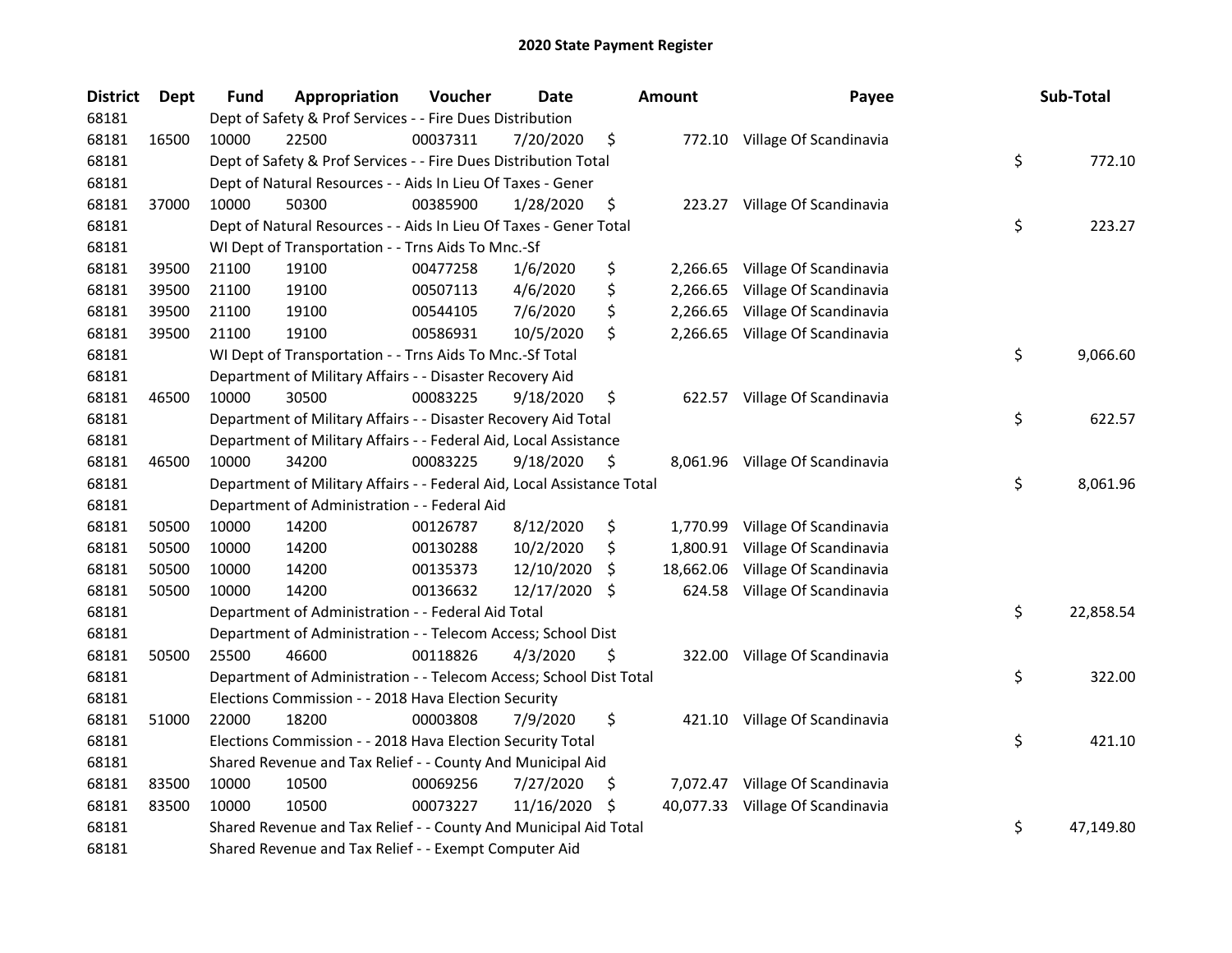| <b>District</b> | Dept  | Fund  | Appropriation                                                 | <b>Voucher</b> | Date      | Amount | Pavee                  | Sub-Total |
|-----------------|-------|-------|---------------------------------------------------------------|----------------|-----------|--------|------------------------|-----------|
| 68181           | 83500 | 10000 | 10900                                                         | 00066290       | 7/27/2020 | 60.27  | Village Of Scandinavia |           |
| 68181           |       |       | Shared Revenue and Tax Relief - - Exempt Computer Aid Total   |                |           |        |                        | 60.27     |
| 68181           |       |       | Shared Revenue and Tax Relief - - Personal Property Aid       |                |           |        |                        |           |
| 68181           | 83500 | 10000 | 11100                                                         | 00061720       | 5/4/2020  | 201.57 | Village Of Scandinavia |           |
| 68181           |       |       | Shared Revenue and Tax Relief - - Personal Property Aid Total |                |           |        |                        | 201.57    |
| 68181 Total     |       |       |                                                               |                |           |        |                        | 89.759.78 |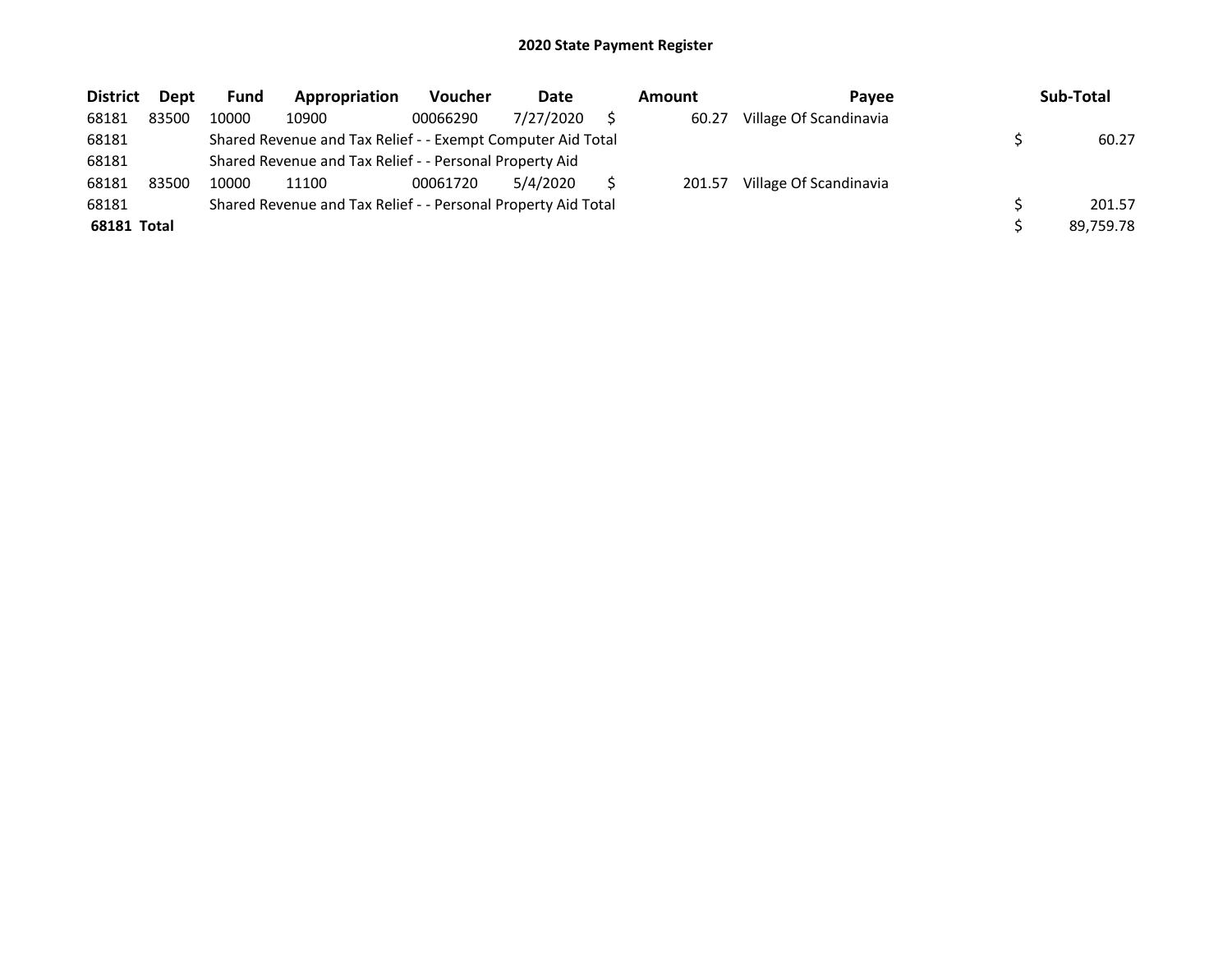| <b>District</b> | <b>Dept</b> | <b>Fund</b> | Appropriation                                                      | Voucher  | Date       |     | <b>Amount</b> | Payee                | Sub-Total       |
|-----------------|-------------|-------------|--------------------------------------------------------------------|----------|------------|-----|---------------|----------------------|-----------------|
| 68211           |             |             | Dept of Safety & Prof Services - - Fire Dues Distribution          |          |            |     |               |                      |                 |
| 68211           | 16500       | 10000       | 22500                                                              | 00037312 | 7/17/2020  | \$  | 10,673.28     | City Of Clintonville |                 |
| 68211           |             |             | Dept of Safety & Prof Services - - Fire Dues Distribution Total    |          |            |     |               |                      | \$<br>10,673.28 |
| 68211           |             |             | Dept of Natural Resources - - General Program Operations --        |          |            |     |               |                      |                 |
| 68211           | 37000       | 21200       | 25400                                                              | 00435472 | 9/15/2020  | \$  | 136.75        | City Of Clintonville |                 |
| 68211           | 37000       | 21200       | 25400                                                              | 00449994 | 12/4/2020  | \$  | 482.25        | City Of Clintonville |                 |
| 68211           | 37000       | 21200       | 25400                                                              | 00451862 | 12/18/2020 | \$. | 2,405.25      | City Of Clintonville |                 |
| 68211           |             |             | Dept of Natural Resources - - General Program Operations -- Total  |          |            |     |               |                      | \$<br>3,024.25  |
| 68211           |             |             | Dept of Natural Resources - - Resaids - Cnty Forst, Cl & Mfl       |          |            |     |               |                      |                 |
| 68211           | 37000       | 21200       | 57100                                                              | 00417964 | 6/18/2020  | \$  | 7.14          | City Of Clintonville |                 |
| 68211           |             |             | Dept of Natural Resources - - Resaids - Cnty Forst, Cl & Mfl Total |          |            |     |               |                      | \$<br>7.14      |
| 68211           |             |             | Dept of Natural Resources - - Dnr-Dam Safety Projects              |          |            |     |               |                      |                 |
| 68211           | 37000       | 36300       | <b>TX100</b>                                                       | 00429389 | 8/17/2020  | \$  | 87,408.49     | City Of Clintonville |                 |
| 68211           |             |             | Dept of Natural Resources - - Dnr-Dam Safety Projects Total        |          |            |     |               |                      | \$<br>87,408.49 |
| 68211           |             |             | WI Dept of Transportation - - Conn Hwy Aids St Fds                 |          |            |     |               |                      |                 |
| 68211           | 39500       | 21100       | 16200                                                              | 00477456 | 1/6/2020   | \$  | 13,934.24     | City Of Clintonville |                 |
| 68211           | 39500       | 21100       | 16200                                                              | 00507311 | 4/6/2020   | \$  | 13,934.24     | City Of Clintonville |                 |
| 68211           | 39500       | 21100       | 16200                                                              | 00544303 | 7/6/2020   | \$  | 13,934.24     | City Of Clintonville |                 |
| 68211           | 39500       | 21100       | 16200                                                              | 00587129 | 10/5/2020  | \$  | 13,934.25     | City Of Clintonville |                 |
| 68211           |             |             | WI Dept of Transportation - - Conn Hwy Aids St Fds Total           |          |            |     |               |                      | \$<br>55,736.97 |
| 68211           |             |             | WI Dept of Transportation - - Tc, Trns Oper Aid Sf                 |          |            |     |               |                      |                 |
| 68211           | 39500       | 21100       | 17700                                                              | 00525280 | 5/12/2020  | \$  | 4,057.00      | City Of Clintonville |                 |
| 68211           | 39500       | 21100       | 17700                                                              | 00537967 | 6/17/2020  | \$  | 2,281.00      | City Of Clintonville |                 |
| 68211           | 39500       | 21100       | 17700                                                              | 00574314 | 8/27/2020  | \$  | 12,172.00     | City Of Clintonville |                 |
| 68211           |             |             | WI Dept of Transportation - - Tc, Trns Oper Aid Sf Total           |          |            |     |               |                      | \$<br>18,510.00 |
| 68211           |             |             | WI Dept of Transportation - - Trnst/Trns-Rel Aid F                 |          |            |     |               |                      |                 |
| 68211           | 39500       | 21100       | 18200                                                              | 00512568 | 4/7/2020   | \$  | 11,730.35     | City Of Clintonville |                 |
| 68211           | 39500       | 21100       | 18200                                                              | 00562844 | 8/6/2020   | \$  | 14,984.24     | City Of Clintonville |                 |
| 68211           | 39500       | 21100       | 18200                                                              | 00594147 | 10/5/2020  | \$  | 17,174.00     | City Of Clintonville |                 |
| 68211           |             |             | WI Dept of Transportation - - Trnst/Trns-Rel Aid F Total           |          |            |     |               |                      | \$<br>43,888.59 |
| 68211           |             |             | WI Dept of Transportation - - Trns Aids To Mnc.-Sf                 |          |            |     |               |                      |                 |
| 68211           | 39500       | 21100       | 19100                                                              | 00477259 | 1/6/2020   | \$  | 91,562.14     | City Of Clintonville |                 |
| 68211           | 39500       | 21100       | 19100                                                              | 00507114 | 4/6/2020   | \$  | 91,562.14     | City Of Clintonville |                 |
| 68211           | 39500       | 21100       | 19100                                                              | 00544106 | 7/6/2020   | \$  | 91,562.14     | City Of Clintonville |                 |
| 68211           | 39500       | 21100       | 19100                                                              | 00586932 | 10/5/2020  | \$  | 91,562.17     | City Of Clintonville |                 |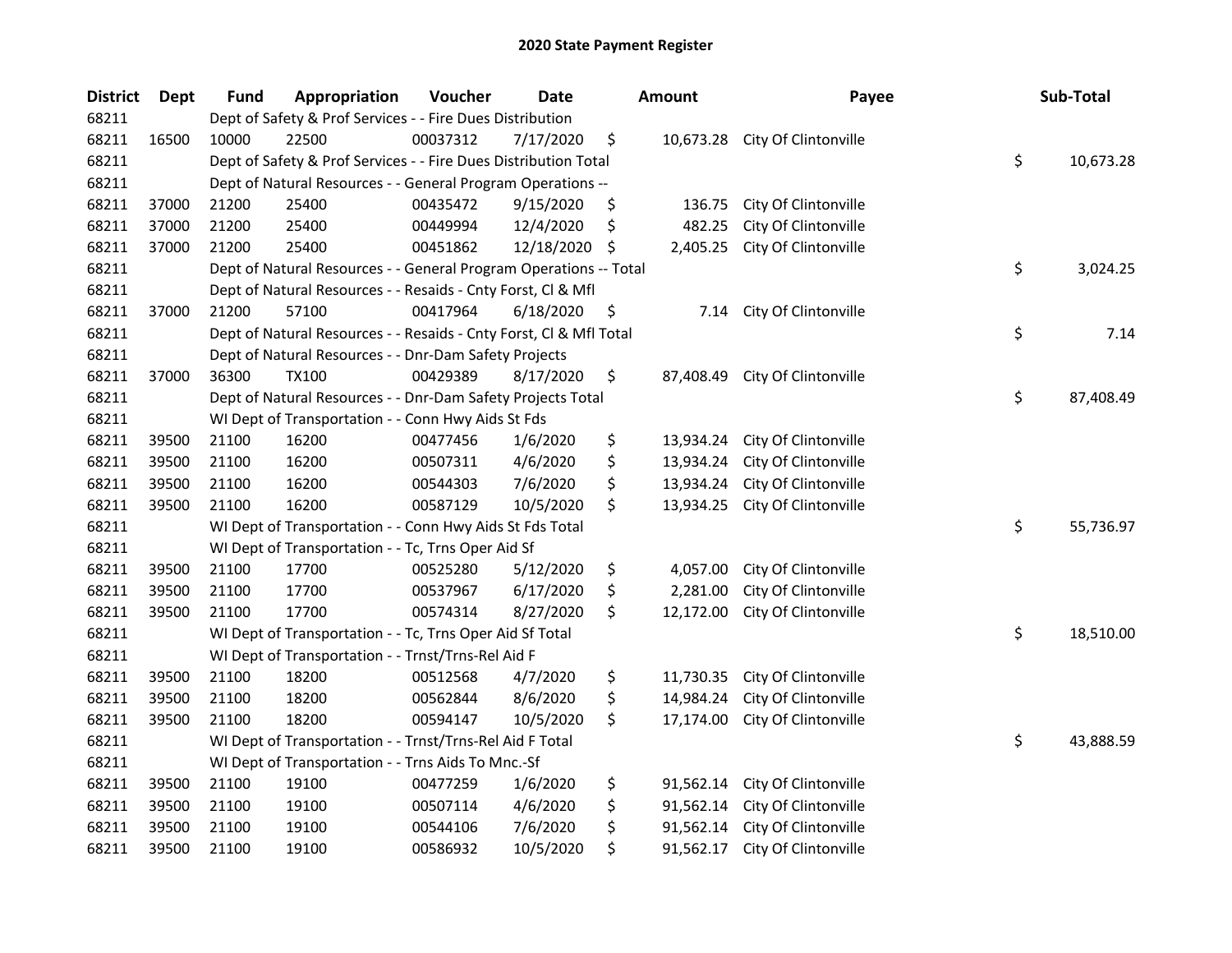| <b>District</b> | Dept  | <b>Fund</b> | Appropriation                                                                                     | Voucher                 | <b>Date</b>   |    | <b>Amount</b> | Payee                          | Sub-Total        |
|-----------------|-------|-------------|---------------------------------------------------------------------------------------------------|-------------------------|---------------|----|---------------|--------------------------------|------------------|
| 68211           |       |             | WI Dept of Transportation - - Trns Aids To Mnc.-Sf Total                                          |                         |               |    |               |                                | \$<br>366,248.59 |
| 68211           |       |             | Department of Health Services - - Prepaid Medical Transport Reimbursement                         |                         |               |    |               |                                |                  |
| 68211           | 43500 | 10000       | 16300                                                                                             | AMBULANCE 11/16/2020 \$ |               |    |               | 15,558.94 City Of Clintonville |                  |
| 68211           |       |             | Department of Health Services - - Prepaid Medical Transport Reimbursement Total                   |                         |               |    |               |                                | \$<br>15,558.94  |
| 68211           |       |             | Department of Justice - - Law Enforcement Train, Local                                            |                         |               |    |               |                                |                  |
| 68211           | 45500 | 10000       | 23100                                                                                             | 00091356                | 12/3/2020     | \$ |               | 1,760.00 City Of Clintonville  |                  |
| 68211           |       |             | Department of Justice - - Law Enforcement Train, Local Total                                      |                         |               |    |               |                                | \$<br>1,760.00   |
| 68211           |       |             | Department of Military Affairs - - Disaster Recovery Aid                                          |                         |               |    |               |                                |                  |
| 68211           | 46500 | 10000       | 30500                                                                                             | 00076377                | 4/10/2020     | \$ | 993.81        | City Of Clintonville           |                  |
| 68211           | 46500 | 10000       | 30500                                                                                             | 00077628                | 5/15/2020     | \$ | 7,196.89      | City Of Clintonville           |                  |
| 68211           |       |             | Department of Military Affairs - - Disaster Recovery Aid Total                                    |                         |               |    |               |                                | \$<br>8,190.70   |
| 68211           |       |             | Department of Military Affairs - - Federal Aid, Local Assistance                                  |                         |               |    |               |                                |                  |
| 68211           | 46500 | 10000       | 34200                                                                                             | 00076309                | 4/10/2020     | \$ | 10,864.76     | City Of Clintonville           |                  |
| 68211           | 46500 | 10000       | 34200                                                                                             | 00076377                | 4/10/2020     | \$ | 5,962.85      | City Of Clintonville           |                  |
| 68211           | 46500 | 10000       | 34200                                                                                             | 00077628                | 5/15/2020     | S. | 32,316.53     | City Of Clintonville           |                  |
| 68211           | 46500 | 10000       | 34200                                                                                             | 00085988                | 11/23/2020    | \$ | 3,276.28      | City Of Clintonville           |                  |
| 68211           |       |             | Department of Military Affairs - - Federal Aid, Local Assistance Total                            |                         |               |    |               |                                | \$<br>52,420.42  |
| 68211           |       |             | Department of Administration - - Federal Aid                                                      |                         |               |    |               |                                |                  |
| 68211           | 50500 | 10000       | 14200                                                                                             | 00126785                | 8/11/2020     | \$ | 17,270.12     | City Of Clintonville           |                  |
| 68211           | 50500 | 10000       | 14200                                                                                             | 00130283                | 10/1/2020     | \$ | 18,088.58     | City Of Clintonville           |                  |
| 68211           | 50500 | 10000       | 14200                                                                                             | 00135351                | 12/9/2020     | \$ | 30,568.30     | City Of Clintonville           |                  |
| 68211           | 50500 | 10000       | 14200                                                                                             | 00136626                | 12/16/2020 \$ |    | 3,786.30      | City Of Clintonville           |                  |
| 68211           |       |             | Department of Administration - - Federal Aid Total                                                |                         |               |    |               |                                | \$<br>69,713.30  |
| 68211           |       |             | Department of Administration - - Federal Aid, Local Assistance                                    |                         |               |    |               |                                |                  |
| 68211           | 50500 | 10000       | 74300                                                                                             | 00118006                | 3/4/2020      | \$ | 276,336.14    | City Of Clintonville           |                  |
| 68211           | 50500 | 10000       | 74300                                                                                             | 00137354                | 12/30/2020 \$ |    | 70,235.96     | City Of Clintonville           |                  |
| 68211           |       |             | Department of Administration - - Federal Aid, Local Assistance Total                              |                         |               |    |               |                                | \$<br>346,572.10 |
| 68211           |       |             | Elections Commission - - 2018 Hava Election Security                                              |                         |               |    |               |                                |                  |
| 68211           | 51000 | 22000       | 18200                                                                                             | 00004989                | 12/15/2020 \$ |    |               | 2,589.20 City Of Clintonville  |                  |
| 68211           |       |             | Elections Commission - - 2018 Hava Election Security Total                                        |                         |               |    |               |                                | \$<br>2,589.20   |
| 68211           |       |             | Public Defender Board - - Transcript, Discovery and Records Provided to the Public Defender Board |                         |               |    |               |                                |                  |
| 68211           | 55000 | 10000       | 10600                                                                                             | 00234822                | 2/14/2020     | \$ | 9.60          | City Of Clintonville           |                  |
| 68211           | 55000 | 10000       | 10600                                                                                             | 00234927                | 2/14/2020     | \$ | 15.00         | City Of Clintonville           |                  |
| 68211           | 55000 | 10000       | 10600                                                                                             | 00234928                | 2/14/2020     | \$ | 9.60          | City Of Clintonville           |                  |
| 68211           | 55000 | 10000       | 10600                                                                                             | 00235807                | 2/21/2020     | \$ | 5.00          | City Of Clintonville           |                  |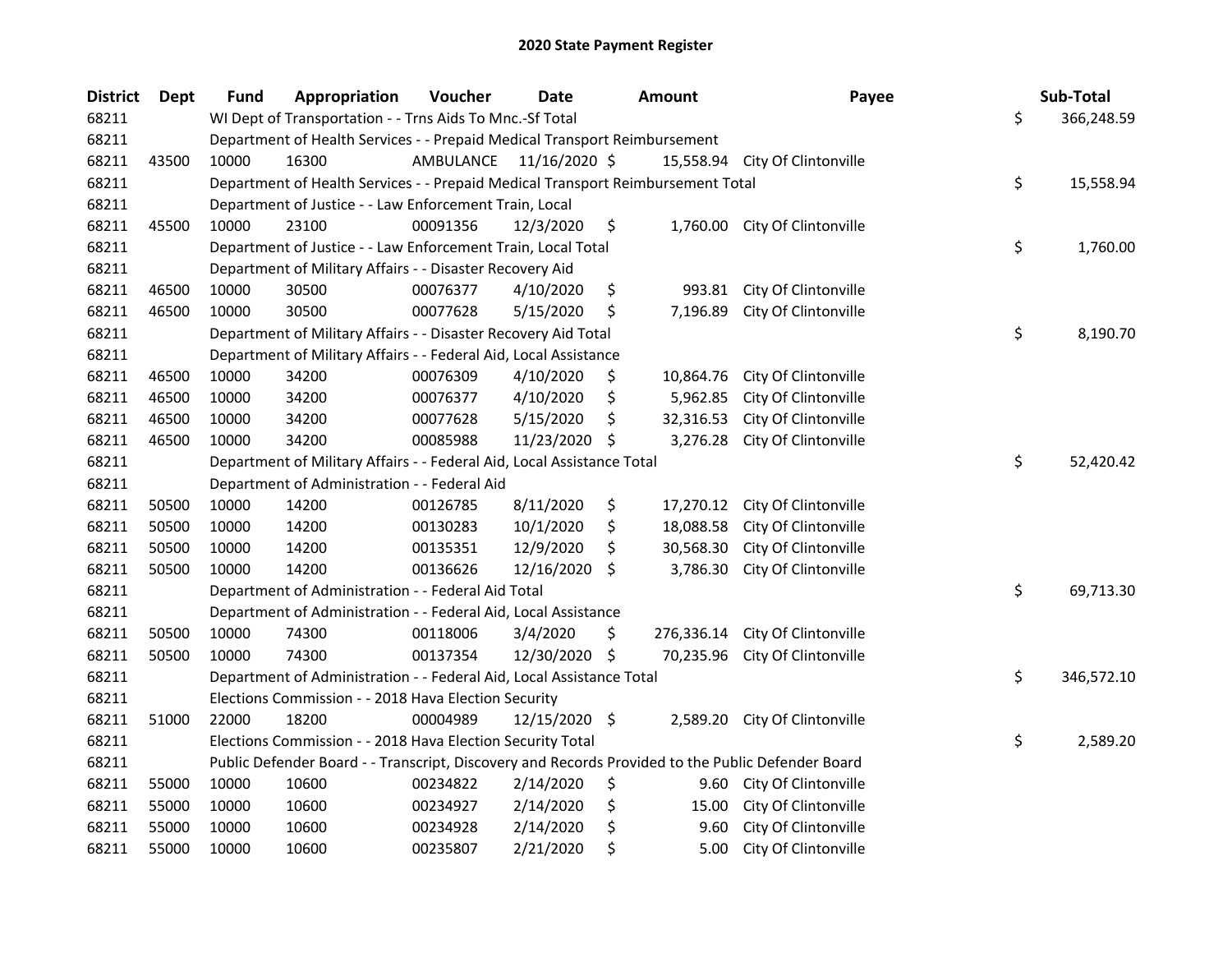| <b>District</b> | <b>Dept</b> | Fund  | Appropriation | Voucher  | <b>Date</b> | <b>Amount</b> | Payee                | Sub-Total |
|-----------------|-------------|-------|---------------|----------|-------------|---------------|----------------------|-----------|
| 68211           | 55000       | 10000 | 10600         | 00235812 | 2/21/2020   | \$<br>5.00    | City Of Clintonville |           |
| 68211           | 55000       | 10000 | 10600         | 00238245 | 3/13/2020   | \$<br>10.00   | City Of Clintonville |           |
| 68211           | 55000       | 10000 | 10600         | 00238246 | 3/13/2020   | \$<br>15.00   | City Of Clintonville |           |
| 68211           | 55000       | 10000 | 10600         | 00238247 | 3/13/2020   | \$<br>10.00   | City Of Clintonville |           |
| 68211           | 55000       | 10000 | 10600         | 00238248 | 3/13/2020   | \$<br>10.00   | City Of Clintonville |           |
| 68211           | 55000       | 10000 | 10600         | 00247374 | 5/13/2020   | \$<br>5.00    | City Of Clintonville |           |
| 68211           | 55000       | 10000 | 10600         | 00247375 | 5/13/2020   | \$<br>5.00    | City Of Clintonville |           |
| 68211           | 55000       | 10000 | 10600         | 00253156 | 6/26/2020   | \$<br>5.00    | City Of Clintonville |           |
| 68211           | 55000       | 10000 | 10600         | 00253170 | 6/26/2020   | \$<br>10.00   | City Of Clintonville |           |
| 68211           | 55000       | 10000 | 10600         | 00253264 | 6/26/2020   | \$<br>5.00    | City Of Clintonville |           |
| 68211           | 55000       | 10000 | 10600         | 00253265 | 6/26/2020   | \$<br>10.00   | City Of Clintonville |           |
| 68211           | 55000       | 10000 | 10600         | 00253266 | 6/26/2020   | \$<br>10.00   | City Of Clintonville |           |
| 68211           | 55000       | 10000 | 10600         | 00253267 | 6/26/2020   | \$<br>5.00    | City Of Clintonville |           |
| 68211           | 55000       | 10000 | 10600         | 00253268 | 6/26/2020   | \$<br>10.00   | City Of Clintonville |           |
| 68211           | 55000       | 10000 | 10600         | 00253269 | 6/26/2020   | \$<br>10.00   | City Of Clintonville |           |
| 68211           | 55000       | 10000 | 10600         | 00253270 | 6/26/2020   | \$<br>15.00   | City Of Clintonville |           |
| 68211           | 55000       | 10000 | 10600         | 00253271 | 6/26/2020   | \$<br>10.00   | City Of Clintonville |           |
| 68211           | 55000       | 10000 | 10600         | 00253272 | 6/26/2020   | \$<br>5.00    | City Of Clintonville |           |
| 68211           | 55000       | 10000 | 10600         | 00257587 | 7/31/2020   | \$<br>20.00   | City Of Clintonville |           |
| 68211           | 55000       | 10000 | 10600         | 00264703 | 10/19/2020  | \$<br>20.00   | City Of Clintonville |           |
| 68211           | 55000       | 10000 | 10600         | 00269415 | 12/1/2020   | \$<br>30.00   | City Of Clintonville |           |
| 68211           | 55000       | 10000 | 10600         | 00269416 | 12/1/2020   | \$<br>10.00   | City Of Clintonville |           |
| 68211           | 55000       | 10000 | 10600         | 00269417 | 12/1/2020   | \$<br>34.99   | City Of Clintonville |           |
| 68211           | 55000       | 10000 | 10600         | 00269418 | 12/1/2020   | \$<br>5.00    | City Of Clintonville |           |
| 68211           | 55000       | 10000 | 10600         | 00269419 | 12/1/2020   | \$<br>5.00    | City Of Clintonville |           |
| 68211           | 55000       | 10000 | 10600         | 00269420 | 12/1/2020   | \$<br>5.00    | City Of Clintonville |           |
| 68211           | 55000       | 10000 | 10600         | 00269421 | 12/1/2020   | \$<br>5.00    | City Of Clintonville |           |
| 68211           | 55000       | 10000 | 10600         | 00269422 | 12/1/2020   | \$<br>10.00   | City Of Clintonville |           |
| 68211           | 55000       | 10000 | 10600         | 00269423 | 12/1/2020   | \$<br>5.00    | City Of Clintonville |           |
| 68211           | 55000       | 10000 | 10600         | 00269424 | 12/1/2020   | \$<br>5.00    | City Of Clintonville |           |
| 68211           | 55000       | 10000 | 10600         | 00269425 | 12/1/2020   | \$<br>10.00   | City Of Clintonville |           |
| 68211           | 55000       | 10000 | 10600         | 00269426 | 12/1/2020   | \$<br>10.00   | City Of Clintonville |           |
| 68211           | 55000       | 10000 | 10600         | 00269427 | 12/1/2020   | \$<br>15.00   | City Of Clintonville |           |
| 68211           | 55000       | 10000 | 10600         | 00269428 | 12/1/2020   | \$<br>5.00    | City Of Clintonville |           |
| 68211           | 55000       | 10000 | 10600         | 00269429 | 12/1/2020   | \$<br>15.00   | City Of Clintonville |           |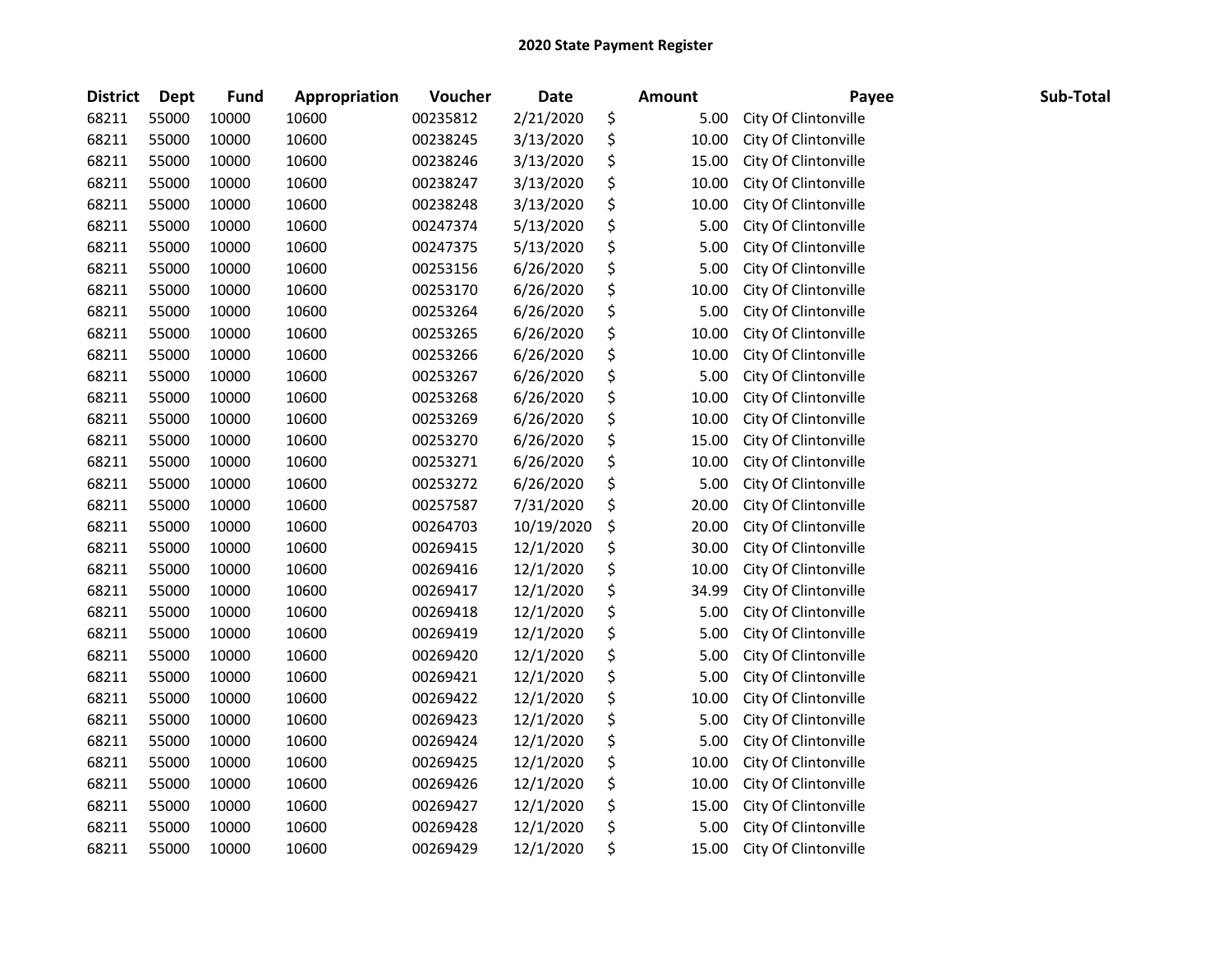| <b>District</b> | Dept  | <b>Fund</b> | Appropriation                                                           | Voucher  | <b>Date</b>   |    | Amount     | Payee                                                                                                   | Sub-Total          |
|-----------------|-------|-------------|-------------------------------------------------------------------------|----------|---------------|----|------------|---------------------------------------------------------------------------------------------------------|--------------------|
| 68211           | 55000 | 10000       | 10600                                                                   | 00269430 | 12/1/2020     | \$ | 15.00      | City Of Clintonville                                                                                    |                    |
| 68211           | 55000 | 10000       | 10600                                                                   | 00269431 | 12/1/2020     | \$ | 10.00      | City Of Clintonville                                                                                    |                    |
| 68211           | 55000 | 10000       | 10600                                                                   | 00269432 | 12/1/2020     | \$ | 15.00      | City Of Clintonville                                                                                    |                    |
| 68211           | 55000 | 10000       | 10600                                                                   | 00269433 | 12/1/2020     | \$ | 5.00       | City Of Clintonville                                                                                    |                    |
| 68211           | 55000 | 10000       | 10600                                                                   | 00269434 | 12/1/2020     | \$ | 5.00       | City Of Clintonville                                                                                    |                    |
| 68211           | 55000 | 10000       | 10600                                                                   | 00269435 | 12/1/2020     | \$ | 5.00       | City Of Clintonville                                                                                    |                    |
| 68211           | 55000 | 10000       | 10600                                                                   | 00269436 | 12/1/2020     | \$ | 20.00      | City Of Clintonville                                                                                    |                    |
| 68211           | 55000 | 10000       | 10600                                                                   | 00269511 | 12/1/2020     | \$ | 5.00       | City Of Clintonville                                                                                    |                    |
| 68211           | 55000 | 10000       | 10600                                                                   | 00269512 | 12/1/2020     | \$ | 20.00      | City Of Clintonville                                                                                    |                    |
| 68211           | 55000 | 10000       | 10600                                                                   | 00269513 | 12/1/2020     | \$ | 30.00      | City Of Clintonville                                                                                    |                    |
| 68211           | 55000 | 10000       | 10600                                                                   | 00269514 | 12/1/2020     | \$ | 30.00      | City Of Clintonville                                                                                    |                    |
| 68211           | 55000 | 10000       | 10600                                                                   | 00269515 | 12/1/2020     | \$ | 10.00      | City Of Clintonville                                                                                    |                    |
| 68211           | 55000 | 10000       | 10600                                                                   | 00269516 | 12/1/2020     | \$ | 5.00       | City Of Clintonville                                                                                    |                    |
| 68211           | 55000 | 10000       | 10600                                                                   | 00269517 | 12/1/2020     | \$ | 20.00      | City Of Clintonville                                                                                    |                    |
| 68211           | 55000 | 10000       | 10600                                                                   | 00270784 | 12/15/2020    | S  | 15.00      | City Of Clintonville                                                                                    |                    |
| 68211           | 55000 | 10000       | 10600                                                                   | 00270793 | 12/15/2020    | S  | 5.00       | City Of Clintonville                                                                                    |                    |
| 68211           |       |             |                                                                         |          |               |    |            | Public Defender Board - - Transcript, Discovery and Records Provided to the Public Defender Board Total | \$<br>619.19       |
| 68211           |       |             | Shared Revenue and Tax Relief - - Expenditure Restraint Program         |          |               |    |            |                                                                                                         |                    |
| 68211           | 83500 | 10000       | 10100                                                                   | 00069257 | 7/27/2020     | \$ |            | 73,080.01 City Of Clintonville                                                                          |                    |
| 68211           |       |             | Shared Revenue and Tax Relief - - Expenditure Restraint Program Total   |          |               |    |            |                                                                                                         | \$<br>73,080.01    |
| 68211           |       |             | Shared Revenue and Tax Relief - - County And Municipal Aid              |          |               |    |            |                                                                                                         |                    |
| 68211           | 83500 | 10000       | 10500                                                                   | 00069257 | 7/27/2020     | Ş. | 178,396.14 | City Of Clintonville                                                                                    |                    |
| 68211           | 83500 | 10000       | 10500                                                                   | 00073228 | 11/16/2020 \$ |    |            | 995,352.52 City Of Clintonville                                                                         |                    |
| 68211           |       |             | Shared Revenue and Tax Relief - - County And Municipal Aid Total        |          |               |    |            |                                                                                                         | \$<br>1,173,748.66 |
| 68211           |       |             | Shared Revenue and Tax Relief - - Exempt Computer Aid                   |          |               |    |            |                                                                                                         |                    |
| 68211           | 83500 | 10000       | 10900                                                                   | 00066291 | 7/27/2020     | \$ | 39,749.94  | City Of Clintonville                                                                                    |                    |
| 68211           |       |             | Shared Revenue and Tax Relief - - Exempt Computer Aid Total             |          |               |    |            |                                                                                                         | \$<br>39,749.94    |
| 68211           |       |             | Shared Revenue and Tax Relief - - Utility Aid                           |          |               |    |            |                                                                                                         |                    |
| 68211           | 83500 | 10000       | 11000                                                                   | 00069257 | 7/27/2020     | \$ | 3,487.96   | City Of Clintonville                                                                                    |                    |
| 68211           | 83500 | 10000       | 11000                                                                   | 00073228 | 11/16/2020    | \$ | 19,742.56  | City Of Clintonville                                                                                    |                    |
| 68211           |       |             | Shared Revenue and Tax Relief - - Utility Aid Total                     |          |               |    |            |                                                                                                         | \$<br>23,230.52    |
| 68211           |       |             | Shared Revenue and Tax Relief - - Personal Property Aid                 |          |               |    |            |                                                                                                         |                    |
| 68211           | 83500 | 10000       | 11100                                                                   | 00061721 | 5/4/2020      | \$ | 14,557.70  | City Of Clintonville                                                                                    |                    |
| 68211           |       |             | Shared Revenue and Tax Relief - - Personal Property Aid Total           |          |               |    |            |                                                                                                         | \$<br>14,557.70    |
| 68211           |       |             | Shared Revenue and Tax Relief - - State Aid; Video Service Provider Fee |          |               |    |            |                                                                                                         |                    |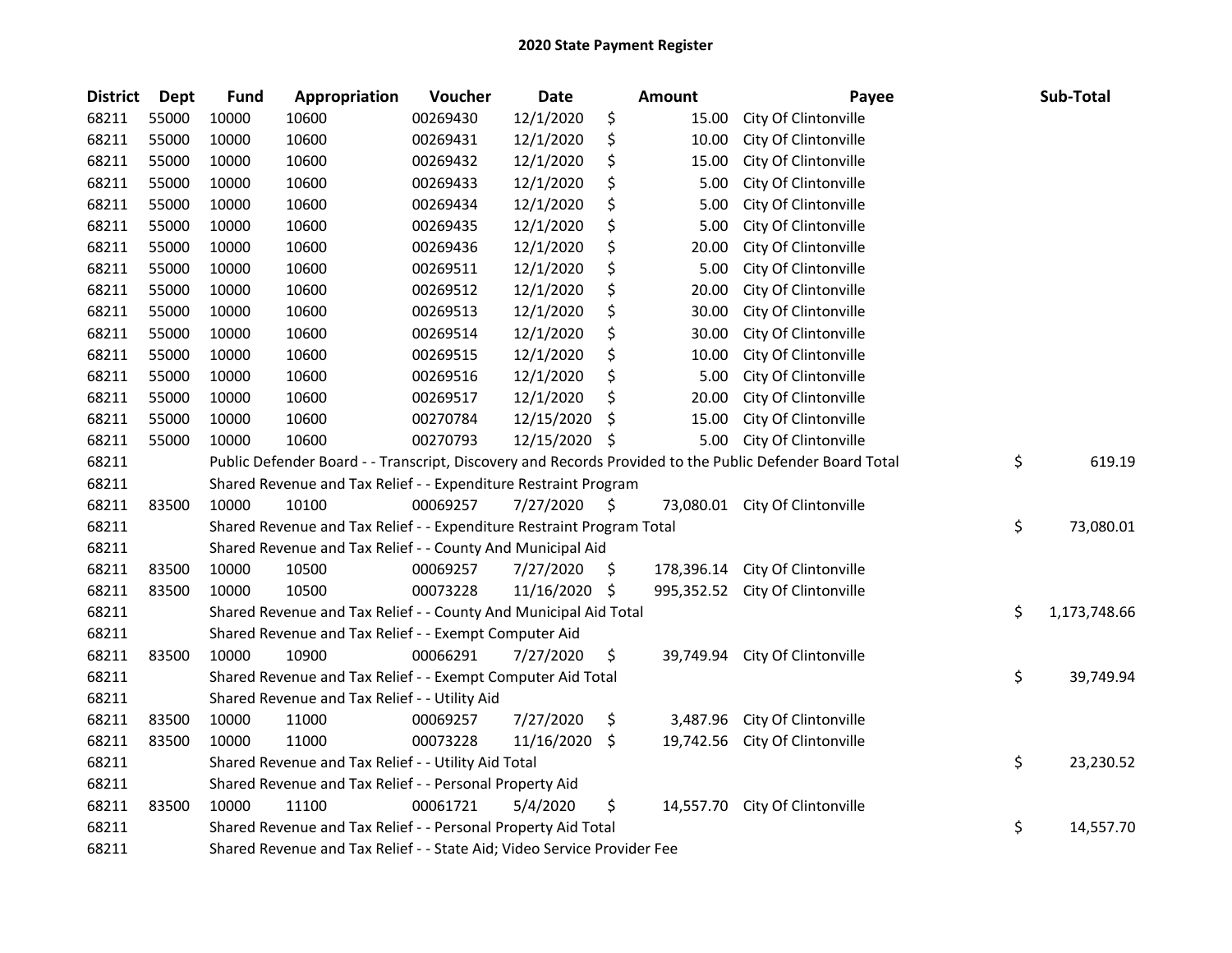| <b>District</b>    | <b>Dept</b> | <b>Fund</b> | Appropriation                                                                 | <b>Voucher</b> | Date      | <b>Amount</b> | Payee                         | Sub-Total    |
|--------------------|-------------|-------------|-------------------------------------------------------------------------------|----------------|-----------|---------------|-------------------------------|--------------|
| 68211              | 83500       | 10000       | 11200                                                                         | 00064532       | 7/27/2020 | 5,635.00      | City Of Clintonville          |              |
| 68211              |             |             | Shared Revenue and Tax Relief - - State Aid; Video Service Provider Fee Total |                |           |               |                               | 5,635.00     |
| 68211              |             |             | Shared Revenue and Tax Relief - - Payments For Municipal Svcs                 |                |           |               |                               |              |
| 68211              | 83500       | 10000       | 50100                                                                         | 00054753       | 2/3/2020  |               | 4,668.63 City Of Clintonville |              |
| 68211              |             |             | Shared Revenue and Tax Relief - - Payments For Municipal Svcs Total           |                |           |               |                               | 4,668.63     |
| 68211              |             |             | Shared Revenue and Tax Relief - - Lottery & Gaming Credit                     |                |           |               |                               |              |
| 68211              | 83500       | 52100       | 36300                                                                         | 00055597       | 3/23/2020 |               | 4,112.28 City Of Clintonville |              |
| 68211              |             |             | Shared Revenue and Tax Relief - - Lottery & Gaming Credit Total               |                |           |               |                               | 4.112.28     |
| <b>68211 Total</b> |             |             |                                                                               |                |           |               |                               | 2,421,703.90 |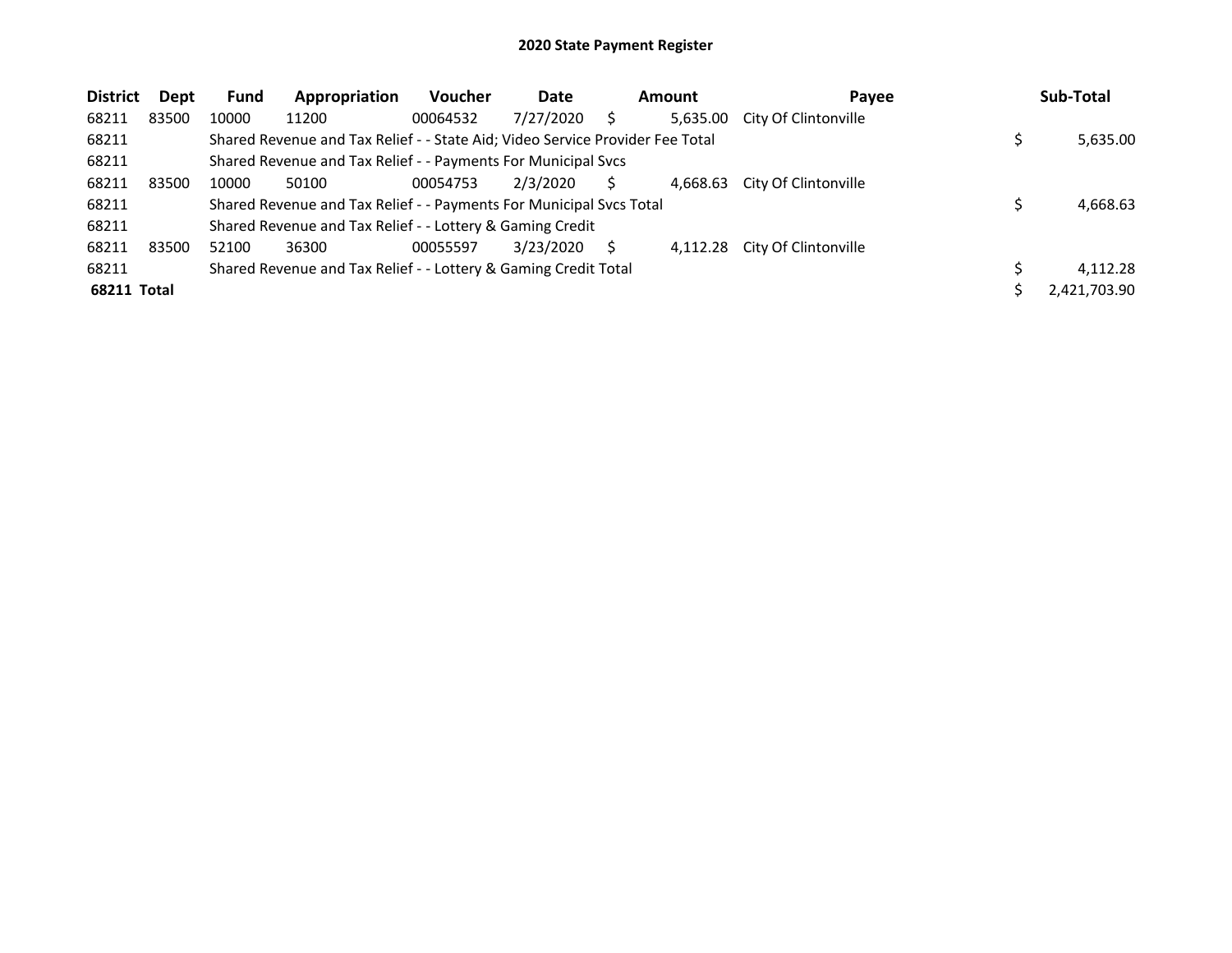| <b>District</b> | Dept  | <b>Fund</b> | Appropriation                                                                   | Voucher   | Date          |    | <b>Amount</b> | Payee                    | Sub-Total       |
|-----------------|-------|-------------|---------------------------------------------------------------------------------|-----------|---------------|----|---------------|--------------------------|-----------------|
| 68251           |       |             | Dept of Safety & Prof Services - - Fire Dues Distribution                       |           |               |    |               |                          |                 |
| 68251           | 16500 | 10000       | 22500                                                                           | 00037313  | 7/20/2020     | \$ |               | 3,810.09 City Of Manawa  |                 |
| 68251           |       |             | Dept of Safety & Prof Services - - Fire Dues Distribution Total                 |           |               |    |               |                          | \$<br>3,810.09  |
| 68251           |       |             | Dept of Natural Resources - - Aids In Lieu Of Taxes - Gener                     |           |               |    |               |                          |                 |
| 68251           | 37000 | 10000       | 50300                                                                           | 00385942  | 1/28/2020     | \$ |               | 17.54 City Of Manawa     |                 |
| 68251           |       |             | Dept of Natural Resources - - Aids In Lieu Of Taxes - Gener Total               |           |               |    |               |                          | \$<br>17.54     |
| 68251           |       |             | WI Dept of Transportation - - Trns Aids To Mnc.-Sf                              |           |               |    |               |                          |                 |
| 68251           | 39500 | 21100       | 19100                                                                           | 00477260  | 1/6/2020      | \$ |               | 24,002.94 City Of Manawa |                 |
| 68251           | 39500 | 21100       | 19100                                                                           | 00507115  | 4/6/2020      | \$ | 24,002.94     | City Of Manawa           |                 |
| 68251           | 39500 | 21100       | 19100                                                                           | 00544107  | 7/6/2020      | \$ | 24,002.94     | City Of Manawa           |                 |
| 68251           | 39500 | 21100       | 19100                                                                           | 00586933  | 10/5/2020     | \$ |               | 24,002.97 City Of Manawa |                 |
| 68251           |       |             | WI Dept of Transportation - - Trns Aids To Mnc.-Sf Total                        |           |               |    |               |                          | \$<br>96,011.79 |
| 68251           |       |             | Department of Health Services - - Prepaid Medical Transport Reimbursement       |           |               |    |               |                          |                 |
| 68251           | 43500 | 10000       | 16300                                                                           | AMBULANCE | 11/16/2020 \$ |    |               | 2,852.47 City Of Manawa  |                 |
| 68251           |       |             | Department of Health Services - - Prepaid Medical Transport Reimbursement Total |           |               |    |               |                          | \$<br>2,852.47  |
| 68251           |       |             | Department of Justice - - Law Enforcement Train, Local                          |           |               |    |               |                          |                 |
| 68251           | 45500 | 10000       | 23100                                                                           | 00091580  | 12/8/2020     | \$ |               | 640.00 City Of Manawa    |                 |
| 68251           |       |             | Department of Justice - - Law Enforcement Train, Local Total                    |           |               |    |               |                          | \$<br>640.00    |
| 68251           |       |             | Department of Military Affairs - - Disaster Recovery Aid                        |           |               |    |               |                          |                 |
| 68251           | 46500 | 10000       | 30500                                                                           | 00083489  | 9/28/2020     | \$ |               | 2,402.57 City Of Manawa  |                 |
| 68251           |       |             | Department of Military Affairs - - Disaster Recovery Aid Total                  |           |               |    |               |                          | \$<br>2,402.57  |
| 68251           |       |             | Department of Military Affairs - - Federal Aid, Local Assistance                |           |               |    |               |                          |                 |
| 68251           | 46500 | 10000       | 34200                                                                           | 00083489  | 9/28/2020     | \$ |               | 14,415.42 City Of Manawa |                 |
| 68251           |       |             | Department of Military Affairs - - Federal Aid, Local Assistance Total          |           |               |    |               |                          | \$<br>14,415.42 |
| 68251           |       |             | Department of Administration - - Federal Aid                                    |           |               |    |               |                          |                 |
| 68251           | 50500 | 10000       | 14200                                                                           | 00135352  | 12/10/2020 \$ |    |               | 13,062.06 City Of Manawa |                 |
| 68251           |       |             | Department of Administration - - Federal Aid Total                              |           |               |    |               |                          | \$<br>13,062.06 |
| 68251           |       |             | Department of Administration - - Telecom Access; School Dist                    |           |               |    |               |                          |                 |
| 68251           | 50500 | 25500       | 46600                                                                           | 00124481  | 7/24/2020     | S  |               | 252.90 City Of Manawa    |                 |
| 68251           |       |             | Department of Administration - - Telecom Access; School Dist Total              |           |               |    |               |                          | \$<br>252.90    |
| 68251           |       |             | Elections Commission - - 2018 Hava Election Security                            |           |               |    |               |                          |                 |
| 68251           | 51000 | 22000       | 18200                                                                           | 00003427  | 6/26/2020     | \$ |               | 854.50 City Of Manawa    |                 |
| 68251           |       |             | Elections Commission - - 2018 Hava Election Security Total                      |           |               |    |               |                          | \$<br>854.50    |
| 68251           |       |             | Shared Revenue and Tax Relief - - Expenditure Restraint Program                 |           |               |    |               |                          |                 |
| 68251           | 83500 | 10000       | 10100                                                                           | 00069258  | 7/27/2020     | \$ |               | 36,358.99 City Of Manawa |                 |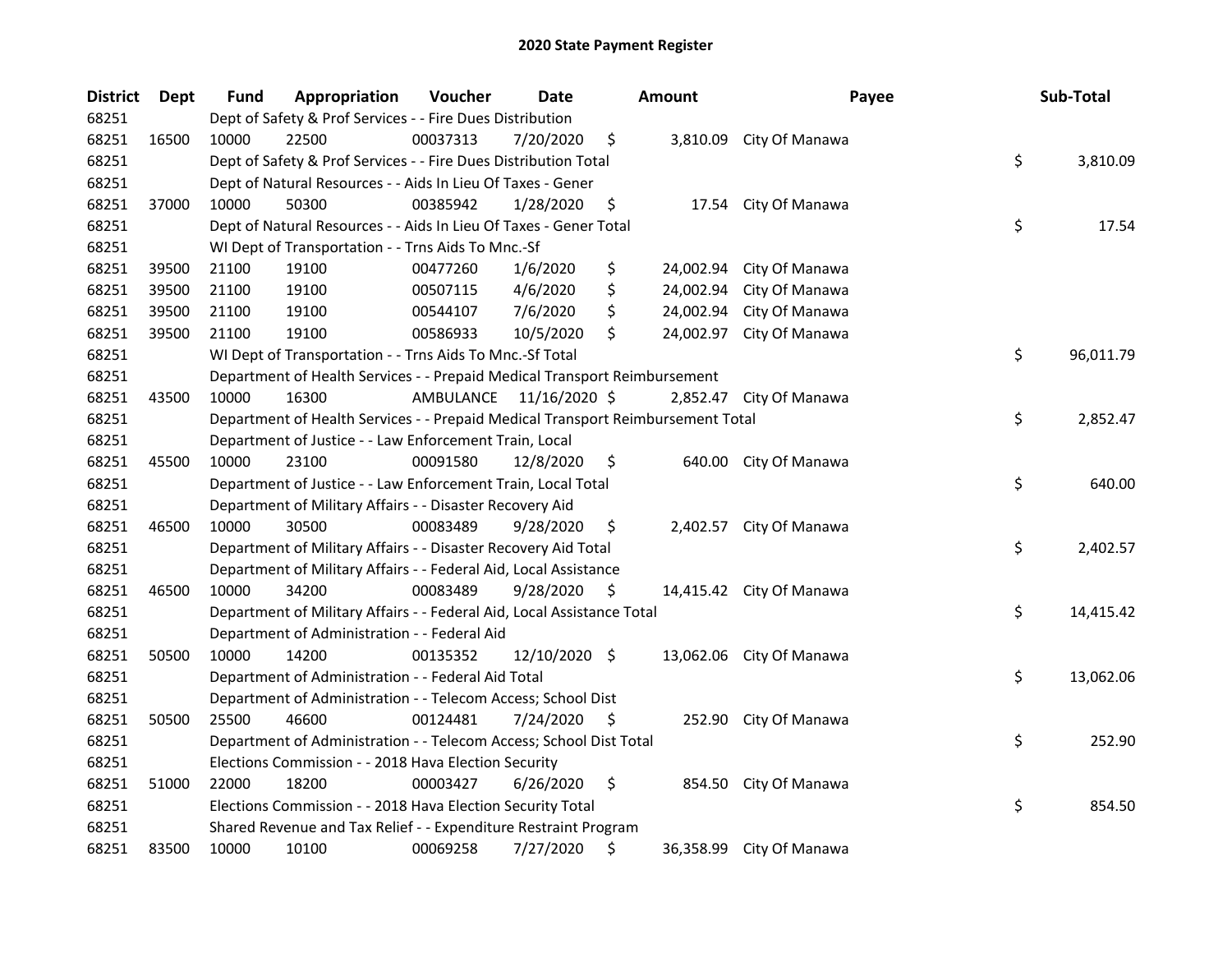| <b>District</b> | Dept  | Fund  | Appropriation                                                                 | <b>Voucher</b> | Date       |     | <b>Amount</b> | Payee          | Sub-Total        |
|-----------------|-------|-------|-------------------------------------------------------------------------------|----------------|------------|-----|---------------|----------------|------------------|
| 68251           |       |       | Shared Revenue and Tax Relief - - Expenditure Restraint Program Total         |                |            |     |               |                | \$<br>36,358.99  |
| 68251           |       |       | Shared Revenue and Tax Relief - - County And Municipal Aid                    |                |            |     |               |                |                  |
| 68251           | 83500 | 10000 | 10500                                                                         | 00069258       | 7/27/2020  | S.  | 41,868.49     | City Of Manawa |                  |
| 68251           | 83500 | 10000 | 10500                                                                         | 00073229       | 11/16/2020 | S.  | 234,402.31    | City Of Manawa |                  |
| 68251           |       |       | Shared Revenue and Tax Relief - - County And Municipal Aid Total              |                |            |     |               |                | \$<br>276,270.80 |
| 68251           |       |       | Shared Revenue and Tax Relief - - Exempt Computer Aid                         |                |            |     |               |                |                  |
| 68251           | 83500 | 10000 | 10900                                                                         | 00066292       | 7/27/2020  | S.  | 2,929.66      | City Of Manawa |                  |
| 68251           |       |       | Shared Revenue and Tax Relief - - Exempt Computer Aid Total                   |                |            |     |               |                | \$<br>2,929.66   |
| 68251           |       |       | Shared Revenue and Tax Relief - - Personal Property Aid                       |                |            |     |               |                |                  |
| 68251           | 83500 | 10000 | 11100                                                                         | 00061722       | 5/4/2020   | \$. | 2,643.46      | City Of Manawa |                  |
| 68251           | 83500 | 10000 | 11100                                                                         | 00062692       | 5/4/2020   | Ś.  | 2,393.30      | City Of Manawa |                  |
| 68251           |       |       | Shared Revenue and Tax Relief - - Personal Property Aid Total                 |                |            |     |               |                | \$<br>5,036.76   |
| 68251           |       |       | Shared Revenue and Tax Relief - - State Aid; Video Service Provider Fee       |                |            |     |               |                |                  |
| 68251           | 83500 | 10000 | 11200                                                                         | 00064533       | 7/27/2020  | S.  | 1,431.65      | City Of Manawa |                  |
| 68251           |       |       | Shared Revenue and Tax Relief - - State Aid; Video Service Provider Fee Total |                |            |     |               |                | \$<br>1,431.65   |
| 68251           |       |       | Shared Revenue and Tax Relief - - Lottery & Gaming Credit                     |                |            |     |               |                |                  |
| 68251           | 83500 | 52100 | 36300                                                                         | 00055598       | 3/23/2020  | S.  | 2,446.93      | City Of Manawa |                  |
| 68251           |       |       | Shared Revenue and Tax Relief - - Lottery & Gaming Credit Total               |                |            |     |               |                | \$<br>2,446.93   |
| 68251 Total     |       |       |                                                                               |                |            |     |               |                | \$<br>458,794.13 |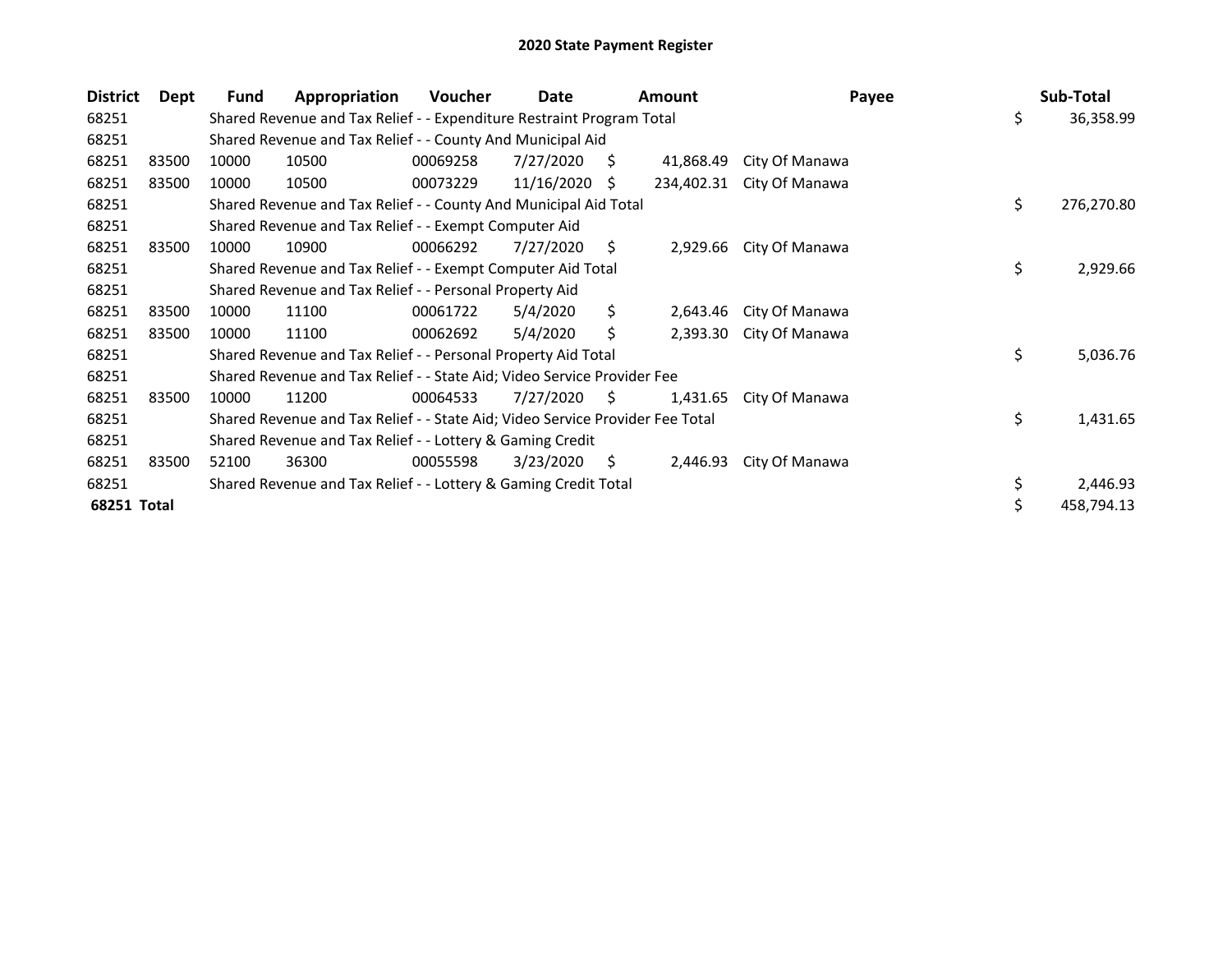| <b>District</b> | Dept  | <b>Fund</b> | Appropriation                                                           | Voucher  | Date          |      | <b>Amount</b> |                         | Payee | Sub-Total        |
|-----------------|-------|-------------|-------------------------------------------------------------------------|----------|---------------|------|---------------|-------------------------|-------|------------------|
| 68252           |       |             | Dept of Safety & Prof Services - - Fire Dues Distribution               |          |               |      |               |                         |       |                  |
| 68252           | 16500 | 10000       | 22500                                                                   | 00037314 | 7/20/2020     | \$   |               | 2,955.31 City of Marion |       |                  |
| 68252           |       |             | Dept of Safety & Prof Services - - Fire Dues Distribution Total         |          |               |      |               |                         |       | \$<br>2,955.31   |
| 68252           |       |             | WI Dept of Transportation - - Trns Aids To Mnc.-Sf                      |          |               |      |               |                         |       |                  |
| 68252           | 39500 | 21100       | 19100                                                                   | 00477261 | 1/6/2020      | \$   | 18,535.17     | City of Marion          |       |                  |
| 68252           | 39500 | 21100       | 19100                                                                   | 00507116 | 4/6/2020      | \$   | 18,535.17     | City of Marion          |       |                  |
| 68252           | 39500 | 21100       | 19100                                                                   | 00544108 | 7/6/2020      | \$   | 18,535.17     | City of Marion          |       |                  |
| 68252           | 39500 | 21100       | 19100                                                                   | 00586934 | 10/5/2020     | \$   | 18,535.17     | City of Marion          |       |                  |
| 68252           |       |             | WI Dept of Transportation - - Trns Aids To Mnc.-Sf Total                |          |               |      |               |                         |       | \$<br>74,140.68  |
| 68252           |       |             | Department of Administration - - Federal Aid                            |          |               |      |               |                         |       |                  |
| 68252           | 50500 | 10000       | 14200                                                                   | 00132320 | 11/13/2020 \$ |      | 3,588.78      | City of Marion          |       |                  |
| 68252           | 50500 | 10000       | 14200                                                                   | 00135353 | 12/10/2020    | - \$ | 16,457.22     | City of Marion          |       |                  |
| 68252           | 50500 | 10000       | 14200                                                                   | 00136627 | 12/17/2020 \$ |      | 64.39         | City of Marion          |       |                  |
| 68252           |       |             | Department of Administration - - Federal Aid Total                      |          |               |      |               |                         |       | \$<br>20,110.39  |
| 68252           |       |             | Shared Revenue and Tax Relief - - Expenditure Restraint Program         |          |               |      |               |                         |       |                  |
| 68252           | 83500 | 10000       | 10100                                                                   | 00069259 | 7/27/2020     | \$   | 22,425.53     | City of Marion          |       |                  |
| 68252           |       |             | Shared Revenue and Tax Relief - - Expenditure Restraint Program Total   |          |               |      |               |                         |       | \$<br>22,425.53  |
| 68252           |       |             | Shared Revenue and Tax Relief - - County And Municipal Aid              |          |               |      |               |                         |       |                  |
| 68252           | 83500 | 10000       | 10500                                                                   | 00069259 | 7/27/2020     | \$.  | 53,206.01     | City of Marion          |       |                  |
| 68252           | 83500 | 10000       | 10500                                                                   | 00073230 | 11/16/2020    | \$   | 301,500.73    | City of Marion          |       |                  |
| 68252           |       |             | Shared Revenue and Tax Relief - - County And Municipal Aid Total        |          |               |      |               |                         |       | \$<br>354,706.74 |
| 68252           |       |             | Shared Revenue and Tax Relief - - Exempt Computer Aid                   |          |               |      |               |                         |       |                  |
| 68252           | 83500 | 10000       | 10900                                                                   | 00066293 | 7/27/2020     | \$   | 4,419.96      | City of Marion          |       |                  |
| 68252           | 83500 | 10000       | 10900                                                                   | 00067251 | 7/27/2020     | \$   | 2,824.67      | City of Marion          |       |                  |
| 68252           |       |             | Shared Revenue and Tax Relief - - Exempt Computer Aid Total             |          |               |      |               |                         |       | \$<br>7,244.63   |
| 68252           |       |             | Shared Revenue and Tax Relief - - Utility Aid                           |          |               |      |               |                         |       |                  |
| 68252           | 83500 | 10000       | 11000                                                                   | 00069259 | 7/27/2020     | \$   | 1,766.29      | City of Marion          |       |                  |
| 68252           | 83500 | 10000       | 11000                                                                   | 00073230 | 11/16/2020    | \$   | 10,200.79     | City of Marion          |       |                  |
| 68252           |       |             | Shared Revenue and Tax Relief - - Utility Aid Total                     |          |               |      |               |                         |       | \$<br>11,967.08  |
| 68252           |       |             | Shared Revenue and Tax Relief - - Personal Property Aid                 |          |               |      |               |                         |       |                  |
| 68252           | 83500 | 10000       | 11100                                                                   | 00061723 | 5/4/2020      | \$   | 1,455.21      | City of Marion          |       |                  |
| 68252           | 83500 | 10000       | 11100                                                                   | 00062693 | 5/4/2020      | \$   | 1,213.10      | City of Marion          |       |                  |
| 68252           |       |             | Shared Revenue and Tax Relief - - Personal Property Aid Total           |          |               |      |               |                         |       | \$<br>2,668.31   |
| 68252           |       |             | Shared Revenue and Tax Relief - - State Aid; Video Service Provider Fee |          |               |      |               |                         |       |                  |
| 68252           | 83500 | 10000       | 11200                                                                   | 00064534 | 7/27/2020     | \$   |               | 1,687.93 City of Marion |       |                  |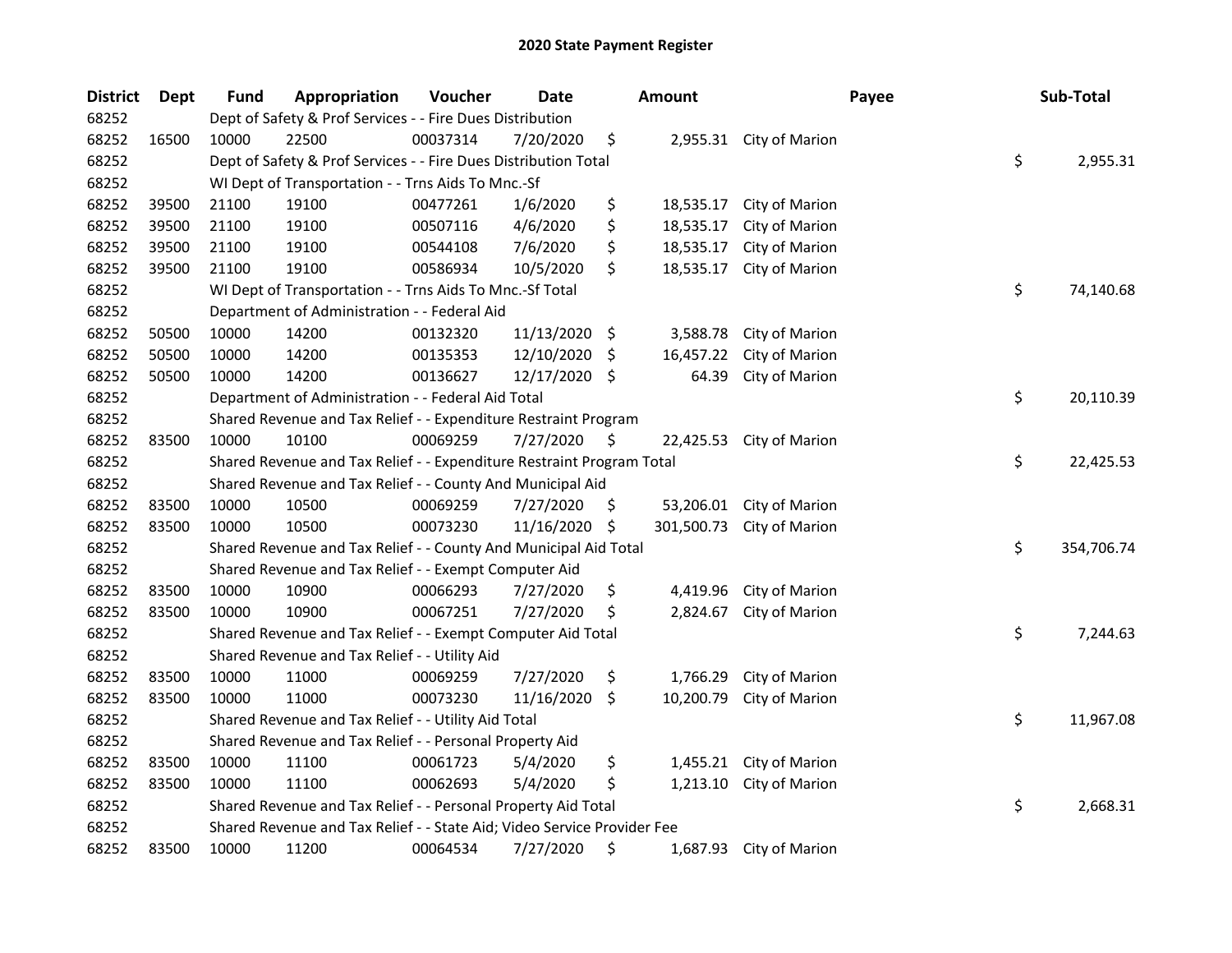| <b>District</b> | Dept  | Fund  | Appropriation                                                                 | <b>Voucher</b> | Date      | <b>Amount</b> |        | Payee          | Sub-Total  |
|-----------------|-------|-------|-------------------------------------------------------------------------------|----------------|-----------|---------------|--------|----------------|------------|
| 68252           |       |       | Shared Revenue and Tax Relief - - State Aid; Video Service Provider Fee Total |                |           |               |        |                | 1,687.93   |
| 68252           |       |       | Shared Revenue and Tax Relief - - Payments For Municipal Svcs                 |                |           |               |        |                |            |
| 68252           | 83500 | 10000 | 50100                                                                         | 00054975       | 2/3/2020  |               | 346.44 | City of Marion |            |
| 68252           |       |       | Shared Revenue and Tax Relief - - Payments For Municipal Svcs Total           |                |           |               |        |                | 346.44     |
| 68252           |       |       | Shared Revenue and Tax Relief - - Lottery & Gaming Credit                     |                |           |               |        |                |            |
| 68252           | 83500 | 52100 | 36300                                                                         | 00055599       | 3/23/2020 |               | 147.92 | City of Marion |            |
| 68252           |       |       | Shared Revenue and Tax Relief - - Lottery & Gaming Credit Total               |                |           |               |        |                | 147.92     |
| 68252 Total     |       |       |                                                                               |                |           |               |        |                | 498.400.96 |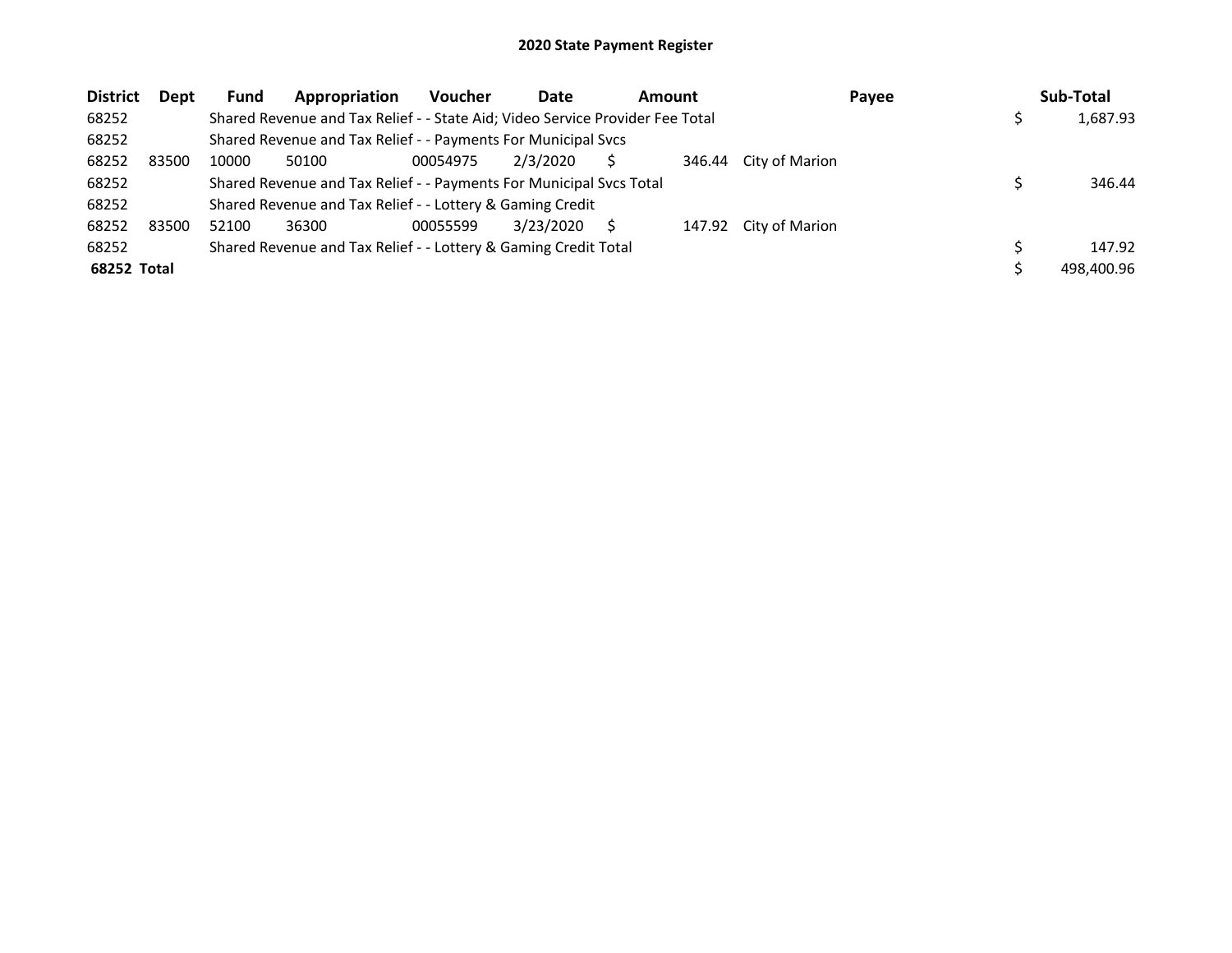| <b>District</b> | Dept  | Fund  | Appropriation                                                         | Voucher  | Date       |    | <b>Amount</b> | Payee                         | Sub-Total          |
|-----------------|-------|-------|-----------------------------------------------------------------------|----------|------------|----|---------------|-------------------------------|--------------------|
| 68261           |       |       | Dept of Safety & Prof Services - - Fire Dues Distribution             |          |            |    |               |                               |                    |
| 68261           | 16500 | 10000 | 22500                                                                 | 00037315 | 7/17/2020  | \$ |               | 17,782.48 City of New London  |                    |
| 68261           |       |       | Dept of Safety & Prof Services - - Fire Dues Distribution Total       |          |            |    |               |                               | \$<br>17,782.48    |
| 68261           |       |       | Dept of Natural Resources - - Aids In Lieu Of Taxes - Gener           |          |            |    |               |                               |                    |
| 68261           | 37000 | 10000 | 50300                                                                 | 00385953 | 1/27/2020  | \$ | 62.08         | City of New London            |                    |
| 68261           |       |       | Dept of Natural Resources - - Aids In Lieu Of Taxes - Gener Total     |          |            |    |               |                               | \$<br>62.08        |
| 68261           |       |       | WI Dept of Transportation - - Trns Aids To Mnc.-Sf                    |          |            |    |               |                               |                    |
| 68261           | 39500 | 21100 | 19100                                                                 | 00477262 | 1/6/2020   | \$ | 131,175.71    | City of New London            |                    |
| 68261           | 39500 | 21100 | 19100                                                                 | 00507117 | 4/6/2020   | \$ | 131,175.71    | City of New London            |                    |
| 68261           | 39500 | 21100 | 19100                                                                 | 00544109 | 7/6/2020   | \$ | 131,175.71    | City of New London            |                    |
| 68261           | 39500 | 21100 | 19100                                                                 | 00586935 | 10/5/2020  | \$ |               | 131,175.72 City of New London |                    |
| 68261           |       |       | WI Dept of Transportation - - Trns Aids To Mnc.-Sf Total              |          |            |    |               |                               | \$<br>524,702.85   |
| 68261           |       |       | Department of Administration - - Federal Aid                          |          |            |    |               |                               |                    |
| 68261           | 50500 | 10000 | 14200                                                                 | 00126786 | 8/11/2020  | \$ | 121,054.00    | City of New London            |                    |
| 68261           |       |       | Department of Administration - - Federal Aid Total                    |          |            |    |               |                               | \$<br>121,054.00   |
| 68261           |       |       | Elections Commission - - 2018 Hava Election Security                  |          |            |    |               |                               |                    |
| 68261           | 51000 | 22000 | 18200                                                                 | 00004623 | 9/17/2020  | \$ | 4,080.80      | City of New London            |                    |
| 68261           |       |       | Elections Commission - - 2018 Hava Election Security Total            |          |            |    |               |                               | \$<br>4,080.80     |
| 68261           |       |       | Shared Revenue and Tax Relief - - Expenditure Restraint Program       |          |            |    |               |                               |                    |
| 68261           | 83500 | 10000 | 10100                                                                 | 00069260 | 7/27/2020  | \$ | 100,767.60    | City of New London            |                    |
| 68261           |       |       | Shared Revenue and Tax Relief - - Expenditure Restraint Program Total |          |            |    |               |                               | \$<br>100,767.60   |
| 68261           |       |       | Shared Revenue and Tax Relief - - County And Municipal Aid            |          |            |    |               |                               |                    |
| 68261           | 83500 | 10000 | 10500                                                                 | 00069260 | 7/27/2020  | \$ | 296,068.58    | City of New London            |                    |
| 68261           | 83500 | 10000 | 10500                                                                 | 00073231 | 11/16/2020 | \$ | 1,677,721.98  | City of New London            |                    |
| 68261           |       |       | Shared Revenue and Tax Relief - - County And Municipal Aid Total      |          |            |    |               |                               | \$<br>1,973,790.56 |
| 68261           |       |       | Shared Revenue and Tax Relief - - Exempt Computer Aid                 |          |            |    |               |                               |                    |
| 68261           | 83500 | 10000 | 10900                                                                 | 00066294 | 7/27/2020  | \$ | 5,497.66      | City of New London            |                    |
| 68261           |       |       | Shared Revenue and Tax Relief - - Exempt Computer Aid Total           |          |            |    |               |                               | \$<br>5,497.66     |
| 68261           |       |       | Shared Revenue and Tax Relief - - Utility Aid                         |          |            |    |               |                               |                    |
| 68261           | 83500 | 10000 | 11000                                                                 | 00069260 | 7/27/2020  | \$ | 7,816.29      | City of New London            |                    |
| 68261           | 83500 | 10000 | 11000                                                                 | 00073231 | 11/16/2020 | -S | 91,592.05     | City of New London            |                    |
| 68261           |       |       | Shared Revenue and Tax Relief - - Utility Aid Total                   |          |            |    |               |                               | \$<br>99,408.34    |
| 68261           |       |       | Shared Revenue and Tax Relief - - Personal Property Aid               |          |            |    |               |                               |                    |
| 68261           | 83500 | 10000 | 11100                                                                 | 00061724 | 5/4/2020   | \$ | 5,468.17      | City of New London            |                    |
| 68261           |       |       | Shared Revenue and Tax Relief - - Personal Property Aid Total         |          |            |    |               |                               | \$<br>5,468.17     |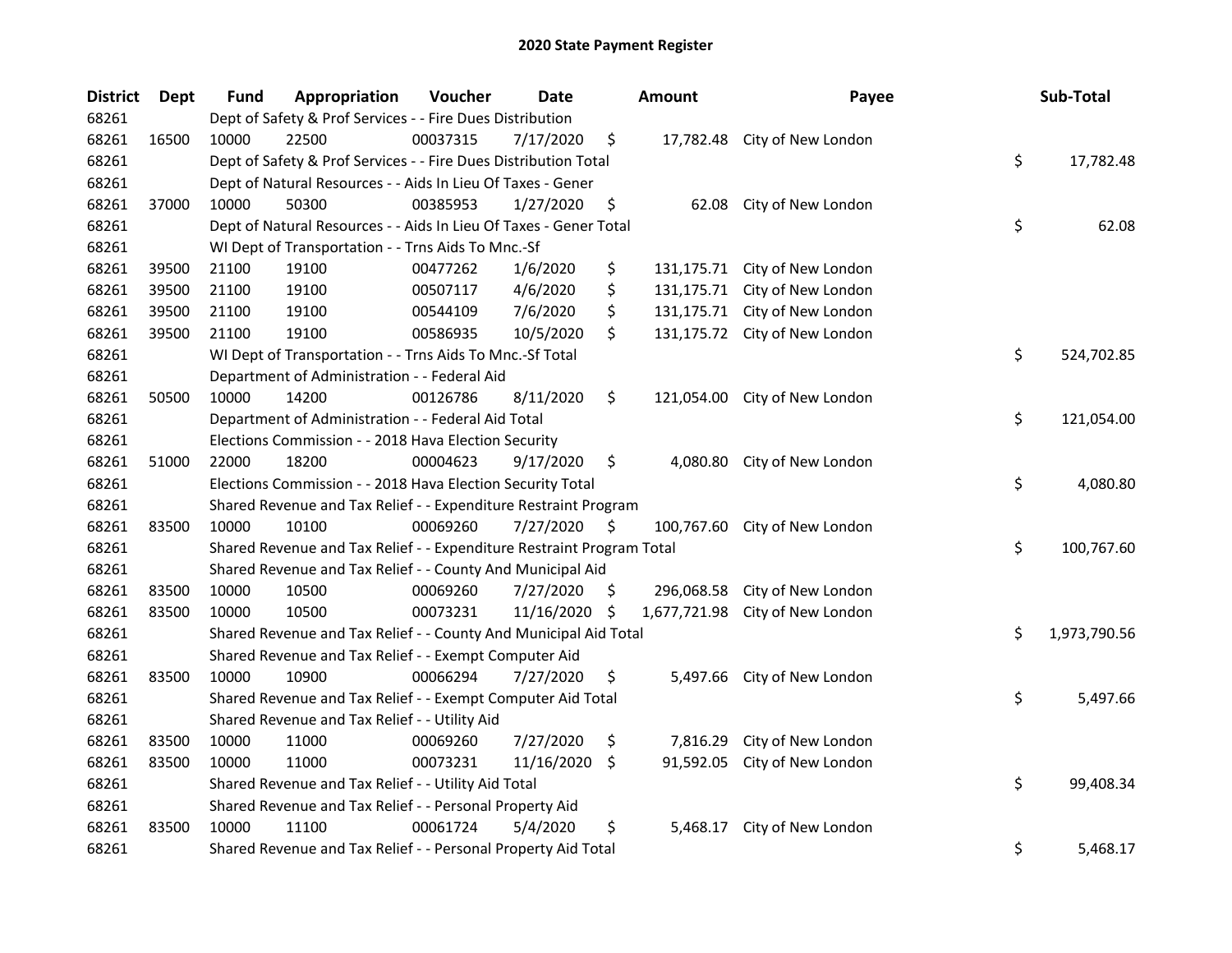| <b>District</b> | Dept  | <b>Fund</b> | Appropriation                                                                 | <b>Voucher</b> | Date      |    | Amount   | Payee                       | Sub-Total    |
|-----------------|-------|-------------|-------------------------------------------------------------------------------|----------------|-----------|----|----------|-----------------------------|--------------|
| 68261           |       |             | Shared Revenue and Tax Relief - - State Aid; Video Service Provider Fee       |                |           |    |          |                             |              |
| 68261           | 83500 | 10000       | 11200                                                                         | 00064535       | 7/27/2020 | S. | 9,263.31 | City of New London          |              |
| 68261           |       |             | Shared Revenue and Tax Relief - - State Aid; Video Service Provider Fee Total |                |           |    |          |                             | 9,263.31     |
| 68261           |       |             | Shared Revenue and Tax Relief - - Lottery & Gaming Credit                     |                |           |    |          |                             |              |
| 68261           | 83500 | 52100       | 36300                                                                         | 00055600       | 3/23/2020 |    |          | 9,835.68 City of New London |              |
| 68261           |       |             | Shared Revenue and Tax Relief - - Lottery & Gaming Credit Total               |                |           |    |          |                             | 9.835.68     |
| 68261 Total     |       |             |                                                                               |                |           |    |          |                             | 2,871,713.53 |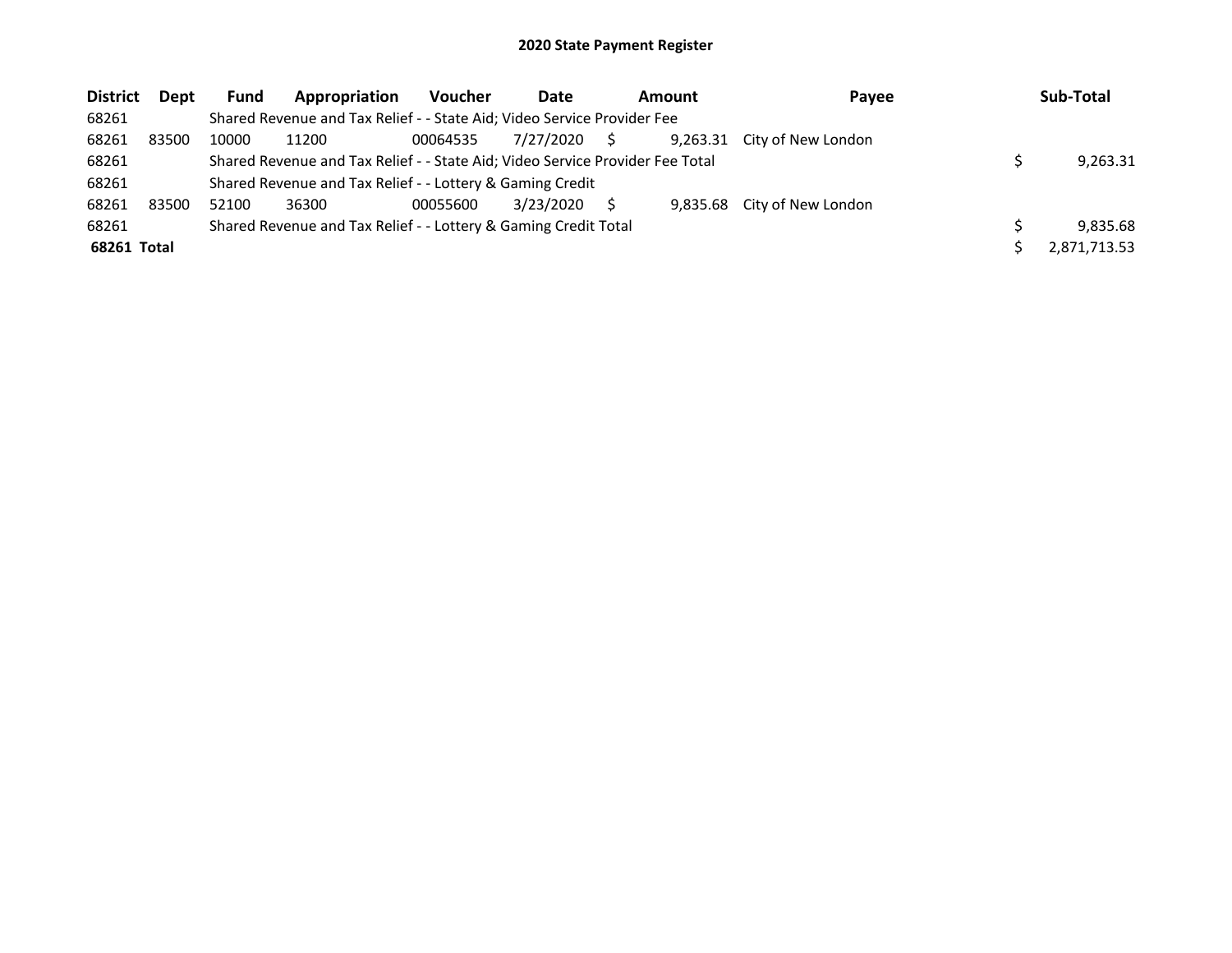| <b>District</b> | <b>Dept</b> | Fund  | Appropriation                                                       | Voucher  | <b>Date</b> | <b>Amount</b>   | Payee                     | Sub-Total        |
|-----------------|-------------|-------|---------------------------------------------------------------------|----------|-------------|-----------------|---------------------------|------------------|
| 68291           |             |       | Dept of Safety & Prof Services - - Fire Dues Distribution           |          |             |                 |                           |                  |
| 68291           | 16500       | 10000 | 22500                                                               | 00037316 | 7/20/2020   | \$              | 18,508.62 City Of Waupaca |                  |
| 68291           |             |       | Dept of Safety & Prof Services - - Fire Dues Distribution Total     |          |             |                 |                           | \$<br>18,508.62  |
| 68291           |             |       | Dept of Public Instruction - - Federal Funds, Local Assistanc       |          |             |                 |                           |                  |
| 68291           | 25500       | 10000 | 34300                                                               | 00237121 | 8/31/2020   | \$              | 7,368.05 City Of Waupaca  |                  |
| 68291           |             |       | Dept of Public Instruction - - Federal Funds, Local Assistanc Total |          |             |                 |                           | \$<br>7,368.05   |
| 68291           |             |       | Dept of Natural Resources - - Aids In Lieu Of Taxes - Gener         |          |             |                 |                           |                  |
| 68291           | 37000       | 10000 | 50300                                                               | 00404614 | 4/21/2020   | \$<br>6.60      | City Of Waupaca           |                  |
| 68291           |             |       | Dept of Natural Resources - - Aids In Lieu Of Taxes - Gener Total   |          |             |                 |                           | \$<br>6.60       |
| 68291           |             |       | Dept of Natural Resources - - General Program Operations --         |          |             |                 |                           |                  |
| 68291           | 37000       | 21200 | 25400                                                               | 00424472 | 7/24/2020   | \$<br>249.00    | City Of Waupaca           |                  |
| 68291           |             |       | Dept of Natural Resources - - General Program Operations -- Total   |          |             |                 |                           | \$<br>249.00     |
| 68291           |             |       | Dept of Natural Resources - - Aids In Lieu Of Taxes - Sum S         |          |             |                 |                           |                  |
| 68291           | 37000       | 21200 | 57900                                                               | 00404613 | 4/21/2020   | \$<br>0.22      | City Of Waupaca           |                  |
| 68291           |             |       | Dept of Natural Resources - - Aids In Lieu Of Taxes - Sum S Total   |          |             |                 |                           | \$<br>0.22       |
| 68291           |             |       | Dept of Natural Resources - - Ea - Lake Protection                  |          |             |                 |                           |                  |
| 68291           | 37000       | 21200 | 66300                                                               | 00399223 | 3/30/2020   | \$<br>14,447.38 | City Of Waupaca           |                  |
| 68291           |             |       | Dept of Natural Resources - - Ea - Lake Protection Total            |          |             |                 |                           | \$<br>14,447.38  |
| 68291           |             |       | WI Dept of Transportation - - Conn Hwy Aids St Fds                  |          |             |                 |                           |                  |
| 68291           | 39500       | 21100 | 16200                                                               | 00477457 | 1/6/2020    | \$<br>6,075.55  | City Of Waupaca           |                  |
| 68291           | 39500       | 21100 | 16200                                                               | 00507312 | 4/6/2020    | \$<br>6,075.55  | City Of Waupaca           |                  |
| 68291           | 39500       | 21100 | 16200                                                               | 00544304 | 7/6/2020    | \$<br>6,075.55  | City Of Waupaca           |                  |
| 68291           | 39500       | 21100 | 16200                                                               | 00587130 | 10/5/2020   | \$<br>6,075.58  | City Of Waupaca           |                  |
| 68291           |             |       | WI Dept of Transportation - - Conn Hwy Aids St Fds Total            |          |             |                 |                           | \$<br>24,302.23  |
| 68291           |             |       | WI Dept of Transportation - - Tc, Trns Oper Aid Sf                  |          |             |                 |                           |                  |
| 68291           | 39500       | 21100 | 17700                                                               | 00525272 | 5/13/2020   | \$<br>31,010.00 | City Of Waupaca           |                  |
| 68291           | 39500       | 21100 | 17700                                                               | 00574305 | 8/28/2020   | \$<br>93,030.00 | City Of Waupaca           |                  |
| 68291           |             |       | WI Dept of Transportation - - Tc, Trns Oper Aid Sf Total            |          |             |                 |                           | \$<br>124,040.00 |
| 68291           |             |       | WI Dept of Transportation - - Trnst/Trns-Rel Aid F                  |          |             |                 |                           |                  |
| 68291           | 39500       | 21100 | 18200                                                               | 00501567 | 3/11/2020   | \$<br>47,727.20 | City Of Waupaca           |                  |
| 68291           | 39500       | 21100 | 18200                                                               | 00579787 | 9/9/2020    | \$<br>35,472.81 | City Of Waupaca           |                  |
| 68291           | 39500       | 21100 | 18200                                                               | 00594148 | 10/5/2020   | \$<br>64,042.28 | City Of Waupaca           |                  |
| 68291           | 39500       | 21100 | 18200                                                               | 00595018 | 10/6/2020   | \$<br>82,830.58 | City Of Waupaca           |                  |
| 68291           |             |       | WI Dept of Transportation - - Trnst/Trns-Rel Aid F Total            |          |             |                 |                           | \$<br>230,072.87 |
| 68291           |             |       | WI Dept of Transportation - - Trns Aids To Mnc.-Sf                  |          |             |                 |                           |                  |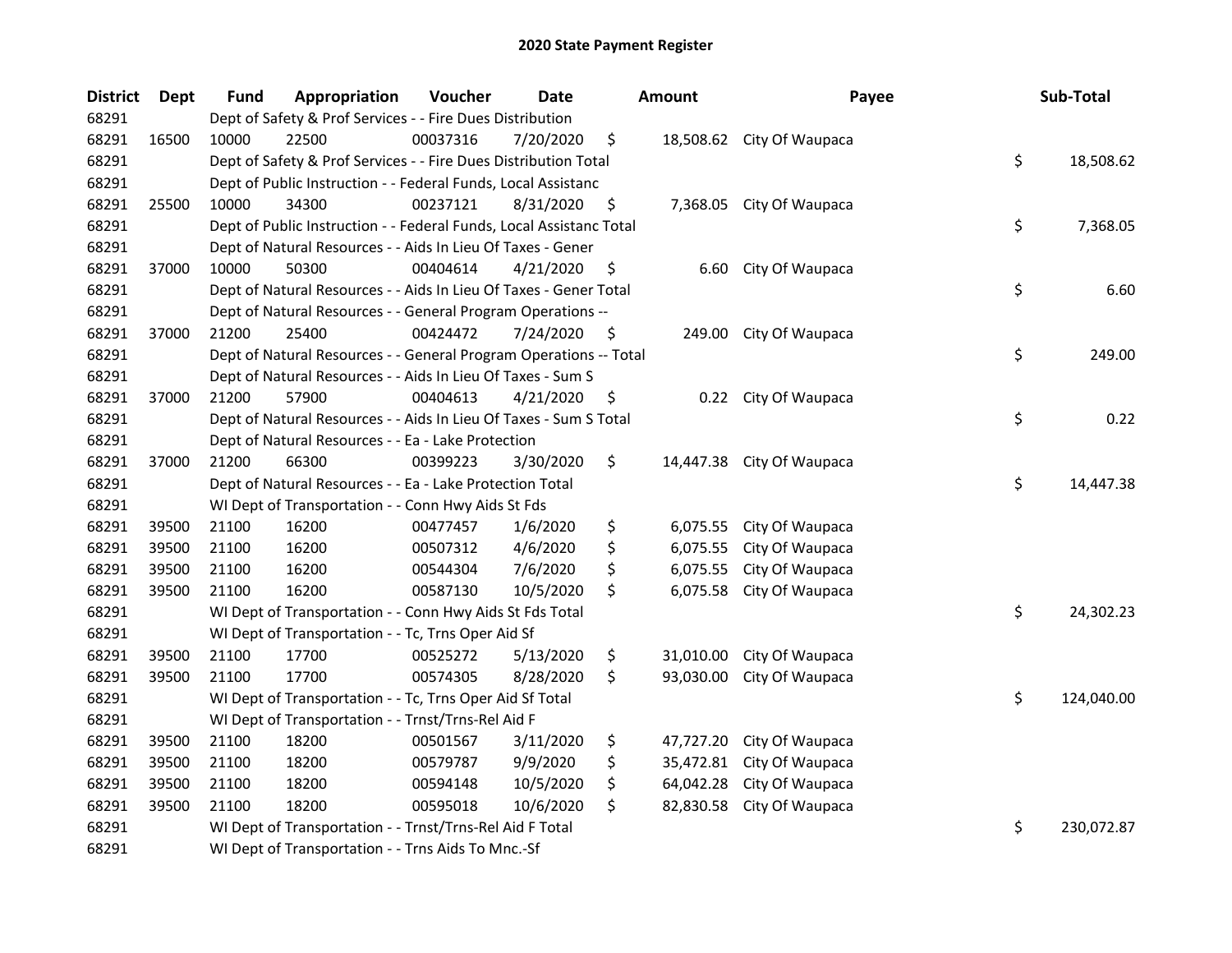| <b>District</b> | <b>Dept</b> | <b>Fund</b> | Appropriation                                                          | Voucher  | <b>Date</b>   | <b>Amount</b>    | Payee           | Sub-Total        |
|-----------------|-------------|-------------|------------------------------------------------------------------------|----------|---------------|------------------|-----------------|------------------|
| 68291           | 39500       | 21100       | 19100                                                                  | 00477263 | 1/6/2020      | \$<br>107,216.28 | City Of Waupaca |                  |
| 68291           | 39500       | 21100       | 19100                                                                  | 00507118 | 4/6/2020      | \$<br>107,216.28 | City Of Waupaca |                  |
| 68291           | 39500       | 21100       | 19100                                                                  | 00544110 | 7/6/2020      | \$<br>107,216.28 | City Of Waupaca |                  |
| 68291           | 39500       | 21100       | 19100                                                                  | 00586936 | 10/5/2020     | \$<br>107,216.28 | City Of Waupaca |                  |
| 68291           |             |             | WI Dept of Transportation - - Trns Aids To Mnc.-Sf Total               |          |               |                  |                 | \$<br>428,865.12 |
| 68291           |             |             | Department of Justice - - Law Enforcement Train, Local                 |          |               |                  |                 |                  |
| 68291           | 45500       | 10000       | 23100                                                                  | 00092108 | 12/11/2020 \$ | 2,080.00         | City Of Waupaca |                  |
| 68291           |             |             | Department of Justice - - Law Enforcement Train, Local Total           |          |               |                  |                 | \$<br>2,080.00   |
| 68291           |             |             | Department of Military Affairs - - Disaster Recovery Aid               |          |               |                  |                 |                  |
| 68291           | 46500       | 10000       | 30500                                                                  | 00079324 | 6/23/2020     | \$<br>11,194.47  | City Of Waupaca |                  |
| 68291           |             |             | Department of Military Affairs - - Disaster Recovery Aid Total         |          |               |                  |                 | \$<br>11,194.47  |
| 68291           |             |             | Department of Military Affairs - - Federal Aid, Local Assistance       |          |               |                  |                 |                  |
| 68291           | 46500       | 10000       | 34200                                                                  | 00079324 | 6/23/2020     | \$<br>67,166.78  | City Of Waupaca |                  |
| 68291           |             |             | Department of Military Affairs - - Federal Aid, Local Assistance Total |          |               |                  |                 | \$<br>67,166.78  |
| 68291           |             |             | Department of Veterans Affairs - - Institutional Operations, King      |          |               |                  |                 |                  |
| 68291           | 48500       | 15200       | 12000                                                                  | 00076275 | 1/29/2020     | \$<br>3,051.61   | City Of Waupaca |                  |
| 68291           | 48500       | 15200       | 12000                                                                  | 00076276 | 2/19/2020     | \$<br>3,234.25   | City Of Waupaca |                  |
| 68291           | 48500       | 15200       | 12000                                                                  | 00076277 | 2/19/2020     | \$<br>294.50     | City Of Waupaca |                  |
| 68291           | 48500       | 15200       | 12000                                                                  | 00077691 | 3/18/2020     | \$<br>237.50     | City Of Waupaca |                  |
| 68291           | 48500       | 15200       | 12000                                                                  | 00077692 | 3/18/2020     | \$<br>2,937.46   | City Of Waupaca |                  |
| 68291           | 48500       | 15200       | 12000                                                                  | 00079268 | 4/10/2020     | \$<br>224.50     | City Of Waupaca |                  |
| 68291           | 48500       | 15200       | 12000                                                                  | 00079271 | 4/10/2020     | \$<br>2,518.91   | City Of Waupaca |                  |
| 68291           | 48500       | 15200       | 12000                                                                  | 00080421 | 5/22/2020     | \$<br>180.50     | City Of Waupaca |                  |
| 68291           | 48500       | 15200       | 12000                                                                  | 00080422 | 5/22/2020     | \$<br>228.00     | City Of Waupaca |                  |
| 68291           | 48500       | 15200       | 12000                                                                  | 00080423 | 5/22/2020     | \$<br>974.08     | City Of Waupaca |                  |
| 68291           | 48500       | 15200       | 12000                                                                  | 00081007 | 6/19/2020     | \$<br>123.50     | City Of Waupaca |                  |
| 68291           | 48500       | 15200       | 12000                                                                  | 00081008 | 6/19/2020     | \$<br>213.08     | City Of Waupaca |                  |
| 68291           | 48500       | 15200       | 12000                                                                  | 00081198 | 7/10/2020     | \$<br>76.00      | City Of Waupaca |                  |
| 68291           | 48500       | 15200       | 12000                                                                  | 00081199 | 7/10/2020     | \$<br>334.84     | City Of Waupaca |                  |
| 68291           | 48500       | 15200       | 12000                                                                  | 00082660 | 8/14/2020     | \$<br>608.80     | City Of Waupaca |                  |
| 68291           | 48500       | 15200       | 12000                                                                  | 00082668 | 8/14/2020     | \$<br>114.00     | City Of Waupaca |                  |
| 68291           | 48500       | 15200       | 12000                                                                  | 00084156 | 9/11/2020     | \$<br>324.75     | City Of Waupaca |                  |
| 68291           | 48500       | 15200       | 12000                                                                  | 00084157 | 9/11/2020     | \$<br>578.36     | City Of Waupaca |                  |
| 68291           | 48500       | 15200       | 12000                                                                  | 00087237 | 12/4/2020     | \$<br>517.48     | City Of Waupaca |                  |
| 68291           | 48500       | 15200       | 12000                                                                  | 00087238 | 12/4/2020     | \$<br>133.00     | City Of Waupaca |                  |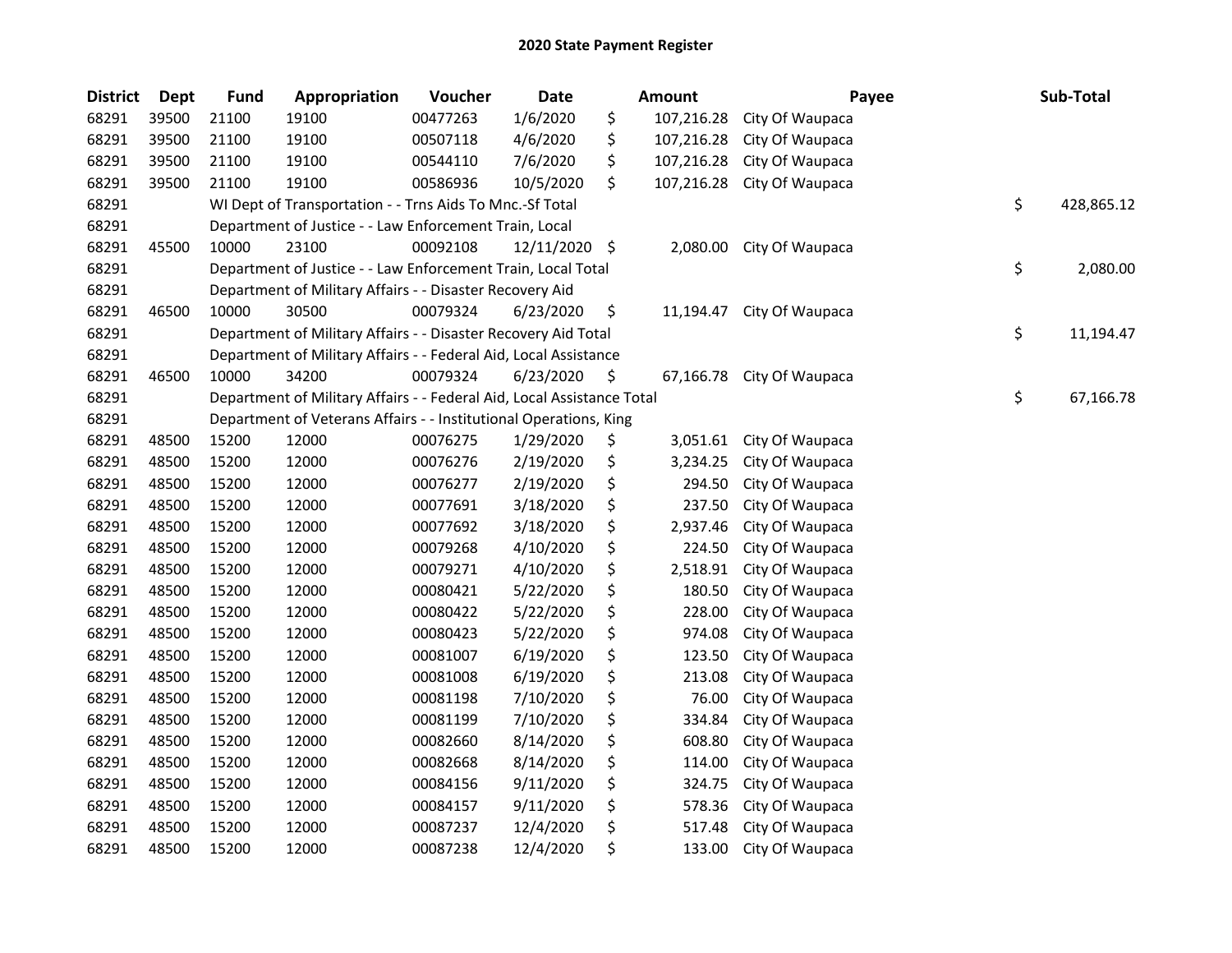| <b>District</b> | <b>Dept</b> | <b>Fund</b> | Appropriation                                                                 | Voucher  | Date          |     | Amount     | Payee                    | Sub-Total        |
|-----------------|-------------|-------------|-------------------------------------------------------------------------------|----------|---------------|-----|------------|--------------------------|------------------|
| 68291           | 48500       | 15200       | 12000                                                                         | 00087347 | 12/18/2020    | \$  | 123.50     | City Of Waupaca          |                  |
| 68291           | 48500       | 15200       | 12000                                                                         | 00087348 | 12/18/2020    | \$  | 471.82     | City Of Waupaca          |                  |
| 68291           | 48500       | 15200       | 12000                                                                         | 00088096 | 12/11/2020    | -\$ | 171.00     | City Of Waupaca          |                  |
| 68291           | 48500       | 15200       | 12000                                                                         | 00088097 | 12/11/2020    | \$  | 471.82     | City Of Waupaca          |                  |
| 68291           |             |             | Department of Veterans Affairs - - Institutional Operations, King Total       |          |               |     |            |                          | \$<br>18,143.26  |
| 68291           |             |             | Department of Administration - - Federal Aid                                  |          |               |     |            |                          |                  |
| 68291           | 50500       | 10000       | 14200                                                                         | 00135354 | 12/10/2020 \$ |     | 98,716.00  | City Of Waupaca          |                  |
| 68291           | 50500       | 10000       | 14200                                                                         | 00136628 | 12/17/2020    | \$  | 10,476.94  | City Of Waupaca          |                  |
| 68291           |             |             | Department of Administration - - Federal Aid Total                            |          |               |     |            |                          | \$<br>109,192.94 |
| 68291           |             |             | Elections Commission - - 2018 Hava Election Security                          |          |               |     |            |                          |                  |
| 68291           | 51000       | 22000       | 18200                                                                         | 00003489 | 6/30/2020     | \$  |            | 3,575.90 City Of Waupaca |                  |
| 68291           |             |             | Elections Commission - - 2018 Hava Election Security Total                    |          |               |     |            |                          | \$<br>3,575.90   |
| 68291           |             |             | Shared Revenue and Tax Relief - - Expenditure Restraint Program               |          |               |     |            |                          |                  |
| 68291           | 83500       | 10000       | 10100                                                                         | 00069261 | 7/27/2020     | \$  | 116,214.34 | City Of Waupaca          |                  |
| 68291           |             |             | Shared Revenue and Tax Relief - - Expenditure Restraint Program Total         |          |               |     |            |                          | \$<br>116,214.34 |
| 68291           |             |             | Shared Revenue and Tax Relief - - County And Municipal Aid                    |          |               |     |            |                          |                  |
| 68291           | 83500       | 10000       | 10500                                                                         | 00069261 | 7/27/2020     | \$  | 130,680.56 | City Of Waupaca          |                  |
| 68291           | 83500       | 10000       | 10500                                                                         | 00073232 | 11/16/2020    | \$  | 740,523.19 | City Of Waupaca          |                  |
| 68291           |             |             | Shared Revenue and Tax Relief - - County And Municipal Aid Total              |          |               |     |            |                          | \$<br>871,203.75 |
| 68291           |             |             | Shared Revenue and Tax Relief - - Exempt Computer Aid                         |          |               |     |            |                          |                  |
| 68291           | 83500       | 10000       | 10900                                                                         | 00066295 | 7/27/2020     | \$  | 34,756.75  | City Of Waupaca          |                  |
| 68291           | 83500       | 10000       | 10900                                                                         | 00067252 | 7/27/2020     | \$  | 11,458.46  | City Of Waupaca          |                  |
| 68291           |             |             | Shared Revenue and Tax Relief - - Exempt Computer Aid Total                   |          |               |     |            |                          | \$<br>46,215.21  |
| 68291           |             |             | Shared Revenue and Tax Relief - - Utility Aid                                 |          |               |     |            |                          |                  |
| 68291           | 83500       | 10000       | 11000                                                                         | 00069261 | 7/27/2020     | \$  | 3,365.56   | City Of Waupaca          |                  |
| 68291           | 83500       | 10000       | 11000                                                                         | 00073232 | 11/16/2020    | \$  | 17,045.26  | City Of Waupaca          |                  |
| 68291           |             |             | Shared Revenue and Tax Relief - - Utility Aid Total                           |          |               |     |            |                          | \$<br>20,410.82  |
| 68291           |             |             | Shared Revenue and Tax Relief - - Personal Property Aid                       |          |               |     |            |                          |                  |
| 68291           | 83500       | 10000       | 11100                                                                         | 00061725 | 5/4/2020      | \$  | 23,300.28  | City Of Waupaca          |                  |
| 68291           | 83500       | 10000       | 11100                                                                         | 00062694 | 5/4/2020      | \$  | 15,352.16  | City Of Waupaca          |                  |
| 68291           |             |             | Shared Revenue and Tax Relief - - Personal Property Aid Total                 |          |               |     |            |                          | \$<br>38,652.44  |
| 68291           |             |             | Shared Revenue and Tax Relief - - State Aid; Video Service Provider Fee       |          |               |     |            |                          |                  |
| 68291           | 83500       | 10000       | 11200                                                                         | 00064536 | 7/27/2020     | \$  | 7,202.47   | City Of Waupaca          |                  |
| 68291           |             |             | Shared Revenue and Tax Relief - - State Aid; Video Service Provider Fee Total |          |               |     |            |                          | \$<br>7,202.47   |
| 68291           |             |             | Shared Revenue and Tax Relief - - Payments For Municipal Svcs                 |          |               |     |            |                          |                  |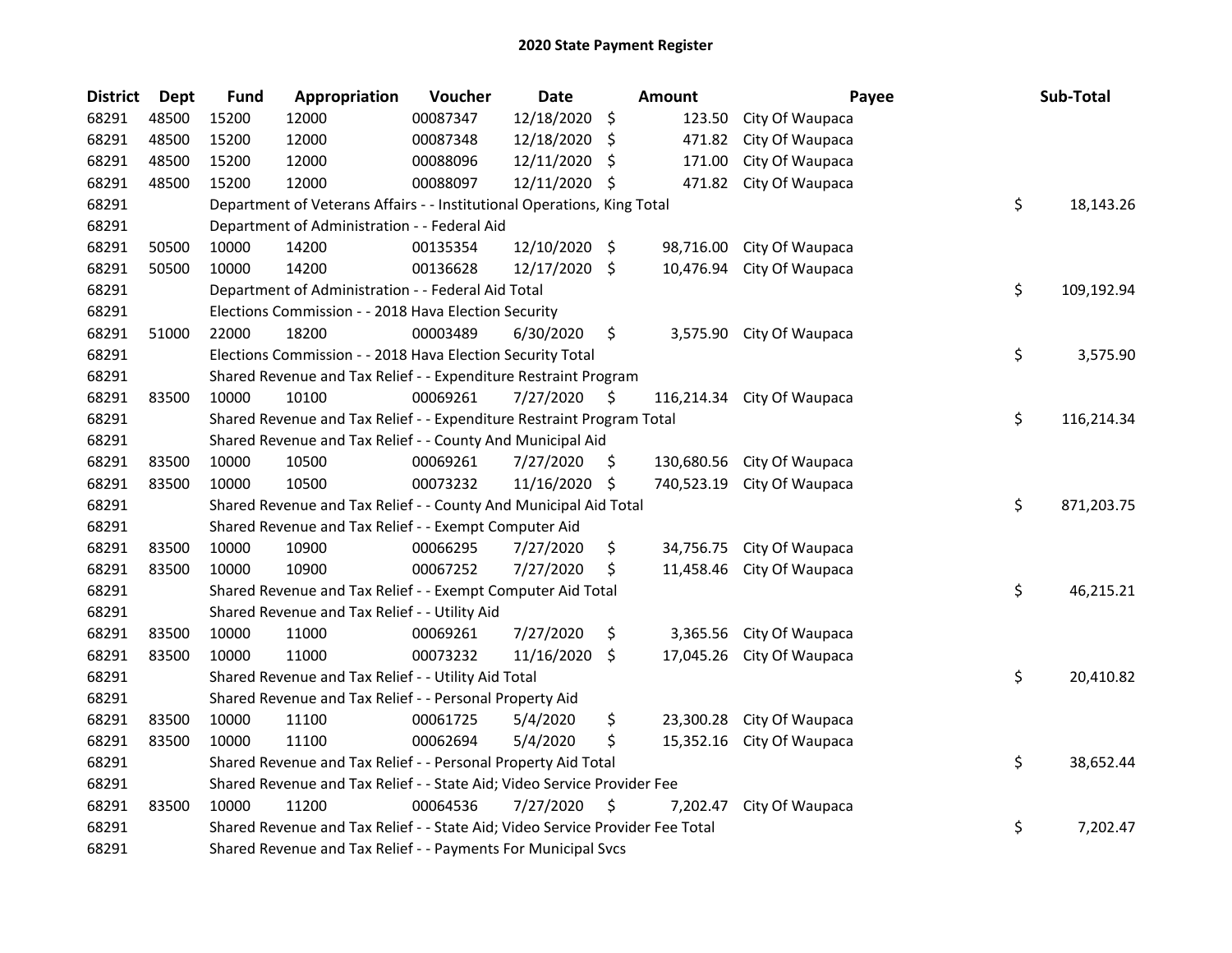| <b>District</b> | Dept  | <b>Fund</b> | Appropriation                                                       | <b>Voucher</b> | Date      | Amount   | Pavee                    | Sub-Total    |
|-----------------|-------|-------------|---------------------------------------------------------------------|----------------|-----------|----------|--------------------------|--------------|
| 68291           | 83500 | 10000       | 50100                                                               | 00054816       | 2/3/2020  | 4.021.37 | City Of Waupaca          |              |
| 68291           |       |             | Shared Revenue and Tax Relief - - Payments For Municipal Svcs Total |                |           |          |                          | 4,021.37     |
| 68291           |       |             | Shared Revenue and Tax Relief - - Lottery & Gaming Credit           |                |           |          |                          |              |
| 68291           | 83500 | 52100       | 36300                                                               | 00055601       | 3/23/2020 |          | 2,456.52 City Of Waupaca |              |
| 68291           |       |             | Shared Revenue and Tax Relief - - Lottery & Gaming Credit Total     |                |           |          |                          | 2.456.52     |
| 68291 Total     |       |             |                                                                     |                |           |          |                          | 2,165,590.36 |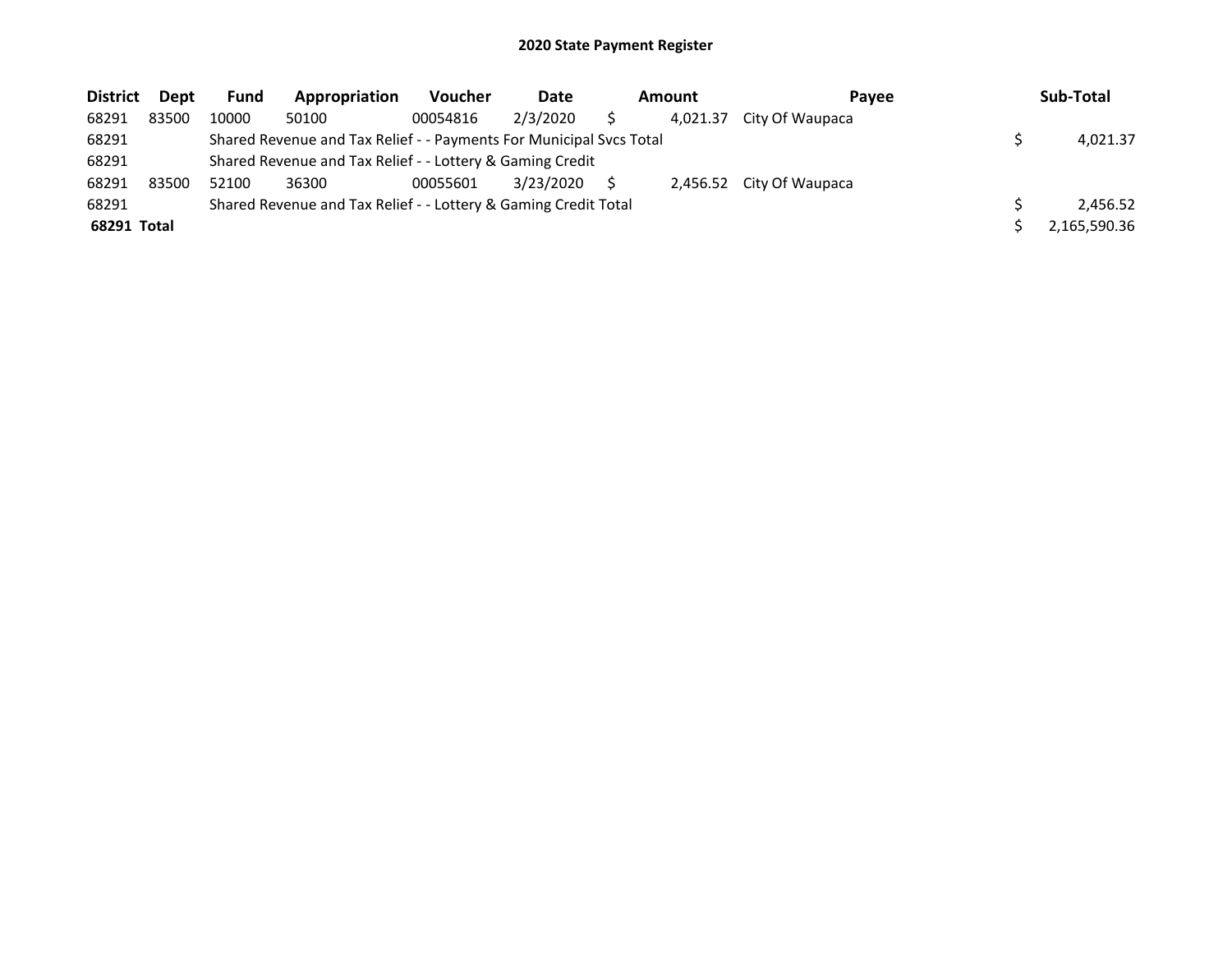| <b>District</b> | <b>Dept</b> | <b>Fund</b>                                                            | Appropriation                                                | Voucher  | <b>Date</b>   |     | Amount     | Payee                      |            | Sub-Total |
|-----------------|-------------|------------------------------------------------------------------------|--------------------------------------------------------------|----------|---------------|-----|------------|----------------------------|------------|-----------|
| 68292           |             | Dept of Safety & Prof Services - - Fire Dues Distribution              |                                                              |          |               |     |            |                            |            |           |
| 68292           | 16500       | 10000                                                                  | 22500                                                        | 00037317 | 7/20/2020     | \$  |            | 4,509.75 City Of Weyauwega |            |           |
| 68292           |             | Dept of Safety & Prof Services - - Fire Dues Distribution Total        |                                                              |          |               |     |            |                            | \$         | 4,509.75  |
| 68292           |             | Dept of Natural Resources - - Fin Asst For Responsible Units           |                                                              |          |               |     |            |                            |            |           |
| 68292           | 37000       | 27400                                                                  | 67000                                                        | 00413067 | 5/29/2020     | \$  |            | 3,783.12 City Of Weyauwega |            |           |
| 68292           |             | Dept of Natural Resources - - Fin Asst For Responsible Units Total     |                                                              |          |               |     |            |                            |            | 3,783.12  |
| 68292           |             | WI Dept of Transportation - - Trns Aids To Mnc.-Sf                     |                                                              |          |               |     |            |                            |            |           |
| 68292           | 39500       | 21100                                                                  | 19100                                                        | 00477264 | 1/6/2020      | \$  | 23,829.58  | City Of Weyauwega          |            |           |
| 68292           | 39500       | 21100                                                                  | 19100                                                        | 00507119 | 4/6/2020      | \$  | 23,829.58  | City Of Weyauwega          |            |           |
| 68292           | 39500       | 21100                                                                  | 19100                                                        | 00544111 | 7/6/2020      | \$  | 23,829.58  | City Of Weyauwega          |            |           |
| 68292           | 39500       | 21100                                                                  | 19100                                                        | 00586937 | 10/5/2020     | \$  | 23,829.59  | City Of Weyauwega          |            |           |
| 68292           |             |                                                                        | WI Dept of Transportation - - Trns Aids To Mnc.-Sf Total     |          |               |     |            |                            | \$         | 95,318.33 |
| 68292           |             |                                                                        | WI Dept of Transportation - - Loc Rd Imp Prg St Fd           |          |               |     |            |                            |            |           |
| 68292           | 39500       | 21100                                                                  | 27800                                                        | 00616492 | 11/18/2020 \$ |     | 24,446.64  | City Of Weyauwega          |            |           |
| 68292           |             | WI Dept of Transportation - - Loc Rd Imp Prg St Fd Total               |                                                              |          |               |     |            |                            | \$         | 24,446.64 |
| 68292           |             | Department of Justice - - Law Enforcement Train, Local                 |                                                              |          |               |     |            |                            |            |           |
| 68292           | 45500       | 10000                                                                  | 23100                                                        | 00091857 | 12/9/2020     | \$  | 800.00     | City Of Weyauwega          |            |           |
| 68292           |             |                                                                        | Department of Justice - - Law Enforcement Train, Local Total |          |               |     |            |                            | \$         | 800.00    |
| 68292           |             | Department of Military Affairs - - Disaster Recovery Aid               |                                                              |          |               |     |            |                            |            |           |
| 68292           | 46500       | 10000                                                                  | 30500                                                        | 00076922 | 4/24/2020     | \$  | 413.25     | City Of Weyauwega          |            |           |
| 68292           | 46500       | 10000                                                                  | 30500                                                        | 00077627 | 5/14/2020     | \$  | 6,197.55   | City Of Weyauwega          |            |           |
| 68292           |             | Department of Military Affairs - - Disaster Recovery Aid Total         |                                                              |          |               |     |            |                            | \$         | 6,610.80  |
| 68292           |             | Department of Military Affairs - - Federal Aid, Local Assistance       |                                                              |          |               |     |            |                            |            |           |
| 68292           | 46500       | 10000                                                                  | 34200                                                        | 00076922 | 4/24/2020     | \$, | 2,479.46   | City Of Weyauwega          |            |           |
| 68292           | 46500       | 10000                                                                  | 34200                                                        | 00077627 | 5/14/2020     | \$  | 37,185.32  | City Of Weyauwega          |            |           |
| 68292           | 46500       | 10000                                                                  | 34200                                                        | 00085987 | 11/23/2020    | \$  | 2,644.32   | City Of Weyauwega          |            |           |
| 68292           |             | Department of Military Affairs - - Federal Aid, Local Assistance Total |                                                              |          |               |     |            |                            | \$         | 42,309.10 |
| 68292           |             | Department of Administration - - Federal Aid                           |                                                              |          |               |     |            |                            |            |           |
| 68292           | 50500       | 10000                                                                  | 14200                                                        | 00130284 | 10/2/2020     | \$  | 6,722.30   | City Of Weyauwega          |            |           |
| 68292           | 50500       | 10000                                                                  | 14200                                                        | 00132321 | 11/13/2020    | -\$ | 5,853.13   | City Of Weyauwega          |            |           |
| 68292           | 50500       | 10000                                                                  | 14200                                                        | 00135355 | 12/10/2020    | -\$ | 14,013.68  | City Of Weyauwega          |            |           |
| 68292           |             | Department of Administration - - Federal Aid Total                     |                                                              |          |               |     |            |                            | \$         | 26,589.11 |
| 68292           |             | Department of Administration - - Federal Aid, Local Assistance         |                                                              |          |               |     |            |                            |            |           |
| 68292           | 50500       | 10000                                                                  | 74300                                                        | 00137181 | 12/30/2020 \$ |     | 107,183.75 | City Of Weyauwega          |            |           |
| 68292           |             | Department of Administration - - Federal Aid, Local Assistance Total   |                                                              |          |               |     |            | \$                         | 107,183.75 |           |